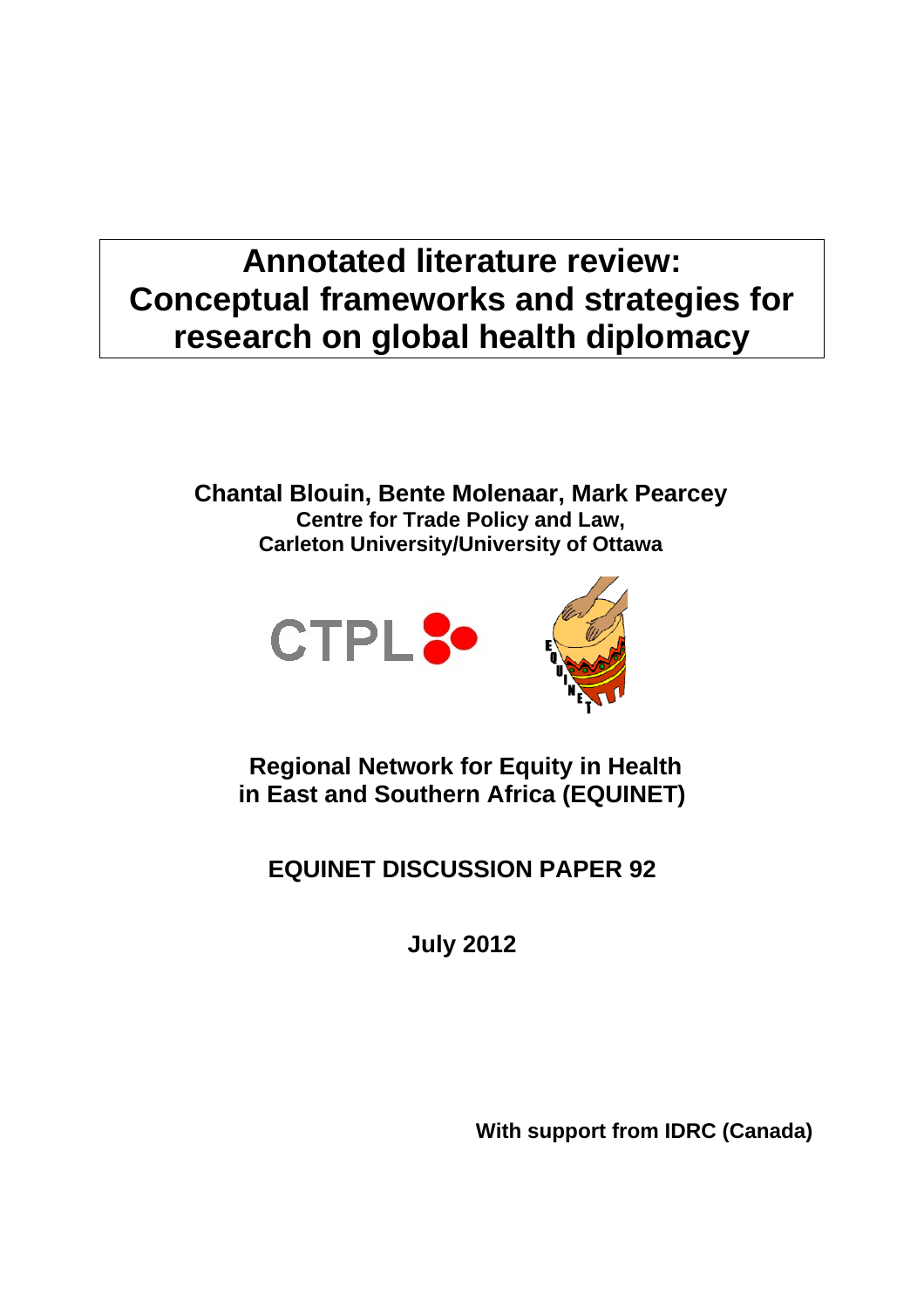# **Table of contents**

| 1 <sub>1</sub> |                   |  |
|----------------|-------------------|--|
| 2.             |                   |  |
| 3.             |                   |  |
| 4.             |                   |  |
|                |                   |  |
| 6.             |                   |  |
|                | 7.1<br>7.2<br>7.3 |  |
|                |                   |  |

**Cite as:** Blouin C, Molenaar-Neufeld B, Pearcey M (2012) Annotated literature review: Conceptual frameworks and strategies for research on global health diplomacy, EQUINET Discussion paper 92 CTPL\EQUINET, July 2012.

Design, peer review, organisation of the paper and technical edit by Rene Loewenson, Training and Research Support Centre External peer review by Adam Kamradt-Scott, Centre for International Security Studies, University of Sydney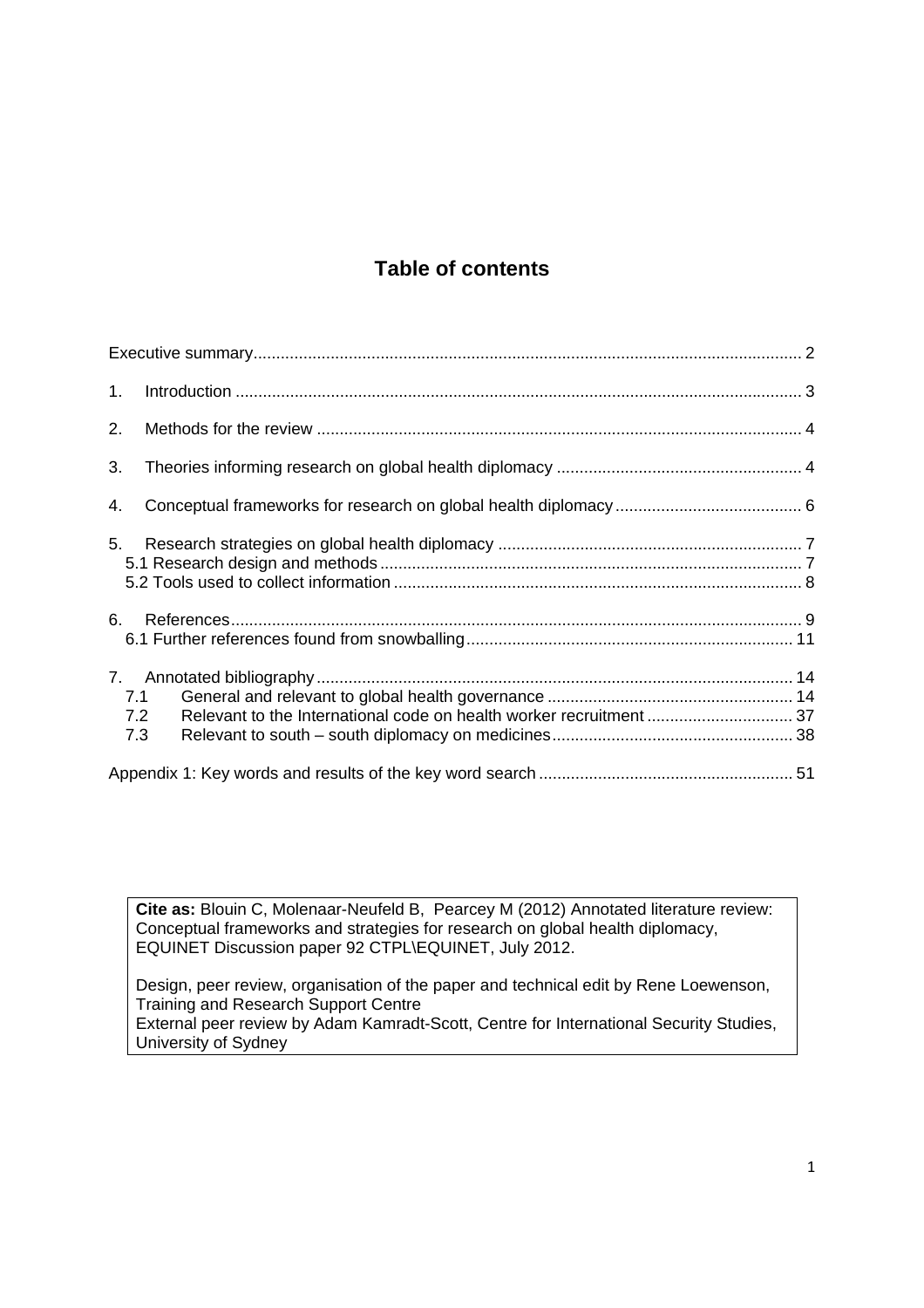# **Executive Summary**

This annotated literature review was prepared as a resource for the policy research programme led by the Regional Network for Equity on Health in East and Southern Africa (EQUINET). EQUINET is examining the role of global health diplomacy (GHD), including south–south diplomacy, in addressing selected key challenges to health and strengthening health systems.

This review provides an annotated bibliography and a summary of key features of peerreviewed articles, books, book chapters and academic reports published between 1998 and 2004 on three case study areas: research on GHD, particularly in the areas of the WHO Code on International Recruitment of Health Workers; access to essential drugs through south-south partnerships; and involvement of African actors in global health governance. It focuses on the theoretical and conceptual frameworks used in peer-reviewed literature on global health diplomacy and on the authors' methodological choices to reach their conclusions. The report highlights theories that guided the research, the types of conceptual frameworks used and the research strategy and research tools employed in the publications reviewed.

The review was implemented in two stages: an interim external peer review and more specific searches linked to the three case study areas above.

Sections 1 to 6 discuss the methods used in the review, drawing on the literature, the theoretical and conceptual frameworks and research strategies used in research on GHD.

Section 7 presents an annotated bibliography of the publications relevant to research methods, conceptual frameworks and the three case study areas. It includes 51 publications, including twelve texts directly related to the policy processes and topics under scrutiny in the three case studies, and presents their content in a tabulated format.

Literature on global health diplomacy is growing, but the availability of peer-reviewed literature that focuses on diplomacy policy processes in Africa is still limited. We found that the published research on global health diplomacy could be divided into two distinct categories:

- i. research that documents how health has been used by national governments to achieve strategic, economic or ideological objectives; and
- ii. research on international discussions or negotiations aimed at improving global health by resorting to global collective actions.

The field tends to focus more on a descriptive account of policy processes and outcomes rather than explanatory inquiries. Among the articles examined, the minority explicitly presented the theories or conceptual frameworks that guided the research. Most of the research was implemented through case studies. There were few new empirical studies based on original information of the international negotiation processes in global health.

While the review does not represent an exhaustive review, the authors hope it will provide a starting point for further work. Based on the work, the authors propose that future research on makes more explicit the conceptual framework selected and the methodological choices, gives details of the methods employed and makes clear the choices in the methods, including areas such as case study sites, interview subjects, sampling criteria, tools and selection criteria for literature reviewed.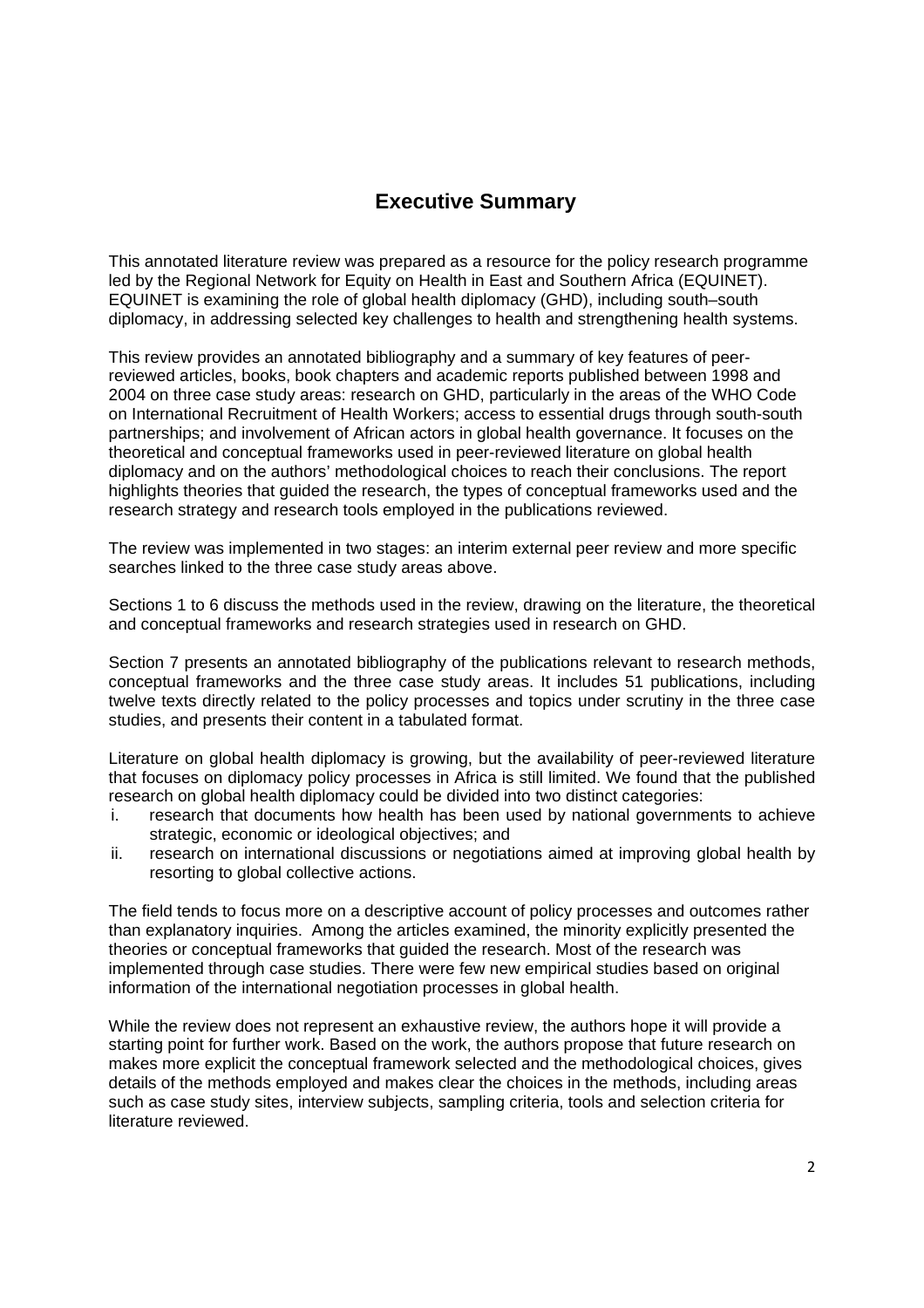# **1. Introduction**

This annotated literature review was prepared as a resource for the policy research programme led by the Regional Network for Equity on Health in East and Southern Africa (EQUINET). EQUINET is examining the role of global health diplomacy (GHD), including south–south diplomacy, in addressing selected key challenges to health and strengthening health systems. The lead institutions in EQUINET for the work are: Training and Research Support Centre (TARSC), working with Southern and East African Trade Information and Negotiations Institute (SEATINI); and the Centre for Trade Policy and Law, the secretariat and information lead for the Global Health Diplomacy Network (GHD-NET). The programme feeds into regional processes, including the Strategic Initiative of Global Health Diplomacy co-ordinated by the East Central and Southern Africa Health Community (ECSA HC), in which EQUINET implements work on research and strategic information.

In 2011, regional senior officials and ministers identified three case study areas as priorities in global health diplomacy to identify the manner in which African interests around equitable health systems are being advanced through GHD and the lessons learned for effective GHD. The case study areas are:

- 1. Implementation of the WHO Code on International Recruitment of Health Personnel;
- 2. Collaboration on access to essential drugs through south-south relationships with China, Brazil and India; and
- 3. The involvement of African actors in global health governance on universal access to prevention and treatment for HIV/AIDS.

Given time limitations and the large and growing body of literature, this paper does not claim to be an exhaustive overview of the literature. It is presented, however, as a starting point and resource for the design of the case study research. The annotated bibliography included here will be updated regularly throughout the programme and included in the searchable annotated bibliography database on the EQUINET website at http://www.equinetafrica.org/bibl/.

The report is presented in two parts.

Sections 1 to 6 discuss the methods used in the review, drawing on the literature, the theoretical and conceptual frameworks and research strategies used in research on GHD. We list the references used, including those more indirectly relevant, using a snowballing technique based on the references of the publications in our annotated bibliography.

Section 7 presents an annotated bibliography of the publications relevant to research methods, conceptual frameworks and the three case study areas. It includes 51 publications, including twelve texts directly related to the policy processes and topics under scrutiny in the three case studies. It presents their content in a tabulated format.

The review of literature focuses on the theoretical and conceptual frameworks used by the authors as well as their methodological choices to reach their conclusions. The report summarises the main trends in the literature reviewed in three main areas:

- i. the main theories that guided researchers in GHD research;
- ii. the conceptual frameworks applied to understand global health diplomacy; and
- iii. the research strategies and tools used to answer research questions in GHD, through empirical investigations.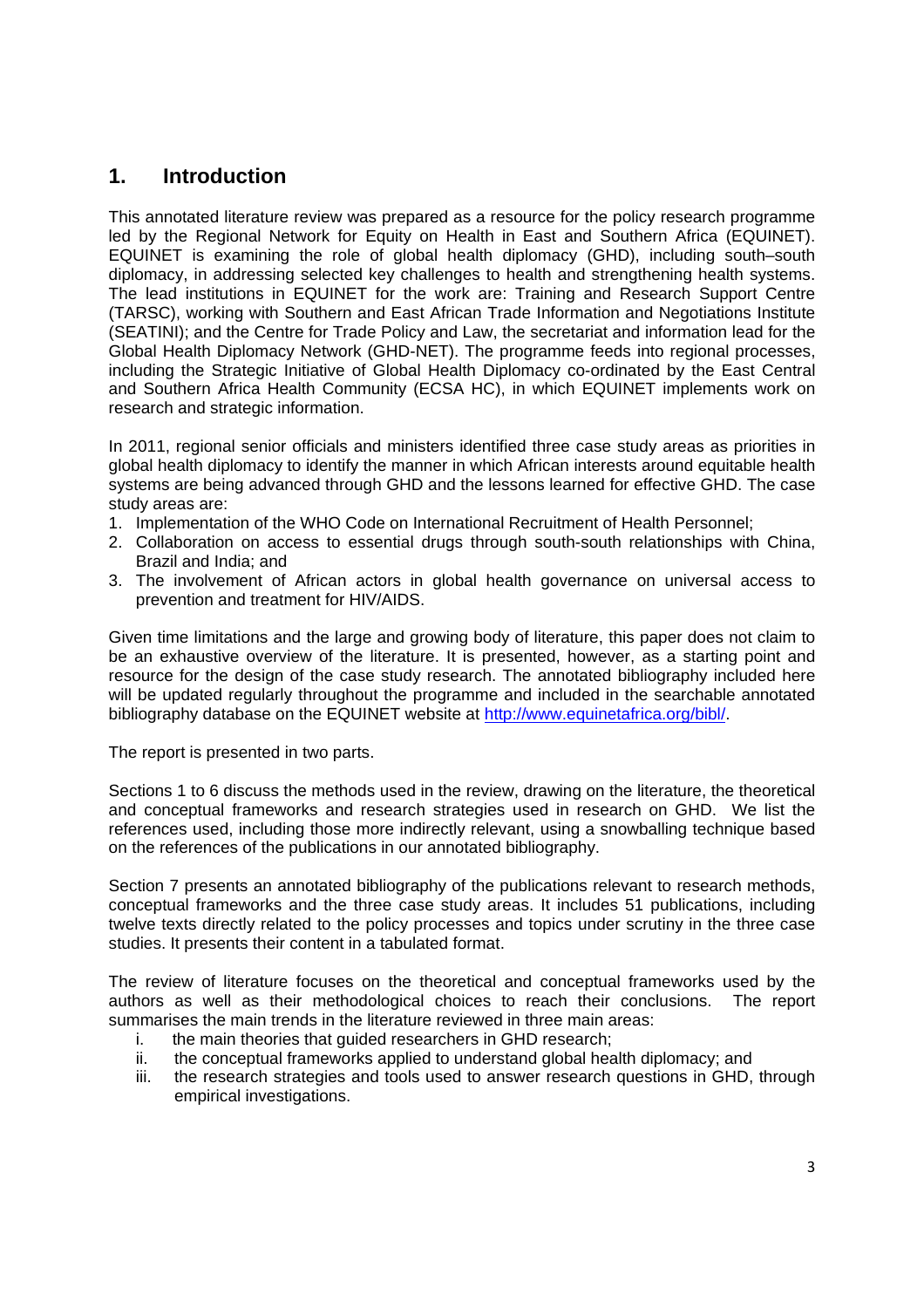We highlight the strengths and weaknesses of the methodological approaches adopted by researchers.

### **2. Methods for the review**

The paper is based on a desk review of published literature. The review was conducted in two stages in April and May 2012, first targeting peer-reviewed articles, book chapters and academic reports. Following external peer review, the second stage included additional books and book chapters.

We used key word searches in Google Scholar, Google Books and PAIS International; the latter was selected because of the limited number of databases including books and monographs. The time frame for the search was 1998–2012. Initially, we used the years 2005-2012, based on preliminary research showing an increase in the number of case studies published on global health diplomacy after 2005. However, when noting the limited resources obtained, we widened the search to 1998-2012. The key word searches aimed to find research on health diplomacy involving GHD and also specifically global codes, south-south collaboration in GHD and global funds. The key words used, number of articles found and management of the results are more fully described in Appendix 1.

For each of the two stages of the bibliographical research, the results were reviewed first as abstracts and then as full papers. We selected the final papers based on the criteria that they focused on the policy process, included a study that examined the determinants of the outcomes of the policy processes at the global level and had direct linkage to one of the three case studies.

Based on the publications selected, we identified further relevant citations in the bibliographies of the publications found with Google Scholar, which are included in the list of references in section 6.1. These references are shown in section 6.1, but due to time limitations are not yet included in the tabulated annotated bibliography. Generally, during the snowballing exercise, we noted that the same references increasingly appeared in several publications and we found fewer relevant references. Researchers in qualitative methods using snowballing techniques for sampling (i.e. asking key informants to identify other key informants) call this 'saturation,' where snowballing does not yield new names. In our case, snowballing yielded fewer new relevant publications. While we recognise as a limitation that this bibliographical review has not reached the saturation level yet.

In the discussion below we outline the key findings, noting citations and linking in brackets to the publication number in the annotated bibliography. Notably, the document was not able to discern a clustering of theoretical or conceptual frameworks, methods or tools in any of the three specific areas. The findings are discussed generically, while the annotated bibliography organises the papers into general papers and those that relate to each of the areas.

# **3. Theories informing research on global health diplomacy**

A review of the literature on health policy analysis by Walt et al. (2008) has demonstrated that this field does not regularly resort to relevant theories to support the analysis. Theories do exist for policy change, such as implementation theories, Kingdon's multiple streams theory or punctuated equilibrium theories, but they may not be drawn on in research. This finding seems to hold true for the literature on global health policy, at least for that part exploring global health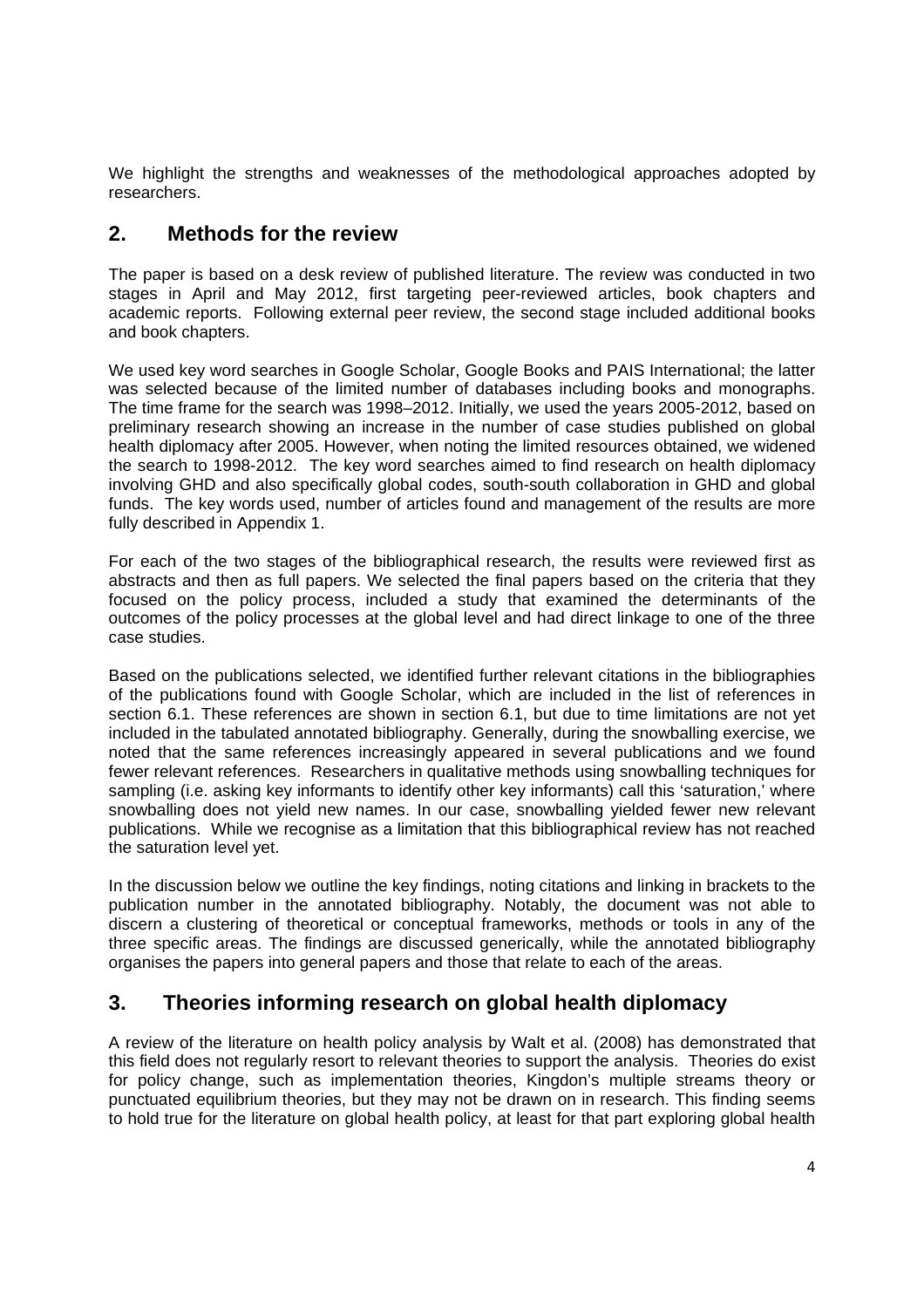diplomacy. Indeed, a minority of the publications reviewed presented a theoretical framework (only 17 of 51).

*Theories are more specific than frameworks and postulate precise relationship among variables to be tested or evaluated empirically.* (Walt et al. 2008:311)

Explicitly stating what variables are under consideration and examining the nature of causality linking these variables is a central exercise to ensure that social scientists make a contribution to the accumulation of knowledge. Without resorting to theoretical frameworks to be tested over time, the literature remains fragmented and does not build a coherent explanation for some main outcomes of policymaking.

A lack of theoretical underpinning of analysis means that the literature on global health diplomacy is still relatively fragmented and not clearly structured around key research problems or questions. Multiple disciplines, from international law, public health, political science and other social sciences, are active in the field and there is no agreement drawn from shared theory on what the main components of a research agenda on GHD should be.

In our review of the literature, we found that the publications on global health diplomacy could be divided in two distinct categories:

- i. research that documents how health has been used by national governments to achieve strategic, economic or ideological objectives; and
- ii. research on international discussions or negotiations aimed at improving global health by resorting to global collective actions.

The field tends to focus more on a descriptive account of policy processes and outcomes rather than explanatory inquiries. Several authors conclude their articles with comments on the potential explanations for the outcome they have described, but these are not structured into an explicit theoretical framework.

Some publications sought to address the research question that also drives our inquiry on the determinants of effective GHD. The annotated bibliography presents more detail on what the studies proposed as key determinants. However, few studies have attempted to relate these findings to what theories in policy studies or international relations would predict in the circumstances or to test the results against the findings of other researchers.

There are some exceptions to this lack of presentation of theory:

- Brown (2010) [publication number 22] provides detailed discussions of the theoretical framework used in testing whether the multisectoral decision-making process of the Global Fund has lead to a deliberative process.
- Wogart et al (2008) [publication number 47] present a theoretical framework related to the types of power and interfaces.
- Feldbaum et al. (2010) [publication number 5] use the theoretical perspectives offered by David Fidler on the relationship between foreign policy and global health to guide their work.
- Karamdt-Scott (2009) [publication number 28] uses both principal-agent theory and constructivist theoretical approaches to examine the role of the WHO in health governance, focusing on the SARS epidemics.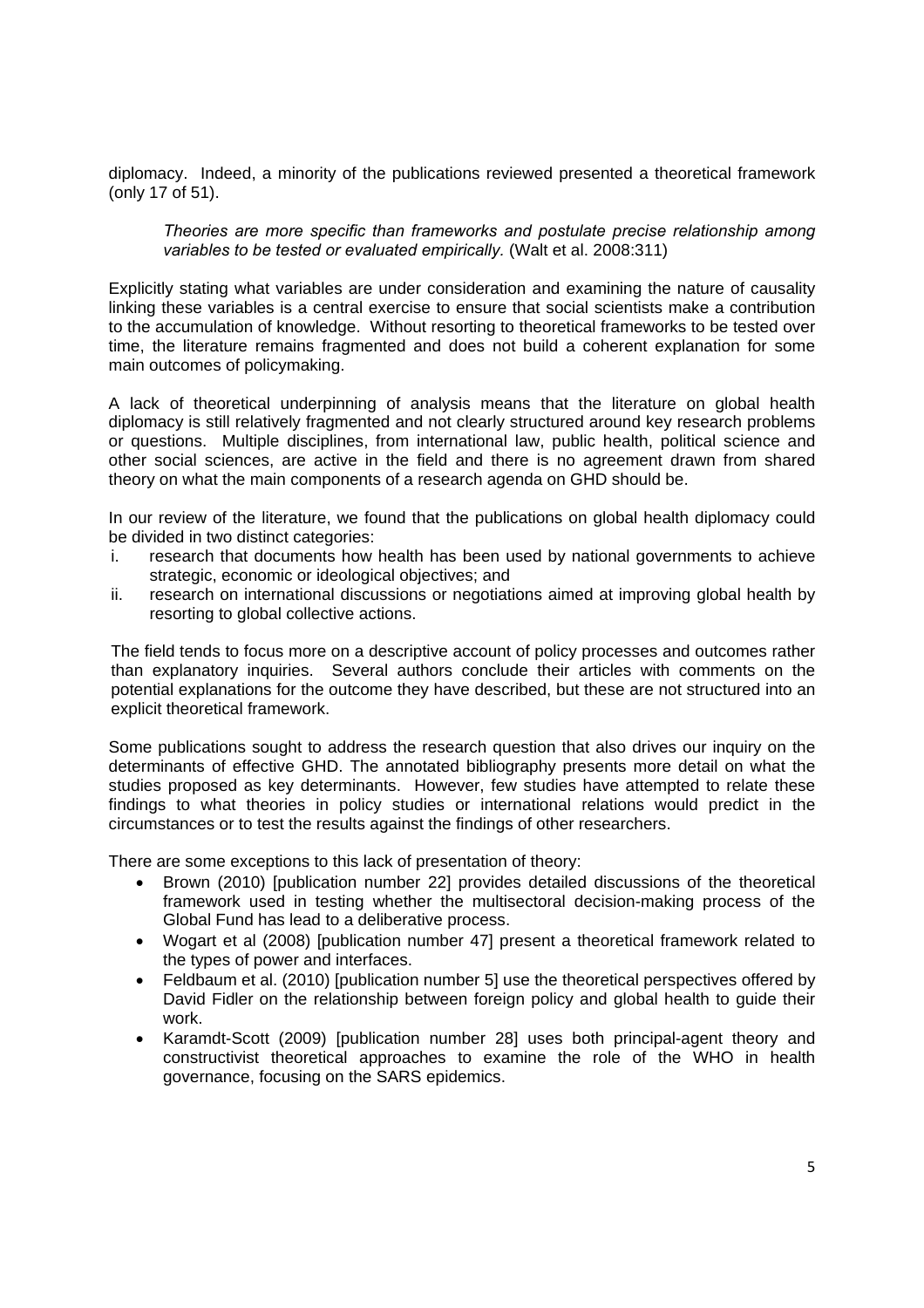These authors, however, do not go further to propose a theoretical framework to explain outcomes of global health diplomacy. What are the variables or conditions that explain the decision of states (or non-state actors) to collaborate? What factors influence whether an issue gets on the global health agenda? What variable can influence implementation of a negotiated agreement on global health? While papers report some insights into these questions, they do not provide a theory with causal relationships and then set out to test the hypotheses proposed by this theory. For example, Lee et al. (2010) [publication number 14] identified key determinants of effective GHD in the case of Brazil's engagement with the Framework Convention on Tobacco Control (FCTC) negotiations:

- Clear and unified national position, endorsed by all relevant ministries and stakeholders;
- Building regional consensus with informal meetings before negotiations;
- Diplomatic skills to engage developing countries counterparts in the negotiation; and
- Normative leadership and opinion-shaping instruments.

Once the interviews and documentary review were conducted these variables were identified through an inductive process, with a case study in Brazil, rather than through a deductive process using existing knowledge and theory to set and test a hypothesis.

Similarly, in their conclusion on the negotiations of the WHO Code on International Recruitment of Health Personnel, Taylor et al. (2011) [publication number 34] identify four main factors to explain successful GHD: political leadership; appropriate sequencing of the negotiation process; capacity building for developing countries' negotiators; and the role of non-governmental organisations. These factors, however, were not presented or discussed as variables with explanatory power in the earlier part of the paper by Taylor et al (2011) .

When a field is new, research using an inductive approach is necessary to generate hypotheses that can be further tested and refined. Global health diplomacy is a facet of international relations. It tends to have a strong theoretical basis in terms of studying why states and nonstate actors cooperate and under what conditions they can successfully negotiate agreements*.*  Therefore, we may expect that research on global health policy and diplomacy would base more of its investigations on this existing body of theoretical knowledge. One reason why this is not apparent may be that few scholars from mainstream international relations have examined global health, as they tend to focus on issues related to security and economic cooperation.

# **4. Conceptual frameworks for research on global health diplomacy**

The review of the literature suggests that scholars writing on global health diplomacy do not regularly adopt an explicit conceptual framework to guide their research.

*Frameworks organise inquiry by identifying elements and relationships among elements that need to be considered for theory generation. They do not, by themselves, explain or predict behaviour or outcomes. The best-known public policy framework is the stages heuristic. It divides the public policy process into four stages: agenda-setting, formulation, implementation, evaluation."*(Walt et al. 2008:310)

This heuristic framework may be useful in the EQUINET programme of research into global health diplomacy as a conceptual approach to understanding the phases of negotiated global collective actions. Policy analysis frameworks may be applied to these different stages to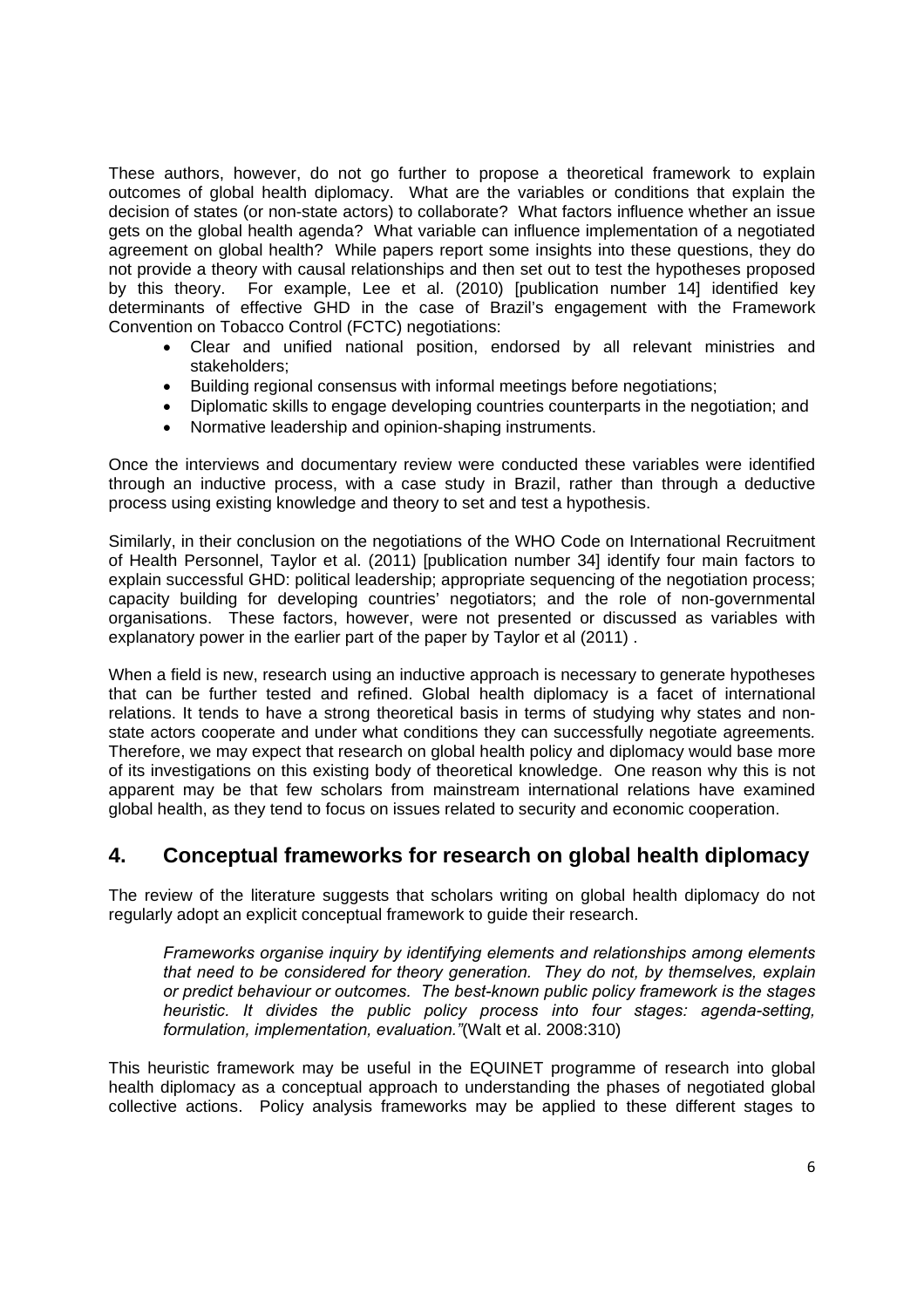identify features of the context, processes, actors and content that influence the outcomes of negotiations.

However, we found in the review that few publications explicitly stated which stage of the policy process they were focusing on in their work. Where this was made clear we note it in the tabulated annotated bibliography, although in most cases, the authors did not state it.

Most publications did not include a section presenting their conceptual framework. In some cases, we found an implicit analytical framework based on the concepts or variables around which the narrative description of the case study or the discussion is organised.

For instance, the case studies included in the book edited by Bliss (2010) [publication number 35] were structured by research questions that could be used to build an implicit conceptual framework to analyse state's engagements in global health diplomacy:

- 1. What is the history of the country's global health engagement?
- 2. What are the motivations for global health engagement?
- 3. What is the relationship between domestic health condition and global health engagement?
- 4. Which legislations and bureaucracies are supporting global health engagement?
- 5. What are the most relevant forums and partners for that country?

The editor of the book did not explicitly set out a conceptual framework, did not explain the reason or theoretical foundation for the choice of the questions and not all of the case studies followed the framework implicitly set by the questions.

In other cases, the authors introduce one or several key concepts structuring their inquiry. For instance, Hwenda et al. (2011) [publication number 9] used the concepts of global health security and human security to structure their argument and provide some references regarding these concepts. Almeida (2010) [publication number 41] referred to the concept of structural cooperation in health and Lee et al. (2010) [publication number 14] to the concept of soft power to base their demonstration.

In the publications reviewed the variables explored were also often not explicitly stated. In the annotated bibliography we note those relevant to the policy analysis framework that we may seek to use, but this information had to be 'extracted' from the text, as the variables were not explicitly identified as such.

### **5. Research strategies on global health diplomacy**

#### **5.1 Research design and methods**

Few publications included a systematic presentation of the research strategy or methods. This has also been found in a review of literature on health policy in developing countries (Walt et al. 2008). This was particularly the case for those using analytical essays, literature reviews or case studies.

Lencucha et al. (2010) [publication number 15] in their study provide a more positive example. They explicitly state that they are undertaking a grounded theory study and provide explanations and references on this type of research strategy.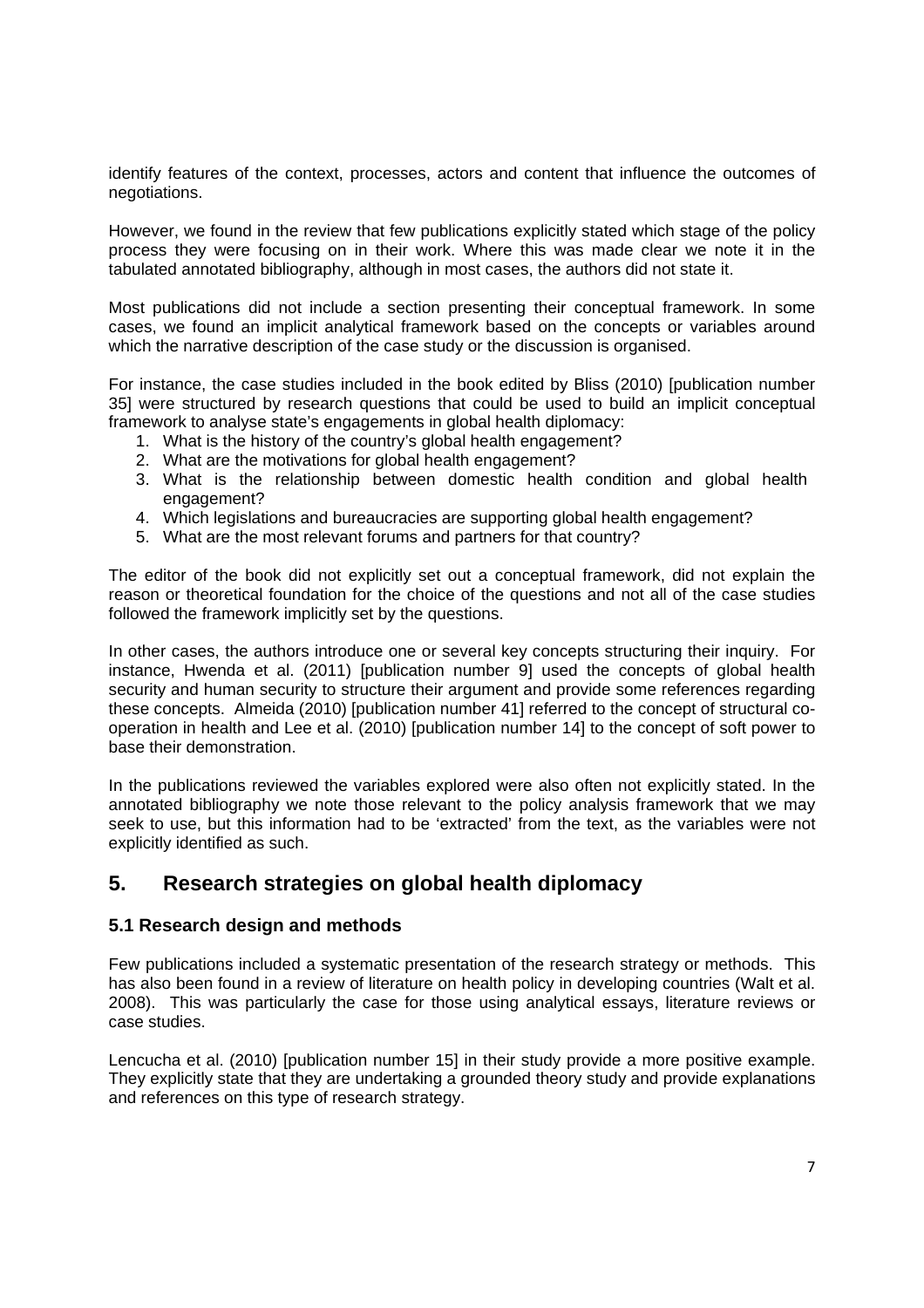Many studies on global health diplomacy, as for health policy analysis, used case studies to explore the research questions, whether or not this is made explicit (Gilson et al, 2007). Of the 51 papers in the annotated bibliography, more than 16 (31%) were based on case studies.

However, none of the papers included a discussion of the case selection process. What were the criteria to choose this case? What is unique about it? They do not discuss whether the case offers the type of variation required by the research problem; for instance, a policy outcome (the dependent variable) not predicted by theory. It is argued that a systematic selection of cases has to be informed by a strong conceptual and theoretical foundation, which has been found lacking in many cases (George et al. 2005).

In a few instances that were not case studies, authors clearly specified other research strategies, including: content analysis (1), grounded theory study (1), legal analysis (1), compliance study (1), chronological narrative approach (1), and review of the literature (3).

#### **5.2 Tools used to collect information**

Most of the publications are based on reviews of existing published literature, including official documents from international organisations or governments, news reporting or press releases. There was much less empirical investigation of the international negotiation processes in global health based on observation, interview or analysis of new evidence.

Few of the authors indicated how they conducted their documentary search. In part this may be because it is not yet common practice in social sciences to do so. One example of good practice is Feldbaum et al. (2010) [publication number 5] who noted the electronic indexes that were used to find the publications and mentioned the criteria used to select them, i.e.: articles that dealt with "one or more of the theoretical perspectives, looking at the four components of foreign policy: aid, trade, diplomacy and national security." In an example of content analysis of official documents, Gagnon et al. (2011) provided a detailed list of the foreign policy statements that they included in their content analysis [publication number 8].

Some researchers have conducted interviews to supplement documentary information. However, they do not all provide the same level of information about these interviews. How many were conducted? With what type of informants? How were they selected? For instance, Gagnon et al. (2011) conducted interviews with key informants in four countries, but do not say how many interviews were conducted. Similarly, Lee et al. (2010) [publication number 14] inform the readers that they "carried out key informant interviews with Brazilian policy makers, diplomats, and public health advocates on the country's role in FCTC negotiations from December 2008 through January 2009" but do not specify how many key informants were met or the weighting of responses from different informants. In another case focusing on Brazil, Bliss (2010) [publication number 36] only refers to the interviews in footnotes. There is not an explicit presentation of the methodology to undertake these interviews.

We also found only one instance where the authors gave detail on the methods for interview analysis. Lencucha et al (2010) [publication number 15] briefly discuss the practice of 'thick description' where detailed quotes from interviews and documents are presented throughout the findings section to contribute to the 'trustworthiness of the research'.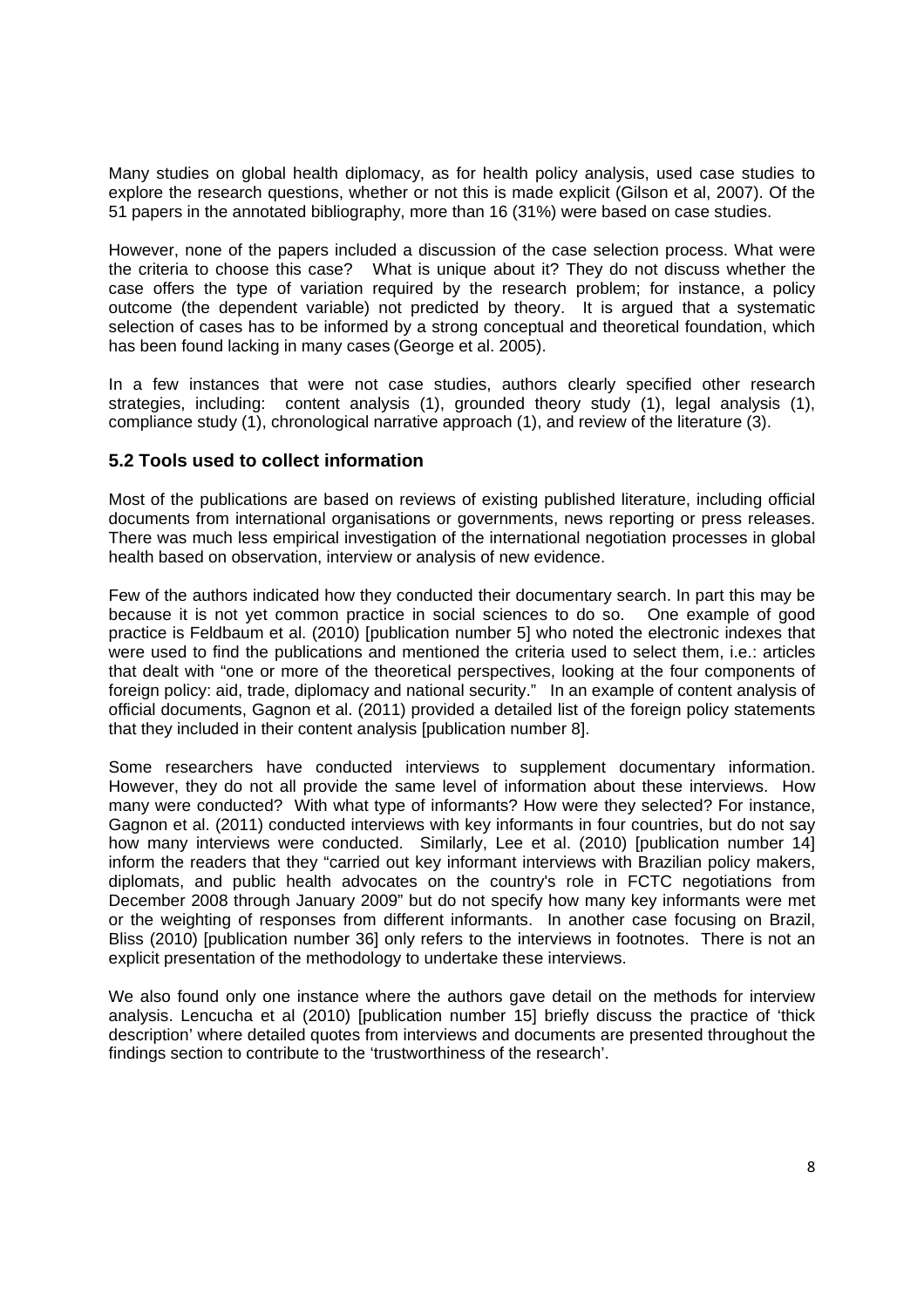## **6. References**

- 1. Aginam O (2010) 'Global health governance, intellectual property and access to essential medicines: Opportunities and impediments for south-south cooperation,' *Global health governance* 4(1).
- 2. Aginam O (2005) *Global health governance: International law and public health in a divided world.*  University of Toronto Press: Toronto.
- 3. Almeida C et al. (2010) 'Brazil's conception of south-south "structural cooperation" in health,' *RECIIS* 4(1):23-32.
- 4. Balachandra A and Kravkova M (2012) 'Case II—negotiating access to HIV/AIDS medicines: A study of the strategies adopted by Brazil' in Fairman et al. *Negotiating public health in a globalized world: Global health diplomacy in action.* Springer, Netherlands
- 5. Besada H (2009) 'Coming to terms with Southern Africa's HIV/AIDS epidemic in governance,' in Cooper A and Kirton J (eds) *Innovation in global health governance: Critical cases.* Ashgate/CIGI: Waterloo, Canada.
- 6. Bliss K (ed) (2010) *Key players in global health: How Brazil, Russia, India, China, and South Africa are influencing the game.* Centre for Strategic and International Studies: Washington, DC.
- 7. Bliss K (2010) 'Health in all policies: Brazil's approach to global health within foreign policy and development cooperation initiatives,' in K Bliss (ed) *Key players in global health: How Brazil, Russia, India, China, and South Africa are influencing the game.* Centre for Strategic and International Studies: Washington, DC.
- 8. Blouin C and Dubé L (2010) 'Global health diplomacy for obesity prevention: Lessons from tobacco control,' *Journal of public health policy* 31:244-255.
- 9. Brown G (2010) 'Safeguarding deliberative global governance: The case of the Global Fund to fight AIDS, tuberculosis and malaria,' *Review of international studies* 36(2):511-530.
- 10. Buse K, Drager N, Hein, W, Dal B and Lee K (2009) 'Global health governance the emerging agenda,' in Buse K, Hein W and Drager N (eds) *Making sense of global health governance: A policy perspective.* Palgrave Macmillan., UK
- 11. Buse K and Harmer A (2009) 'Global health partnerships: The Mosh Pit of global health governance,' in Buse K, Hein W and Drager N (eds) *Making sense of global health governance: A policy perspective.* Palgrave Macmillan.UK
- 12. Chan L, Chen L and Xu J (2010) 'China's engagement with global health diplomacy: Was SARS a watershed?' *PLoS medicine* 7(4).
- 13. Cohen-Kohler, JC (2009) 'The renovation of institutions to support drug access: Is it enough?' in Cooper A and Kirton J (eds) *Innovation in global health governance: Critical cases.* Ashgate/CIGI: Waterloo, Canada.
- 14. Connell J and Buchan J (2011) 'The impossible dream? Codes of practice and the international migration of skilled health workers,' *World medical & health policy* 3(3).
- 15. Cooke JG (2010) 'South Africa and global health: Minding the home front first,' in K Bliss (ed) *Key players in global health: How Brazil, Russia, India, China, and South Africa are influencing the game*. Centre for Strategic and International Studies: Washington, DC.
- 16. Cooper F, Kirton J and Steveson M (2009) 'Critical cases in global health Innovation' and 'Innovation in global health governance,' in Cooper A and Kirton J (eds) *Innovation in global health governance: Critical cases.* Ashgate/CIGI: Waterloo, Canada.
- 17. D'Errico N, Wake C and Wake R (2010) 'Healing Africa? Reflections on the peace-building role of a health-based non governmental crganization operating in Eastern Democratic Republic of Congo,' *Medicine, conflict and survival* 26(2):145-159.
- 18. Drahos P (2007) 'Four lessons for developing countries from the trade negotiations over access to medicines,' *Liverpool law review* 28:11–39.
- 19. Feldbaum H and Michaud J (2010) 'Health diplomacy and the enduring relevance of foreign policy interests,' *PLoS medicine* 7(4).
- 20. Feldbaum H, Lee K and Michaud J (2010) 'Global health and foreign policy,' *Epidemiologic reviews* 32(1):82-92.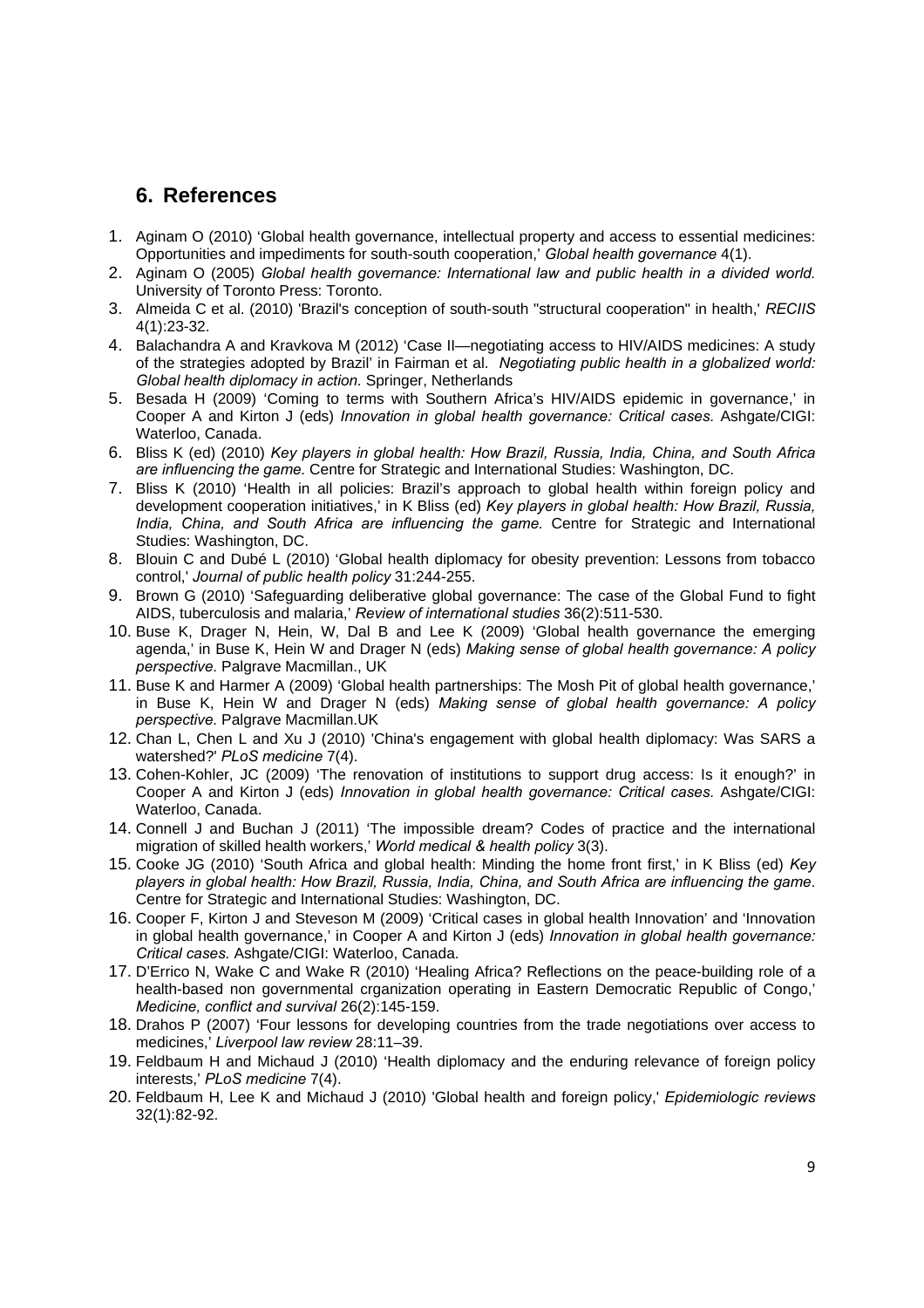- 21. Fidler D (2010) 'Negotiating equitable access to influenza vaccines: Global health diplomacy and the controversies surrounding avian influenza H5N1 and pandemic influenza H1N1,' *PLoS medicine* 7(5).
- 22. Fidler D (2008) 'Influenza virus samples, international law, and global health diplomacy,' *Emerging infectious diseases* 14(1):88-94.
- 23. Freeman CW III and Boynton XL (2010) 'A bare (but powerfully soft) footprint: China's global health diplomacy' in K Bliss (ed) *Key players in global health: How Brazil, Russia, India, China, and South Africa are influencing the game.* Centre for Strategic and International Studies: Washington, DC.
- 24. Gagnon M and Labonté R (2011) 'Human rights in global health diplomacy: A critical assessment,' *Journal of human rights* 10(2):189-213.
- 25. George A and A Bennett (2005), Case *studies and theory development in social sciences*. The MIT Press: Boston.
- 26. Gilson and N Raphaely (2007) *The terrain of health policy analysis in low and middle-income countries: A review of the* literature, 1994-2005, Paper presented to a workshop on health policy analysis, London, May 21-22.
- 27. Hwenda L, Mahlathi P and Maphanga T (2011) 'Why African countries need to participate in global health security discourse,' *Global health governance* 4(2).
- 28. Irwin R (2010) 'Indonesia, H5N1, and global health diplomacy,' *Global health governance* 3(2).
- 29. Jing X, Peilong L and Yan G (2011) 'Health diplomacy in China,' *Global health governance* 4(2).
- 30. Kamradt-Scott A (2009) 'The WHO and SARS: The challenge of innovative responses to global health security,' in Cooper A and Kirton J (eds) *Innovation in global health governance: Critical cases.* Ashgate/CIGI: Waterloo, Canada.
- 31. Kaufmann J and Feldbaum H (2009) 'Diplomacy and the polio immunization boycott in northern Nigeria,' *Health affairs* 28(4).
- 32. Kickbusch I (2011) 'Global health diplomacy: How foreign policy can influence health,' *British medical journal* 342(7811).
- 33. Kirton J and Guebert J (2009) 'Canada's G8 global health diplomacy: Lessons for 2010,' *Canadian foreign policy journal* 15(3):85-105.
- 34. Lee K, Chagas L and Novotny T (2010) 'Brazil and the framework convention on tobacco control: Global health diplomacy as soft power,' *PLoS medicine* 7(4).
- 35. Lencucha R, Kothari A, and Labonté R (2010) 'The role of non-governmental organizations in global health diplomacy: Negotiating the framework convention on tobacco control,' *Health policy plan* 26(5):405-12.
- 36. Low-Beer D (2011) 'Introduction and the healthy diplomacy of diversity,' in Low-Beer D (eds) *Innovative health partnerships: The diplomacy of diversity*. World Scientific Publishing Company., Singapore
- 37. Mamudu, H and Hammond R (2011) 'International trade versus public health during the FCTC negotiations, 1999-2003,' *Tobacco control* 20(1).
- 38. McCoy D and Hilson M (2009) 'Civil society, its organizations, and global health governance,'in Buse K, Hein W and Drager N (eds) *Making sense of global health governance: A policy perspective.* Palgrave Macmillan., UK
- 39. Ngoasong MZ (2009) 'The emergence of global health partnerships as facilitators of access to medication in Africa: A narrative policy analysis,' *Social science and medicine* 68(5).
- 40. Nunn A, Da Fonesca E and Gruskin S (2009) 'Changing global essential medicines norms to improve access to AIDS treatment: Lessons from Brazil,' *Global public health* 4(2):131-149.
- 41. Onzivu W (2012) 'Regionalism and the reinvigoration of global health diplomacy: Lessons from Africa,' *Asian journal of WTO & international health law and policy* 7(1):49-77.
- 42. Owen J, Lister G and Stansfield S (2009) 'The role of foundations in global health governance for health,' in Buse K, Hein W and Drager N (eds) *Making sense of global health governance: A policy perspective.* Palgrave Macmillan, UK. Owoeye O (2011) 'The WTO TRIPS Agreement, the right to health and access to medicines in

Africa,' presented at the 2011 34<sup>th</sup> AFSAAP Conference, Flinders University.

43. Smith RD and Hanson K (2012) *Global health diplomacy: The 'missing pillar' of health system strengthening.* Oxford University Press: Oxford.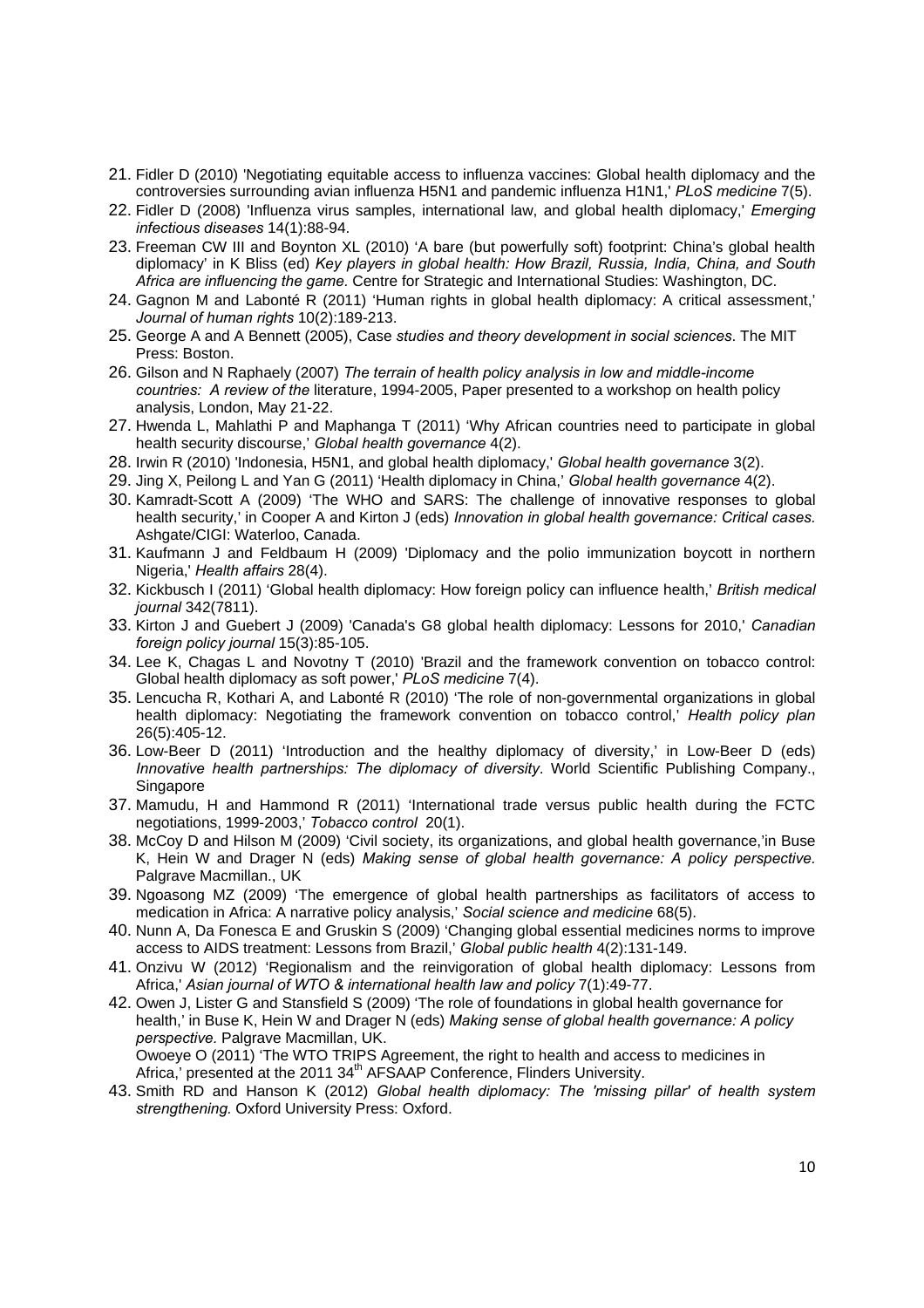- 44. Sridhar D, Khagram S and Pang T (2008) 'Are existing governance structures equipped to deal with today's global health challenges towards systematic coherence in scaling up,' *Global health governance* 2(2).
- 45. Taylor A and Dhillon I (2011) 'The WHO Global Code of Practice on the International Recruitment of Health Personnel: The evolution of global health diplomacy,' *Global health governance* 5(1).
- 46. Ullrich H (2009) 'Global health governance and multi-level policy coherence: Can the G8 provide a cure?' *CIGI Working Paper No 35.*
- 47. Wallace S '(2009) The domestic roots of Reagan's global gag rule: A case study in global health diplomacy,' Centre for the Study of the Presidency and Congress.
- 48. Walt. G et al. (2008) 'Doing health policy analysis: Methodological and conceptual reflections and challenges,' *Health policy and planning* 308-317.
- 49. Wang K, Gimbel S, Malik E, Hassen S, Hagopian A. (2011) 'The experience of Chinese physicians in the national health diplomacy programme deployed to Sudan,' *Global public health* 7(2):196-211.
- 50. Wogart, J, Calcagnotto G, Hein W and von Souest C (2009) 'Aids and access to medicines: Brazil and South Africa and global health governance,' in Buse K, Hein W and Drager N (eds) *Making sense of global health governance: A policy perspective.* Palgrave Macmillan, UK.
- 51. Wogart JP, Calcagnotto G, Hein W, von Souest C (2008) 'AIDS, access to medicines, and the different roles of the Brazilian and South African governments in global health governance' *GIGA working paper 86.*
- 52. Yu P (2008) 'Access to medicines, BRICS alliances and collective action,' *American journal of law & medicine* 34:345-394.

#### **6.1 Further references found from snowballing (not contained in the annotated bibliography)**

- 1. Abbott F (2011) **'**Intellectual property and public health: Meeting the challenge of sustainability,' Working paper 7. Graduate Institute: Geneva.
- 2. Alcazar S (2008) 'The WHO Framework Convention on Tobacco Control: A case study of foreign policy and health – A view from Brazil.' *Graduate Institute of International and Development Studies*: Geneva. (Available: http://graduateinstitute.ch/webdav/site/globalhealth/shared/1894/Working%20Paper s\_002\_Alcazar%20WEB.pdf
- 3. Alden C and Vieira M (2005) 'The new diplomacy of the South: South Africa, Brazil, India and trilateralism,' *Third world quarterly* 26(7):1077-1095.
- 4. Balabanova D et al (2010) 'What can global health institutions do to help strengthen health systems in low income countries?' *Health research policy and systems* 8(22).
- 5. Barnes A and Brown G (2011) 'The idea of partnership within the Millennium Development Goals: Context, instrumentality and the normative demands of partnership,' *Third world quarterly* 32(1):165-180.
- 6. Blouin C (2007) 'Trade policy and Health: From conflicting interests to policy coherence,' *Bulletin of the World Health Organisation* 3(85):169–173.
- 7. Bustreo F and Doebbler C (2010) 'Making health an imperative of foreign diplomacy,' *Globalization and health* 6:1-19.
- 8. Chan W and Ma S (2009) 'The making of a Chinese head of the WHO: A study of the media discourse on Margaret Chan's contest for the WHO Director-Generalship and its implications for the collective memory of SARS.' *International journal health services* 39(3):587–614.
- 9. Clark M, Dhillon I and Kapp R (2010) 'Innovations in co-operation: A guidebook on bilateral agreements to address health worker migration,' *Realizing rights/global health & development*. The Aspen Institute: Washington, DC.
- 10. Claxton A, Oloo B and Rusagara V (2010) '*Negotiating health in a fragile state: A civil society perspective*,' Paper 5. Graduate Institute: Geneva.
- 11. Collin J and Lee K (2009) 'Globalization and the politics of health governance: The Framework Convention on Tobacco Control,' in A. Cooper and J. Kirton (eds) *Innovation In global health governance: Critical Cases*. Ashgate/CIGI: Waterloo, Canada.
- 12. Collin J, Lee K. and Bissel K (2002) 'The Framework Convention on Tobacco Control: The politics of global health governance,' *Third world quarterly* 23(2):265–282.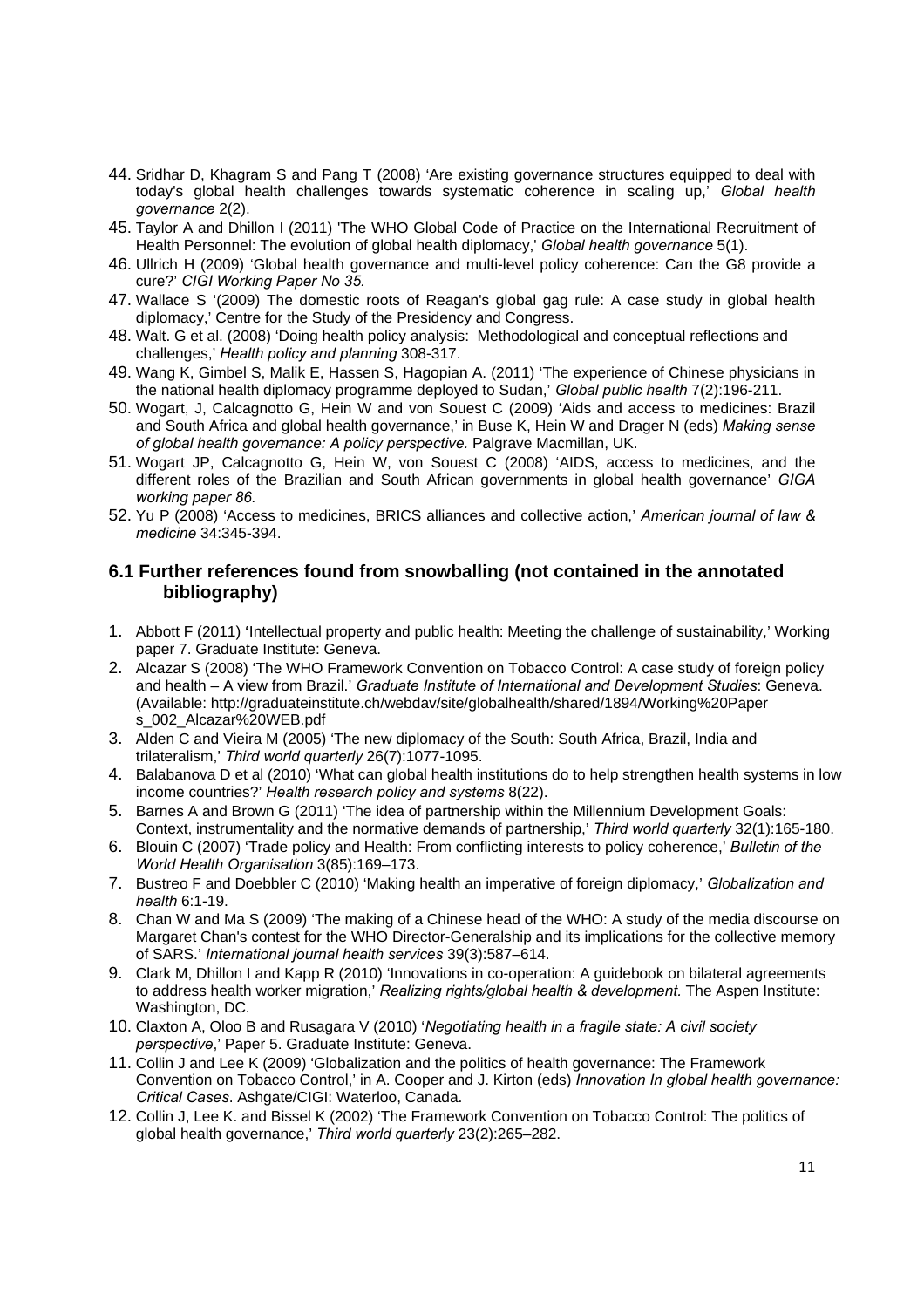- 13. Connell J (2011) 'The impossible dream? Codes of practice and the international migration of skilled health workers,' *World medical & health policy* 3(3).
- 14. Cooper A, Kirton J and Schrecker T (2007) *Governing global health: Challenge, response, innovation.* Ashgate Publishing, Aldershot.
- 15. Dhillon I and Taylor A (2011) 'The WHO Global Code of Practice on the International Recruitment of Health Personnel: The evolution of global health diplomacy,' Georgetown Public Law and Legal Theory Research Paper No. 11-140 *and* Georgetown Business, Economics and Regulatory Law Research Paper No. 11-31. Georgetown Law: The Scholarly Commons.
- 16. Eastwood B, Conroy JB, Naicker RE, West S, Tutt PS, Plange-Rhule RC (2005) 'Loss of health professionals from sub-Saharan Africa: The pivotal role of the UK,' *The lancet* 365:1893-1900.
- 17. Eldridge C and Palmer N (2009) 'Performance-based payment: Some reflections on the discourse, evidence and unanswered questions,' *Health policy and planning* 24:160–166.
- 18. Erasmus E and Gilson L (2005) 'Supporting the retention of health resources for health: SADC policy context', *EQUINET Discussion Paper 26*. EQUINET and Health Systems Trust: Johannesburg.
- 19. Fidler D (2010) 'The challenges of global health governance,' Working paper for the Council on Foreign Relations Press, New York.
- 20. Garrett L and Fidler D (2007) 'Sharing H5N1 viruses to stop a global influenza pandemic,' *PLoS medicine*  4(11).
- 21. Gostin L (2007) 'Meeting the survival needs of the world's least healthy people: A proposed model for global health governance,' *American medical association* 298(2):225.
- 22. Hill et al (2012) 'Development cooperation for health: Reviewing a dynamic concept in a complex global aid environment,' *Globalization and health* 8:5.
- 23. Huang Y (2009) 'China's new health diplomacy,' in C Freeman and X Lu (eds) *China's capacity to manage infectious diseases: Global implications.* Centre for Strategic & International Studies: Washington, DC 86–92.
- 24. Ireland M, Paul E and Dujardin B (2011) 'Can performance-based financing be used to reform health systems in developing countries?' *Bulletin of World Health Organization* 89:695–698.
- 25. John P (2003) 'Is there life after policy streams, advocacy coalitions, and punctuations: Using evolutionary theory to explain policy change?' *Policy studies journal* 31(4):481-498.
- 26. Kalk A (2011) 'The costs of performance-based financing', *Bulletin World Health Organization* 89:319.
- 27. King K (2006) 'Aid within the wider China-Africa partnership: A view from the Beijing Summit,' Background paper from the Comparative Education Research Center, HKU, University of Hong Kong & University of Edinburgh.
- 28. Koenig G (2009) 'Realistic evaluation and case studies,' *Evaluation* 15(1): 9–30.
- 29. Kohlbacher F (2006) 'The use of qualitative content analysis in case study research,' *Forum: Qualitative social research sozialforschung* 7(1).
- 30. Lee K and Gómez E (2011) 'Brazil's ascendance: The soft power role of global health diplomacy,' *European business review*.
- 31. Lee K and Smith R (2011) 'What is "Global Health Diplomacy"? A conceptual review,' *Global health governance* 5(1).
- 32. Lloyd-Jones G (2003) 'Design and control Issues in qualitative case study research,' *International journal of qualitative methods* 2(2):33-42.
- 33. McCoy D (2009) 'The high level taskforce on innovative international financing for health systems,' *Health policy and planning* 24:321–323.
- 34. McCoy D et al (2009) 'The Bill & Melinda Gates Foundation's grant-making programme for global health,' *The lancet* 373(9675):1645-1653.
- 35. Mkandawire T (2006) 'Global funds: Lessons from a not-too-distant past?' *Africa development* 31(4):1-21.
- 36. Moran M Strub-Wourgaft N, Guzman J, Boulet P, Wu L, Pecoul B (2011). 'Registering new drugs for lowincome countries: The African challenge', *PLoS medicine* 8(2).
- 37. Mwagiru M (2010) 'Negotiating health in foreign policy An East African perspective,' Working paper 4. Graduate Institute: Geneva 2010.
- 38. Oginam A (2010) 'Health or trade? A critique of contemporary approaches to global health diplomacy,' *Asian journal of WTO & international health law and policy* 5(2):355-380.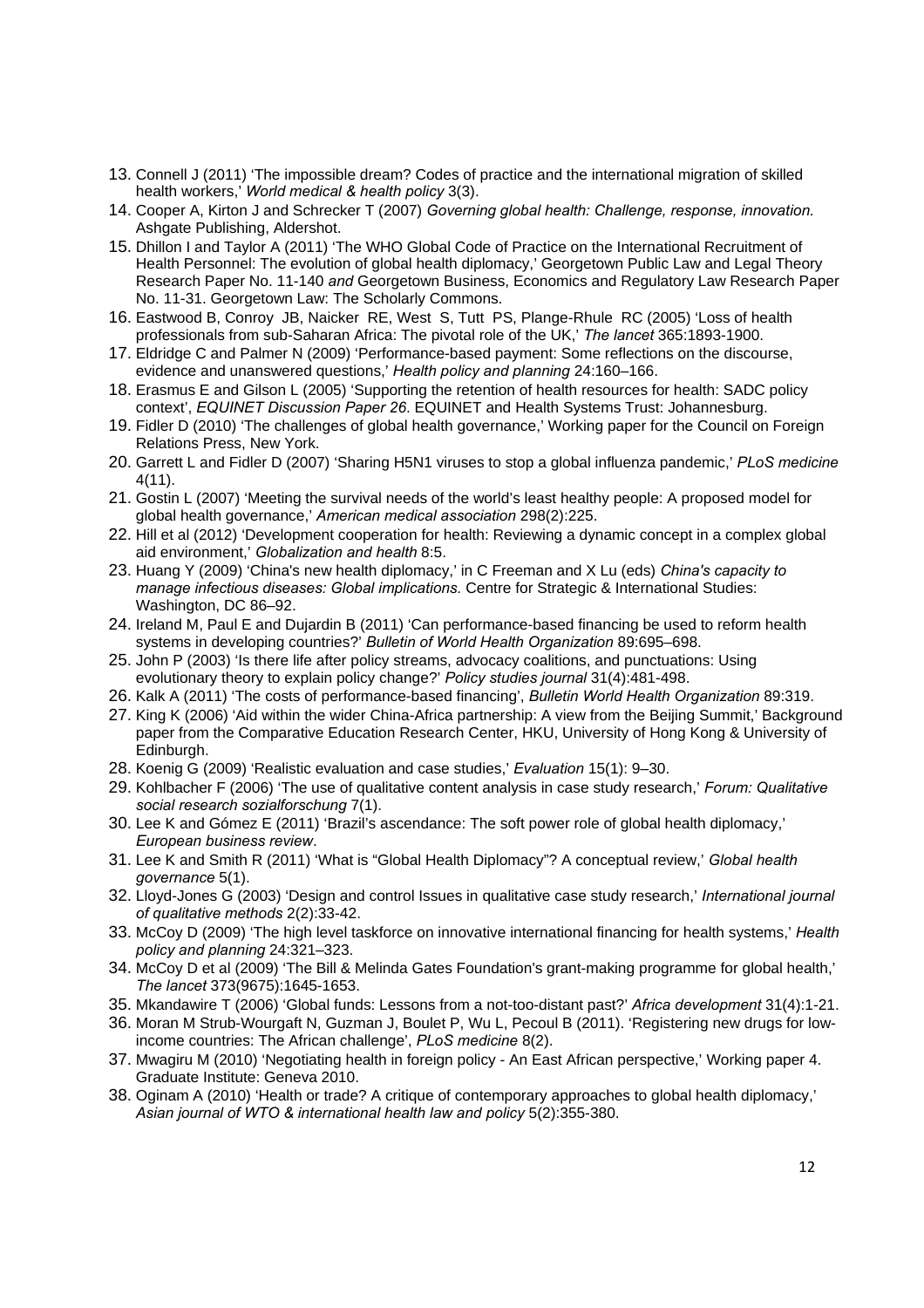- 39. Ooms G and Hammonds R (2010) 'Taking up Daniels' challenge: The case for global health justice,' *Health and human rights* 12(1):29-46.
- 40. Ooms G, Stuckler D, Basu S, McKee M (2010) 'Financing the Millennium Development Goals for health and beyond: Sustaining the 'Big Push'',' *Globalization and health* 6(17).
- 41. Padarath A and Pagett C (2007) 'A review of codes and protocols for the migration of health workers,' *EQUINET Discussion Paper 50*. EQUINET and Health Systems Trust: Harare.
- 42. Patel V (2003) 'Recruiting doctors from poor countries: The great brain robbery?' *British medical journal* 327:926-8.
- 43. Price-Smith A (2009) *Contagion and chaos: Disease, ecology, and national security in the era of globalization.* The MIT Press: Cambridge.
- 44. Reis R, Terto V and Pimenta M (2009) 'Intellectual property rights and access to ARV medicines: Civil society resistance in the global south,' *Brazilian Interdisciplinary Aids Association* (ABIA): Rio De Janeiro.
- 45. Rosskam E and Kickbusch I (eds) (2011) 'Negotiating and navigating global Health: Case studies in global health diplomacy,**'** *World scientific.,* London
- 46. Schnur A (2006) 'The role of the WHO in combating SARS, focusing on the efforts in China,' in A Kleinman and J Watson (eds) *SARS in China: Prelude to pandemic?* Stanford University Press: Stanford.
- 47. Sell S (2004) 'The quest for global governance in intellectual property and public health: Structural, discursive, and institutional dimensions, *Temple Law Review* 77: 363-399
- 48. Shen S (2008) 'Borrowing the Hong Kong identity for Chinese diplomacy: Implications of Margaret Chan's World Health Organization election campaign', *Pacific affairs* 81(3):361–382.
- 49. Shiffman J (2009) 'A social explanation for the rise and fall of global health issues,' *Bulletin of the World Health Organization* 87:608–613.
- 50. Shiffman J and Smith S (2007) 'Generation of political priority for global health initiatives: A framework and case study of maternal mortality,' *The lancet* 370:1370–1379.
- 51. Sridhar D (2011) 'Analysing global health assistance: The reach for ethnographic, institutional and political economic scope,' *Social science & medicine* 72:1915–1920.
- 52. Vanderwagen W (2006) 'Health diplomacy: Winning hearts and minds through the use of health interventions,' *Military Medicine* 171:3–4.
- 53. Velásquez G (2012) 'Rethinking the R&D model for pharmaceutical products: A binding global convention,' Policy brief 8. South Center: Geneva.
- 54. Whelan M (2008) 'Negotiating the international health regulations,' Working paper 1. Graduate Institute: Geneva.]
- 55. Witter S, Fretheim A, Kessy FL and Lindahl AK (2012) 'Paying for performance to improve the delivery of health interventions in low- and middle-income countries (review),' *The Cochrane Library* 2012, Issue 2: John Wiley & Sons, USA
- 56. Yanzhong H (2009) 'China's new health diplomacy*,'* in *China's capacity to manage infectious diseases: Global mplications.* CSIS: Washington, DC.
- 57. Youde JR (2008) 'Health diplomacy as soft power: The PRC and Africa,' *ISA's 49th annual convention: Bridging multiple divides.* San Francisco. Available: http://www.allacademic.com/meta/p251832\_ index.html. Accessed 17 March 2010.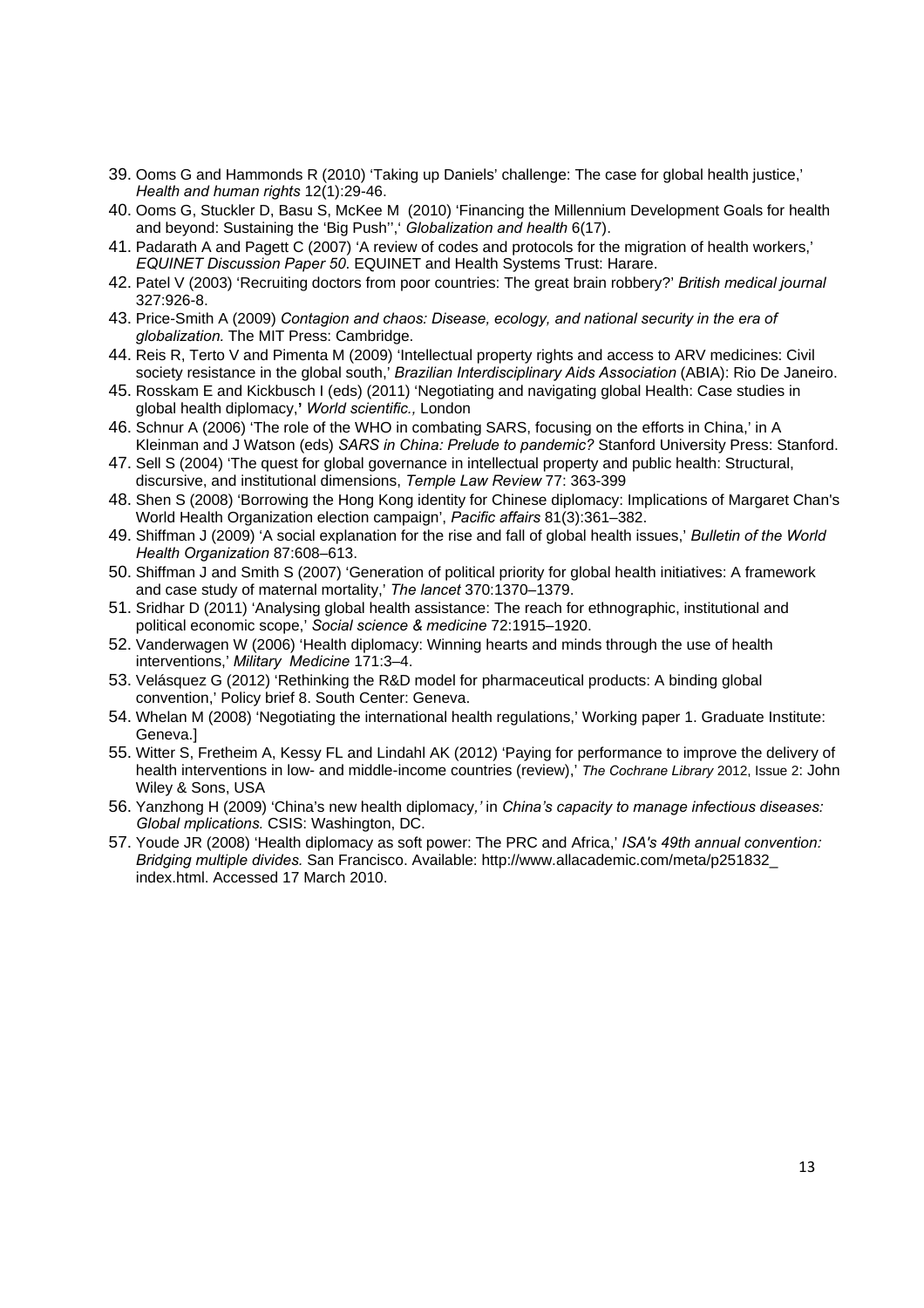# 53. **Annotated bibliography**

# **7.1 General and relevant to global health governance**

| <b>Publication number</b> | Blouin C and Dubé L (2010) 'Global health diplomacy for obesity prevention: Lessons                                                                                                                                                                                                                                                                                                                                                                                                                                                                                             |                                                                                                                                                                                                                            |  |
|---------------------------|---------------------------------------------------------------------------------------------------------------------------------------------------------------------------------------------------------------------------------------------------------------------------------------------------------------------------------------------------------------------------------------------------------------------------------------------------------------------------------------------------------------------------------------------------------------------------------|----------------------------------------------------------------------------------------------------------------------------------------------------------------------------------------------------------------------------|--|
|                           | from tobacco control,' Journal of Public Health Policy 31: 244-255.                                                                                                                                                                                                                                                                                                                                                                                                                                                                                                             |                                                                                                                                                                                                                            |  |
|                           | In the paper                                                                                                                                                                                                                                                                                                                                                                                                                                                                                                                                                                    | Reference(s) cited in paper                                                                                                                                                                                                |  |
| <b>Theory</b>             | None cited                                                                                                                                                                                                                                                                                                                                                                                                                                                                                                                                                                      |                                                                                                                                                                                                                            |  |
| Conceptual<br>framework   | Analytical framework identifying five variables:<br>(1) the specific problem requiring cross-border<br>collective action, (2) the key actors, (3) their<br>interests and 'stake' in this problem, (4) the<br>potential forum or process for negotiations and<br>(5) the potential scenarios for collective action.                                                                                                                                                                                                                                                              | Fidler, D (2008) 'Navigating the<br>Global Health Terrain: Preliminary<br>Considerations on<br>Mapping Global Health Diplomacy,'<br>Globalization, Trade,<br>and Health Working Paper Series,<br>World Health Organization |  |
| <b>Phase of GHD</b>       | agenda-setting / policy development / policy<br>selection                                                                                                                                                                                                                                                                                                                                                                                                                                                                                                                       |                                                                                                                                                                                                                            |  |
| <b>Variables</b>          |                                                                                                                                                                                                                                                                                                                                                                                                                                                                                                                                                                                 |                                                                                                                                                                                                                            |  |
| i. Context                |                                                                                                                                                                                                                                                                                                                                                                                                                                                                                                                                                                                 |                                                                                                                                                                                                                            |  |
| ii. Process               | Consultations before negotiations                                                                                                                                                                                                                                                                                                                                                                                                                                                                                                                                               |                                                                                                                                                                                                                            |  |
| iii. Actors               | CSOs, political leaders,                                                                                                                                                                                                                                                                                                                                                                                                                                                                                                                                                        |                                                                                                                                                                                                                            |  |
| iv. Content               |                                                                                                                                                                                                                                                                                                                                                                                                                                                                                                                                                                                 |                                                                                                                                                                                                                            |  |
| v. Outcomes               | <b>FCTC</b>                                                                                                                                                                                                                                                                                                                                                                                                                                                                                                                                                                     |                                                                                                                                                                                                                            |  |
| vi. Other                 |                                                                                                                                                                                                                                                                                                                                                                                                                                                                                                                                                                                 |                                                                                                                                                                                                                            |  |
| <b>Research strategy</b>  | Review of the secondary literature                                                                                                                                                                                                                                                                                                                                                                                                                                                                                                                                              |                                                                                                                                                                                                                            |  |
| <b>Tools used</b>         | Document review                                                                                                                                                                                                                                                                                                                                                                                                                                                                                                                                                                 |                                                                                                                                                                                                                            |  |
| <b>Key findings</b>       | The authors identified the following variables as most important to explain effective<br>GHD in the case of the FCTC: political leadership, global mobilization and advocacy of<br>civil society groups, the engagement of developing countries in the negotiations, the<br>importance of the process to prepare negotiations (ex: consultations with CSO and<br>experts, dialogue with industry). It is not clear from their review whether the forum and<br>instrument selected (WHO and Framework Convention) were per se important variables<br>to determine effectiveness. |                                                                                                                                                                                                                            |  |
| <b>Other comments</b>     |                                                                                                                                                                                                                                                                                                                                                                                                                                                                                                                                                                                 |                                                                                                                                                                                                                            |  |

| <b>Publication number</b> | Chan LH, Chen L and Xu J (2010) 'China's engagement with global health diplomacy: |                             |
|---------------------------|-----------------------------------------------------------------------------------|-----------------------------|
| 2                         | Was SARS a watershed?' PLoS Medicine 7(4).                                        |                             |
|                           | In the paper                                                                      | Reference(s) cited in paper |
| Theory                    | None cited                                                                        |                             |
| Conceptual                | None cited                                                                        |                             |
| framework                 |                                                                                   |                             |
| <b>Phase of GHD</b>       | Not stated                                                                        |                             |
|                           | agenda-setting / policy development / policy                                      |                             |
|                           | selection / policy implementation                                                 |                             |
| <b>Variables</b>          |                                                                                   |                             |
| i. Context                |                                                                                   |                             |
| ii. Process               |                                                                                   |                             |
| iii. Actors               |                                                                                   |                             |
| iv. Content               |                                                                                   |                             |
| v. Outcomes               |                                                                                   |                             |
| vi. Other                 |                                                                                   |                             |
| <b>Research strategy</b>  | Case study (stated as such)                                                       | No                          |
| <b>Tools used</b>         | Literature reviews of Chinese sources, personal                                   | No                          |
|                           | experience and informal interviews with Chinese                                   |                             |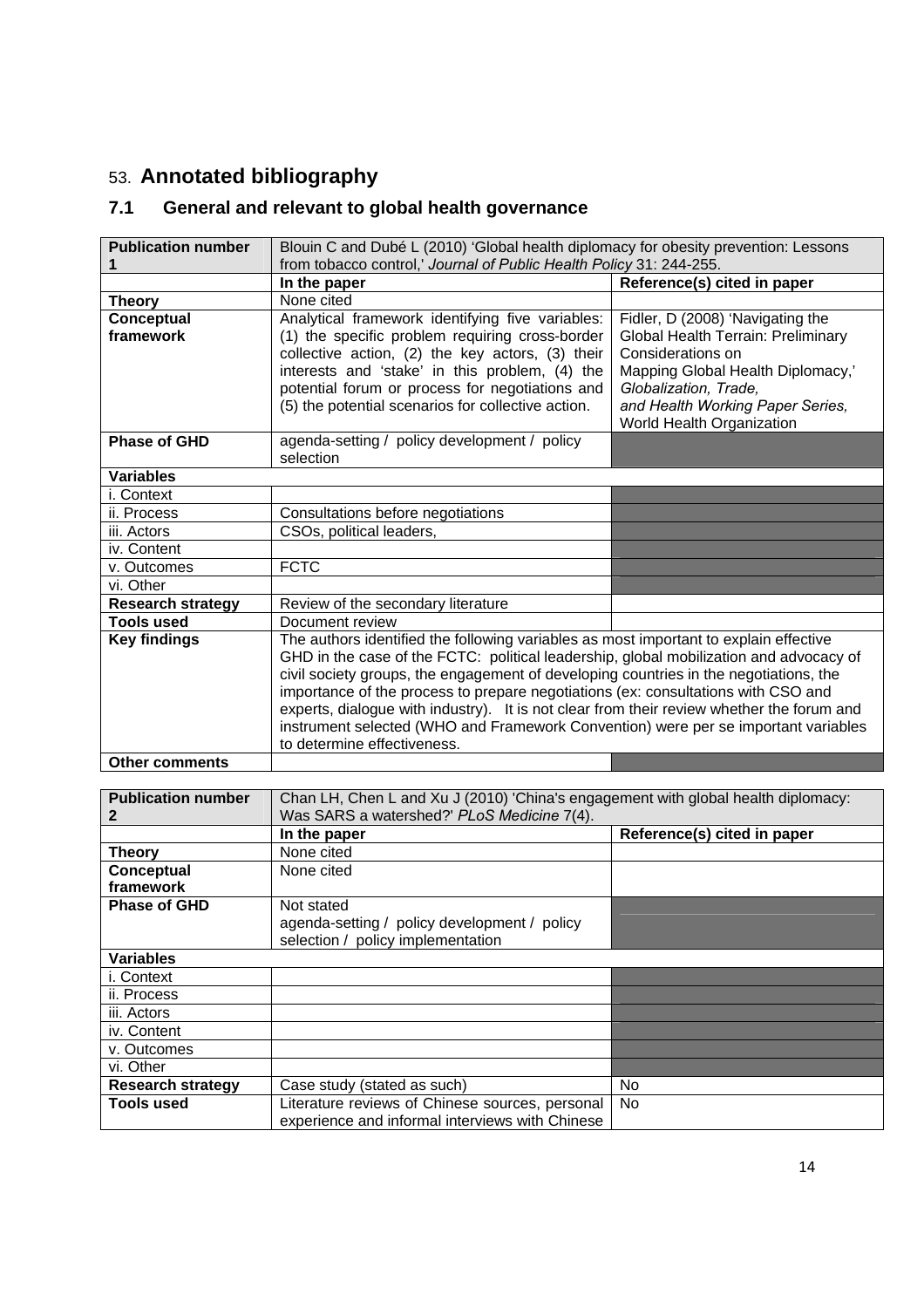|                             | health officials.                                                                                                                                                                                                                                                                                                                                                                                                                                                                                                                                                                                                                                                                                                             |                                                                               |  |
|-----------------------------|-------------------------------------------------------------------------------------------------------------------------------------------------------------------------------------------------------------------------------------------------------------------------------------------------------------------------------------------------------------------------------------------------------------------------------------------------------------------------------------------------------------------------------------------------------------------------------------------------------------------------------------------------------------------------------------------------------------------------------|-------------------------------------------------------------------------------|--|
| <b>Key findings</b>         | Realization among the political leadership that external threats such as infectious<br>$\bullet$<br>disease, constitute a non-traditional security threat domestically. Public health now<br>features high on China's foreign policy agenda;<br>External pressure from abroad and from the WHO. A political aspiration to be a<br>$\bullet$<br>responsible state and the fear of "loss of face";<br>Although still very state-centric, China now pro-actively engages in global health<br>$\bullet$<br>governance, as evident by their role in the WHO and a range of UN agencies as<br>well as regional partners.<br>China is using public health as a means to strengthen its diplomatic relations with<br>other countries. |                                                                               |  |
| <b>Other comments</b>       | Similar to an essay, given the absence of conceptual framework                                                                                                                                                                                                                                                                                                                                                                                                                                                                                                                                                                                                                                                                |                                                                               |  |
| <b>Publication number 3</b> | D'Errico NC, Wake CM and Wake RM (2010) 'Healing Africa? Reflections on the<br>peace-building role of a health-based Non Governmental Organization operating in<br>Eastern Democratic Republic of Congo,' Medicine, Conflict and Survival 26(2):145-159                                                                                                                                                                                                                                                                                                                                                                                                                                                                       |                                                                               |  |
|                             | In the paper                                                                                                                                                                                                                                                                                                                                                                                                                                                                                                                                                                                                                                                                                                                  | Reference(s) cited in paper                                                   |  |
| <b>Theory</b>               | The authors make use of a peace through<br>health lens. Conflict is conceptualized as a<br>pathogen and efforts made to reduce risk<br>factors, treat and rehabilitate                                                                                                                                                                                                                                                                                                                                                                                                                                                                                                                                                        | Vass A (2001) 'Peace through<br>health,' British Medical Journal<br>323:1020. |  |
| Conceptual<br>framework     | None stated. The authors use a peace through<br>health lens to consider the efforts of HEAL in<br>Congo DRC (North Kivu).                                                                                                                                                                                                                                                                                                                                                                                                                                                                                                                                                                                                     |                                                                               |  |
| Phase of GHD                | Implementation                                                                                                                                                                                                                                                                                                                                                                                                                                                                                                                                                                                                                                                                                                                |                                                                               |  |
| <b>Variables</b>            |                                                                                                                                                                                                                                                                                                                                                                                                                                                                                                                                                                                                                                                                                                                               |                                                                               |  |
| i. Context                  | Health in conflict setting                                                                                                                                                                                                                                                                                                                                                                                                                                                                                                                                                                                                                                                                                                    |                                                                               |  |
| ii. Process                 | Role of Health NGO in Peace-building                                                                                                                                                                                                                                                                                                                                                                                                                                                                                                                                                                                                                                                                                          |                                                                               |  |
| iii. Actors<br>iv. Content  | NGO (HEAL)                                                                                                                                                                                                                                                                                                                                                                                                                                                                                                                                                                                                                                                                                                                    |                                                                               |  |
| v. Outcomes                 |                                                                                                                                                                                                                                                                                                                                                                                                                                                                                                                                                                                                                                                                                                                               |                                                                               |  |
| vi. Other                   |                                                                                                                                                                                                                                                                                                                                                                                                                                                                                                                                                                                                                                                                                                                               |                                                                               |  |
| Research strategy           | Case Study                                                                                                                                                                                                                                                                                                                                                                                                                                                                                                                                                                                                                                                                                                                    |                                                                               |  |
| Tools used                  | Semi structured interviews, secondary sources                                                                                                                                                                                                                                                                                                                                                                                                                                                                                                                                                                                                                                                                                 |                                                                               |  |
| Key findings                | HEAL has had an impact in terms of peace building in the region. Policy makers need<br>to consider the potential of health actors in terms of contributing to peace building.                                                                                                                                                                                                                                                                                                                                                                                                                                                                                                                                                 |                                                                               |  |
| Other comments              |                                                                                                                                                                                                                                                                                                                                                                                                                                                                                                                                                                                                                                                                                                                               |                                                                               |  |

| <b>Publication number</b> | Feldbaum H and Michaud J (2010) 'Health Diplomacy and the Enduring Relevance of<br>Foreign Policy Interests,' PLoS Medicine 7(4).                                                          |                                                                                                                                                                                                                                                                                                               |
|---------------------------|--------------------------------------------------------------------------------------------------------------------------------------------------------------------------------------------|---------------------------------------------------------------------------------------------------------------------------------------------------------------------------------------------------------------------------------------------------------------------------------------------------------------|
|                           | In the paper                                                                                                                                                                               | Reference(s) cited in paper                                                                                                                                                                                                                                                                                   |
| <b>Theory</b>             | None cited                                                                                                                                                                                 |                                                                                                                                                                                                                                                                                                               |
| Conceptual<br>framework   | Not stated explicitly, but framed by objective to<br>challenge the literature which states that GHD<br>is driven by the normative goal of using foreign<br>policy to improve global health | Horton R (2007) 'Health as an<br>instrument of foreign policy,' The<br>Lancet 369:806-807.<br>Kickbusch I, Silberschmidt G and<br>Buss P (2007) 'Global health<br>diplomacy: the need for new<br>perspectives, strategic approaches<br>and skills in global health,' World<br>Health Organization 85:230-232. |
| <b>Phase of GHD</b>       | Not stated, but does cover<br>agenda-setting / policy development / policy<br>selection / policy implementation                                                                            |                                                                                                                                                                                                                                                                                                               |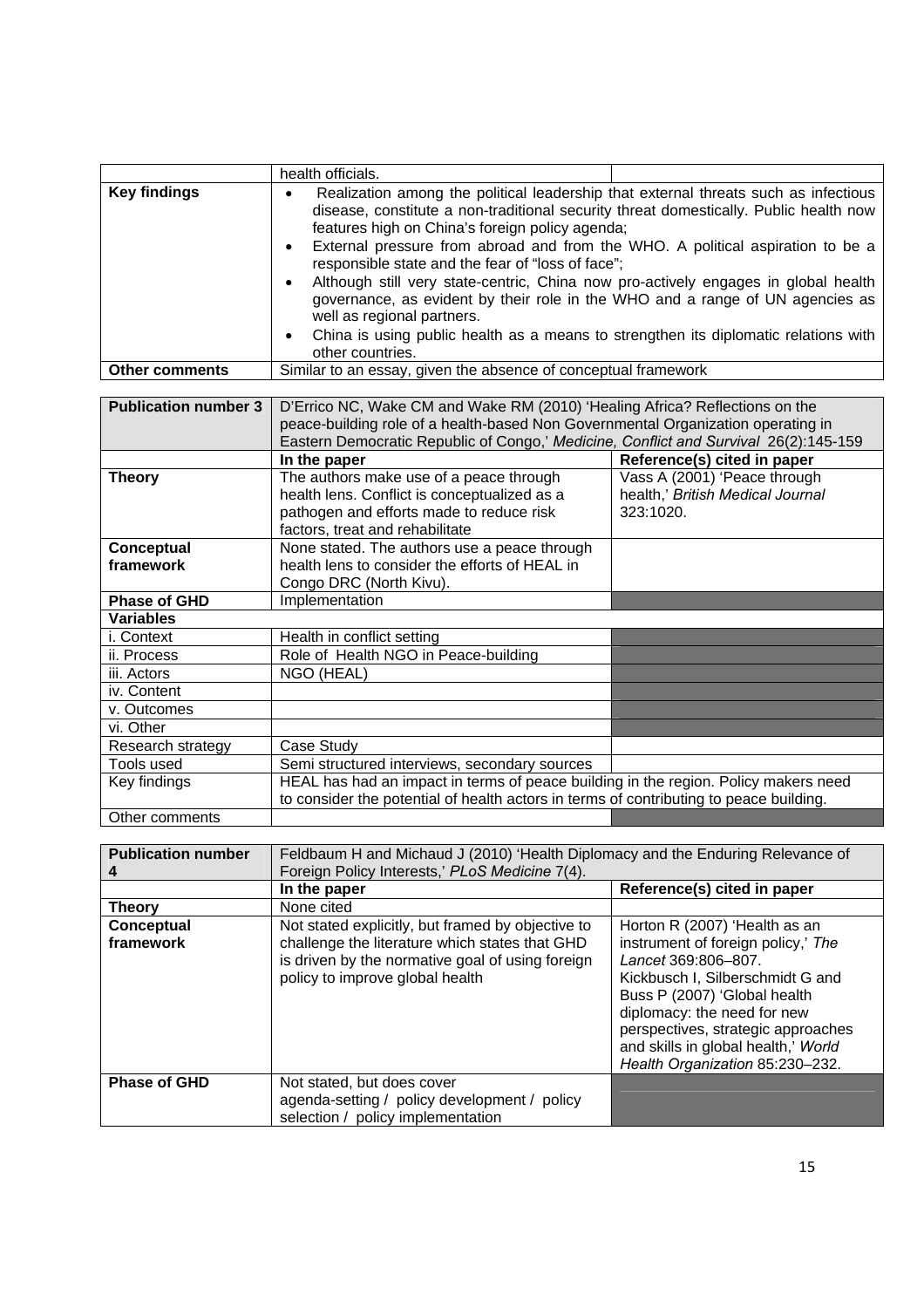| <b>Variables</b>         |                                                                                      |  |
|--------------------------|--------------------------------------------------------------------------------------|--|
| i. Context               |                                                                                      |  |
| ii. Process              |                                                                                      |  |
| iii. Actors              |                                                                                      |  |
| iv. Content              |                                                                                      |  |
| v. Outcomes              |                                                                                      |  |
| vi. Other                |                                                                                      |  |
| <b>Research strategy</b> | Analytical essay                                                                     |  |
| <b>Tools used</b>        | While not made explicit, the authors rely on a combination of official documents and |  |
|                          | secondary literature.                                                                |  |
| <b>Key findings</b>      | The over-arching conclusion is that foreign policy remains the major driver guiding  |  |
|                          | GHD, and that it is the tension between GHD and foreign policy objectives that will  |  |
|                          | continue to define the future of GHD.                                                |  |
| <b>Other comments</b>    |                                                                                      |  |

| <b>Publication number</b> | Feldbaum H, Lee K and Michaud J (2010) 'Global health and foreign policy,'                                                                                                                                                                                                                                                                                                                                                                                                                                                                                                                                                                                                                                    |                                                                                                                                                                                                                                                                                                                                 |
|---------------------------|---------------------------------------------------------------------------------------------------------------------------------------------------------------------------------------------------------------------------------------------------------------------------------------------------------------------------------------------------------------------------------------------------------------------------------------------------------------------------------------------------------------------------------------------------------------------------------------------------------------------------------------------------------------------------------------------------------------|---------------------------------------------------------------------------------------------------------------------------------------------------------------------------------------------------------------------------------------------------------------------------------------------------------------------------------|
| 5                         | Epidemiologic Reviews 32(1):82-92.                                                                                                                                                                                                                                                                                                                                                                                                                                                                                                                                                                                                                                                                            |                                                                                                                                                                                                                                                                                                                                 |
|                           | In the paper                                                                                                                                                                                                                                                                                                                                                                                                                                                                                                                                                                                                                                                                                                  | Reference(s) cited in paper                                                                                                                                                                                                                                                                                                     |
| <b>Theory</b>             | The authors use 3 theoretical perspectives<br>offered by David Fidler to guide their work:<br>(1) the first interpretation argues that health has<br>become an important policy objective in itself,<br>(2) Health as a tool to reach other foreign policy<br>objectives, and (3) 'Fidler's final perspective<br>sees the relationship between foreign policy and<br>global health as ever evolving and dynamic,<br>where influence can go in both directions.                                                                                                                                                                                                                                                | Fidler DP (2005) 'Health as foreign<br>policy: between principle and power,'<br>Whitehead J Diplomacy &<br>International Relations 6(2):179-194<br>Drager N, Kickbusch I, Novotny TE et<br>al (2007) 'Global health diplomacy:<br>training across disciplines," Bulletin of<br>the World Health Organization<br>85(12):971-973. |
| Conceptual<br>framework   | To examine the relationship between foreign<br>policy and global health, the authors examine<br>the role of health across four components of<br>foreign policy: aid, trade, diplomacy and<br>national security.                                                                                                                                                                                                                                                                                                                                                                                                                                                                                               | Fidler DP (2006) 'Health as foreign<br>policy: harnessing globalization for<br>health,' Health Promotion<br>International 21:51-58.                                                                                                                                                                                             |
| <b>Phase of GHD</b>       | agenda-setting / policy development / policy<br>selection / policy implementation                                                                                                                                                                                                                                                                                                                                                                                                                                                                                                                                                                                                                             |                                                                                                                                                                                                                                                                                                                                 |
| <b>Variables</b>          |                                                                                                                                                                                                                                                                                                                                                                                                                                                                                                                                                                                                                                                                                                               |                                                                                                                                                                                                                                                                                                                                 |
| i. Context                |                                                                                                                                                                                                                                                                                                                                                                                                                                                                                                                                                                                                                                                                                                               |                                                                                                                                                                                                                                                                                                                                 |
| ii. Process               |                                                                                                                                                                                                                                                                                                                                                                                                                                                                                                                                                                                                                                                                                                               |                                                                                                                                                                                                                                                                                                                                 |
| iii. Actors               |                                                                                                                                                                                                                                                                                                                                                                                                                                                                                                                                                                                                                                                                                                               |                                                                                                                                                                                                                                                                                                                                 |
| iv. Content               |                                                                                                                                                                                                                                                                                                                                                                                                                                                                                                                                                                                                                                                                                                               |                                                                                                                                                                                                                                                                                                                                 |
| v. Outcomes               |                                                                                                                                                                                                                                                                                                                                                                                                                                                                                                                                                                                                                                                                                                               |                                                                                                                                                                                                                                                                                                                                 |
| vi. Other                 |                                                                                                                                                                                                                                                                                                                                                                                                                                                                                                                                                                                                                                                                                                               |                                                                                                                                                                                                                                                                                                                                 |
| <b>Research strategy</b>  | Review of the literature, analytical essay                                                                                                                                                                                                                                                                                                                                                                                                                                                                                                                                                                                                                                                                    |                                                                                                                                                                                                                                                                                                                                 |
| <b>Tools used</b>         | The authors review available literature using PubMed, MEDLINE, Social science citation<br>index, JSTORE, EconLit and Science Direct. They selected articles that dealt with one<br>or more of the theoretical perspectives, looking at the four components of foreign policy:<br>aid, trade, diplomacy and national security.                                                                                                                                                                                                                                                                                                                                                                                 |                                                                                                                                                                                                                                                                                                                                 |
| <b>Key findings</b>       | Evidence on the linkages between global health, aid, trade, diplomacy, and national<br>security indicates that state action on health is often motivated by foreign-policy<br>interests rather than a desire to promote health equity or achieve humanitarian benefits.<br>These ulterior interests can be economic (protecting trade), diplomatic (preventing<br>epidemics), strategic (preventing bioterrorism), or (often) combinations of these<br>interests and are salient even in this new era of rising development aid for health and<br>groundbreaking global health treaties. Conversely, little evidence supports the notion<br>that "foreign policy is now being substantially driven by health" |                                                                                                                                                                                                                                                                                                                                 |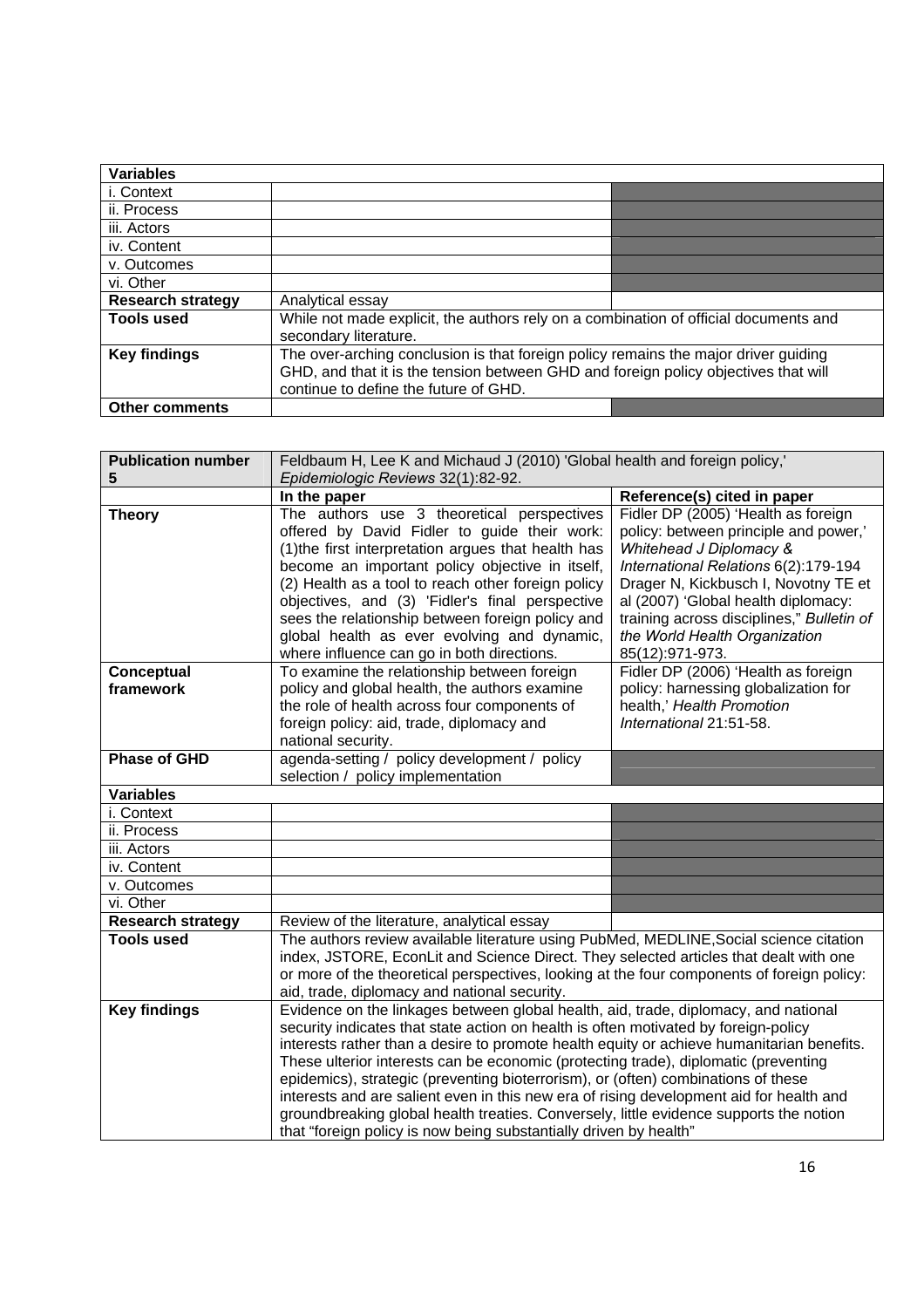| <b>Other comments</b> | The authors recognize the paper is not a comprehensive assessment of literature in the  |
|-----------------------|-----------------------------------------------------------------------------------------|
|                       | area, but rather key literature that 'illuminates the relationship and tensions between |
|                       | global health and the aid, trade, diplomacy, and national security aspects of foreign   |
|                       | policy.                                                                                 |

| <b>Publication number</b>                                  | Fidler D (2010) 'Negotiating equitable access to influenza vaccines: Global health                                                                                              |                                         |  |
|------------------------------------------------------------|---------------------------------------------------------------------------------------------------------------------------------------------------------------------------------|-----------------------------------------|--|
| 6                                                          | diplomacy and the controversies surrounding avian influenza H5N1 and pandemic                                                                                                   |                                         |  |
|                                                            | influenza H1N1,' PLoS Medicine 7(5).                                                                                                                                            |                                         |  |
|                                                            | In the paper                                                                                                                                                                    | Reference(s) cited in paper             |  |
| <b>Theory</b>                                              | None cited                                                                                                                                                                      |                                         |  |
| Conceptual                                                 | The author focuses on the limitations on                                                                                                                                        | Brownlie I (2008) 'Principles of public |  |
| framework                                                  | effective GHD created by the existing                                                                                                                                           | international law, 7th Ed.' Oxford:     |  |
|                                                            | international legal regimes on global health,                                                                                                                                   | <b>Oxford University Press.</b>         |  |
|                                                            | more specifically created by the fact that the<br>default rules of international law rely on the                                                                                |                                         |  |
|                                                            | principle of sovereignty                                                                                                                                                        |                                         |  |
| Phase of GHD                                               | agenda-setting / policy development / policy                                                                                                                                    |                                         |  |
|                                                            | selection / policy implementation                                                                                                                                               |                                         |  |
| <b>Variables</b>                                           |                                                                                                                                                                                 |                                         |  |
| i. Context                                                 | GHD is framed by international law norms and                                                                                                                                    |                                         |  |
|                                                            | standards such as national sovereignty                                                                                                                                          |                                         |  |
| ii. Process                                                |                                                                                                                                                                                 |                                         |  |
| iii. Actors                                                |                                                                                                                                                                                 |                                         |  |
| iv. Content                                                |                                                                                                                                                                                 |                                         |  |
| v. Outcomes                                                |                                                                                                                                                                                 |                                         |  |
| vi. Other                                                  |                                                                                                                                                                                 |                                         |  |
| <b>Research strategy</b>                                   | The author does not explicitly present its methodology. The article takes the form of a                                                                                         |                                         |  |
|                                                            | narrative account of the policy events around the negotiations on access to flu vaccines                                                                                        |                                         |  |
| and the legal analysis of the international law obstacles. |                                                                                                                                                                                 |                                         |  |
| <b>Tools used</b>                                          | Official documents, news reporting, scientific publications                                                                                                                     |                                         |  |
| <b>Key findings</b>                                        | The manner in which access to vaccine for 2009-H1N1 played out highlights why the                                                                                               |                                         |  |
|                                                            | interests of developed and developing countries diverge in this context, and the reasons                                                                                        |                                         |  |
|                                                            | behind this divergence deserve deeper study. Existing international legal regimes on                                                                                            |                                         |  |
|                                                            | global health provide no templates for negotiating the new global access framework that                                                                                         |                                         |  |
|                                                            | WHO and others perceive is necessary. Similarly, negotiations for equitable access to                                                                                           |                                         |  |
|                                                            | resources, or the benefits of their exploitation, have generally failed in other areas of                                                                                       |                                         |  |
|                                                            | international relations, dimming prospects that precedents for a global access framework<br>for pandemic influenza vaccines can be found outside the global health context. The |                                         |  |
|                                                            | default rules for allocating resources in international law rely on the principle of                                                                                            |                                         |  |
|                                                            | sovereignty, and these rules hold in the context of virus samples and vaccine supplies,                                                                                         |                                         |  |
|                                                            | as demonstrated with HPAI-H5N1 and 2009-H1N1.                                                                                                                                   |                                         |  |
| <b>Other comments</b>                                      |                                                                                                                                                                                 |                                         |  |

| <b>Publication number</b> | Fidler D (2008) 'Influenza virus samples, international law, and global health diplomacy,'<br>Emerging Infectious Diseases 14(1):88-94. |                                         |
|---------------------------|-----------------------------------------------------------------------------------------------------------------------------------------|-----------------------------------------|
|                           | In the paper                                                                                                                            | Reference(s) cited in paper             |
| <b>Theory</b>             | None cited                                                                                                                              |                                         |
| Conceptual                | The author analyses the role and importance                                                                                             | Brownlie I (1998) 'Principles of public |
| framework                 | of international law in GHD, including the                                                                                              | international law, 5th Ed.' Oxford:     |
|                           | principle of sovereignty.                                                                                                               | Clarendon Press.                        |
| <b>Phase of GHD</b>       | agenda-setting / policy development / policy                                                                                            |                                         |
|                           | selection / policy implementation                                                                                                       |                                         |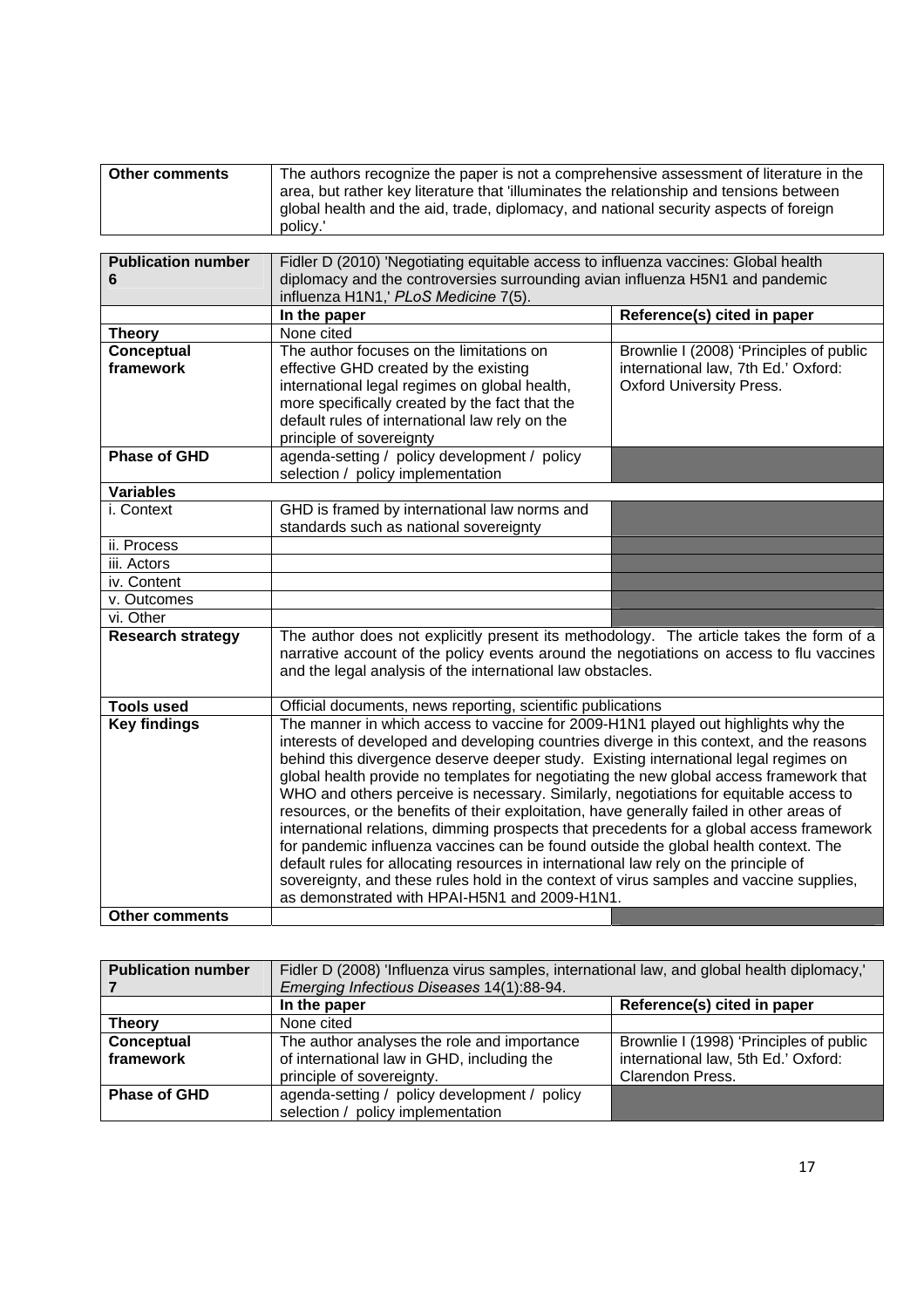| <b>Variables</b>         |                                                                                                                                                                                                                                                  |  |
|--------------------------|--------------------------------------------------------------------------------------------------------------------------------------------------------------------------------------------------------------------------------------------------|--|
| i. Context               | International legal principle of sovereignty and<br>its appeal to rules on the protection of<br>biological and genetic resources found in the<br>Convention on Biological Diversity, application<br>of the International Health Regulations 2005 |  |
| ii. Process              |                                                                                                                                                                                                                                                  |  |
| iii. Actors              |                                                                                                                                                                                                                                                  |  |
| iv. Content              | sharing of influenza viruses and promoting<br>access to vaccines in connection to pandemic<br>influenza preparedness                                                                                                                             |  |
| v. Outcomes              |                                                                                                                                                                                                                                                  |  |
| vi. Other                |                                                                                                                                                                                                                                                  |  |
| <b>Research strategy</b> | Legal analysis                                                                                                                                                                                                                                   |  |
| <b>Tools used</b>        | The author does not provide an explicit description of its methodology but he uses a<br>combination of primary (news report, official document) and secondary sources for the<br>research.                                                       |  |
| <b>Key findings</b>      | Divergent treaty interpretations means that actors have to negotiate agreements and<br>cannot rely on international law to prescribe policy response.                                                                                            |  |
| <b>Other comments</b>    |                                                                                                                                                                                                                                                  |  |

| <b>Publication number</b> | Gagnon M and Labonté R (2011) 'Human rights in global health diplomacy: A critical   |                                      |  |
|---------------------------|--------------------------------------------------------------------------------------|--------------------------------------|--|
| 8                         | assessment,' Journal of Human Rights 10(2):189-213.                                  |                                      |  |
|                           | In the paper                                                                         | Reference(s) cited in the paper      |  |
| <b>Theory</b>             | None cited                                                                           |                                      |  |
| Conceptual                | The authors define global health diplomacy as                                        | Bustreo F and Doebbler C (2010)      |  |
| framework                 | the process by which government, multilateral,                                       | 'Making health an imperative of      |  |
|                           | and civil society actors attempt to position                                         | foreign policy: The value of a human |  |
|                           | health higher in foreign policy. They seek to                                        | rights approach.' Health and Human   |  |
|                           | identify the arguments used to justify why                                           | Rights: An International Journal     |  |
|                           | health should be a prominent foreign policy                                          | $12(1):47 - 59.$                     |  |
|                           | concern, i.e. security, development and human                                        |                                      |  |
|                           | rights arguments.                                                                    |                                      |  |
| <b>Phase of GHD</b>       | agenda-setting / policy development / policy                                         |                                      |  |
|                           | selection / policy implementation                                                    |                                      |  |
| <b>Variables</b>          |                                                                                      |                                      |  |
| i. Context                |                                                                                      |                                      |  |
| ii. Process               |                                                                                      |                                      |  |
| iii. Actors               |                                                                                      |                                      |  |
| iv. Content               |                                                                                      |                                      |  |
| v. Outcomes               |                                                                                      |                                      |  |
| vi. Other                 |                                                                                      |                                      |  |
| <b>Research strategy</b>  | Content analysis                                                                     |                                      |  |
| <b>Tools used</b>         | content analysis the global health policy statements or governmental commentaries    |                                      |  |
|                           | from the United Kingdom, Switzerland, Sweden, Norway, and Brazil and interviews with |                                      |  |
|                           | key informants from all of these countries apart from Sweden.                        |                                      |  |
| <b>Key findings</b>       | They conclude that grounding global health diplomacy in a human rights approach is   |                                      |  |
|                           | the most effective way to ensure effective ghd (to improve health equity).           |                                      |  |
| <b>Other comments</b>     |                                                                                      |                                      |  |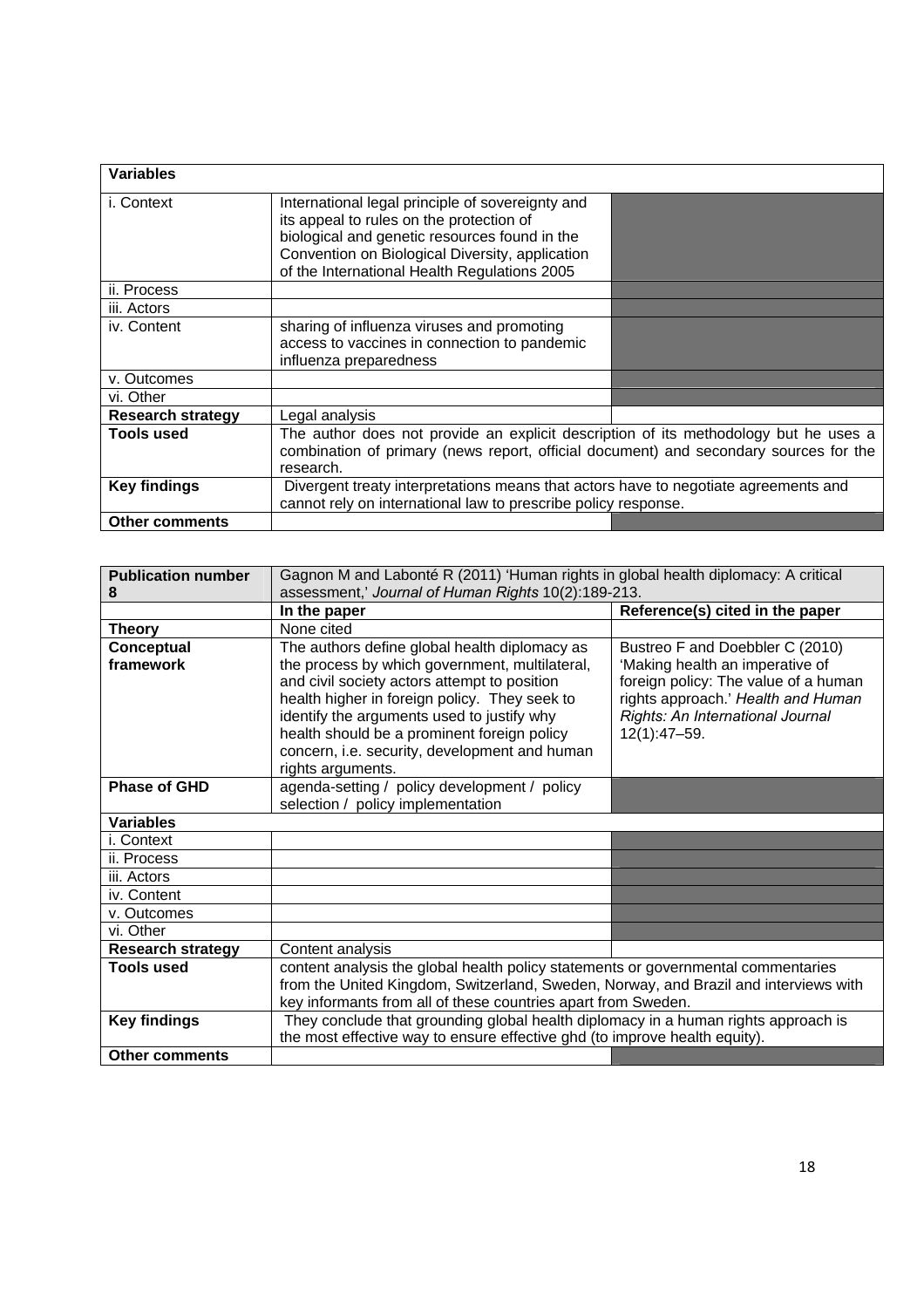| <b>Publication number</b>   | Hwenda L, Mahlathi P and Maphanga T (2011) 'Why African countries need to                                                                                                                                                                                                                                                                                                                                          |                                                                                                                                                                                                                                                                                                                                                                                                                                                                                                                                                                                                                                        |
|-----------------------------|--------------------------------------------------------------------------------------------------------------------------------------------------------------------------------------------------------------------------------------------------------------------------------------------------------------------------------------------------------------------------------------------------------------------|----------------------------------------------------------------------------------------------------------------------------------------------------------------------------------------------------------------------------------------------------------------------------------------------------------------------------------------------------------------------------------------------------------------------------------------------------------------------------------------------------------------------------------------------------------------------------------------------------------------------------------------|
| 9                           | participate in global health security discourse,' Global Health Governance 4(2).                                                                                                                                                                                                                                                                                                                                   |                                                                                                                                                                                                                                                                                                                                                                                                                                                                                                                                                                                                                                        |
|                             | In the paper                                                                                                                                                                                                                                                                                                                                                                                                       | Reference(s) cited in paper                                                                                                                                                                                                                                                                                                                                                                                                                                                                                                                                                                                                            |
| <b>Theory</b>               | None cited                                                                                                                                                                                                                                                                                                                                                                                                         |                                                                                                                                                                                                                                                                                                                                                                                                                                                                                                                                                                                                                                        |
| Conceptual<br>framework     | The authors focus their work around the<br>concept of 'global health security'.<br>They<br>emphasise that the current global health<br>security agenda is narrowly focused on a few<br>infectious diseases and bio-terrorism, and does<br>not currently reflect the interests of the Southern<br>African Development Community (SADC). They<br>propose that the concept of human security<br>would be more useful. | William A (2008) 'Health Security as<br>a Public Health Concept: A Critical<br>Analysis,' Health Policy Plan 23:369-<br>375.<br>Obijiofor A (2005) 'Globalisation of<br>Health Insecurity: The World Health<br>Organisation and the New<br>International Health Regulations,'<br>Journal of Medicine and Law 25:663-<br>72.<br>Heymann D (2006) 'SARS and<br>Emerging Diseases: A Challenge to<br>Place Global Solidarity Above<br>National Sovereignty,' Annals of the<br>Academy of Medicine 35(5):350-353.<br>King G and Murray C (2001)<br>'Rethinking Human Security,'<br><b>Political Science Quarterly</b><br>116(4):2001-2002. |
| <b>Phase of GHD</b>         | agenda-setting (what it considered health<br>security, how it is framed)                                                                                                                                                                                                                                                                                                                                           |                                                                                                                                                                                                                                                                                                                                                                                                                                                                                                                                                                                                                                        |
| <b>Variables</b>            |                                                                                                                                                                                                                                                                                                                                                                                                                    |                                                                                                                                                                                                                                                                                                                                                                                                                                                                                                                                                                                                                                        |
| i. Context                  |                                                                                                                                                                                                                                                                                                                                                                                                                    |                                                                                                                                                                                                                                                                                                                                                                                                                                                                                                                                                                                                                                        |
| ii. Process                 |                                                                                                                                                                                                                                                                                                                                                                                                                    |                                                                                                                                                                                                                                                                                                                                                                                                                                                                                                                                                                                                                                        |
| iii. Actors                 |                                                                                                                                                                                                                                                                                                                                                                                                                    |                                                                                                                                                                                                                                                                                                                                                                                                                                                                                                                                                                                                                                        |
| iv. Content                 |                                                                                                                                                                                                                                                                                                                                                                                                                    |                                                                                                                                                                                                                                                                                                                                                                                                                                                                                                                                                                                                                                        |
| v. Outcomes                 |                                                                                                                                                                                                                                                                                                                                                                                                                    |                                                                                                                                                                                                                                                                                                                                                                                                                                                                                                                                                                                                                                        |
| vi. Other                   |                                                                                                                                                                                                                                                                                                                                                                                                                    |                                                                                                                                                                                                                                                                                                                                                                                                                                                                                                                                                                                                                                        |
| <b>Research strategy</b>    | Not stated, but review of literature                                                                                                                                                                                                                                                                                                                                                                               |                                                                                                                                                                                                                                                                                                                                                                                                                                                                                                                                                                                                                                        |
| <b>Tools used</b>           | Not explicit. primary documentation as well as secondary literature.                                                                                                                                                                                                                                                                                                                                               |                                                                                                                                                                                                                                                                                                                                                                                                                                                                                                                                                                                                                                        |
| <b>Key findings</b>         | The current global health security agenda is too narrow to represent African global<br>health interests. Effective engagement from African governments and actors would<br>ensure that issues such as access to medicines and the migration of health workers<br>might be included in the global health security agenda.                                                                                           |                                                                                                                                                                                                                                                                                                                                                                                                                                                                                                                                                                                                                                        |
| Other comments              |                                                                                                                                                                                                                                                                                                                                                                                                                    |                                                                                                                                                                                                                                                                                                                                                                                                                                                                                                                                                                                                                                        |
|                             |                                                                                                                                                                                                                                                                                                                                                                                                                    |                                                                                                                                                                                                                                                                                                                                                                                                                                                                                                                                                                                                                                        |
| <b>Publication number</b>   | Irwin R (2010) 'Indonesia, H5N1, and global health diplomacy,' Global Health                                                                                                                                                                                                                                                                                                                                       |                                                                                                                                                                                                                                                                                                                                                                                                                                                                                                                                                                                                                                        |
| 10                          | Governance 3(2).                                                                                                                                                                                                                                                                                                                                                                                                   | Reference(s) cited in paper                                                                                                                                                                                                                                                                                                                                                                                                                                                                                                                                                                                                            |
|                             | In the paper<br>None cited                                                                                                                                                                                                                                                                                                                                                                                         |                                                                                                                                                                                                                                                                                                                                                                                                                                                                                                                                                                                                                                        |
| <b>Theory</b><br>Conceptual | Not explicit                                                                                                                                                                                                                                                                                                                                                                                                       |                                                                                                                                                                                                                                                                                                                                                                                                                                                                                                                                                                                                                                        |
| framework                   | The paper examines how to have effective                                                                                                                                                                                                                                                                                                                                                                           |                                                                                                                                                                                                                                                                                                                                                                                                                                                                                                                                                                                                                                        |
|                             | GHD, how to change global health governance                                                                                                                                                                                                                                                                                                                                                                        |                                                                                                                                                                                                                                                                                                                                                                                                                                                                                                                                                                                                                                        |
|                             | and the role of WHO in this architecture as well                                                                                                                                                                                                                                                                                                                                                                   |                                                                                                                                                                                                                                                                                                                                                                                                                                                                                                                                                                                                                                        |
|                             | the role of the WHO in global health diplomacy                                                                                                                                                                                                                                                                                                                                                                     |                                                                                                                                                                                                                                                                                                                                                                                                                                                                                                                                                                                                                                        |
|                             | and promotion of global health security.                                                                                                                                                                                                                                                                                                                                                                           |                                                                                                                                                                                                                                                                                                                                                                                                                                                                                                                                                                                                                                        |
| <b>Phase of GHD</b>         | Policy selection (negotiations)                                                                                                                                                                                                                                                                                                                                                                                    |                                                                                                                                                                                                                                                                                                                                                                                                                                                                                                                                                                                                                                        |
| <b>Variables</b>            |                                                                                                                                                                                                                                                                                                                                                                                                                    |                                                                                                                                                                                                                                                                                                                                                                                                                                                                                                                                                                                                                                        |

i. Context ii. Process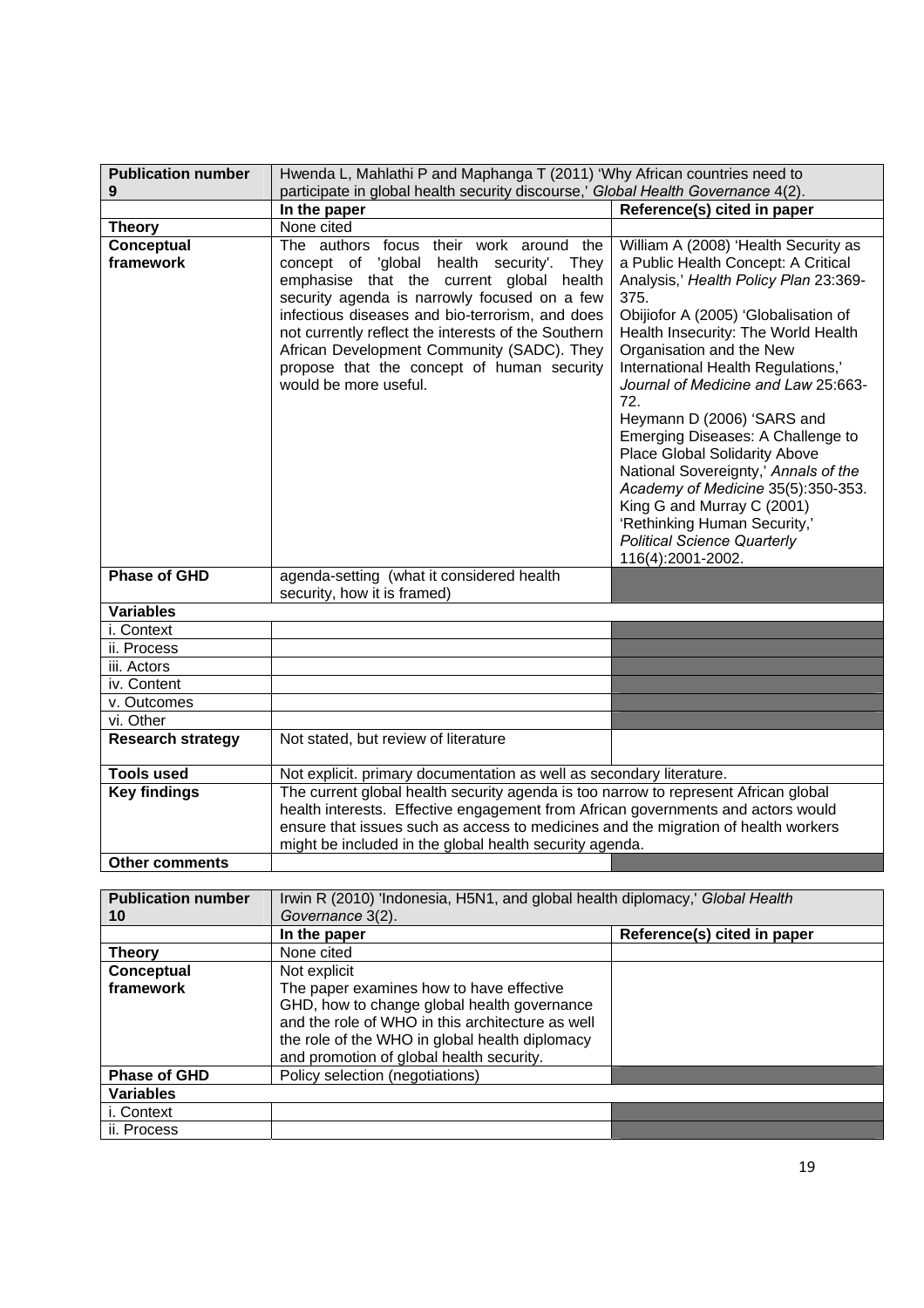| iii. Actors              |                                                                                                                                                                                                                                                                                                                                                                                                                                                                                                                                                                                                                                                                                                                                                                                                                                                                                                                  |  |
|--------------------------|------------------------------------------------------------------------------------------------------------------------------------------------------------------------------------------------------------------------------------------------------------------------------------------------------------------------------------------------------------------------------------------------------------------------------------------------------------------------------------------------------------------------------------------------------------------------------------------------------------------------------------------------------------------------------------------------------------------------------------------------------------------------------------------------------------------------------------------------------------------------------------------------------------------|--|
| iv. Content              |                                                                                                                                                                                                                                                                                                                                                                                                                                                                                                                                                                                                                                                                                                                                                                                                                                                                                                                  |  |
| v. Outcomes              |                                                                                                                                                                                                                                                                                                                                                                                                                                                                                                                                                                                                                                                                                                                                                                                                                                                                                                                  |  |
| vi. Other                |                                                                                                                                                                                                                                                                                                                                                                                                                                                                                                                                                                                                                                                                                                                                                                                                                                                                                                                  |  |
| <b>Research strategy</b> | Case study of Indonesia's withdrawal from the Global Influenza Surveillance Network<br>(GISN)                                                                                                                                                                                                                                                                                                                                                                                                                                                                                                                                                                                                                                                                                                                                                                                                                    |  |
| <b>Tools used</b>        | While not made explicit, the author relies on secondary literature, supported by some<br>primary official documents.                                                                                                                                                                                                                                                                                                                                                                                                                                                                                                                                                                                                                                                                                                                                                                                             |  |
| <b>Key findings</b>      | The conclusions are that the WHO was at a point where there was a trust deficit, and<br>that the WHO is in need of reform. The author does not venture into how the WHO<br>should be reformed, but notes that issues of equity, transparency, partnerships and<br>access must be addressed. Moreover, effective global health diplomacy includes not<br>only negotiation and conflict resolution, but also linking health to other sectors.                                                                                                                                                                                                                                                                                                                                                                                                                                                                      |  |
| <b>Other comments</b>    | The argument of the article is hard to follow, not well structured.<br>References that may be relevant<br>Lee K (2009) The World Health Organization (WHO). Routledge: Abingdon<br>1.<br>2. Fidler D (1998) 'The future of the World Health Organization: What role for<br>international law?' Vanderbilt Journal of Transnational Law Volume 31<br>3. Kickbusch, I (2003) 'The contribution of the World Health Organization to a new<br>public health and health promotion', American Journal of Public Health Volume 93<br>Brown T, Cueto M and Fee E (2006) 'The World Health Organization and the<br>4.<br>transition from international to global public health', American Journal of Public<br>Health 96:62-72<br>Matzopoulos R and Lerer L (2001) 'The worst of both worlds: The management<br>5.<br>reform of the World Health Organization', International Journal of Health Services<br>31(2):415-438 |  |

| <b>Publication number</b> | Kaufmann J and Feldbaum H (2009) 'Diplomacy and the polio immunization boycott in                                                                                            |                             |
|---------------------------|------------------------------------------------------------------------------------------------------------------------------------------------------------------------------|-----------------------------|
| 11                        | northern Nigeria,' Health Affairs 28(4).                                                                                                                                     |                             |
|                           | In the paper                                                                                                                                                                 | Reference(s) cited in paper |
| <b>Theory</b>             | None cited.                                                                                                                                                                  |                             |
| Conceptual                | None cited.                                                                                                                                                                  |                             |
| framework                 |                                                                                                                                                                              |                             |
| <b>Phase of GHD</b>       |                                                                                                                                                                              |                             |
| <b>Variables</b>          |                                                                                                                                                                              |                             |
| i. Context                |                                                                                                                                                                              |                             |
| ii. Process               |                                                                                                                                                                              |                             |
| iii. Actors               |                                                                                                                                                                              |                             |
| iv. Content               |                                                                                                                                                                              |                             |
| v. Outcomes               |                                                                                                                                                                              |                             |
| vi. Other                 |                                                                                                                                                                              |                             |
| <b>Research strategy</b>  | Case study                                                                                                                                                                   |                             |
| <b>Tools used</b>         | "This case study is based on a literature review, examination of previously unavailable                                                                                      |                             |
|                           | Global Polio Eradication Initiative (GPEI) and U.S. government documents, and thirteen<br>in-depth interviews with people involved in the crisis. Interviews were used to go |                             |
|                           | beyond published accounts of the crisis and to illuminate the experiences, perspectives,                                                                                     |                             |
|                           | and interests of both policymakers and institutions."                                                                                                                        |                             |
| <b>Key findings</b>       | The authors examine the diplomatic response to the polio boycott in Nigeria (2003).                                                                                          |                             |
|                           | lessons for GHD: (1) Diplomacy is a useful global health tool, especially when the                                                                                           |                             |
|                           | challenge to global health is political in nature. (2) Operationalizing GHD is a complex                                                                                     |                             |
|                           | undertaking, due to the many, and often non-traditional actors involved. (3) It is critical to                                                                               |                             |
|                           | engage governments. (4) Using scientific evidence can be helpful, as is the flexibility to                                                                                   |                             |
|                           | address political perceptions of the situation.                                                                                                                              |                             |
| <b>Other comments</b>     |                                                                                                                                                                              |                             |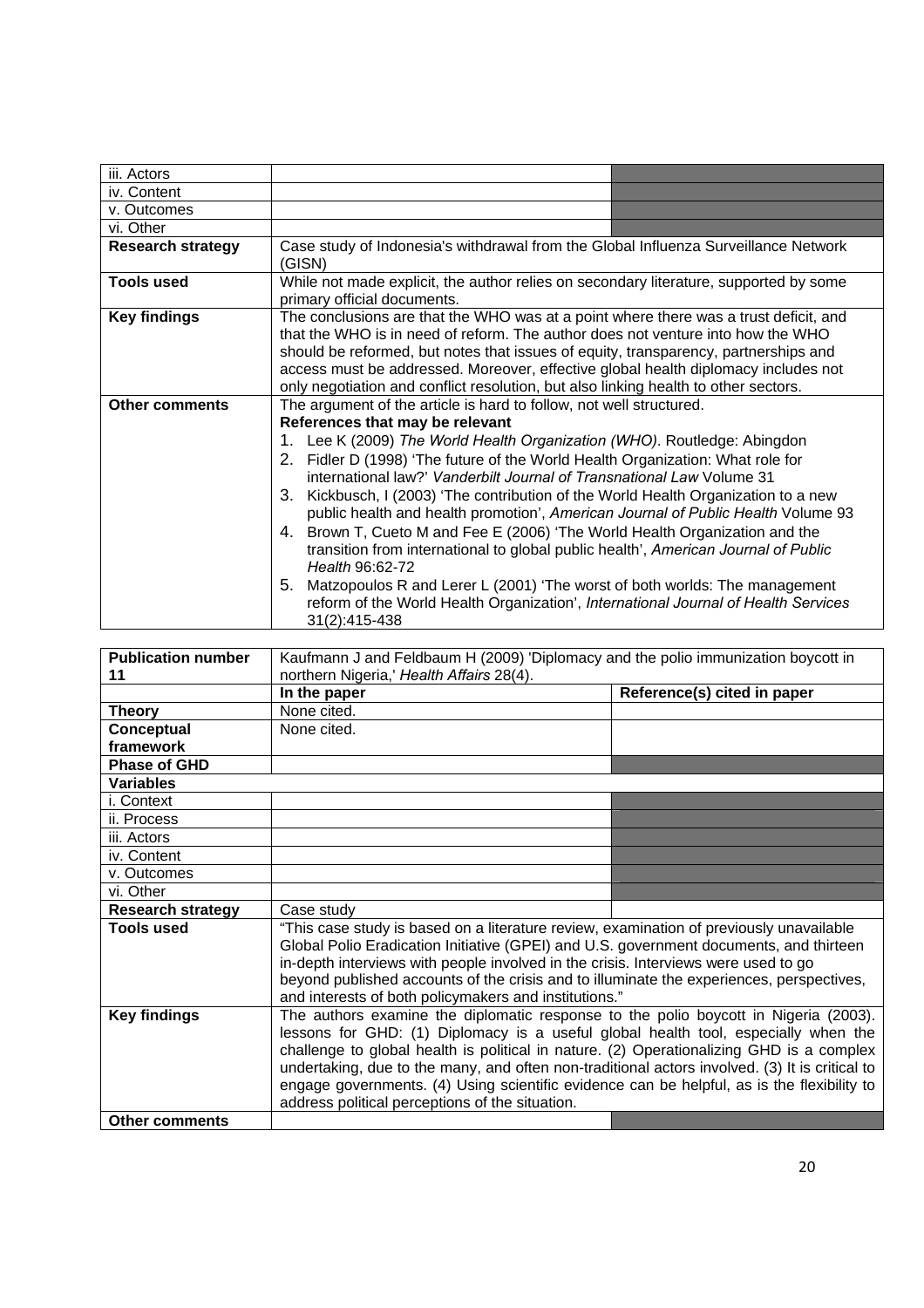| <b>Publication number</b> | Kickbusch I (2011) 'Global health diplomacy: how foreign policy can influence health,'                                                                                                                                                                                                                                                                                                                                                                                                                |                                              |
|---------------------------|-------------------------------------------------------------------------------------------------------------------------------------------------------------------------------------------------------------------------------------------------------------------------------------------------------------------------------------------------------------------------------------------------------------------------------------------------------------------------------------------------------|----------------------------------------------|
| 12                        | British Medical Journal 342(7811).                                                                                                                                                                                                                                                                                                                                                                                                                                                                    |                                              |
|                           | In the paper                                                                                                                                                                                                                                                                                                                                                                                                                                                                                          | Reference(s) cited in paper (as<br>relevant) |
| <b>Theory</b>             | None cited                                                                                                                                                                                                                                                                                                                                                                                                                                                                                            | No                                           |
| Conceptual<br>framework   | None cited, but the paper identifies and is<br>structured around four ways in which foreign<br>policy and health can interact.<br>Foreign policy can endanger health when<br>diplomacy breaks down or when trade<br>considerations trump health<br>Health can be used as an instrument of<br>$\bullet$<br>foreign policy in order to achieve other<br>goals<br>Health can be an integral part of foreign<br>$\bullet$<br>policy<br>Foreign policy can be used to promote<br>$\bullet$<br>health goals |                                              |
| <b>Phase of GHD</b>       | Agenda-setting/ policy development/policy<br>selection/policy implementation                                                                                                                                                                                                                                                                                                                                                                                                                          |                                              |
| <b>Variables</b>          |                                                                                                                                                                                                                                                                                                                                                                                                                                                                                                       |                                              |
| i. Context                |                                                                                                                                                                                                                                                                                                                                                                                                                                                                                                       |                                              |
| ii. Process               |                                                                                                                                                                                                                                                                                                                                                                                                                                                                                                       |                                              |
| iii. Actors               |                                                                                                                                                                                                                                                                                                                                                                                                                                                                                                       |                                              |
| iv. Content               |                                                                                                                                                                                                                                                                                                                                                                                                                                                                                                       |                                              |
| v. Outcomes               |                                                                                                                                                                                                                                                                                                                                                                                                                                                                                                       |                                              |
| vi. Other                 |                                                                                                                                                                                                                                                                                                                                                                                                                                                                                                       |                                              |
| Research strategy         | Analytical essay                                                                                                                                                                                                                                                                                                                                                                                                                                                                                      |                                              |
| Tools used                | Not explicit.                                                                                                                                                                                                                                                                                                                                                                                                                                                                                         |                                              |
| Key findings              | Health is an integral part of the global agenda. The author argues that diplomats have a<br>central role to play in GHD and that public health experts must work with diplomats.                                                                                                                                                                                                                                                                                                                      |                                              |
| Other comments            |                                                                                                                                                                                                                                                                                                                                                                                                                                                                                                       |                                              |

| <b>Publication number</b> | Kirton J and Guebert J (2009) 'Canada's G8 global health diplomacy: Lessons for 2010,' |                                                                                                                                                                                                                                                                                                                                                                                                                                      |
|---------------------------|----------------------------------------------------------------------------------------|--------------------------------------------------------------------------------------------------------------------------------------------------------------------------------------------------------------------------------------------------------------------------------------------------------------------------------------------------------------------------------------------------------------------------------------|
| 13                        | Canadian Foreign Policy Journal 15(3):85-105.                                          |                                                                                                                                                                                                                                                                                                                                                                                                                                      |
|                           | In the paper                                                                           | Reference(s) cited in paper                                                                                                                                                                                                                                                                                                                                                                                                          |
| Theory                    | None cited                                                                             |                                                                                                                                                                                                                                                                                                                                                                                                                                      |
| Conceptual                | Compliance to international health                                                     | Kirton J and Kokotsis E (2007)                                                                                                                                                                                                                                                                                                                                                                                                       |
| framework                 | commitments can be predicted by certain<br>variables (catalysts)                       | 'Keeping faith with Africa's health:<br>Catalyzing G8 Compliance', in A<br>Cooper, John Kirton & Ted<br>Schrecker (eds) Governing global<br>health: Challenge, response,<br>innovation. Ashgate: Aldershot.<br>Kirton J, Roudev N and Sunderland<br>L (2007) 'Making major powers<br>deliver:<br>Explaining compliance with G8<br>health commitments, 1996-2006.'<br><b>Bulletin of the World Health</b><br>Organization 85:192-199. |
| <b>Phase of GHD</b>       | Implementation                                                                         |                                                                                                                                                                                                                                                                                                                                                                                                                                      |
| <b>Variables</b>          |                                                                                        |                                                                                                                                                                                                                                                                                                                                                                                                                                      |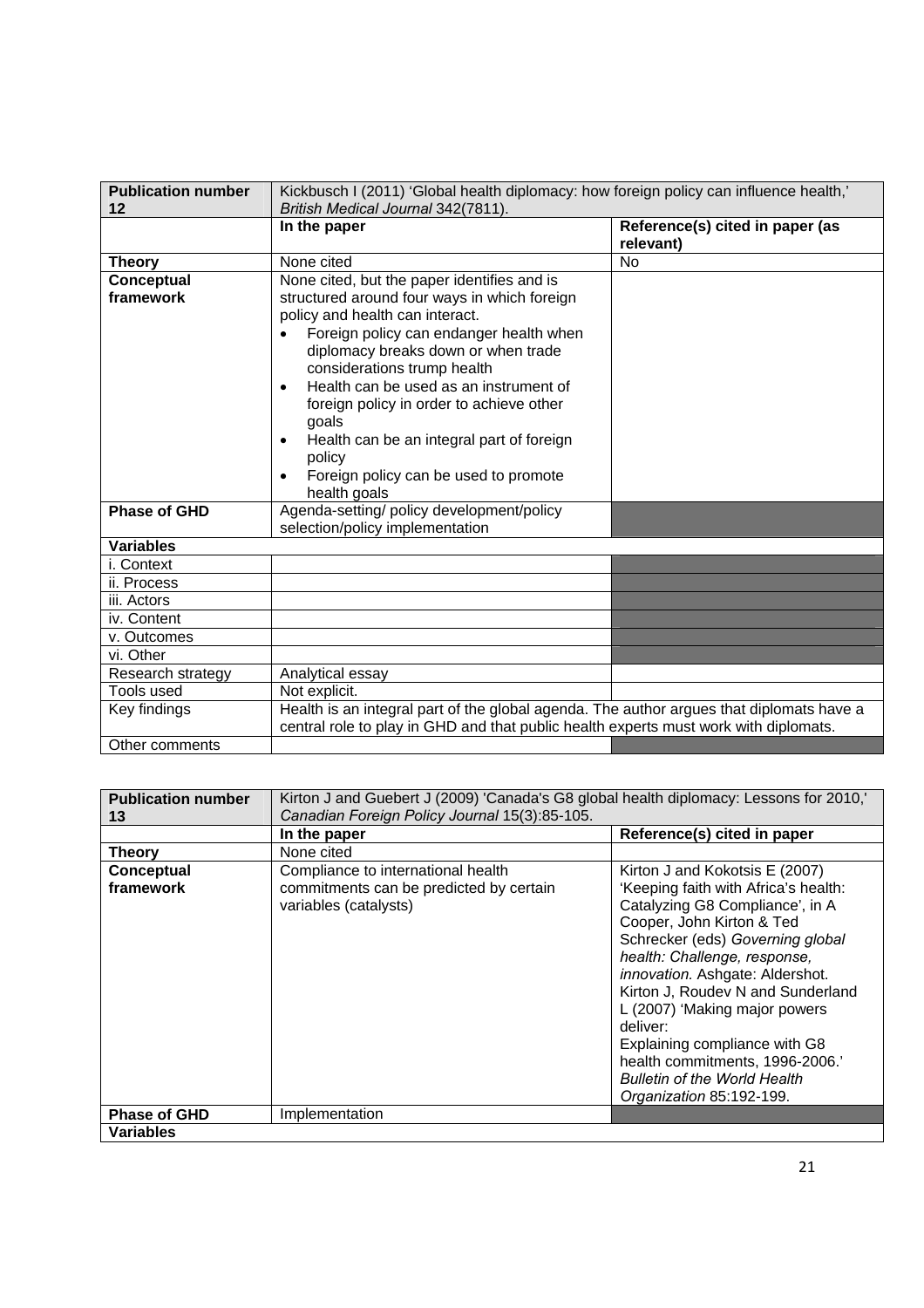| i. Context               |                                                                                                                                                                                                                                                                                                                                                                                                                                                                                                                               |                                                                                                                                                          |
|--------------------------|-------------------------------------------------------------------------------------------------------------------------------------------------------------------------------------------------------------------------------------------------------------------------------------------------------------------------------------------------------------------------------------------------------------------------------------------------------------------------------------------------------------------------------|----------------------------------------------------------------------------------------------------------------------------------------------------------|
| ii. Process              |                                                                                                                                                                                                                                                                                                                                                                                                                                                                                                                               |                                                                                                                                                          |
| iii. Actors              |                                                                                                                                                                                                                                                                                                                                                                                                                                                                                                                               |                                                                                                                                                          |
| iv. Content              |                                                                                                                                                                                                                                                                                                                                                                                                                                                                                                                               |                                                                                                                                                          |
| v. Outcomes              |                                                                                                                                                                                                                                                                                                                                                                                                                                                                                                                               |                                                                                                                                                          |
| vi. Other                |                                                                                                                                                                                                                                                                                                                                                                                                                                                                                                                               |                                                                                                                                                          |
| <b>Research strategy</b> | Compliance study/evaluation study                                                                                                                                                                                                                                                                                                                                                                                                                                                                                             | Analytical Studies: Background on<br>Compliance Assessments. G8<br>Information Centre,<br>http://www.g8.utoronto.ca/evaluation<br>s/methodology/g7c2.htm |
| <b>Tools used</b>        |                                                                                                                                                                                                                                                                                                                                                                                                                                                                                                                               |                                                                                                                                                          |
| <b>Key findings</b>      | The compliance rate to health commitments made at the G8 is generally high, and can<br>be improved by broad participation and multiple catalysts for compliance.Research<br>shows that catalysts such as deadline can have a positive impact on compliance, as<br>does a prominent placement of a commitment in the communiqué. In order for Canada<br>to better reach health goals through the G8, the authors recommends that G8 leaders<br>should craft forward-looking commitments, and seek WHO help for implementation. |                                                                                                                                                          |
| <b>Other comments</b>    |                                                                                                                                                                                                                                                                                                                                                                                                                                                                                                                               |                                                                                                                                                          |

| Lee K, Chagas L and Novotny T (2010) 'Brazil and the Framework Convention on  |                                                                                                                                                                                                                                                                                                                                                                                                                                                                                                                                                                                                                                                                                                                                                                                                                                                                                                                                                                                                                                                                                                                                                                                           |
|-------------------------------------------------------------------------------|-------------------------------------------------------------------------------------------------------------------------------------------------------------------------------------------------------------------------------------------------------------------------------------------------------------------------------------------------------------------------------------------------------------------------------------------------------------------------------------------------------------------------------------------------------------------------------------------------------------------------------------------------------------------------------------------------------------------------------------------------------------------------------------------------------------------------------------------------------------------------------------------------------------------------------------------------------------------------------------------------------------------------------------------------------------------------------------------------------------------------------------------------------------------------------------------|
|                                                                               | Reference(s) cited in paper                                                                                                                                                                                                                                                                                                                                                                                                                                                                                                                                                                                                                                                                                                                                                                                                                                                                                                                                                                                                                                                                                                                                                               |
|                                                                               |                                                                                                                                                                                                                                                                                                                                                                                                                                                                                                                                                                                                                                                                                                                                                                                                                                                                                                                                                                                                                                                                                                                                                                                           |
|                                                                               | Nye JS (1990) 'Soft Power',                                                                                                                                                                                                                                                                                                                                                                                                                                                                                                                                                                                                                                                                                                                                                                                                                                                                                                                                                                                                                                                                                                                                                               |
|                                                                               | Foreign Policy 80:153-171.                                                                                                                                                                                                                                                                                                                                                                                                                                                                                                                                                                                                                                                                                                                                                                                                                                                                                                                                                                                                                                                                                                                                                                |
|                                                                               |                                                                                                                                                                                                                                                                                                                                                                                                                                                                                                                                                                                                                                                                                                                                                                                                                                                                                                                                                                                                                                                                                                                                                                                           |
|                                                                               |                                                                                                                                                                                                                                                                                                                                                                                                                                                                                                                                                                                                                                                                                                                                                                                                                                                                                                                                                                                                                                                                                                                                                                                           |
|                                                                               |                                                                                                                                                                                                                                                                                                                                                                                                                                                                                                                                                                                                                                                                                                                                                                                                                                                                                                                                                                                                                                                                                                                                                                                           |
|                                                                               |                                                                                                                                                                                                                                                                                                                                                                                                                                                                                                                                                                                                                                                                                                                                                                                                                                                                                                                                                                                                                                                                                                                                                                                           |
|                                                                               |                                                                                                                                                                                                                                                                                                                                                                                                                                                                                                                                                                                                                                                                                                                                                                                                                                                                                                                                                                                                                                                                                                                                                                                           |
|                                                                               |                                                                                                                                                                                                                                                                                                                                                                                                                                                                                                                                                                                                                                                                                                                                                                                                                                                                                                                                                                                                                                                                                                                                                                                           |
|                                                                               |                                                                                                                                                                                                                                                                                                                                                                                                                                                                                                                                                                                                                                                                                                                                                                                                                                                                                                                                                                                                                                                                                                                                                                                           |
|                                                                               |                                                                                                                                                                                                                                                                                                                                                                                                                                                                                                                                                                                                                                                                                                                                                                                                                                                                                                                                                                                                                                                                                                                                                                                           |
|                                                                               |                                                                                                                                                                                                                                                                                                                                                                                                                                                                                                                                                                                                                                                                                                                                                                                                                                                                                                                                                                                                                                                                                                                                                                                           |
|                                                                               |                                                                                                                                                                                                                                                                                                                                                                                                                                                                                                                                                                                                                                                                                                                                                                                                                                                                                                                                                                                                                                                                                                                                                                                           |
|                                                                               |                                                                                                                                                                                                                                                                                                                                                                                                                                                                                                                                                                                                                                                                                                                                                                                                                                                                                                                                                                                                                                                                                                                                                                                           |
|                                                                               |                                                                                                                                                                                                                                                                                                                                                                                                                                                                                                                                                                                                                                                                                                                                                                                                                                                                                                                                                                                                                                                                                                                                                                                           |
| Case study                                                                    |                                                                                                                                                                                                                                                                                                                                                                                                                                                                                                                                                                                                                                                                                                                                                                                                                                                                                                                                                                                                                                                                                                                                                                                           |
|                                                                               |                                                                                                                                                                                                                                                                                                                                                                                                                                                                                                                                                                                                                                                                                                                                                                                                                                                                                                                                                                                                                                                                                                                                                                                           |
|                                                                               |                                                                                                                                                                                                                                                                                                                                                                                                                                                                                                                                                                                                                                                                                                                                                                                                                                                                                                                                                                                                                                                                                                                                                                                           |
| December 2008 through January 2009. Triangulation of reported perceptions was |                                                                                                                                                                                                                                                                                                                                                                                                                                                                                                                                                                                                                                                                                                                                                                                                                                                                                                                                                                                                                                                                                                                                                                                           |
|                                                                               |                                                                                                                                                                                                                                                                                                                                                                                                                                                                                                                                                                                                                                                                                                                                                                                                                                                                                                                                                                                                                                                                                                                                                                                           |
|                                                                               |                                                                                                                                                                                                                                                                                                                                                                                                                                                                                                                                                                                                                                                                                                                                                                                                                                                                                                                                                                                                                                                                                                                                                                                           |
|                                                                               |                                                                                                                                                                                                                                                                                                                                                                                                                                                                                                                                                                                                                                                                                                                                                                                                                                                                                                                                                                                                                                                                                                                                                                                           |
|                                                                               | Nunn A, Da Fonseca E and Gruskin                                                                                                                                                                                                                                                                                                                                                                                                                                                                                                                                                                                                                                                                                                                                                                                                                                                                                                                                                                                                                                                                                                                                                          |
|                                                                               | S (2009) 'Changing global essential<br>medicines norms to improve access                                                                                                                                                                                                                                                                                                                                                                                                                                                                                                                                                                                                                                                                                                                                                                                                                                                                                                                                                                                                                                                                                                                  |
|                                                                               | to AIDS treatment: Lessons from                                                                                                                                                                                                                                                                                                                                                                                                                                                                                                                                                                                                                                                                                                                                                                                                                                                                                                                                                                                                                                                                                                                                                           |
|                                                                               | Brazil' Global Public Health 4:131-                                                                                                                                                                                                                                                                                                                                                                                                                                                                                                                                                                                                                                                                                                                                                                                                                                                                                                                                                                                                                                                                                                                                                       |
|                                                                               | 149.                                                                                                                                                                                                                                                                                                                                                                                                                                                                                                                                                                                                                                                                                                                                                                                                                                                                                                                                                                                                                                                                                                                                                                                      |
|                                                                               |                                                                                                                                                                                                                                                                                                                                                                                                                                                                                                                                                                                                                                                                                                                                                                                                                                                                                                                                                                                                                                                                                                                                                                                           |
|                                                                               |                                                                                                                                                                                                                                                                                                                                                                                                                                                                                                                                                                                                                                                                                                                                                                                                                                                                                                                                                                                                                                                                                                                                                                                           |
| Clear and unified national position, endorsed by                              |                                                                                                                                                                                                                                                                                                                                                                                                                                                                                                                                                                                                                                                                                                                                                                                                                                                                                                                                                                                                                                                                                                                                                                                           |
|                                                                               | Tobacco Control: Global health diplomacy as soft power,' PLoS Medicine 7(4).<br>In the paper<br>None cited<br>The authors use the concept of "soft power" as<br>the key concept to structure the research.<br>Soft power" is a diplomatic approach to obtain<br>an objective through persuasion and<br>collaboration, rather than through economic<br>influence or political domination.<br>The authors carried out key informant interviews with Brazilian policy makers,<br>diplomats, and public health advocates on the country's role in FCTC negotiations from<br>achieved through a literature review of primary and secondary sources including<br>government reports and Web sites, industry documents, reports by nongovernmental<br>organizations, and unpublished research dissertations.<br>The authors found that the effective use of soft<br>power is key in Brazil's growing international<br>influence and that the case study is a good<br>example of how global health has become a<br>focus of soft power. The authors identified the<br>following variables as key determinants of<br>effective GHD in the case of Brazil engagement<br>with the FCTC negotiations: |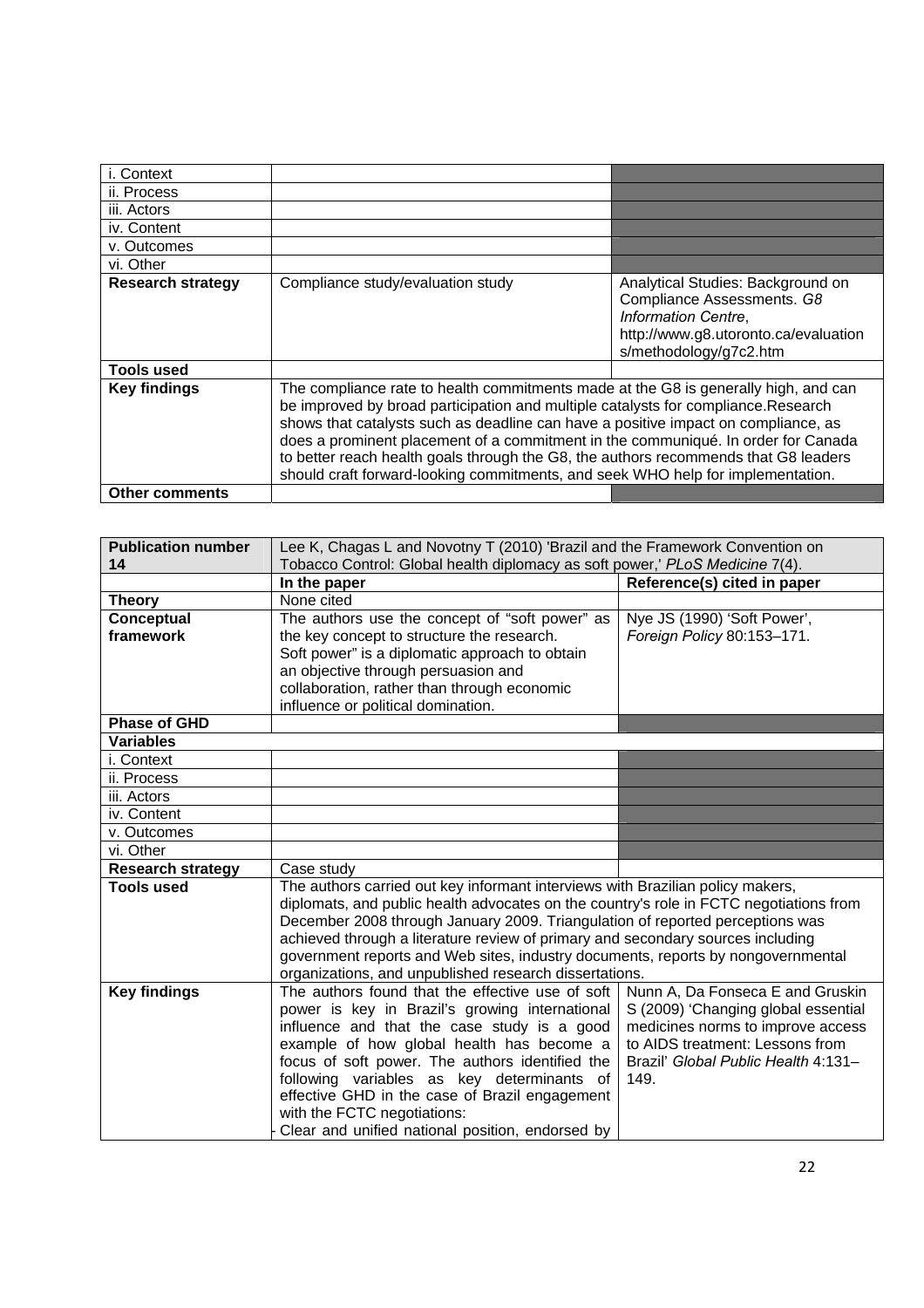|                       | all relevant ministries and stakeholders<br>Building regional consensus with informal<br>meetings before negotiations<br>- Diplomatic skills to engage developing countries<br>counterparts in the negotiations<br>- Normative leadership and opinion-shaping<br>instruments (Brazil being a leader on tobacco<br>control at the domestic level) |  |
|-----------------------|--------------------------------------------------------------------------------------------------------------------------------------------------------------------------------------------------------------------------------------------------------------------------------------------------------------------------------------------------|--|
| <b>Other comments</b> |                                                                                                                                                                                                                                                                                                                                                  |  |

| <b>Publication number</b><br>15 | Lencucha R, Kothari A, and Labonté R (2010) 'The role of non-governmental<br>organizations in global health diplomacy: negotiating the Framework Convention on<br>Tobacco Control,' Health Policy Plan 26(5):405-12.                            |                                                                                                                                                                                                                                                                                                                                                                                                                                                                                                    |
|---------------------------------|-------------------------------------------------------------------------------------------------------------------------------------------------------------------------------------------------------------------------------------------------|----------------------------------------------------------------------------------------------------------------------------------------------------------------------------------------------------------------------------------------------------------------------------------------------------------------------------------------------------------------------------------------------------------------------------------------------------------------------------------------------------|
|                                 | In the paper                                                                                                                                                                                                                                    | Reference(s) cited in paper (as<br>relevant)                                                                                                                                                                                                                                                                                                                                                                                                                                                       |
| <b>Theory</b>                   | NGO as key actor of diplomacy and<br>international relations                                                                                                                                                                                    | Cooper AF and Hocking B (2000)<br>'Governments, non-governmental<br>organizations and the re-calibration<br>of diplomacy', Global Society<br>14:361-76.<br>Betsill M and Corell E (eds) (2008)<br>NGO Diplomacy: The Influence of<br>Nongovernmental Organizations in<br><b>International Environmental</b><br><b>Negotiations. The MIT Press:</b><br>Cambridge.<br>Snow C (2006) 'Public diplomacy<br>practitioners: a changing cast of<br>Characters', Journal of Business<br>Strategy 27:18-21. |
| Conceptual<br>framework         | (1) content of the FCTC; (2) global activity of<br>the tobacco industry; (3) tobacco industry<br>activity during the negotiation meetings; and<br>(4) the positions of delegations during the<br>International Negotiating Body (INB) meetings. |                                                                                                                                                                                                                                                                                                                                                                                                                                                                                                    |
| <b>Phase of GHD</b>             | Agenda setting, policy development and<br>selection                                                                                                                                                                                             |                                                                                                                                                                                                                                                                                                                                                                                                                                                                                                    |
| <b>Variables</b>                |                                                                                                                                                                                                                                                 |                                                                                                                                                                                                                                                                                                                                                                                                                                                                                                    |
| i. Context                      |                                                                                                                                                                                                                                                 |                                                                                                                                                                                                                                                                                                                                                                                                                                                                                                    |
| ii. Process                     |                                                                                                                                                                                                                                                 |                                                                                                                                                                                                                                                                                                                                                                                                                                                                                                    |
| iii. Actors                     | <b>NGOS</b>                                                                                                                                                                                                                                     |                                                                                                                                                                                                                                                                                                                                                                                                                                                                                                    |
| iv. Content                     |                                                                                                                                                                                                                                                 |                                                                                                                                                                                                                                                                                                                                                                                                                                                                                                    |
| v. Outcomes                     | <b>FCTC</b>                                                                                                                                                                                                                                     |                                                                                                                                                                                                                                                                                                                                                                                                                                                                                                    |
| vi. Other                       |                                                                                                                                                                                                                                                 |                                                                                                                                                                                                                                                                                                                                                                                                                                                                                                    |
| <b>Research strategy</b>        | Grounded theory study                                                                                                                                                                                                                           | Lencucha R (2009) 'A theory of<br>institutional gaps. Health and<br>Rehabilitation Sciences, PhD thesis.'<br>University of Western Ontario:<br>London.<br>Charmaz K (2006) Constructing<br>Grounded Theory: A Practical Guide<br>through Qualitative Analysis. Sage<br>Publications Ltd: Thousand Oaks.                                                                                                                                                                                            |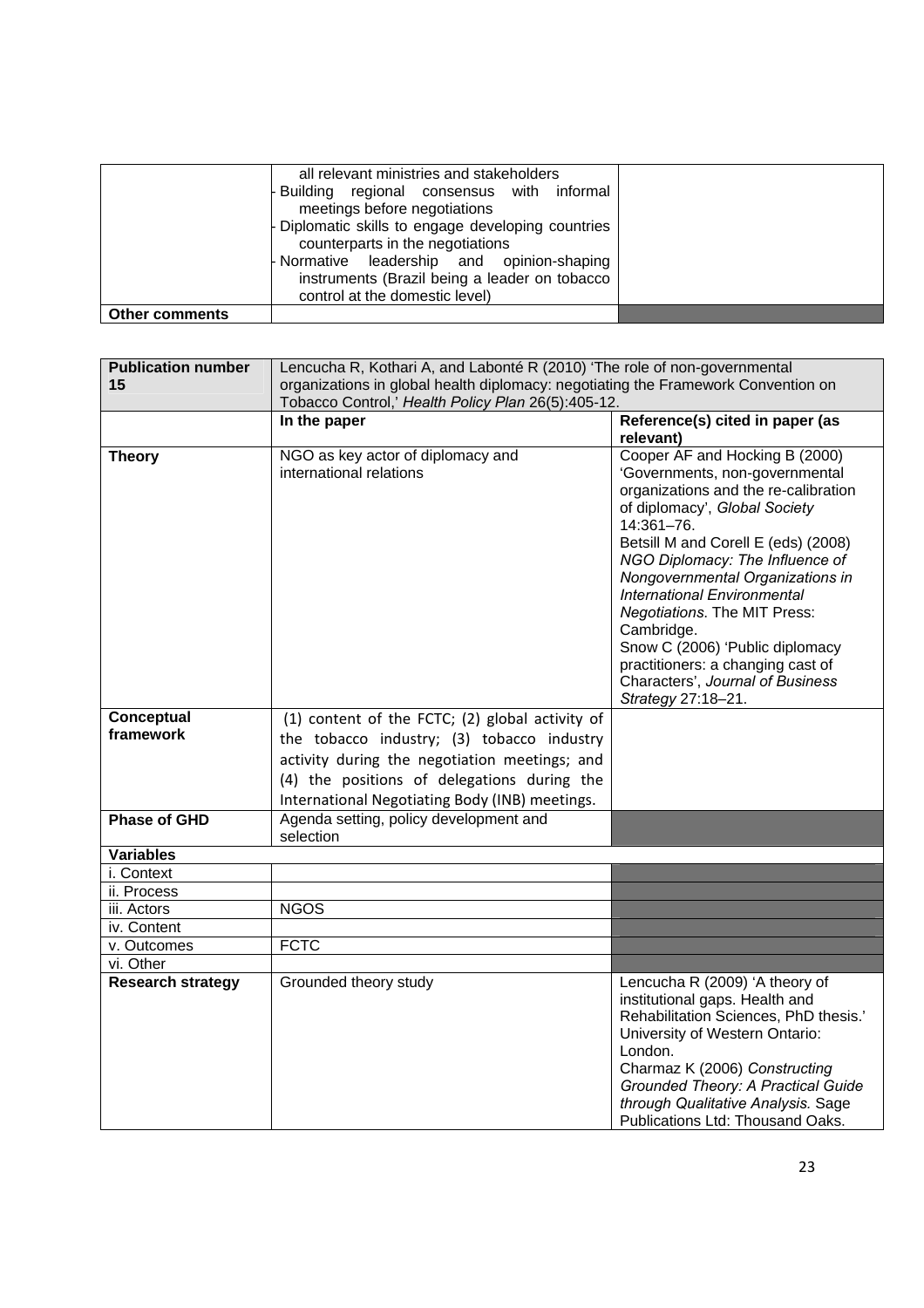| <b>Tools used</b>     | Qualitative data were collected from 34 public<br>documents and 18 in-depth interviews with<br>participants from the Canadian government and<br>Canadian NGOs." A 'thick description' of both<br>participant and document quotes is presented<br>throughout the findings section to contribute to<br>the trustworthiness of the research. The authors<br>also use secondary sources to support and give<br>context to their findings.                                                                                                                                                                                                                                                                                                                                                                                                                                                                                                                                                                                                                      | Geertz C (1973) 'Thick description:<br>toward an interpretive theory of<br>Culture', in C Geertz (ed)<br>Interpretation of Cultures: Selected<br>Essays. Basic Books: New York. |
|-----------------------|------------------------------------------------------------------------------------------------------------------------------------------------------------------------------------------------------------------------------------------------------------------------------------------------------------------------------------------------------------------------------------------------------------------------------------------------------------------------------------------------------------------------------------------------------------------------------------------------------------------------------------------------------------------------------------------------------------------------------------------------------------------------------------------------------------------------------------------------------------------------------------------------------------------------------------------------------------------------------------------------------------------------------------------------------------|---------------------------------------------------------------------------------------------------------------------------------------------------------------------------------|
| <b>Key findings</b>   | The main findings with an impact on GHD:<br>(1) Contrary to the traditional international relations perspective that sees governments<br>as the principle diplomats on the global stage, non-governmental organizations<br>(NGOs) now find themselves serving a diplomatic role during international health<br>negotiations as evidenced by the negotiation of the Framework Convention on<br>Tobacco Control.<br>This study suggests that the traditional role of NGOs as advocates for civic interests<br>(2)<br>is a pertinent but insufficient characteristic of their role in global health diplomacy.<br>(3) Canadian NGOs played important roles in the development of the FCTC by way of<br>fostering inclusion of developing countries, discussing tobacco-related content with<br>other country representatives at the negotiating forums, providing expertise based on<br>previous domestic policy-making successes due to extensive negotiations, lobbying<br>for an effective FCTC and monitoring content and various actors during meetings. |                                                                                                                                                                                 |
| <b>Other comments</b> |                                                                                                                                                                                                                                                                                                                                                                                                                                                                                                                                                                                                                                                                                                                                                                                                                                                                                                                                                                                                                                                            |                                                                                                                                                                                 |

| <b>Publication number</b><br>16 | HM Mamudu, HM and Hammond R (2011) 'International trade versus public health<br>during the FCTC negotiations, 1999-2003,' Tobacco Control 20(1). |                             |
|---------------------------------|--------------------------------------------------------------------------------------------------------------------------------------------------|-----------------------------|
|                                 | In the paper                                                                                                                                     | Reference(s) cited in paper |
| <b>Theory</b>                   | None cited.                                                                                                                                      |                             |
| Conceptual                      | None cited.                                                                                                                                      |                             |
| framework                       |                                                                                                                                                  |                             |
| <b>Phase of GHD</b>             | Agenda-setting, policy development,                                                                                                              |                             |
|                                 | negotiation                                                                                                                                      |                             |
| <b>Variables</b>                |                                                                                                                                                  |                             |
| i. Context                      | During the negotiation of the FCTC, there was                                                                                                    |                             |
|                                 | friction between trade and public health                                                                                                         |                             |
|                                 | interests, resulting in silence on the issue in                                                                                                  |                             |
|                                 | the resulting FCTC                                                                                                                               |                             |
| ii. Process                     | Negotiation                                                                                                                                      |                             |
| iii. Actors                     | States, industry, civil society                                                                                                                  |                             |
| iv. Content                     | Relationship between trade and public health in                                                                                                  |                             |
|                                 | the context of regulating tobacco.                                                                                                               |                             |
| v. Outcomes                     | <b>FCTC</b>                                                                                                                                      |                             |
| vi. Other                       |                                                                                                                                                  |                             |
| <b>Research strategy</b>        | Case study                                                                                                                                       |                             |
| <b>Tools used</b>               | Triangulated interviews and tobacco industry and FCTC documents for the analysis.                                                                |                             |
|                                 | Authors interviewed 54 people from 26 countries (July 2006 and May 2009), including                                                              |                             |
|                                 | officials, experts, and civil society representatives. They searched industry documents at                                                       |                             |
|                                 | http://www.legacy.library.ucsf.edu and http://www.tobaccodocuments.org beginning with                                                            |                             |
|                                 | 'trade and FCTC', 'health and FCTC' and 'trade and public health' and conducted follow-                                                          |                             |
|                                 | up searches using Bates numbers of documents and named individuals and                                                                           |                             |
|                                 | organisations between May and December 2008, yielding 300 relevant documents.                                                                    |                             |
|                                 | We also searched FCTC negotiation documents and advocacy materials from                                                                          |                             |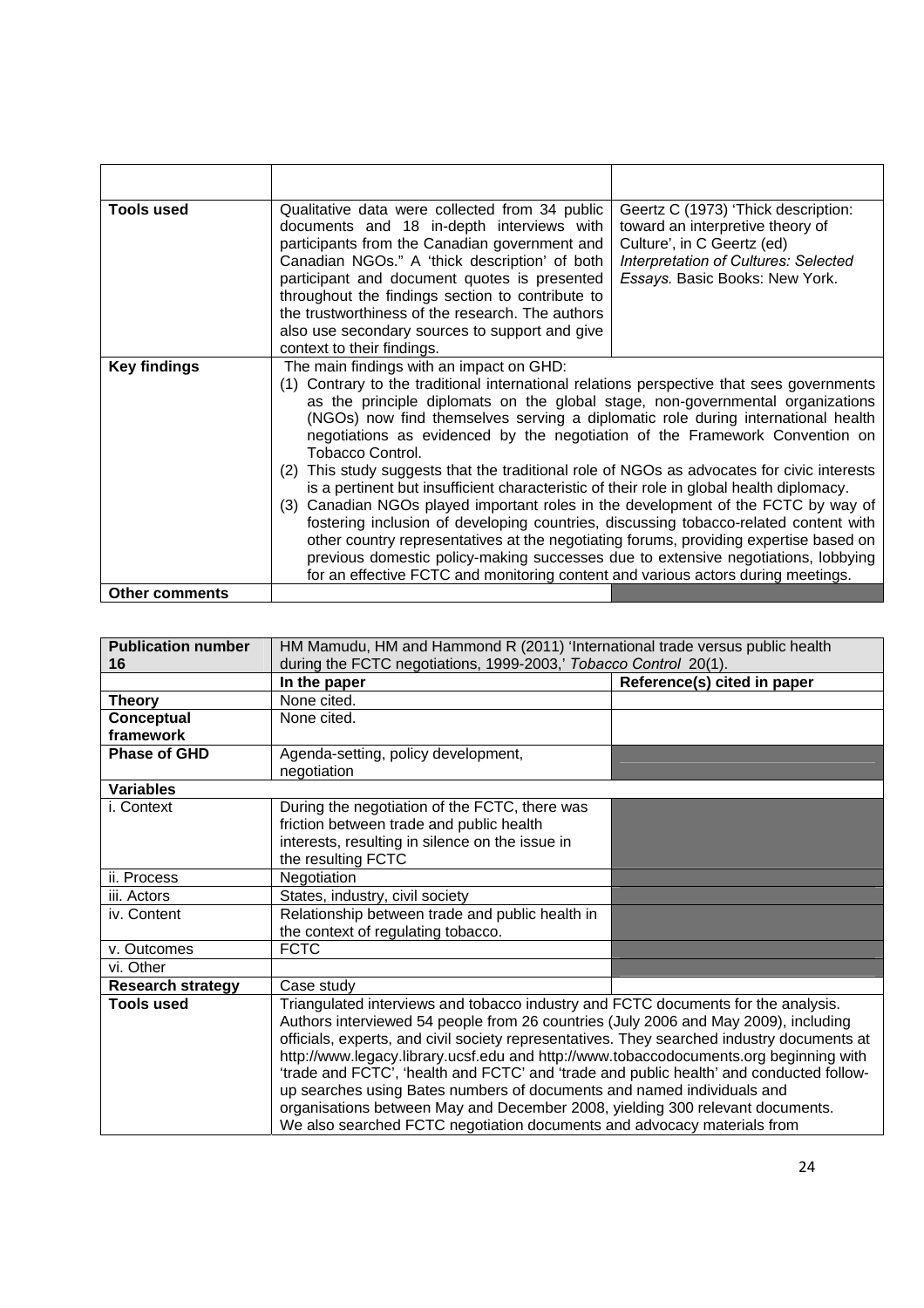|                       | Framework Convention Alliance (FCA) and news reports.                                                                                                                             |
|-----------------------|-----------------------------------------------------------------------------------------------------------------------------------------------------------------------------------|
| <b>Key findings</b>   | The "failure to include an explicit trade provision in the FCTC suggests that the public<br>health community should become more involved in trade and health issues at all levels |
|                       | of governance and press the FCTC Conference of the Parties for clarification of this<br>critical issue."                                                                          |
| <b>Other comments</b> | Useful references on methods                                                                                                                                                      |
|                       | O'Donoghue T and Punch K (2003) Qualitative research in action: doing and reflecting.                                                                                             |
|                       | Routledge: London.                                                                                                                                                                |
|                       | Altrichter H, Posch P and Somekh B (2006) Teachers investigate their work: an                                                                                                     |
|                       | introduction to the methods of action research, $2^{nd}$ Ed. Routledge: London.                                                                                                   |
|                       | Cohen L and Manion L (2000) Research methods in education, 5 <sup>th</sup> Ed. Routledge:                                                                                         |
|                       | London.                                                                                                                                                                           |

| <b>Publication number</b><br>17 | Smith RD and Hanson K (2012) Global health diplomacy: the 'missing pillar' of health<br>system strengthening. Oxford: Oxford University Press |                             |
|---------------------------------|-----------------------------------------------------------------------------------------------------------------------------------------------|-----------------------------|
|                                 | In the paper                                                                                                                                  | Reference(s) cited in paper |
| <b>Theory</b>                   | None cited                                                                                                                                    |                             |
| Conceptual                      | None cited.                                                                                                                                   |                             |
| framework                       |                                                                                                                                               |                             |
| <b>Phase of GHD</b>             | Agenda-setting, policy development,                                                                                                           |                             |
|                                 | Negotiation                                                                                                                                   |                             |
| <b>Variables</b>                |                                                                                                                                               |                             |
| i. Context                      | Health systems strengthening, and, more<br>specifically the importance of diplomacy to<br>HSS.                                                |                             |
| ii. Process                     |                                                                                                                                               |                             |
| iii. Actors                     |                                                                                                                                               |                             |
| iv. Content                     |                                                                                                                                               |                             |
| v. Outcomes                     |                                                                                                                                               |                             |
| vi. Other                       |                                                                                                                                               |                             |
| <b>Research strategy</b>        | None stated                                                                                                                                   |                             |
| <b>Tools used</b>               | None stated, but the authors appear to rely on secondary sources to support their<br>research question.                                       |                             |
| <b>Key findings</b>             | GHD is an essential part of HHS and is often missing from discussion of HHS.                                                                  |                             |
| <b>Other comments</b>           |                                                                                                                                               |                             |

| <b>Publication number</b><br>18 | Ullrich H (2009) 'Global Health Governance and Multi-Level Policy Coherence: Can the<br>G8 Provide a Cure?' CIGI Working Paper No 35 |                             |
|---------------------------------|--------------------------------------------------------------------------------------------------------------------------------------|-----------------------------|
|                                 | In the paper                                                                                                                         | Reference(s) cited in paper |
| <b>Theory</b>                   | None stated                                                                                                                          |                             |
| Conceptual<br>framework         | Not made explicit                                                                                                                    |                             |
| <b>Phase of GHD</b>             | Policy development/policy selection/policy<br>implementation                                                                         |                             |
| <b>Variables</b>                |                                                                                                                                      |                             |
| i. Context                      | Trade, health, access to medicines, TRIPS,<br>policy coherence                                                                       |                             |
| ii. Process                     | Trade, health and development; policy<br>coherence in the US being undermine by FTAs                                                 |                             |
| iii. Actors                     | States, Multilateral organizations, domestic US<br>actors, G 8                                                                       |                             |
| iv. Content                     |                                                                                                                                      |                             |
| v. Outcomes                     |                                                                                                                                      |                             |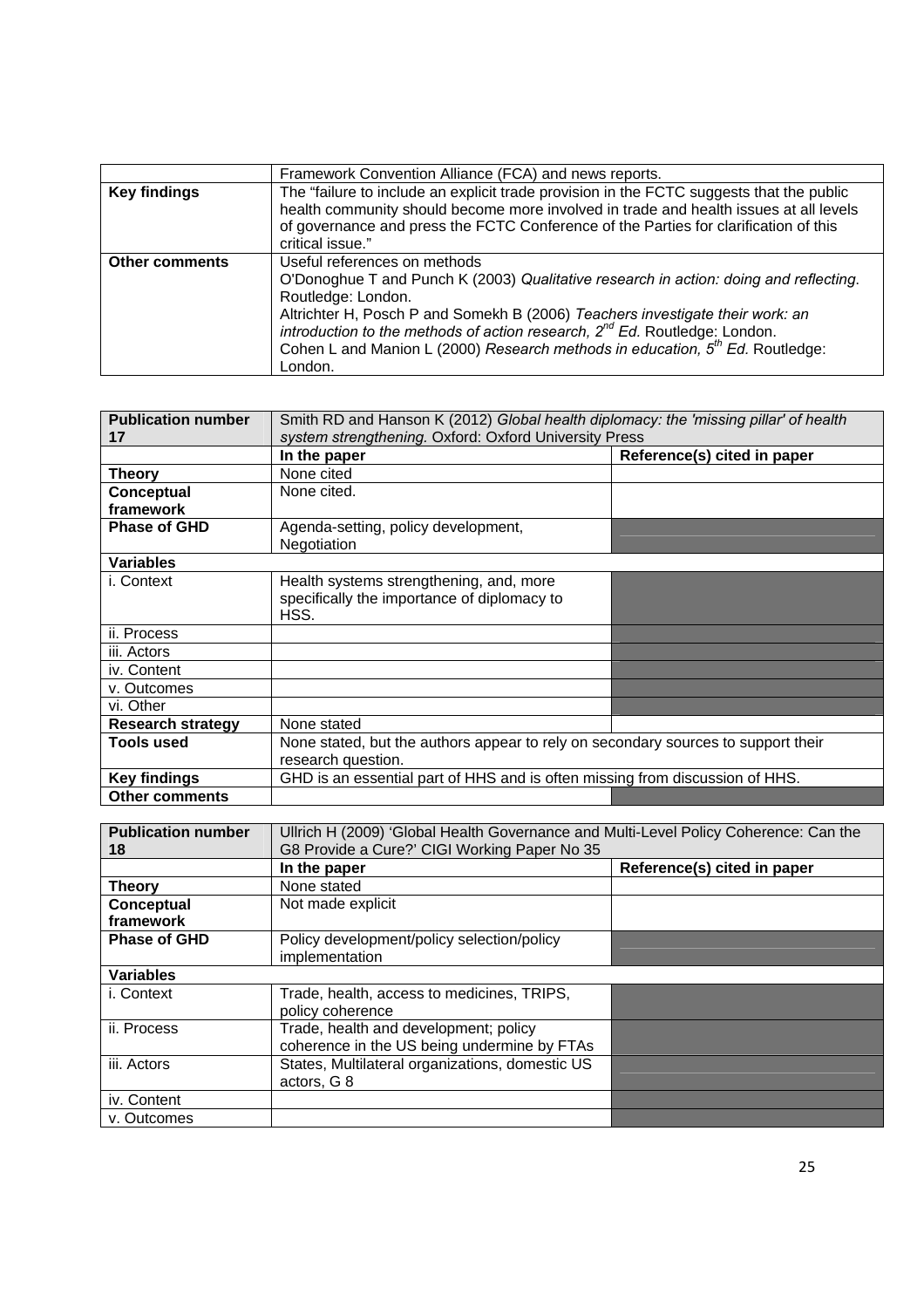| vi. Other                       |                                                                                                                                                                                                                                                                                                                                                                                                                                                                                                                                                                                                                                                                                                                                                                                                                                                                                                 |                                                                                                                                                                                                                                |
|---------------------------------|-------------------------------------------------------------------------------------------------------------------------------------------------------------------------------------------------------------------------------------------------------------------------------------------------------------------------------------------------------------------------------------------------------------------------------------------------------------------------------------------------------------------------------------------------------------------------------------------------------------------------------------------------------------------------------------------------------------------------------------------------------------------------------------------------------------------------------------------------------------------------------------------------|--------------------------------------------------------------------------------------------------------------------------------------------------------------------------------------------------------------------------------|
| <b>Research strategy</b>        | Historical overview and case study                                                                                                                                                                                                                                                                                                                                                                                                                                                                                                                                                                                                                                                                                                                                                                                                                                                              |                                                                                                                                                                                                                                |
| <b>Tools used</b>               | Narrative of the trade and health; secondary and primary sources and analysis of FTAs.                                                                                                                                                                                                                                                                                                                                                                                                                                                                                                                                                                                                                                                                                                                                                                                                          |                                                                                                                                                                                                                                |
| <b>Key findings</b>             | Three unique governance mechanisms of the G8 make the group a potentially powerful<br>catalyst to bring about the necessary innovation in global health governance, counter-<br>acting the potentially negative impact of FTAs:                                                                                                                                                                                                                                                                                                                                                                                                                                                                                                                                                                                                                                                                 |                                                                                                                                                                                                                                |
|                                 | 1. Mutual accountability<br>2. Delegation of follow-up activities to other organizations<br>3. 'Ratchet' effect: several international meetings organized around the same time                                                                                                                                                                                                                                                                                                                                                                                                                                                                                                                                                                                                                                                                                                                  |                                                                                                                                                                                                                                |
|                                 | to build momentum.<br>A paradigm shift is required to achieve coherency.                                                                                                                                                                                                                                                                                                                                                                                                                                                                                                                                                                                                                                                                                                                                                                                                                        |                                                                                                                                                                                                                                |
| <b>Other comments</b>           |                                                                                                                                                                                                                                                                                                                                                                                                                                                                                                                                                                                                                                                                                                                                                                                                                                                                                                 |                                                                                                                                                                                                                                |
|                                 |                                                                                                                                                                                                                                                                                                                                                                                                                                                                                                                                                                                                                                                                                                                                                                                                                                                                                                 |                                                                                                                                                                                                                                |
| <b>Publication number</b><br>19 | Sridhar D, Khagram, S and Pang, T (2008) 'Are existing governance structures<br>equipped to deal with today's global health challenges-towards systematic coherence in                                                                                                                                                                                                                                                                                                                                                                                                                                                                                                                                                                                                                                                                                                                          |                                                                                                                                                                                                                                |
|                                 | scaling up' Global Health Governance 2(2).                                                                                                                                                                                                                                                                                                                                                                                                                                                                                                                                                                                                                                                                                                                                                                                                                                                      |                                                                                                                                                                                                                                |
|                                 | In the paper                                                                                                                                                                                                                                                                                                                                                                                                                                                                                                                                                                                                                                                                                                                                                                                                                                                                                    | Reference(s) cited in paper                                                                                                                                                                                                    |
| <b>Theory</b>                   | "unstructured plurality"                                                                                                                                                                                                                                                                                                                                                                                                                                                                                                                                                                                                                                                                                                                                                                                                                                                                        | Fidler D (2007) 'Architecture amidst<br>anarchy: global health's quest for<br>governance,' Global Health<br>Governance 1(1):1-17.<br>Walt G (2009) 'Personal<br>communication and seminar', Oxford<br>University, Feb 13 2009. |
| Conceptual<br>framework         | None stated, but the authors consider global<br>action networks (GANs) as one mode of global<br>health governance involving authoritative<br>negotiationsbetween state and non-state players<br>which have interests and capacities to influence<br>and shape outcomes in specific issue areas."                                                                                                                                                                                                                                                                                                                                                                                                                                                                                                                                                                                                | Sanjeev K (2006) 'Possible Future<br>Architectures of Global Governance:<br>A Transnational<br>Prospective/Perspective,' Global<br>Governance 12(1):97-117.                                                                    |
| <b>Phase of GHD</b>             | Agenda-setting/policy development and<br>selection/policy implementation                                                                                                                                                                                                                                                                                                                                                                                                                                                                                                                                                                                                                                                                                                                                                                                                                        |                                                                                                                                                                                                                                |
| <b>Variables</b>                |                                                                                                                                                                                                                                                                                                                                                                                                                                                                                                                                                                                                                                                                                                                                                                                                                                                                                                 |                                                                                                                                                                                                                                |
| i. Context                      | Global health governance                                                                                                                                                                                                                                                                                                                                                                                                                                                                                                                                                                                                                                                                                                                                                                                                                                                                        |                                                                                                                                                                                                                                |
| ii. Process                     |                                                                                                                                                                                                                                                                                                                                                                                                                                                                                                                                                                                                                                                                                                                                                                                                                                                                                                 |                                                                                                                                                                                                                                |
| iii. Actors                     | State, multilateral organizations, civil society,<br>private sector                                                                                                                                                                                                                                                                                                                                                                                                                                                                                                                                                                                                                                                                                                                                                                                                                             |                                                                                                                                                                                                                                |
| iv. Content                     |                                                                                                                                                                                                                                                                                                                                                                                                                                                                                                                                                                                                                                                                                                                                                                                                                                                                                                 |                                                                                                                                                                                                                                |
| v. Outcomes                     |                                                                                                                                                                                                                                                                                                                                                                                                                                                                                                                                                                                                                                                                                                                                                                                                                                                                                                 |                                                                                                                                                                                                                                |
| vi. Other                       |                                                                                                                                                                                                                                                                                                                                                                                                                                                                                                                                                                                                                                                                                                                                                                                                                                                                                                 |                                                                                                                                                                                                                                |
| Research strategy               | Not made explicit                                                                                                                                                                                                                                                                                                                                                                                                                                                                                                                                                                                                                                                                                                                                                                                                                                                                               |                                                                                                                                                                                                                                |
| Tools used                      | Not made explicit. Review of secondary sources.<br>Overview of current global health landscape.                                                                                                                                                                                                                                                                                                                                                                                                                                                                                                                                                                                                                                                                                                                                                                                                 |                                                                                                                                                                                                                                |
| <b>Key findings</b>             | The authors propose a "Global Health Governance (GHG) partnership framework model<br>which is based on a multi-level, multi-purpose and multi-stakeholder perspective where<br>the different layers perform distinct but mutually supportive functions is proposed.<br>[] The layers can be envisaged as performing several key functions, including<br>"summitry"-advocacy-coherence, governance-accountability, and technical-operational,<br>and is based on a set of shared values of inclusiveness, democracy, solidarity and<br>equity.[] At the technical-operational level, the most appropriate conceptual framework<br>are the GANs due to their flexibility, their focus on building social relationships, their<br>inherent iterative learning capacity, and their potential for catalyzing needed change." A<br>Committee 'C' at the WHA is also seen as a tool for effective GHG. |                                                                                                                                                                                                                                |
| <b>Other comments</b>           |                                                                                                                                                                                                                                                                                                                                                                                                                                                                                                                                                                                                                                                                                                                                                                                                                                                                                                 |                                                                                                                                                                                                                                |
| <b>Publication number</b>       | Wallace S 'The Domestic Roots of Reagan's Global Gag Rule: A Case Study in Global                                                                                                                                                                                                                                                                                                                                                                                                                                                                                                                                                                                                                                                                                                                                                                                                               |                                                                                                                                                                                                                                |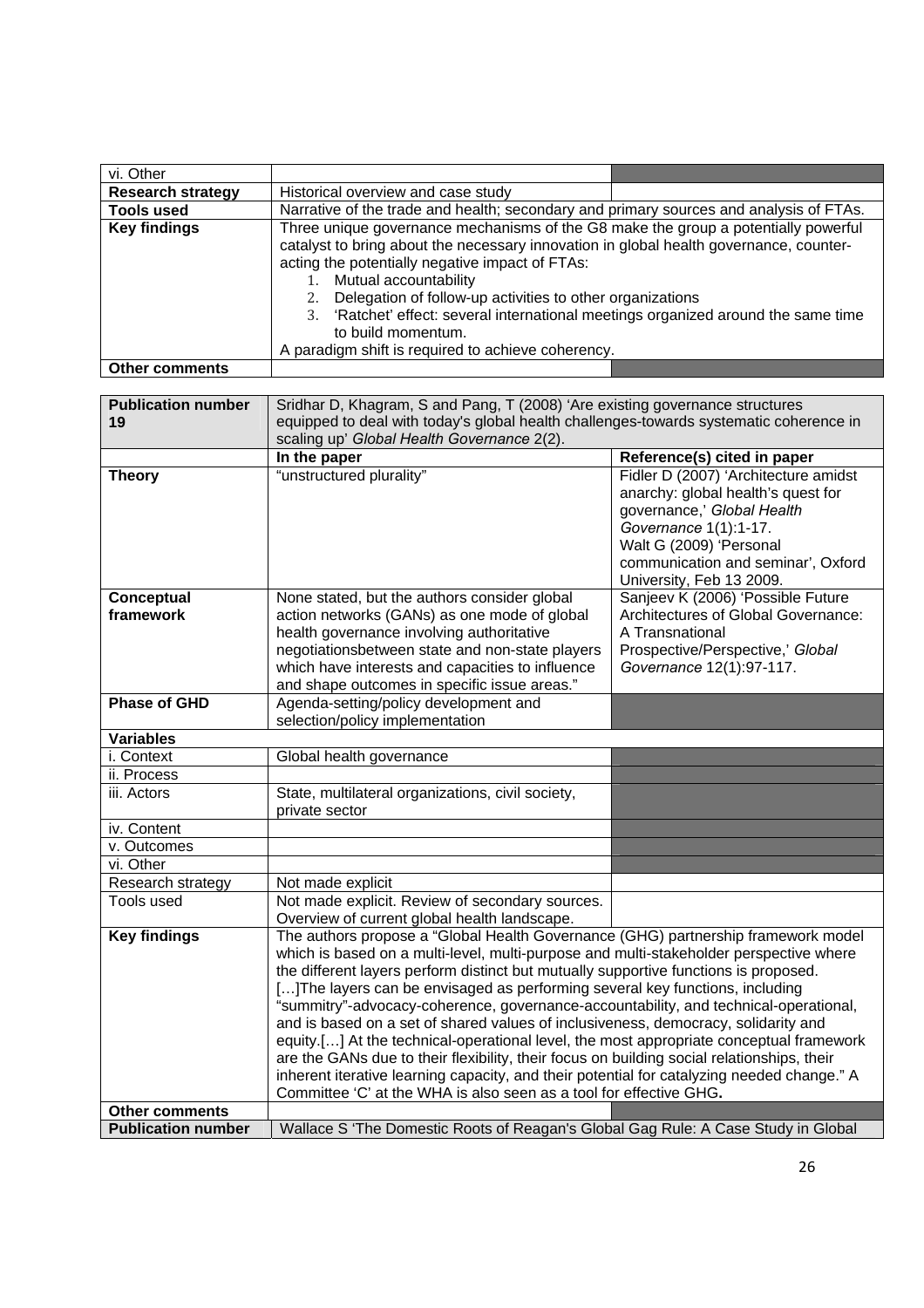| 20                       | Health Diplomacy,' Centre for the Study of the Presidency and Congress.                                                                                                                 |                                                                         |
|--------------------------|-----------------------------------------------------------------------------------------------------------------------------------------------------------------------------------------|-------------------------------------------------------------------------|
|                          | In the paper                                                                                                                                                                            | Reference(s) cited in paper (as                                         |
|                          |                                                                                                                                                                                         | relevant)                                                               |
| <b>Theory</b>            | The paper presents a theoretical framework for<br>analyzing the domestic roots of the Gag Rule                                                                                          | Munger M (2000) Analyzing Policy:<br>Choices, Conflicts, and Practices. |
|                          | using two paradigms: rational choice and                                                                                                                                                | W.W. Norton: New York.                                                  |
|                          | symbolic politics                                                                                                                                                                       | Burke, Kenneth and Gusfield J (1989)<br>On Symbols and Society.         |
|                          |                                                                                                                                                                                         | University of Chicago Press: Chicago.                                   |
|                          |                                                                                                                                                                                         | Stone, D (1988) Policy paradox and                                      |
|                          |                                                                                                                                                                                         | political reason. Harper                                                |
|                          |                                                                                                                                                                                         | Collins: New York.                                                      |
| <b>Conceptual</b>        | Rational Choice and Symbolic politics are used                                                                                                                                          |                                                                         |
| framework                | to assess the main research question of how                                                                                                                                             |                                                                         |
|                          | domestic politics influenced President Reagan                                                                                                                                           |                                                                         |
|                          | when he implemented the so-called Gag Rule.                                                                                                                                             |                                                                         |
|                          | From this analysis, the author infer that a<br>number of domestic factors can have an                                                                                                   |                                                                         |
|                          | impact on global health policy                                                                                                                                                          |                                                                         |
| Phase of GHD             | Policy implementation                                                                                                                                                                   |                                                                         |
| <b>Variables</b>         |                                                                                                                                                                                         |                                                                         |
| i. Context               | Family planning, domestic US politics                                                                                                                                                   |                                                                         |
| ii. Process              |                                                                                                                                                                                         |                                                                         |
| iii. Actors              | US President, not for profit interest groups                                                                                                                                            |                                                                         |
| iv. Content              |                                                                                                                                                                                         |                                                                         |
| v. Outcomes              |                                                                                                                                                                                         |                                                                         |
| vi. Other                |                                                                                                                                                                                         |                                                                         |
| <b>Research strategy</b> | Case study                                                                                                                                                                              |                                                                         |
| <b>Tools used</b>        | For the rational choice paradigm, the elements examined are the interests, issues,                                                                                                      |                                                                         |
|                          | rules, and power dynamics included in the Mexico City conference specifically and the<br>abortion debate generally. Special attention was paid to the cohesiveness and                  |                                                                         |
|                          | influence of the special interests involved and the policy position of the median voter.                                                                                                |                                                                         |
|                          | The mode of analysis for this paradigm is primarily negotiation analytic. For the                                                                                                       |                                                                         |
|                          | symbolic politics paradigm, the elements examined are the symbolic narratives being                                                                                                     |                                                                         |
|                          | called upon by pro-life and pro-choice groups in 1984. The text of their narratives is                                                                                                  |                                                                         |
|                          | interpreted, and evidence of Reagan's preference of story will be presented using                                                                                                       |                                                                         |
|                          | information from his diaries.                                                                                                                                                           |                                                                         |
| <b>Key findings</b>      | President Reagan did not view the international community as stakeholders, and the                                                                                                      |                                                                         |
|                          | announced policy was met with criticism and the US delegation was seen to be                                                                                                            |                                                                         |
|                          | motivated by ideology and failing to take leadership. This shift caused loss of credibility<br>on the part of the US. Special interest groups were highly able to affect global health  |                                                                         |
|                          | policy. The health and well-being of women in the developing world were not the main                                                                                                    |                                                                         |
|                          | consideration in implementing the policy. Science was not granted much consideration.                                                                                                   |                                                                         |
|                          | "A very important issue that therefore must be dealt with by future administrations is the                                                                                              |                                                                         |
|                          | ethics of using international forums to further domestic policy goals." "The tumultuous                                                                                                 |                                                                         |
|                          | history of the Gag Rule, which has flip-flopped its way through three presidential                                                                                                      |                                                                         |
|                          | administrations, illustrates how global health has become an arena where presidents can                                                                                                 |                                                                         |
|                          | express hasty, short-term goals with little consequences. Unfortunately, it also suggests                                                                                               |                                                                         |
|                          | that unless presidents are somehow held accountable for their actions on the                                                                                                            |                                                                         |
|                          | international stage, stability in US global health policy will always be difficult to attain."<br>Other references: Finkle, J and Crane B (1985) 'Ideology and Politics at Mexico City: |                                                                         |
| <b>Other comments</b>    | The United States at the 1984 International Conference on Population', Population and                                                                                                   |                                                                         |
|                          | Development Review 11(1):1-28.                                                                                                                                                          |                                                                         |
|                          | Helms Amendment (1973) Section 104(f) of the Foreign Assistance                                                                                                                         |                                                                         |
|                          |                                                                                                                                                                                         |                                                                         |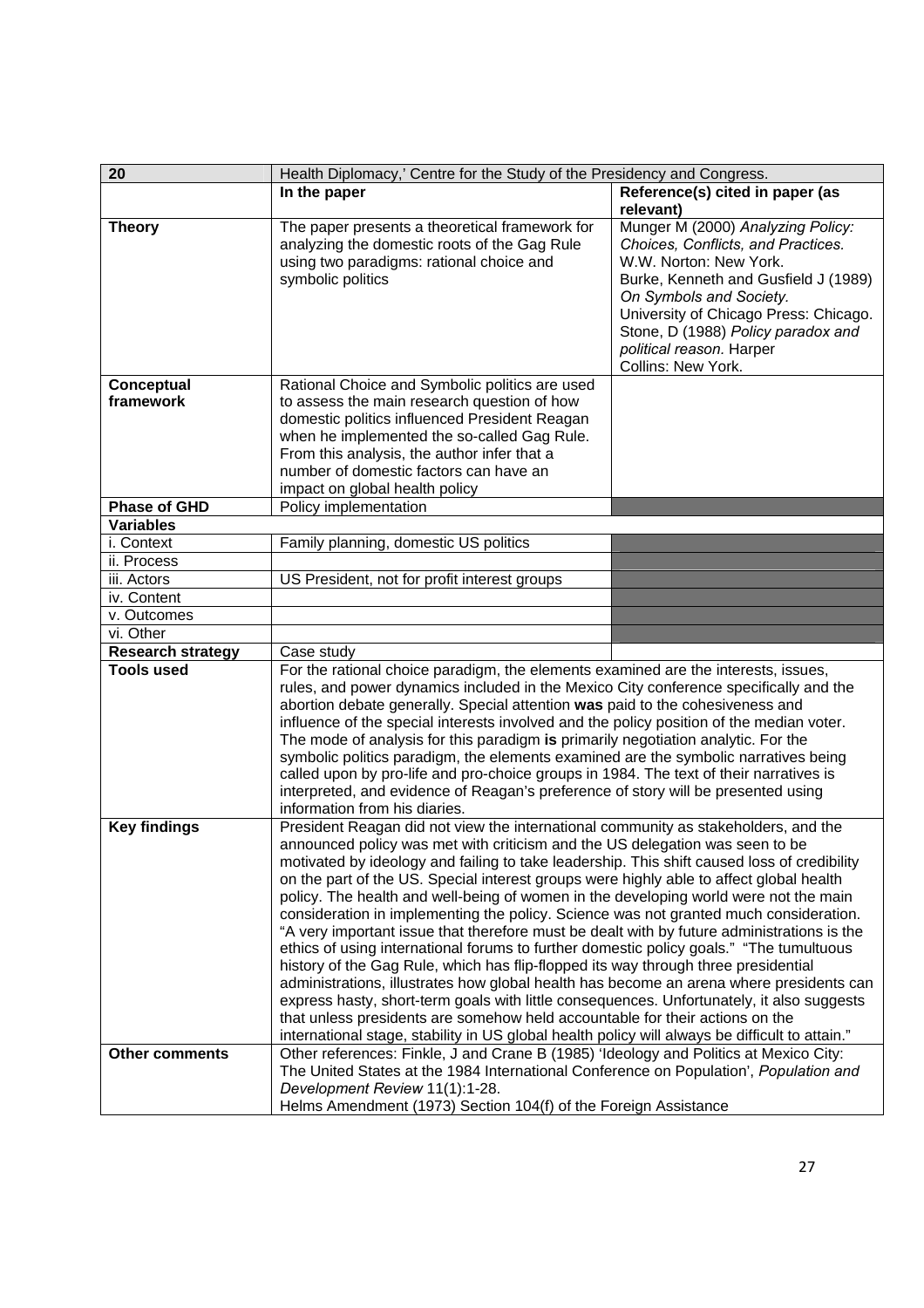| <b>Publication number</b> | Wang K al (2011) 'The experience of Chinese physicians in the national health                                                                                                                                                                                                                                                                                                                                                                                                                                                    |                             |
|---------------------------|----------------------------------------------------------------------------------------------------------------------------------------------------------------------------------------------------------------------------------------------------------------------------------------------------------------------------------------------------------------------------------------------------------------------------------------------------------------------------------------------------------------------------------|-----------------------------|
| 21                        | diplomacy programme deployed to Sudan,' Global Public Health 7(2):196-211.                                                                                                                                                                                                                                                                                                                                                                                                                                                       |                             |
|                           | In the paper                                                                                                                                                                                                                                                                                                                                                                                                                                                                                                                     | Reference(s) cited in paper |
| <b>Theory</b>             | None cited                                                                                                                                                                                                                                                                                                                                                                                                                                                                                                                       |                             |
| Conceptual                | None cited                                                                                                                                                                                                                                                                                                                                                                                                                                                                                                                       |                             |
| framework                 |                                                                                                                                                                                                                                                                                                                                                                                                                                                                                                                                  |                             |
| <b>Phase of GHD</b>       | Implementation                                                                                                                                                                                                                                                                                                                                                                                                                                                                                                                   |                             |
| <b>Variables</b>          |                                                                                                                                                                                                                                                                                                                                                                                                                                                                                                                                  |                             |
| i. Context                |                                                                                                                                                                                                                                                                                                                                                                                                                                                                                                                                  |                             |
| ii. Process               |                                                                                                                                                                                                                                                                                                                                                                                                                                                                                                                                  |                             |
| iii. Actors               |                                                                                                                                                                                                                                                                                                                                                                                                                                                                                                                                  |                             |
| iv. Content               |                                                                                                                                                                                                                                                                                                                                                                                                                                                                                                                                  |                             |
| v. Outcomes               |                                                                                                                                                                                                                                                                                                                                                                                                                                                                                                                                  |                             |
| vi. Other                 |                                                                                                                                                                                                                                                                                                                                                                                                                                                                                                                                  |                             |
| <b>Research strategy</b>  | Not stated, but case study                                                                                                                                                                                                                                                                                                                                                                                                                                                                                                       |                             |
| <b>Tools used</b>         | A review of Chinese literature and governmental websites to describe the history and<br>current distribution of Chinese Medical Teams around the world. In addition,<br>interviews of members of a 36- member Chinese Medical Team deployed to Sudan<br>(primarily about their motivations to join the programme and the challenges and<br>benefits they face)                                                                                                                                                                   |                             |
| <b>Key findings</b>       | The authors focus their research on the concept of deploying medical teams as a tool<br>of health diplomacy. The research questions are centred on the performance of the<br>medical teams in Sudan. To ensure continued success of using this tool for diplomatic<br>purposes, the authors identify that China has to maintain its level of commitment to<br>the program. Second: success depends on the selection of highly qualified staff and<br>finally, the effectiveness depends on the welcome of the recipient country. |                             |
| <b>Other comments</b>     | Detailed description of the conduct of the<br>interviews                                                                                                                                                                                                                                                                                                                                                                                                                                                                         |                             |

| <b>Publication number</b><br>22 | Brown G (2010) 'Safeguarding deliberative global governance: The case of the Global<br>Fund to Fight AIDS, Tuberculosis and Malaria,' Review of International Studies<br>36(2):511-530.                                                                                      |                                                                                                                                                                                                                              |
|---------------------------------|------------------------------------------------------------------------------------------------------------------------------------------------------------------------------------------------------------------------------------------------------------------------------|------------------------------------------------------------------------------------------------------------------------------------------------------------------------------------------------------------------------------|
|                                 | In the paper                                                                                                                                                                                                                                                                 | Reference(s) cited in paper (as<br>relevant)                                                                                                                                                                                 |
| <b>Theory</b>                   | Deliberative theory, broadly defined as an<br>approach that argues that public decisions<br>should be taken through an active and<br>collective process of debate, broadening the<br>"processes of public reason and enlarging the<br>scope for collective decision making," | Smith W and Brassett J (2008)<br>'Deliberation and Global<br>Governance: Liberal,<br>Cosmopolitan and Critical<br>Perspectives', Ethics and<br>International A airs 22(1):69-92<br>Many references to deliberative<br>theory |
| Conceptual<br>framework         | theoretical arguments for deliberative<br>constitutional safeguards                                                                                                                                                                                                          |                                                                                                                                                                                                                              |
| <b>Phase of GHD</b>             | Agenda-setting, policy development, selection<br>and implementation                                                                                                                                                                                                          |                                                                                                                                                                                                                              |
| <b>Variables</b>                |                                                                                                                                                                                                                                                                              |                                                                                                                                                                                                                              |
| i. Context                      |                                                                                                                                                                                                                                                                              |                                                                                                                                                                                                                              |
| ii. Process                     | Deliberative process                                                                                                                                                                                                                                                         |                                                                                                                                                                                                                              |
| iii. Actors                     |                                                                                                                                                                                                                                                                              |                                                                                                                                                                                                                              |
| iv. Content                     |                                                                                                                                                                                                                                                                              |                                                                                                                                                                                                                              |
| v. Outcomes                     | <b>Global Fund</b>                                                                                                                                                                                                                                                           |                                                                                                                                                                                                                              |
| vi. Other                       |                                                                                                                                                                                                                                                                              |                                                                                                                                                                                                                              |
| <b>Research strategy</b>        | Case study                                                                                                                                                                                                                                                                   |                                                                                                                                                                                                                              |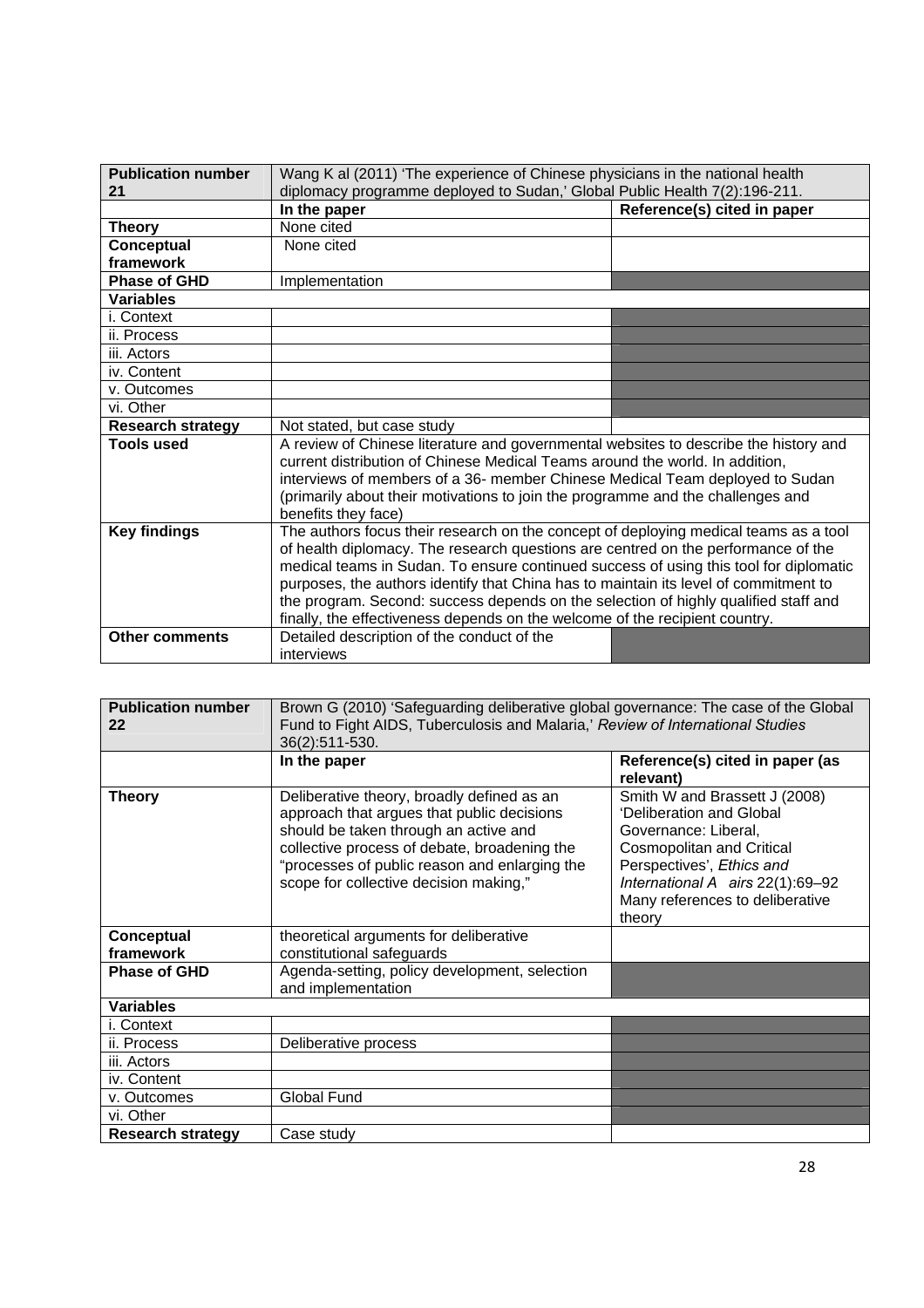| Tools used            | In addition to a review of secondary sources, the study relied on primary research.<br>"The material used in this article was part of the GID Global Fund study that took<br>place between 2002 and 2006. This research involved semi-structured elite interviews<br>with Global Fund Board members, key members of the Global Fund Secretariat, 17<br>elite interviews in Russia, 36 elite interviews in the Republic of South Africa as well as<br>50 stakeholder interviews throughout the provinces of South Africa and Lesotho." |
|-----------------------|---------------------------------------------------------------------------------------------------------------------------------------------------------------------------------------------------------------------------------------------------------------------------------------------------------------------------------------------------------------------------------------------------------------------------------------------------------------------------------------------------------------------------------------|
| <b>Key findings</b>   | The multisectoralism practiced by the Global Fund continues to suffer from a<br>deliberative deficit and that it has not safeguarded equal stakeholder participation,<br>equal deliberation between stakeholders or alleviate the asymmetric power<br>relationships which are representative of current forms of multilateral governance."                                                                                                                                                                                            |
| <b>Other comments</b> |                                                                                                                                                                                                                                                                                                                                                                                                                                                                                                                                       |

| <b>Publication</b>       | Low-Beer D (2011) Intoduction andThe Healthy                                    | *There are several chapters in  |
|--------------------------|---------------------------------------------------------------------------------|---------------------------------|
| number                   | diplomacy of Diversity in Low-Beer D (eds) (2011)                               | this collected volume that have |
| 23                       | Innovative health partnerships: The Diplomacy of                                | been reviewed, however, given   |
|                          | Diversity. World Scientific Publishing Company.                                 | time constrains, others have    |
|                          | http://www.palgrave-                                                            | not. This does not mean they    |
|                          |                                                                                 |                                 |
|                          | journals.com/jphp/journal/v31/n2/full/jphp20104a.html                           | are not relevant and important. |
|                          | In the paper                                                                    | Reference(s) cited in paper     |
| <b>Theory</b>            | None cited                                                                      |                                 |
| Conceptual               |                                                                                 |                                 |
| framework                |                                                                                 |                                 |
| <b>Phase of GHD</b>      |                                                                                 |                                 |
|                          |                                                                                 |                                 |
| i. Context               | Diversity of partnerships for health.                                           |                                 |
|                          |                                                                                 |                                 |
| ii. Process              |                                                                                 |                                 |
| iii. Actors              | Private foundations, NGOs, private individuals,                                 |                                 |
|                          | companies                                                                       |                                 |
| iv. Content              |                                                                                 |                                 |
| v. Outcomes              |                                                                                 |                                 |
| vi. Other                |                                                                                 |                                 |
| <b>Research strategy</b> | Review of the rich diversity of partnerships, assess how partners work together |                                 |
|                          | globally.                                                                       |                                 |
| <b>Tools used</b>        | Case studies                                                                    |                                 |
| <b>Key findings</b>      | A new era of partnerships has brought challenges including effectiveness,       |                                 |
|                          | coordination, health systems and the need to show results.                      |                                 |
| <b>Other comments</b>    | This is the introductory chapter                                                |                                 |
|                          |                                                                                 |                                 |

| <b>Publication number</b><br>24 | Onzivu W (2012) 'Regionalism and the reinvigoration of global health diplomacy:<br>lessons from Africa,' Asian Journal of WTO& international health law and policy, vol. 7,<br>no 1:49-77. |                             |
|---------------------------------|--------------------------------------------------------------------------------------------------------------------------------------------------------------------------------------------|-----------------------------|
|                                 | In the paper                                                                                                                                                                               | Reference(s) cited in paper |
| <b>Theory</b>                   | Regionalism                                                                                                                                                                                |                             |
| Conceptual<br>framework         | The author offers that 'African regionalism is<br>evolving as an important frameworks for<br>promoting health diplomacy."                                                                  |                             |
| <b>Phase of GHD</b>             | agenda-setting / policy development / policy<br>selection / policy implementation                                                                                                          |                             |
| <b>Variables</b>                |                                                                                                                                                                                            |                             |
| i. Context                      | Regionalism in GHD, regional integration in the<br>context of increased trade liberalization. The<br>author offers an examination of the drivers of                                        |                             |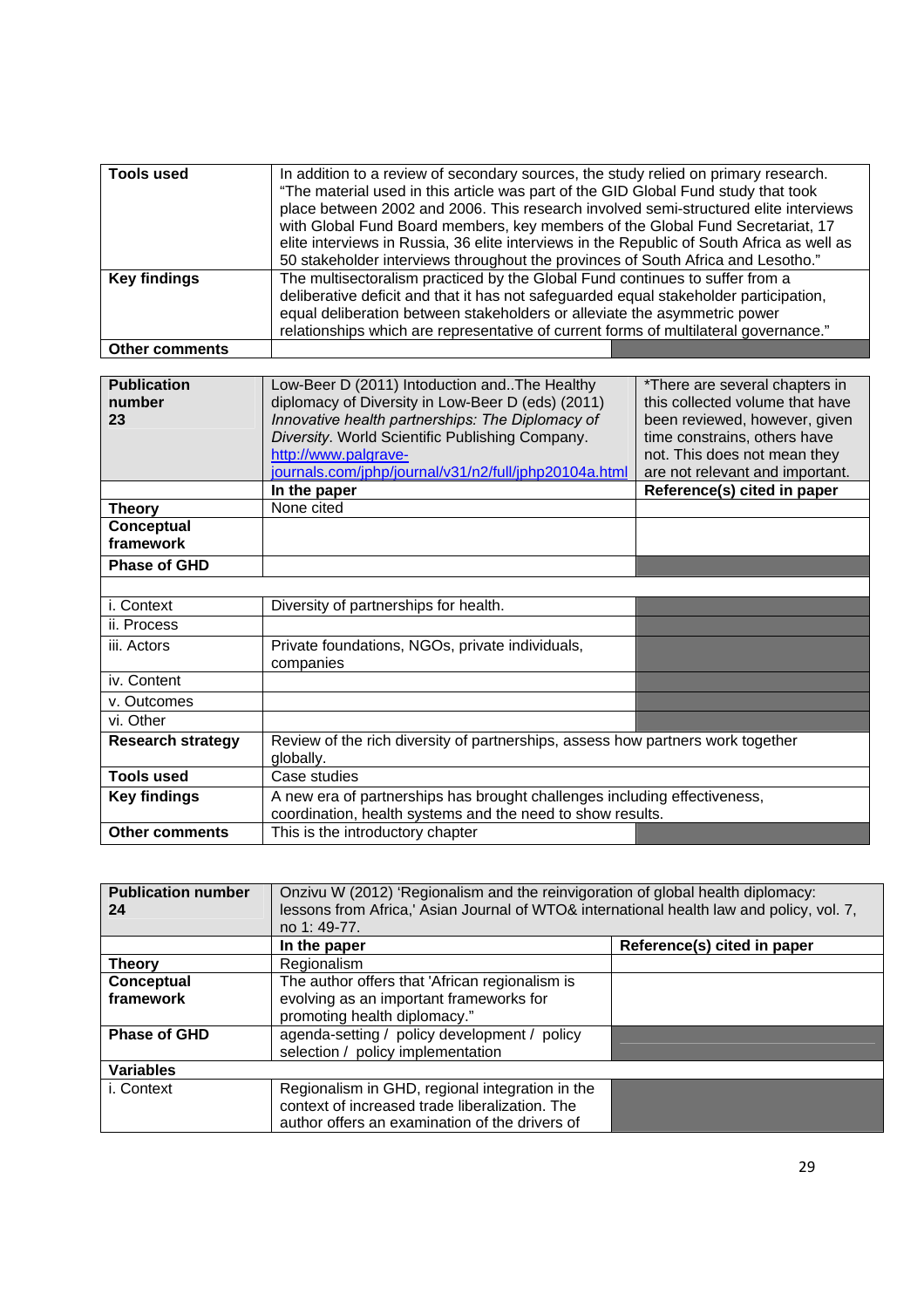|                          | GHD and the extent to which regional entities<br>have fostered or hindered health through<br>diplomacy. The author considers WHO law:<br>FCTC, IHR (2005)                                                                                                                                                                                                                                                                                   |  |
|--------------------------|---------------------------------------------------------------------------------------------------------------------------------------------------------------------------------------------------------------------------------------------------------------------------------------------------------------------------------------------------------------------------------------------------------------------------------------------|--|
| ii. Process              | Regionalism as an important tool to promote<br>global health diplomacy.                                                                                                                                                                                                                                                                                                                                                                     |  |
| iii. Actors              | States, regional organizations (The African<br>Union, the East African community, the<br>economic community of west Africa and the<br>common market of eastern and Southern<br>Africa)                                                                                                                                                                                                                                                      |  |
| iv. Content              | Regional and sub-regional economic<br>organizations are active players in GHD                                                                                                                                                                                                                                                                                                                                                               |  |
| v. Outcomes              |                                                                                                                                                                                                                                                                                                                                                                                                                                             |  |
| vi. Other                |                                                                                                                                                                                                                                                                                                                                                                                                                                             |  |
| <b>Research strategy</b> | Review of secondary literature, analysis of regional approaches to GHD.                                                                                                                                                                                                                                                                                                                                                                     |  |
| <b>Tools used</b>        | Document review, analysis, case study of regional organizations' approach to GHD,<br>considering approaches to WHO law.                                                                                                                                                                                                                                                                                                                     |  |
| <b>Key findings</b>      | Frequently regional organizations are focused on economic development, and political<br>independence, this has resulted in fragmented political positions on other areas,<br>including GHD. Also, public interests risk being squeezed out as external interests<br>(industry interests) lobby governments. The voices of civil society are still limited in<br>many parts of Africa, and many states are faced with governance challenges. |  |
| <b>Other comments</b>    |                                                                                                                                                                                                                                                                                                                                                                                                                                             |  |

| <b>Publication number</b><br>25 | Aginam O (2005) Global Health Governance: international law and public health in a<br>divided world. Toronto: University of Toronto Press                                                                         |                                                                                                                                                                                                                                                                                                                                                                                                                          |
|---------------------------------|-------------------------------------------------------------------------------------------------------------------------------------------------------------------------------------------------------------------|--------------------------------------------------------------------------------------------------------------------------------------------------------------------------------------------------------------------------------------------------------------------------------------------------------------------------------------------------------------------------------------------------------------------------|
|                                 | In the paper/book                                                                                                                                                                                                 | Reference(s) cited in paper/book<br>(as relevant)                                                                                                                                                                                                                                                                                                                                                                        |
| <b>Theory</b>                   | Fairness discourse (Franck), Human world<br>order (Falk) and theory of justice (Rawls). The<br>author also coins and uses the term<br>communitarian globalism                                                     | Falk RA (1995) On humane<br>governance: towards a new world<br>politics. College Park: Pennsylvania<br><b>State University Press</b><br>Falk RA (1999) Predatory<br>Globalization: a critique.Oxford:<br><b>Blackwell Publishers</b><br>Franck TM. (1995) Fairness in<br>International Law and Institutions.<br>Oxford: Claredon Press.<br>Rawls J.(1990) A Theory of Justice.<br>Cambridge: Harvard University<br>Press |
| <b>Conceptual</b><br>framework  | The study uses the vulnerability of<br>multilateralism to deconstruct contemporary<br>health globalism and communitarian globalism<br>to reconstruct and reconfigure the contours of<br>global health governance. |                                                                                                                                                                                                                                                                                                                                                                                                                          |
| <b>Phase of GHD</b>             | agenda-setting / policy development / policy<br>selection                                                                                                                                                         |                                                                                                                                                                                                                                                                                                                                                                                                                          |
| <b>Variables</b>                |                                                                                                                                                                                                                   |                                                                                                                                                                                                                                                                                                                                                                                                                          |
| i. Context                      | An exploration of vulnerabilities of<br>multilateralism can help underscore<br>shortcomings in multilateral efforts on<br>globalized public health. The study is                                                  |                                                                                                                                                                                                                                                                                                                                                                                                                          |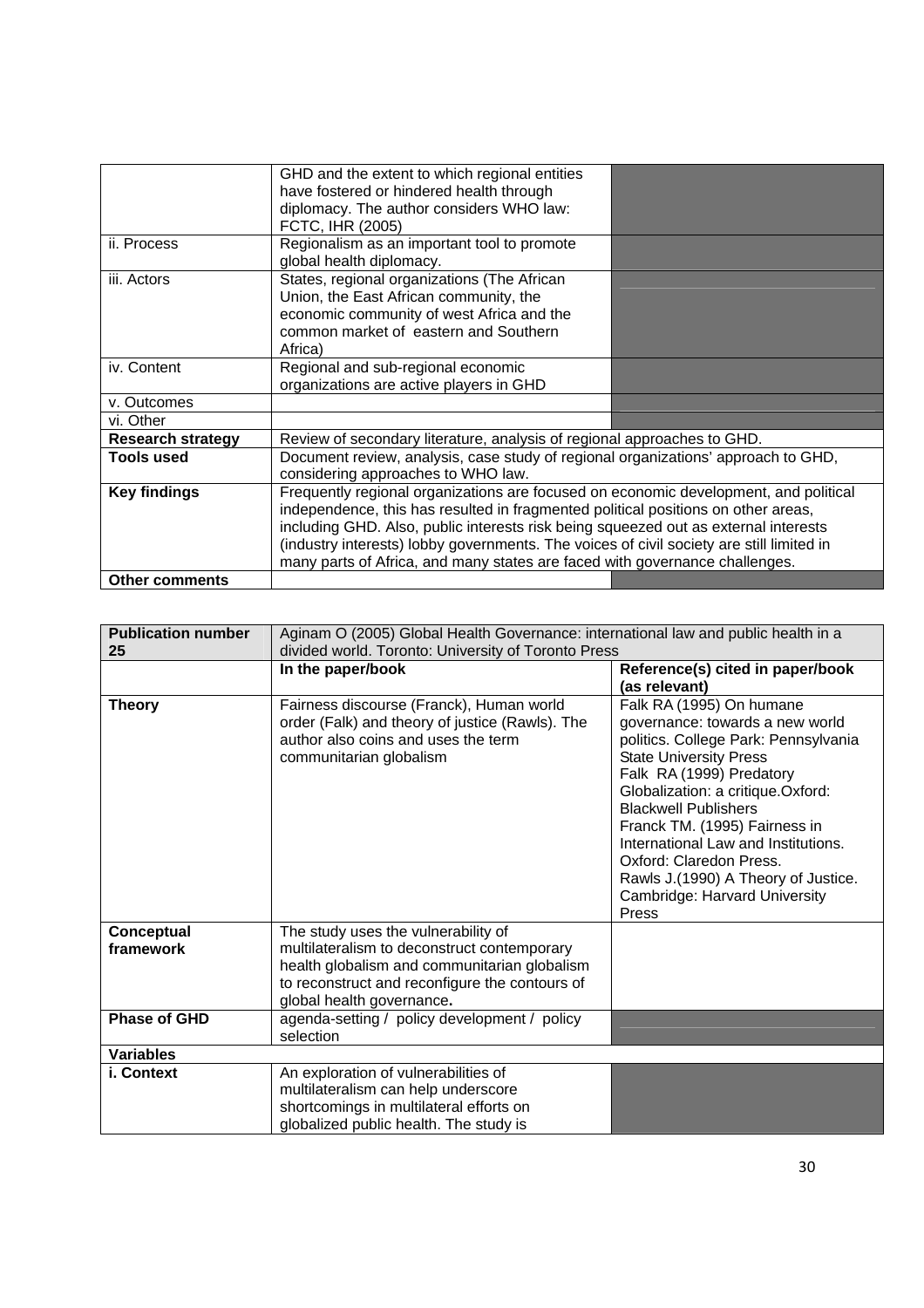|                           | multidisciplinary, but anchored in international                                                                                                                             |                                                                          |
|---------------------------|------------------------------------------------------------------------------------------------------------------------------------------------------------------------------|--------------------------------------------------------------------------|
|                           | law, and written from a Third World perspective                                                                                                                              |                                                                          |
| ii. Process               |                                                                                                                                                                              |                                                                          |
| iii. Actors               | States, multilateral organizations                                                                                                                                           |                                                                          |
| iv. Content               | Globalization has shattered the traditional                                                                                                                                  |                                                                          |
|                           | distinction between national and international                                                                                                                               |                                                                          |
|                           | health, yet, there is a weakness in international                                                                                                                            |                                                                          |
|                           | normative order on public health.                                                                                                                                            |                                                                          |
| v. Outcomes               |                                                                                                                                                                              |                                                                          |
| vi. Other                 |                                                                                                                                                                              |                                                                          |
| <b>Research strategy</b>  | Analytical, critical and descriptive analysis of                                                                                                                             | Fidler DP (1999) International law                                       |
|                           | multidisciplinary literature as well as policy                                                                                                                               | and Infectious disease. Oxford:                                          |
|                           | documents. Case study                                                                                                                                                        | <b>Claredon Press</b>                                                    |
| <b>Tools used</b>         | Review of literature, qualitative interviews for the case study on the effectiveness of                                                                                      |                                                                          |
|                           | global malaria control strategies of the WHO                                                                                                                                 |                                                                          |
| <b>Key findings</b>       | International law cannot remain on the margins of the work of multilateral health                                                                                            |                                                                          |
|                           | institutions, such as the WHO. Reform of the current public health multilateralism is<br>required. Various disciplines of study must cross-fertilize to inform each other to |                                                                          |
|                           | understand the system, which is too complex for one theory.                                                                                                                  |                                                                          |
| <b>Other comments</b>     | The author notes that the study is                                                                                                                                           |                                                                          |
|                           | multidisciplinary approach, therefor combining                                                                                                                               |                                                                          |
|                           | various research tools and methods.                                                                                                                                          |                                                                          |
|                           |                                                                                                                                                                              |                                                                          |
| <b>Publication number</b> | Cooper F, Kirton J and Steveson M A. (2009)                                                                                                                                  | *There are several chapters in this                                      |
| 26                        | 'Critical Cases in Global health Innovation' and                                                                                                                             | collected volume that have been                                          |
|                           | Kirton JJ and Cooper AF 'Innovation in Global                                                                                                                                | reviewed, however, given time                                            |
|                           | Health Governance' in Innovation in Global                                                                                                                                   | constrains, others have not. This                                        |
|                           | Health Governance: critical cases. Cooper A F                                                                                                                                | does not mean they are not relevant                                      |
|                           | and Kirton JJ (eds). Ashgate/CIGI                                                                                                                                            | and important.                                                           |
|                           | In the paper/book                                                                                                                                                            | Reference(s) cited                                                       |
| Theory (                  | Neo-vulnerability arises in an era of                                                                                                                                        | Kirton, JJ (1993) 'The seven powere                                      |
|                           | globalization "where many threats from many                                                                                                                                  | Summits as a new security                                                |
|                           | unconscious, uncaring sources attack and                                                                                                                                     | institution' in Dewitt, D, Haglund, D                                    |
|                           | overwhelm the standard repertoire of national                                                                                                                                | and Kirton, JJ eds, Building a new                                       |
|                           | and intergovernmental policy responses and                                                                                                                                   | Global order: emerging trends in<br>international Security, pp. 335-357. |
|                           | call for multiple sources and forms of<br>innovation within multilevel governance                                                                                            | Toronto: Oxford University press                                         |
|                           | instead"                                                                                                                                                                     | Fidler, DP (2007) 'Architecture                                          |
|                           |                                                                                                                                                                              | amidst anarchy: global health's quest                                    |
|                           | New sovereignty                                                                                                                                                              | for governance' Global Health                                            |
|                           |                                                                                                                                                                              | Governance, vol. 1, no 1.                                                |
|                           |                                                                                                                                                                              | Fidler, DP (2008) "A theory of open-                                     |
|                           |                                                                                                                                                                              | source anarchy" Indiana journal of                                       |
|                           |                                                                                                                                                                              | global legal studies, vol 15, n 1, pp.                                   |
|                           |                                                                                                                                                                              | 259-284                                                                  |
| Conceptual                | The analytical framework used in this volume                                                                                                                                 | Cooper AF, Kirton JJ and Schrecker                                       |
| framework                 | builds on a general framework for global health                                                                                                                              | T, eds (2007) Governing Global                                           |
|                           | governance. The framework used in the case                                                                                                                                   | Health: Challenges, Responses and                                        |
|                           | studies in the volume<br>has<br>three<br>main                                                                                                                                | Innovation. Aldershot: Ashgate                                           |
|                           | components: physical challenges to health,                                                                                                                                   |                                                                          |
|                           | governance responses to these challenges and<br>innovation needed in the face of challenges                                                                                  |                                                                          |
|                           | when old responses fail. In the book, the                                                                                                                                    | Kirton, JJ (2009) Global Health.<br>Aldershot: Ashgate.                  |
|                           | Challenge-response-innovation<br>framework                                                                                                                                   |                                                                          |
|                           | traces the process of action in each of the three                                                                                                                            |                                                                          |
|                           |                                                                                                                                                                              |                                                                          |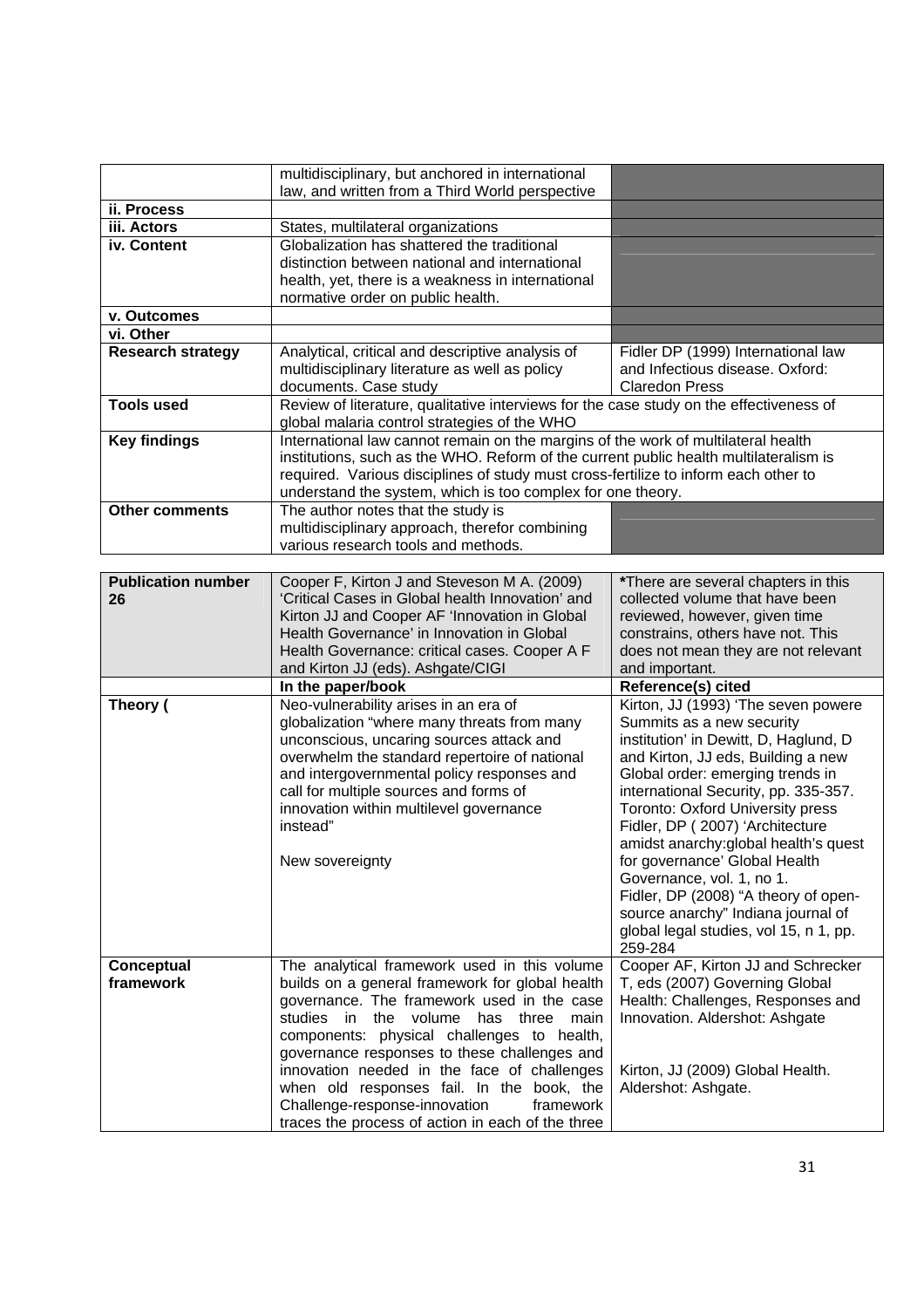|                                                                                                                                                                                                 | components, then it causally<br>the<br>links<br>components by identifying the responsiveness,                                                                                                                                                                                                                                                                                                                                                                                                                                                                                                                                                                                                                                                                                                                                                                                                                                                                                                                                                                                                                   |  |
|-------------------------------------------------------------------------------------------------------------------------------------------------------------------------------------------------|-----------------------------------------------------------------------------------------------------------------------------------------------------------------------------------------------------------------------------------------------------------------------------------------------------------------------------------------------------------------------------------------------------------------------------------------------------------------------------------------------------------------------------------------------------------------------------------------------------------------------------------------------------------------------------------------------------------------------------------------------------------------------------------------------------------------------------------------------------------------------------------------------------------------------------------------------------------------------------------------------------------------------------------------------------------------------------------------------------------------|--|
|                                                                                                                                                                                                 | appropriateness, and effectiveness with which                                                                                                                                                                                                                                                                                                                                                                                                                                                                                                                                                                                                                                                                                                                                                                                                                                                                                                                                                                                                                                                                   |  |
|                                                                                                                                                                                                 | the challenges evoke response and innovation.                                                                                                                                                                                                                                                                                                                                                                                                                                                                                                                                                                                                                                                                                                                                                                                                                                                                                                                                                                                                                                                                   |  |
|                                                                                                                                                                                                 |                                                                                                                                                                                                                                                                                                                                                                                                                                                                                                                                                                                                                                                                                                                                                                                                                                                                                                                                                                                                                                                                                                                 |  |
|                                                                                                                                                                                                 |                                                                                                                                                                                                                                                                                                                                                                                                                                                                                                                                                                                                                                                                                                                                                                                                                                                                                                                                                                                                                                                                                                                 |  |
|                                                                                                                                                                                                 |                                                                                                                                                                                                                                                                                                                                                                                                                                                                                                                                                                                                                                                                                                                                                                                                                                                                                                                                                                                                                                                                                                                 |  |
|                                                                                                                                                                                                 |                                                                                                                                                                                                                                                                                                                                                                                                                                                                                                                                                                                                                                                                                                                                                                                                                                                                                                                                                                                                                                                                                                                 |  |
|                                                                                                                                                                                                 |                                                                                                                                                                                                                                                                                                                                                                                                                                                                                                                                                                                                                                                                                                                                                                                                                                                                                                                                                                                                                                                                                                                 |  |
|                                                                                                                                                                                                 |                                                                                                                                                                                                                                                                                                                                                                                                                                                                                                                                                                                                                                                                                                                                                                                                                                                                                                                                                                                                                                                                                                                 |  |
|                                                                                                                                                                                                 |                                                                                                                                                                                                                                                                                                                                                                                                                                                                                                                                                                                                                                                                                                                                                                                                                                                                                                                                                                                                                                                                                                                 |  |
|                                                                                                                                                                                                 |                                                                                                                                                                                                                                                                                                                                                                                                                                                                                                                                                                                                                                                                                                                                                                                                                                                                                                                                                                                                                                                                                                                 |  |
|                                                                                                                                                                                                 |                                                                                                                                                                                                                                                                                                                                                                                                                                                                                                                                                                                                                                                                                                                                                                                                                                                                                                                                                                                                                                                                                                                 |  |
|                                                                                                                                                                                                 |                                                                                                                                                                                                                                                                                                                                                                                                                                                                                                                                                                                                                                                                                                                                                                                                                                                                                                                                                                                                                                                                                                                 |  |
|                                                                                                                                                                                                 |                                                                                                                                                                                                                                                                                                                                                                                                                                                                                                                                                                                                                                                                                                                                                                                                                                                                                                                                                                                                                                                                                                                 |  |
|                                                                                                                                                                                                 |                                                                                                                                                                                                                                                                                                                                                                                                                                                                                                                                                                                                                                                                                                                                                                                                                                                                                                                                                                                                                                                                                                                 |  |
|                                                                                                                                                                                                 |                                                                                                                                                                                                                                                                                                                                                                                                                                                                                                                                                                                                                                                                                                                                                                                                                                                                                                                                                                                                                                                                                                                 |  |
|                                                                                                                                                                                                 |                                                                                                                                                                                                                                                                                                                                                                                                                                                                                                                                                                                                                                                                                                                                                                                                                                                                                                                                                                                                                                                                                                                 |  |
|                                                                                                                                                                                                 |                                                                                                                                                                                                                                                                                                                                                                                                                                                                                                                                                                                                                                                                                                                                                                                                                                                                                                                                                                                                                                                                                                                 |  |
|                                                                                                                                                                                                 |                                                                                                                                                                                                                                                                                                                                                                                                                                                                                                                                                                                                                                                                                                                                                                                                                                                                                                                                                                                                                                                                                                                 |  |
|                                                                                                                                                                                                 |                                                                                                                                                                                                                                                                                                                                                                                                                                                                                                                                                                                                                                                                                                                                                                                                                                                                                                                                                                                                                                                                                                                 |  |
|                                                                                                                                                                                                 |                                                                                                                                                                                                                                                                                                                                                                                                                                                                                                                                                                                                                                                                                                                                                                                                                                                                                                                                                                                                                                                                                                                 |  |
|                                                                                                                                                                                                 |                                                                                                                                                                                                                                                                                                                                                                                                                                                                                                                                                                                                                                                                                                                                                                                                                                                                                                                                                                                                                                                                                                                 |  |
|                                                                                                                                                                                                 |                                                                                                                                                                                                                                                                                                                                                                                                                                                                                                                                                                                                                                                                                                                                                                                                                                                                                                                                                                                                                                                                                                                 |  |
|                                                                                                                                                                                                 |                                                                                                                                                                                                                                                                                                                                                                                                                                                                                                                                                                                                                                                                                                                                                                                                                                                                                                                                                                                                                                                                                                                 |  |
|                                                                                                                                                                                                 |                                                                                                                                                                                                                                                                                                                                                                                                                                                                                                                                                                                                                                                                                                                                                                                                                                                                                                                                                                                                                                                                                                                 |  |
|                                                                                                                                                                                                 |                                                                                                                                                                                                                                                                                                                                                                                                                                                                                                                                                                                                                                                                                                                                                                                                                                                                                                                                                                                                                                                                                                                 |  |
|                                                                                                                                                                                                 |                                                                                                                                                                                                                                                                                                                                                                                                                                                                                                                                                                                                                                                                                                                                                                                                                                                                                                                                                                                                                                                                                                                 |  |
|                                                                                                                                                                                                 |                                                                                                                                                                                                                                                                                                                                                                                                                                                                                                                                                                                                                                                                                                                                                                                                                                                                                                                                                                                                                                                                                                                 |  |
|                                                                                                                                                                                                 | The case studies in the volume confirm that new vulnerabilities dominate. The physical                                                                                                                                                                                                                                                                                                                                                                                                                                                                                                                                                                                                                                                                                                                                                                                                                                                                                                                                                                                                                          |  |
|                                                                                                                                                                                                 | challenges to health remain great. The response is yet too fragmented and un-                                                                                                                                                                                                                                                                                                                                                                                                                                                                                                                                                                                                                                                                                                                                                                                                                                                                                                                                                                                                                                   |  |
|                                                                                                                                                                                                 | coordinated. New actors still behave in old ways. The process of response seldom                                                                                                                                                                                                                                                                                                                                                                                                                                                                                                                                                                                                                                                                                                                                                                                                                                                                                                                                                                                                                                |  |
|                                                                                                                                                                                                 | shows high degrees of comprehensivenss, communication, cooperation, coordination,                                                                                                                                                                                                                                                                                                                                                                                                                                                                                                                                                                                                                                                                                                                                                                                                                                                                                                                                                                                                                               |  |
|                                                                                                                                                                                                 | coherence, compliance and capacity. Sovereignty as the defining principle of global                                                                                                                                                                                                                                                                                                                                                                                                                                                                                                                                                                                                                                                                                                                                                                                                                                                                                                                                                                                                                             |  |
|                                                                                                                                                                                                 | health governance is eroding, yet it is unclear where the transformation away from                                                                                                                                                                                                                                                                                                                                                                                                                                                                                                                                                                                                                                                                                                                                                                                                                                                                                                                                                                                                                              |  |
|                                                                                                                                                                                                 |                                                                                                                                                                                                                                                                                                                                                                                                                                                                                                                                                                                                                                                                                                                                                                                                                                                                                                                                                                                                                                                                                                                 |  |
| <b>Other comments</b>                                                                                                                                                                           | The introductory and concluding chapters that set out the framework that is applied in                                                                                                                                                                                                                                                                                                                                                                                                                                                                                                                                                                                                                                                                                                                                                                                                                                                                                                                                                                                                                          |  |
|                                                                                                                                                                                                 | this book of case studies. The authors stress that the contributions in the volume draw                                                                                                                                                                                                                                                                                                                                                                                                                                                                                                                                                                                                                                                                                                                                                                                                                                                                                                                                                                                                                         |  |
|                                                                                                                                                                                                 |                                                                                                                                                                                                                                                                                                                                                                                                                                                                                                                                                                                                                                                                                                                                                                                                                                                                                                                                                                                                                                                                                                                 |  |
|                                                                                                                                                                                                 |                                                                                                                                                                                                                                                                                                                                                                                                                                                                                                                                                                                                                                                                                                                                                                                                                                                                                                                                                                                                                                                                                                                 |  |
|                                                                                                                                                                                                 |                                                                                                                                                                                                                                                                                                                                                                                                                                                                                                                                                                                                                                                                                                                                                                                                                                                                                                                                                                                                                                                                                                                 |  |
| Phase of GHD<br><b>Variables</b><br>i. Context<br>ii. Process<br>iii. Actors<br>iv. Content<br>v. Outcomes<br>vi. Other<br><b>Research strategy</b><br><b>Tools used</b><br><b>Key findings</b> | It finally charts the transformation<br>brought<br>controlled<br>about<br>by<br>new<br>non-state<br>vulnerabilities.<br>agenda-setting / policy development / policy<br>selection<br>In the light of multiple public health challenges,<br>there is an inadequate governance response.<br>The old formulas of Westphalian governance<br>have failed, and new vulnerabilities provide a<br>strong driver for innovation. Despite the strong<br>the strong drive for innovation, "a new world of<br>institutionalized innovativeness and multi-<br>centred sovereignty has yet to replace the<br>Westphalian order of the old"<br>States, international organizations (WHO and<br>other), non-state actors<br>Review of secondary sources, setting out a framework for analysis<br>Case studies<br>See entries 43-45<br>sovereignty will end.<br>on a range of disciplines and theories, not to test them to crown a winner, but to<br>mobilize a range of insights that could contribute to improving the understanding of<br>global health governance. Many of the contributions are thus explicitly normative. |  |

| <b>Publication number</b><br>27 | Besada, H (2009)'Coming to terms with Southern Africa's HIV/AIDS Epidemic in<br>Governance' in Innovation in Global Health Governance: critical cases. Cooper A F and<br>Kirton JJ (eds). Ashgate/CIGI |                                    |
|---------------------------------|--------------------------------------------------------------------------------------------------------------------------------------------------------------------------------------------------------|------------------------------------|
|                                 | Reference(s) cited in paper<br>In the paper                                                                                                                                                            |                                    |
| <b>Theory</b>                   | None cited, but linked to publication number 42                                                                                                                                                        |                                    |
| Conceptual                      | The analytical framework used in this volume                                                                                                                                                           | Cooper AF, Kirton JJ and Schrecker |
| framework                       | builds on a general framework for global health                                                                                                                                                        | T, eds (2007) Governing Global     |
|                                 | governance. The framework used in the case                                                                                                                                                             | Health: Challenges, Responses and  |
|                                 | studies in the volume has three main                                                                                                                                                                   | Innovation. Aldershot: Ashgate     |
|                                 | components: physical challenges to health,                                                                                                                                                             | Kirton, JJ (2009) Global Health.   |
|                                 | governance responses to these challenges and                                                                                                                                                           | Aldershot: Ashgate.                |
|                                 | innovation needed in the face of challenges                                                                                                                                                            |                                    |
|                                 | when old responses fail. In the book, the                                                                                                                                                              |                                    |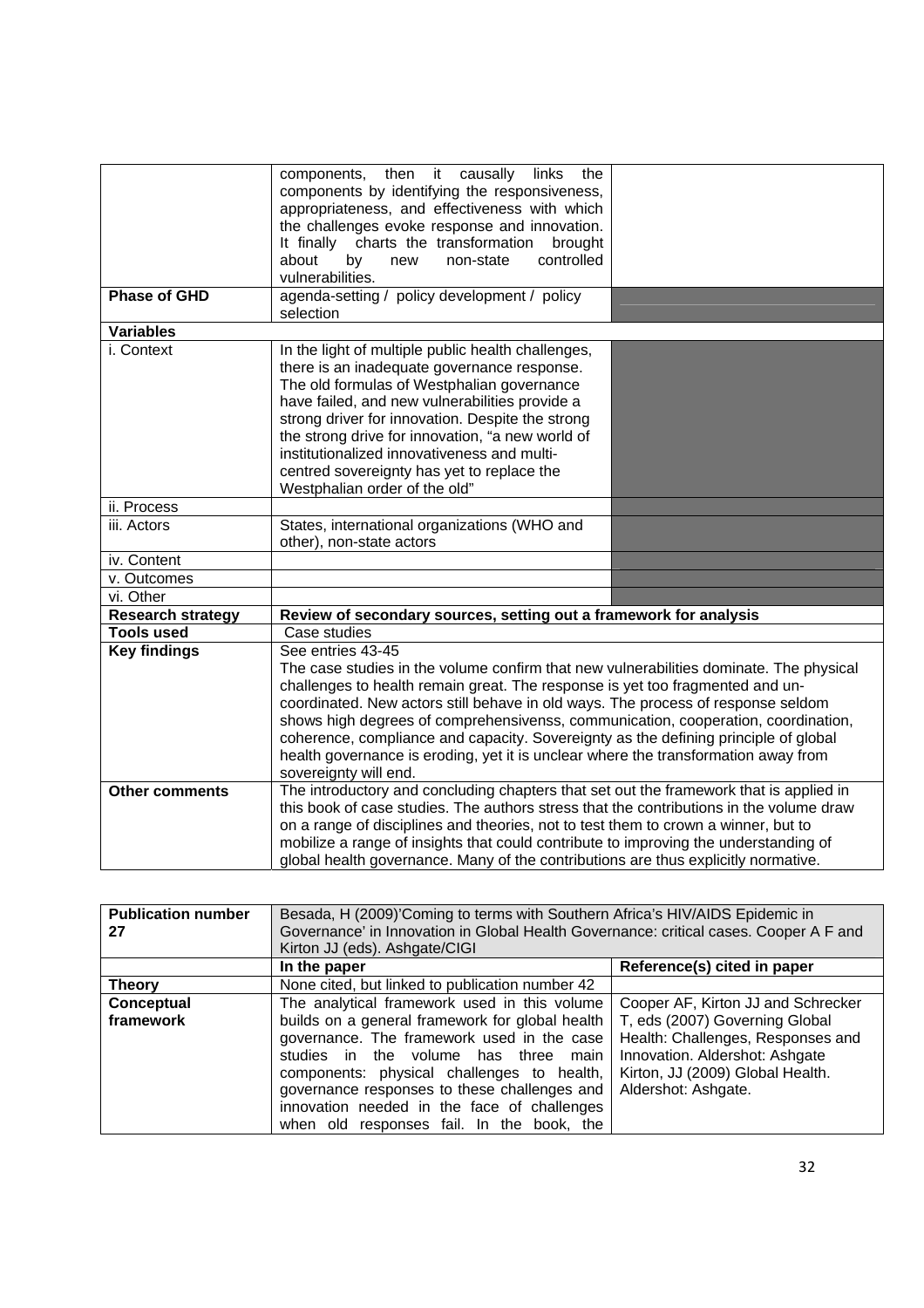|                          | Challenge-response-innovation framework<br>traces the process of action in each of the three<br>components, then it causally links the<br>components by identifying the responsiveness,<br>appropriateness, and effectiveness with which<br>the challenges evoke response and innovation.<br>It finally charts the transformation brought about                                                                                                                                                                                                                                                                                                                                            |  |
|--------------------------|--------------------------------------------------------------------------------------------------------------------------------------------------------------------------------------------------------------------------------------------------------------------------------------------------------------------------------------------------------------------------------------------------------------------------------------------------------------------------------------------------------------------------------------------------------------------------------------------------------------------------------------------------------------------------------------------|--|
|                          | by new non-state controlled vulnerabilities.                                                                                                                                                                                                                                                                                                                                                                                                                                                                                                                                                                                                                                               |  |
| <b>Phase of GHD</b>      | agenda-setting / policy development / policy<br>selection/policy implementation                                                                                                                                                                                                                                                                                                                                                                                                                                                                                                                                                                                                            |  |
| <b>Variables</b>         |                                                                                                                                                                                                                                                                                                                                                                                                                                                                                                                                                                                                                                                                                            |  |
| i. Context               | HIV/AIDS epidemic in Southern Africa                                                                                                                                                                                                                                                                                                                                                                                                                                                                                                                                                                                                                                                       |  |
| ii. Process              |                                                                                                                                                                                                                                                                                                                                                                                                                                                                                                                                                                                                                                                                                            |  |
| iii. Actors              | State, international community                                                                                                                                                                                                                                                                                                                                                                                                                                                                                                                                                                                                                                                             |  |
| iv. Content              |                                                                                                                                                                                                                                                                                                                                                                                                                                                                                                                                                                                                                                                                                            |  |
| v. Outcomes              | The author provides recommendations for a<br>better way to tackle the HIV/AIDS crisis in<br>Southern Africa.                                                                                                                                                                                                                                                                                                                                                                                                                                                                                                                                                                               |  |
| vi. Other                |                                                                                                                                                                                                                                                                                                                                                                                                                                                                                                                                                                                                                                                                                            |  |
| <b>Research strategy</b> | Case study, descriptive.                                                                                                                                                                                                                                                                                                                                                                                                                                                                                                                                                                                                                                                                   |  |
| <b>Tools used</b>        | Not made explicit, but appears to reply on review of primary and secondary sources                                                                                                                                                                                                                                                                                                                                                                                                                                                                                                                                                                                                         |  |
| <b>Key findings</b>      | One of the key findings is that better coordination is required for effective global health<br>governance. The recommendations what have an implication for more effective GHD<br>include that donors should work not only with local and national governmental bodies,<br>but also with local networks that are working on the ground. Strong links with<br>communities are required to foster trust and credibility. The international community<br>needs to pay greater attention to the brain drain that is occurring, reducing the ability of<br>poor countries to retain their skilled workers. A focus on dignity and human rights is<br>required to tackle the stigma that exists. |  |
| <b>Other comments</b>    | Largely a narrative, with one section applying the framework set out in publication<br>number 26                                                                                                                                                                                                                                                                                                                                                                                                                                                                                                                                                                                           |  |

| <b>Publication</b><br>number 28 | Kamradt-Scott A (2009) "The WHO and SARS: The Challenge of Innovative Responses<br>to Global Health Security" in Innovation in Global Health Governance: critical cases.<br>Cooper A F and Kirton JJ (eds). Ashgate/CIGI http://www.palgrave-<br>journals.com/jphp/journal/v31/n2/full/jphp20104a.html |                                                                                                                                                                                                                                                                                                                                                                                                                                                                                                                                                       |
|---------------------------------|--------------------------------------------------------------------------------------------------------------------------------------------------------------------------------------------------------------------------------------------------------------------------------------------------------|-------------------------------------------------------------------------------------------------------------------------------------------------------------------------------------------------------------------------------------------------------------------------------------------------------------------------------------------------------------------------------------------------------------------------------------------------------------------------------------------------------------------------------------------------------|
|                                 | In the paper                                                                                                                                                                                                                                                                                           | Reference(s) cited in paper                                                                                                                                                                                                                                                                                                                                                                                                                                                                                                                           |
| <b>Theory</b>                   | Post-Westphalian health governance; independent<br>power.<br>Principal-agent theory<br>Constructivist approaches                                                                                                                                                                                       | Fidler (2004) SARS: Governance<br>and the Globalization of Disease.<br>New York: Palgrave Macmillan<br>Cortell A and Patterson S (2006)<br>"Dutiful Agents, Rogue Agents, or<br>Both? Staffing, Voting Rules, and<br>Slack in the WHO and WTO" In<br>Hawkins DG, Lake DA and<br>Nielson DL et al, eds, Delegation<br>and Agency in International<br>Organizations. Cambridge:<br><b>Cambridge University Press</b><br>Hawkins et al. (2006) "Delegation<br>under Anarchy: States,<br>International organizations, and<br>Principal-Agent Theory in In |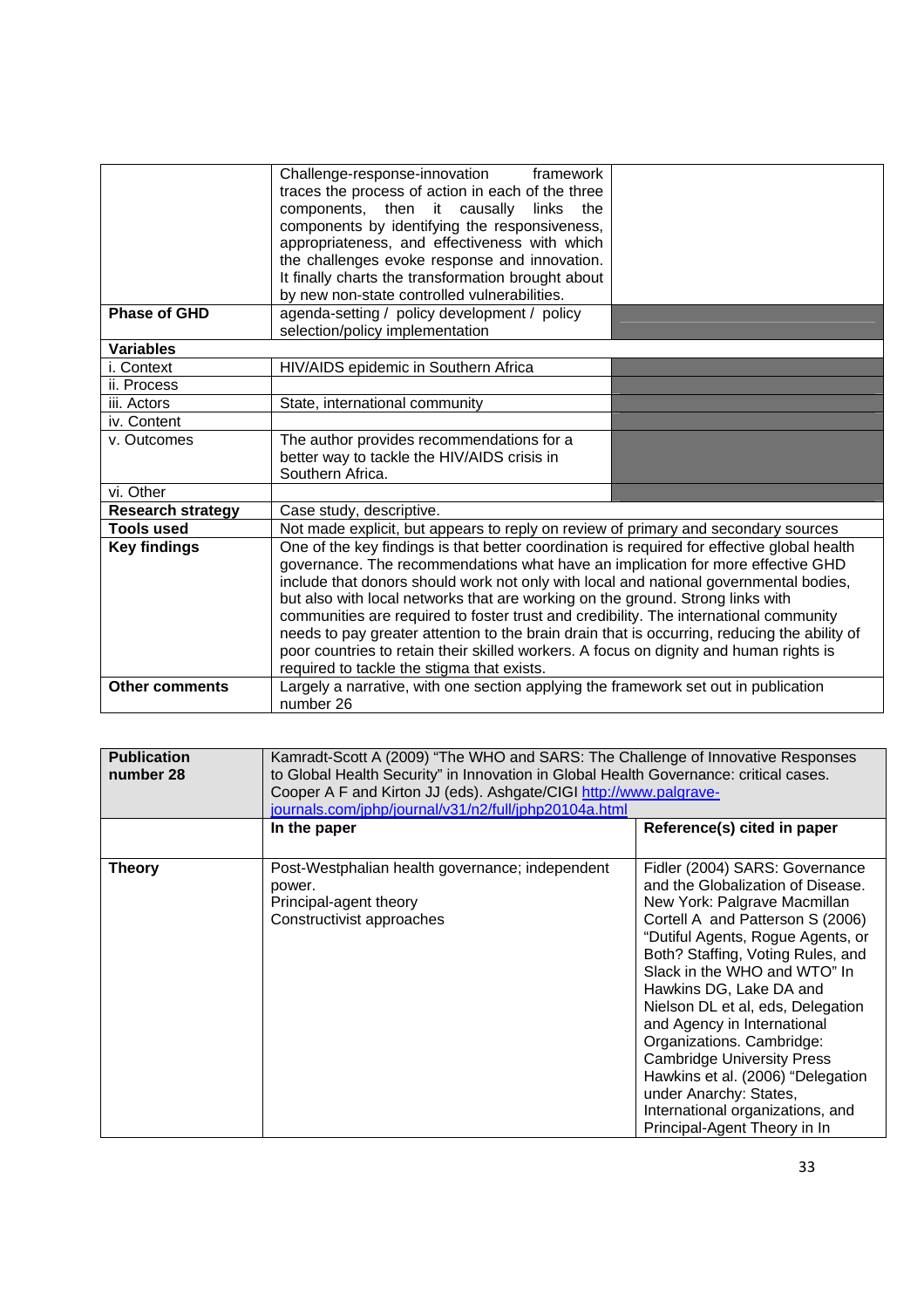|                          |                                                                                         | Hawkins DG, Lake DA and           |
|--------------------------|-----------------------------------------------------------------------------------------|-----------------------------------|
|                          |                                                                                         | Nielson DL et al, eds, Delegation |
|                          |                                                                                         | and Agency in International       |
|                          |                                                                                         | Organizations. Cambridge:         |
|                          |                                                                                         | <b>Cambridge University Press</b> |
| Conceptual               | None outlined, but the chapter is structured around                                     |                                   |
| framework                | an evaluation of the claim that "the WHO engaged                                        |                                   |
|                          | in agency slack or independent power in containing                                      |                                   |
|                          | SARS by taking unauthorised, unprecedented, and                                         |                                   |
|                          | undesired actions."                                                                     |                                   |
| <b>Phase of GHD</b>      |                                                                                         |                                   |
| <b>Variables</b>         |                                                                                         |                                   |
| i. Context               | The role of international organization; pandemics;                                      |                                   |
|                          | the role of the WHO in global health governance                                         |                                   |
| ii. Process              | Responding to global pandemic threats                                                   |                                   |
| iii. Actors              | <b>WHO</b>                                                                              |                                   |
| iv. Content              |                                                                                         |                                   |
| v. Outcomes              |                                                                                         |                                   |
| vi. Other                |                                                                                         |                                   |
| <b>Research strategy</b> | Case study                                                                              |                                   |
| <b>Tools used</b>        | Secondary and primary literature review, interviews                                     |                                   |
| <b>Key findings</b>      | The WHO plays a key role in global health governance, and did not exceed its mandate    |                                   |
|                          | or engage in unauthorised actions in dealing with the SARS crisis. The behaviour of     |                                   |
|                          | international organizations must be monitored, and discussions about how much authority |                                   |
|                          | we are willing to give international organizations are important, especially when these |                                   |
|                          | organizations deal with threats such as pandemics.                                      |                                   |
| <b>Other comments</b>    |                                                                                         |                                   |

| <b>Publication</b><br>number 29 | Buse K, Drager N, Hein W, Dal B and Lee K (2009)<br>"Global Health Governanc" the Emerging Agenda in<br>Buse K, Hein W and Drager N, eds. (2009) Making<br>Sense of Global Health Governance: A policy<br>perspective. Palgrave macmillan<br>http://www.palgrave-<br>journals.com/jphp/journal/v31/n2/full/jphp20104a.html     | *There are several chapters in<br>this collected volume that have<br>been reviewed, however, given<br>time constrains, others have not.<br>This does not mean they are not<br>relevant and important. |
|---------------------------------|--------------------------------------------------------------------------------------------------------------------------------------------------------------------------------------------------------------------------------------------------------------------------------------------------------------------------------|-------------------------------------------------------------------------------------------------------------------------------------------------------------------------------------------------------|
|                                 | In the paper                                                                                                                                                                                                                                                                                                                   | Reference(s) cited in paper                                                                                                                                                                           |
| <b>Theory</b>                   | Broadly speaking, globalization is a trigger for<br>change, in terms of the determinants and burden of<br>ill-health as well as policy and institutional<br>responses required.                                                                                                                                                |                                                                                                                                                                                                       |
| Conceptual<br>framework         | None cited                                                                                                                                                                                                                                                                                                                     |                                                                                                                                                                                                       |
| <b>Phase of GHD</b>             | agenda-setting, policy development, policy<br>selection, policy implementation                                                                                                                                                                                                                                                 |                                                                                                                                                                                                       |
| i. Context                      | In the past 15 years there has been a tremendous<br>transformation of institutional responses, problems,<br>ideas, norms and activities in the area of global<br>health. The authors consider how priorities are set,<br>funds raised and allocated, disputes settled and<br>how this has an impact on health outcomes. How is |                                                                                                                                                                                                       |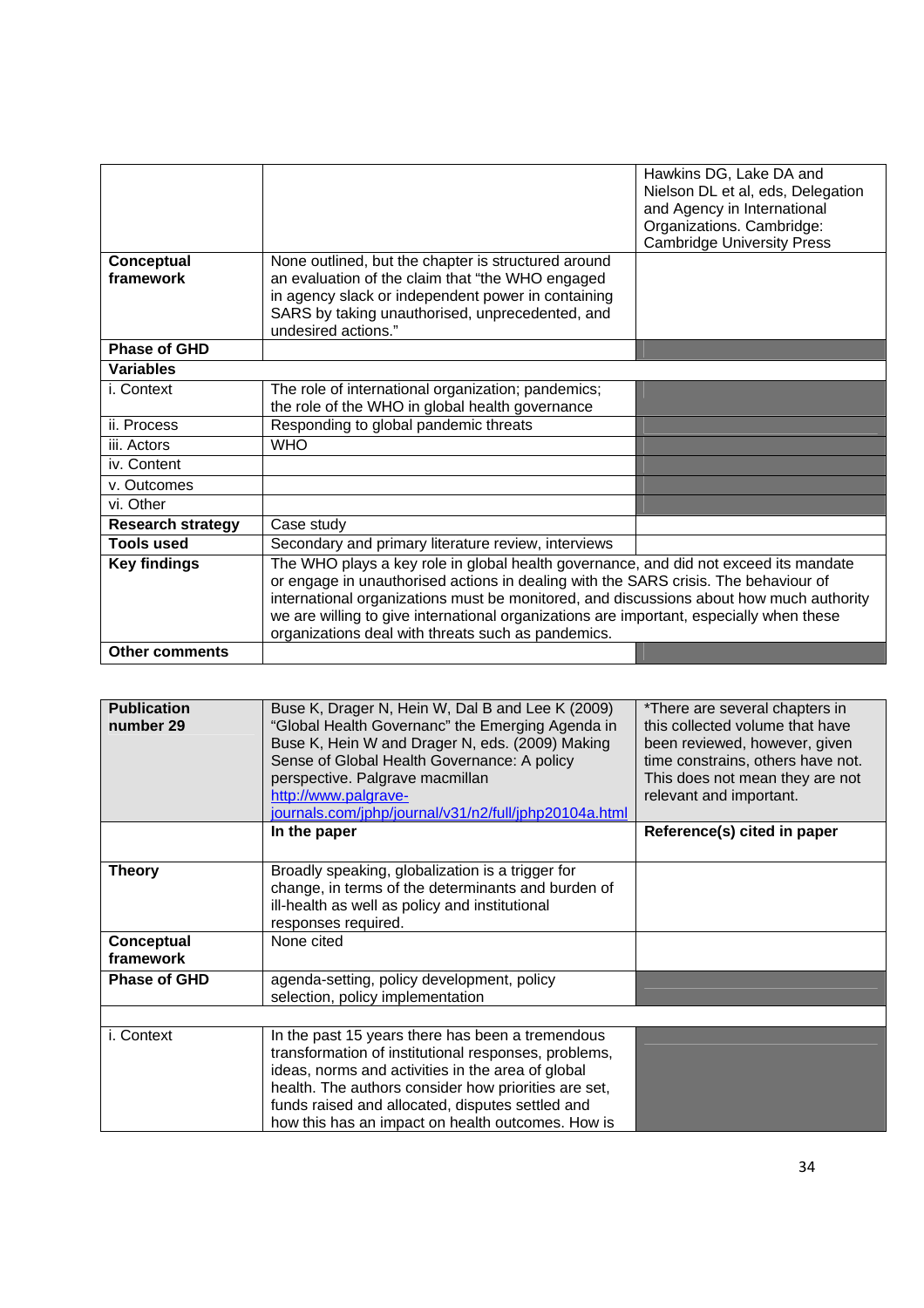|                          | global health governed?                                                                                                                                                                                                                                                                                                                                                                                                                                                                                                                                                                                                                                                                                                                                    |  |
|--------------------------|------------------------------------------------------------------------------------------------------------------------------------------------------------------------------------------------------------------------------------------------------------------------------------------------------------------------------------------------------------------------------------------------------------------------------------------------------------------------------------------------------------------------------------------------------------------------------------------------------------------------------------------------------------------------------------------------------------------------------------------------------------|--|
| ii. Process              | Globalization, on-going changes and challenges in                                                                                                                                                                                                                                                                                                                                                                                                                                                                                                                                                                                                                                                                                                          |  |
|                          | the area of global health governance                                                                                                                                                                                                                                                                                                                                                                                                                                                                                                                                                                                                                                                                                                                       |  |
| iii. Actors              | State, non-state, multilateral organizations, especially                                                                                                                                                                                                                                                                                                                                                                                                                                                                                                                                                                                                                                                                                                   |  |
|                          | the WHO is being challenged in playing a leading                                                                                                                                                                                                                                                                                                                                                                                                                                                                                                                                                                                                                                                                                                           |  |
|                          | role in health governance.                                                                                                                                                                                                                                                                                                                                                                                                                                                                                                                                                                                                                                                                                                                                 |  |
| iv. Content              |                                                                                                                                                                                                                                                                                                                                                                                                                                                                                                                                                                                                                                                                                                                                                            |  |
| v. Outcomes              |                                                                                                                                                                                                                                                                                                                                                                                                                                                                                                                                                                                                                                                                                                                                                            |  |
| vi. Other                |                                                                                                                                                                                                                                                                                                                                                                                                                                                                                                                                                                                                                                                                                                                                                            |  |
| <b>Research strategy</b> | Historical overview of the emergence and recent transformation of global health                                                                                                                                                                                                                                                                                                                                                                                                                                                                                                                                                                                                                                                                            |  |
|                          | governance                                                                                                                                                                                                                                                                                                                                                                                                                                                                                                                                                                                                                                                                                                                                                 |  |
| <b>Tools used</b>        | Secondary literature, review of sources                                                                                                                                                                                                                                                                                                                                                                                                                                                                                                                                                                                                                                                                                                                    |  |
| <b>Key findings</b>      | The authors identify a number of foundations for progressive global health governance:<br>New multilateralism concerned with global health governance. Countries are building<br>networks (BRICS, the Oslo Group). Innovative governance mechanisms, such as for<br>example civil society representatives on the GAVI and Global Fund boards. Global rules<br>exist around tobacco and infectious disease. Ministers of health need to be able to deliver<br>joint-up, coherent and evidence informed policy. There is need for research and capacity<br>building to ensure effective governance. There is also need to tackle the more difficult<br>issues on the global health governance agenda, such as climate change and bilateral<br>trade regimes. |  |
| <b>Other comments</b>    | This is the introductory chapter to an edited volume. There are some very instructive<br>charts in the chapter.                                                                                                                                                                                                                                                                                                                                                                                                                                                                                                                                                                                                                                            |  |

| <b>Publication</b><br>number 30 | McCoy D and Hilson M (2009) Civil Society, its Organizations, and Global Health Governance.<br>in Buse K, Hein W and Drager N, eds. (2009) Making Sense of Global Health Governance: A<br>policy perspective. Palgrave macmillan http://www.palgrave-<br>journals.com/jphp/journal/v31/n2/full/jphp20104a.htmlhttp://www.palgrave-<br>journals.com/jphp/journal/v31/n2/full/jphp20104a.html                                           |                       |
|---------------------------------|---------------------------------------------------------------------------------------------------------------------------------------------------------------------------------------------------------------------------------------------------------------------------------------------------------------------------------------------------------------------------------------------------------------------------------------|-----------------------|
|                                 | In the paper                                                                                                                                                                                                                                                                                                                                                                                                                          | Reference(s)<br>cited |
| <b>Theory</b>                   | Globalization                                                                                                                                                                                                                                                                                                                                                                                                                         | See publication 47    |
| Conceptual<br>framework         | None cited                                                                                                                                                                                                                                                                                                                                                                                                                            |                       |
| Phase of<br><b>GHD</b>          | Agenda-setting/ policy development/policy selection/policy<br>implementation                                                                                                                                                                                                                                                                                                                                                          |                       |
| <b>Variables</b>                |                                                                                                                                                                                                                                                                                                                                                                                                                                       |                       |
| i. Context                      | The role of civil society in global health governance (GHG)                                                                                                                                                                                                                                                                                                                                                                           |                       |
| ii. Process                     | Influence of civil society organizations                                                                                                                                                                                                                                                                                                                                                                                              |                       |
| iii. Actors                     | Civil Society Organizations (CSOs)                                                                                                                                                                                                                                                                                                                                                                                                    |                       |
| iv. Content                     | CSOs play a role in GHG. The potential/ risks for this must be recognized.                                                                                                                                                                                                                                                                                                                                                            |                       |
| v. Outcomes                     |                                                                                                                                                                                                                                                                                                                                                                                                                                       |                       |
| <b>Research</b><br>strategy     | Not stated. The author relies on providing an overview of issues related to CSO engagement.                                                                                                                                                                                                                                                                                                                                           |                       |
| <b>Tools used</b>               | Secondary sources, case studies to illustrate the role of CSOs in global health governance.                                                                                                                                                                                                                                                                                                                                           |                       |
| <b>Key findings</b>             | There is a need to recognize the importance of CSOs in promoting global health. They have<br>played a critical role in advancing many international health issues, and promote wider<br>representation and accountability and the principle of the universality of heath. CSOs are not<br>unified, but a diverse and complex grouping, often blurring lines between CSO, business and<br>government. Many CSOs have vested interests. |                       |
| <b>Other</b>                    |                                                                                                                                                                                                                                                                                                                                                                                                                                       |                       |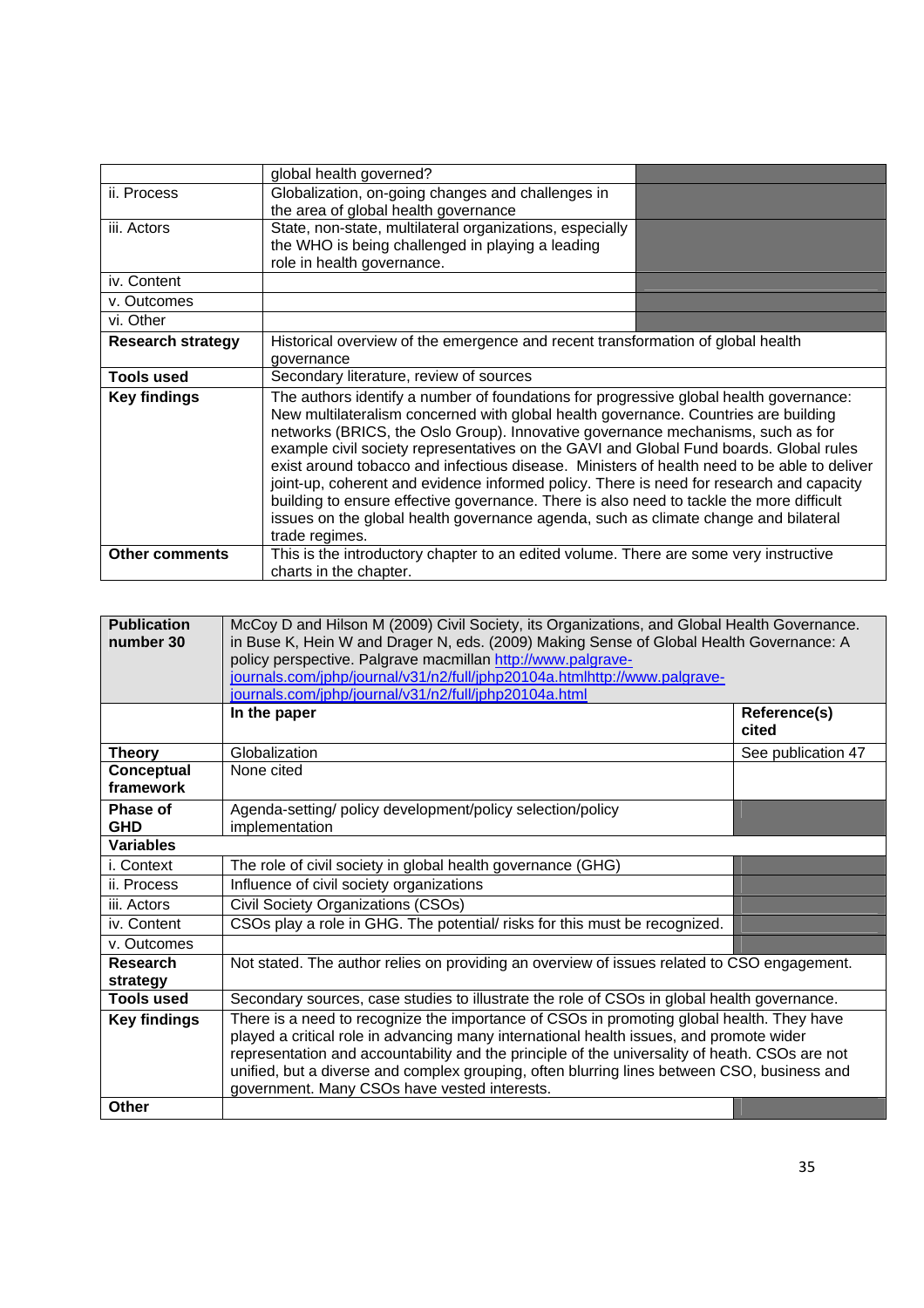| <b>Publication</b><br>number 31 | Owen JW, Lister G and Stansfield S (2009) The Role of Foundations in Global Health<br>Governance for Health.in Buse K, Hein W and Drager N, eds. (2009) Making Sense of<br>Global Health Governance: A policy perspective. Palgrave macmillan<br>http://www.palgrave-journals.com/jphp/journal/v31/n2/full/jphp20104a.html                                                              |                                                                                                            |
|---------------------------------|-----------------------------------------------------------------------------------------------------------------------------------------------------------------------------------------------------------------------------------------------------------------------------------------------------------------------------------------------------------------------------------------|------------------------------------------------------------------------------------------------------------|
|                                 | In the paper                                                                                                                                                                                                                                                                                                                                                                            | Reference(s) cited in paper                                                                                |
| <b>Theory</b>                   | <b>Global Governance</b>                                                                                                                                                                                                                                                                                                                                                                | Rosenau J (1995)"Global<br>Governance in the Twenty-First<br>Century" Global Governance 1<br>$(1): 13-43.$ |
| Conceptual<br>framework         | None cited                                                                                                                                                                                                                                                                                                                                                                              |                                                                                                            |
| <b>Phase of GHD</b>             | Agenda-setting/ policy development/policy<br>selection/policy implementation                                                                                                                                                                                                                                                                                                            |                                                                                                            |
| i. Context                      | An examination of the past, present and potential<br>role of foundations in global health governance.                                                                                                                                                                                                                                                                                   |                                                                                                            |
| ii. Process                     | <b>Engagement of foundations</b>                                                                                                                                                                                                                                                                                                                                                        |                                                                                                            |
| iii. Actors                     | Foundations                                                                                                                                                                                                                                                                                                                                                                             |                                                                                                            |
| iv. Content                     |                                                                                                                                                                                                                                                                                                                                                                                         |                                                                                                            |
| v. Outcomes                     |                                                                                                                                                                                                                                                                                                                                                                                         |                                                                                                            |
| vi. Other                       |                                                                                                                                                                                                                                                                                                                                                                                         |                                                                                                            |
| <b>Research strategy</b>        | Overview of issues                                                                                                                                                                                                                                                                                                                                                                      |                                                                                                            |
| <b>Tools used</b>               | Review of secondary and primary sources                                                                                                                                                                                                                                                                                                                                                 |                                                                                                            |
| <b>Key findings</b>             | 'foundations and other leaders of civil society organizations should build collaboration,<br>leveraging their resources when necessary to create new joint ventures, caralyzing new<br>resources or cross-sector collaboration and, above all, encourageing the creation of a<br>forum for all parties to work cooperatively in shaping the future of global governance for<br>health." |                                                                                                            |
| <b>Other comments</b>           |                                                                                                                                                                                                                                                                                                                                                                                         |                                                                                                            |
|                                 |                                                                                                                                                                                                                                                                                                                                                                                         |                                                                                                            |
| <b>Publication</b><br>number 32 | Buse K and Harmer A. Global Health Partnerships: the Mosh Pit of Global health<br>Governance. in Buse K, Hein W and Drager N, eds. (2009) Making Sense of Global<br>Health Governance: A policy perspective. Palgrave Macmillanhttp://www.palgrave-<br>journals.com/jphp/journal/v31/n2/full/jphp20104a.html                                                                            |                                                                                                            |
|                                 | In the paper                                                                                                                                                                                                                                                                                                                                                                            | Reference(s) cited in paper                                                                                |
| <b>Theory</b>                   | None cited                                                                                                                                                                                                                                                                                                                                                                              |                                                                                                            |

| I HEOLY                 | <b>INOLIC GILCU</b>                                                                                                                                                                                                                                                                                                                                                                                                                                                                                                                                  |  |
|-------------------------|------------------------------------------------------------------------------------------------------------------------------------------------------------------------------------------------------------------------------------------------------------------------------------------------------------------------------------------------------------------------------------------------------------------------------------------------------------------------------------------------------------------------------------------------------|--|
| Conceptual<br>framework | None cited, but the analysis in the chapter is focused on seven areas for reform: "stronger<br>commitment to the Paris agenda for aid effectiveness; further improvements in<br>representation of stakeholders; adoption of standard operating procedures across all<br>partnerships; improved GHP oversight; assigning greater value to the 'invisible P' of<br>partnership-people; ensuring that GHP's have adequate resources; and, finally,<br>maintaining 'critical space' for continued assessment of the prevailing partnership<br>paradigm." |  |
| <b>Phase of GHD</b>     | Agenda-setting/ policy development/policy<br>selection/policy implementation                                                                                                                                                                                                                                                                                                                                                                                                                                                                         |  |
| <b>Variables</b>        |                                                                                                                                                                                                                                                                                                                                                                                                                                                                                                                                                      |  |
| i. Context              | Rise of global health partnerships has been<br>"meteoric" and are a part of mainstream global<br>health discourse. Global health partnerships can<br>also be controversial, especially in relation to<br>governance functions.                                                                                                                                                                                                                                                                                                                       |  |
| ii. Process             |                                                                                                                                                                                                                                                                                                                                                                                                                                                                                                                                                      |  |
| iii. Actors             | <b>Global Health Partnerships</b>                                                                                                                                                                                                                                                                                                                                                                                                                                                                                                                    |  |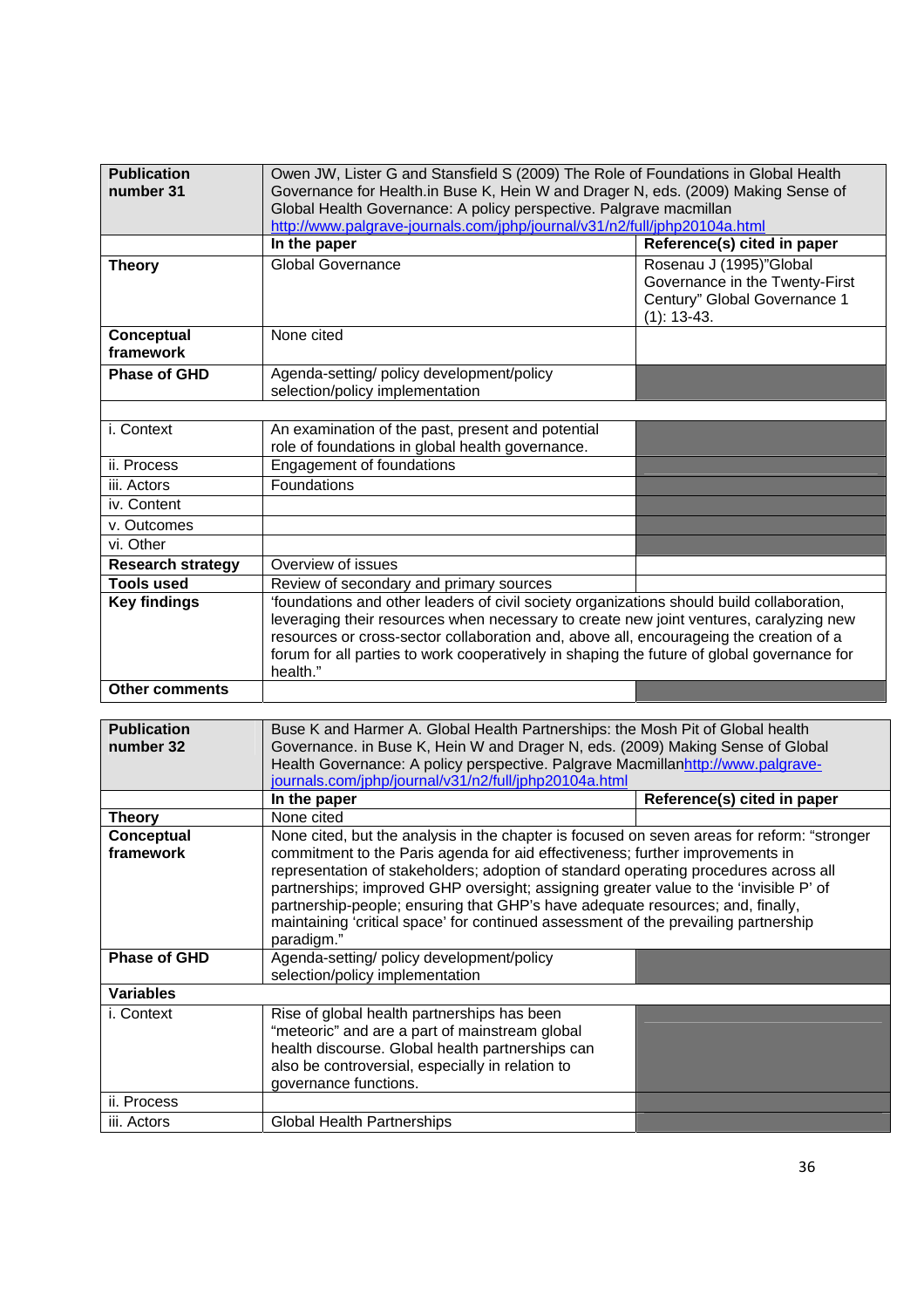| iv. Content              |                                                                                                                                                                                                                           |  |
|--------------------------|---------------------------------------------------------------------------------------------------------------------------------------------------------------------------------------------------------------------------|--|
| v. Outcomes              |                                                                                                                                                                                                                           |  |
| vi. Other                |                                                                                                                                                                                                                           |  |
| <b>Research strategy</b> | Analytical overview and assessment, case studies                                                                                                                                                                          |  |
| <b>Tools used</b>        | Primary and secondary sources, personal communications, literature review                                                                                                                                                 |  |
| <b>Key findings</b>      | If one accepts that global governance is about creating order, the global health<br>partnerships have laid an important foundation for this to happen.<br>There is room for improvement in the seven areas set out above. |  |
| <b>Other comments</b>    |                                                                                                                                                                                                                           |  |

### **7.2 Relevant to the International code on health worker recruitment**

| <b>Publication number</b> | Connell J and Buchan J (2011) 'The impossible dream? Codes of practice and          |                               |
|---------------------------|-------------------------------------------------------------------------------------|-------------------------------|
| 33                        | the international migration of skilled health workers,' World Medical & Health      |                               |
|                           | Policy 3(3).                                                                        |                               |
|                           | In the paper                                                                        | Reference(s) cited in paper   |
| <b>Theory</b>             | None cited                                                                          |                               |
| Conceptual                | None cited                                                                          |                               |
| framework                 |                                                                                     |                               |
| <b>Phase of GHD</b>       | Implementation                                                                      |                               |
| <b>Variables</b>          |                                                                                     |                               |
| i. Context                |                                                                                     |                               |
| ii. Process               |                                                                                     |                               |
| iii. Actors               | Diversity of stakeholders required for effective                                    |                               |
|                           | implementation                                                                      |                               |
| iv. Content               |                                                                                     |                               |
| v. Outcomes               |                                                                                     |                               |
| vi. Other                 |                                                                                     |                               |
| <b>Research strategy</b>  | The piece relies on a global overview of a wide range of existing instruments       |                               |
|                           | rather than one specific case study.                                                |                               |
| <b>Tools used</b>         | The authors rely on secondary literature, as well as a few primary sources, such    |                               |
|                           | as the WHO Global Code of Practice.                                                 |                               |
| <b>Key findings</b>       | A common trend among instruments is that both                                       | Buchan J, McPake B, Mensah    |
|                           | implementation and monitoring, while critical,                                      | K and Rae G (2009) 'Does a    |
|                           | has been weak. Implementation of such                                               | code make a difference -      |
|                           | codes/MoUs is difficult due to the wide range of                                    | assessing the English code of |
|                           | stakeholders involved, ranging from private to                                      | practice on international     |
|                           | public sector and requiring the engagement of                                       | recruitment', Human           |
|                           | several government sectors (health, education,                                      | Resources for Health 7(33):1- |
|                           | labour,<br>immigration<br>and<br>international                                      | 8.                            |
|                           | development).                                                                       |                               |
| <b>Other comments</b>     | The authors acknowledge that their initial evaluation is constrained by the lack of |                               |
|                           | a good data base.                                                                   |                               |
|                           |                                                                                     |                               |
| <b>Publication number</b> | Taylor A and Dhillon I (2011) 'The WHO Global Code of Practice on the               |                               |
| 34                        | International Recruitment of Health Personnel: The evolution of global health       |                               |
|                           | diplomacy,' Global Health Governance 5(1).                                          |                               |
|                           |                                                                                     | Defensess/a) sited in         |

|                                | diplomacy,' Global Health Governance 5(1). |                             |
|--------------------------------|--------------------------------------------|-----------------------------|
|                                | In the paper                               | Reference(s) cited in paper |
| <b>Theory</b>                  | None cited                                 |                             |
| <b>Conceptual</b><br>framework | Not explicit                               |                             |
|                                |                                            |                             |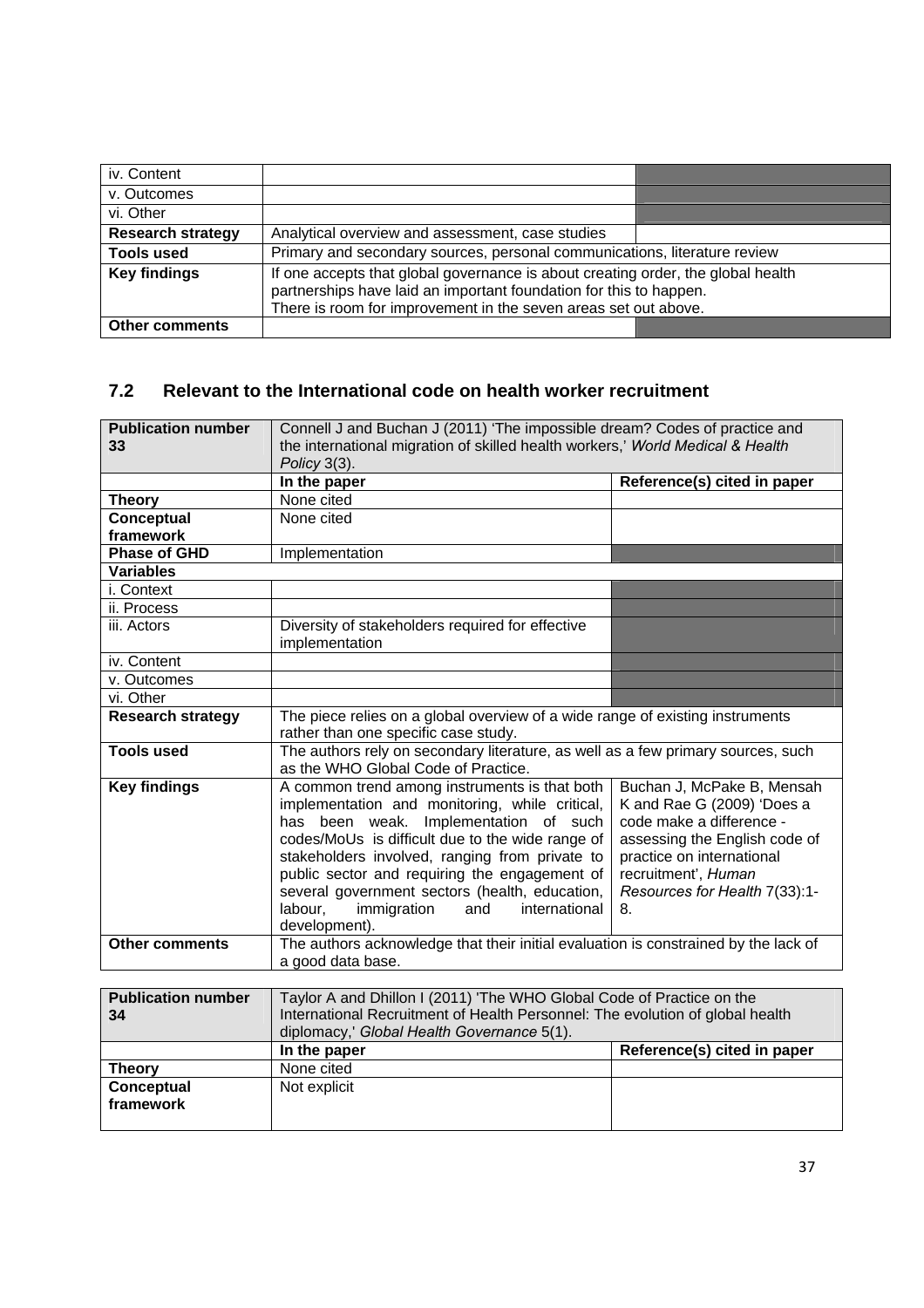| <b>Phase of GHD</b>      | Agenda setting, policy development and<br>selection                                                                                                                                                                                                                                                                                                                                                                                                                                                                        |  |
|--------------------------|----------------------------------------------------------------------------------------------------------------------------------------------------------------------------------------------------------------------------------------------------------------------------------------------------------------------------------------------------------------------------------------------------------------------------------------------------------------------------------------------------------------------------|--|
| <b>Variables</b>         |                                                                                                                                                                                                                                                                                                                                                                                                                                                                                                                            |  |
| i. Context               |                                                                                                                                                                                                                                                                                                                                                                                                                                                                                                                            |  |
| ii. Process              | Appropriate sequencing of the negotiations<br>process                                                                                                                                                                                                                                                                                                                                                                                                                                                                      |  |
| iii. Actors              | Capacity of negotiators, leaderships from<br>political actors, NGOs                                                                                                                                                                                                                                                                                                                                                                                                                                                        |  |
| iv. Content              |                                                                                                                                                                                                                                                                                                                                                                                                                                                                                                                            |  |
| v. Outcomes              | Importance of non-binding instruments in<br>international law                                                                                                                                                                                                                                                                                                                                                                                                                                                              |  |
| vi. Other                |                                                                                                                                                                                                                                                                                                                                                                                                                                                                                                                            |  |
| <b>Research strategy</b> | Not stated                                                                                                                                                                                                                                                                                                                                                                                                                                                                                                                 |  |
| <b>Tools used</b>        | Not stated. References in footnotes to official documents.                                                                                                                                                                                                                                                                                                                                                                                                                                                                 |  |
| <b>Key findings</b>      | The authors examine the negotiating process that led to the adoption of the WHO<br>Global Code, as well as a comparison between it and the negotiation of the<br>Framework convention on Tobacco Control. In conclusion, the authors emphasize<br>the following variables for successful GHD: political leadership, appropriate<br>sequencing of the negotiation process (introduction of simple draft text), capacity<br>building for developing countries negotiators and the role of non-governmental<br>organizations. |  |
| <b>Other comments</b>    | Very detailed description of the negotiation process but not clear how information<br>was gathered                                                                                                                                                                                                                                                                                                                                                                                                                         |  |

# **7.3 Relevant to south – south diplomacy on medicines**

| <b>Publication number</b><br>35 | Bliss K (ed) (2010) Key players in Global Health: How Brazil, Russia, India,<br>China, and South Africa are influencing the game. Centre for Strategic and<br>International Studies: Washington. |                             |
|---------------------------------|--------------------------------------------------------------------------------------------------------------------------------------------------------------------------------------------------|-----------------------------|
|                                 | In the paper                                                                                                                                                                                     | Reference(s) cited in paper |
| <b>Theory</b>                   | None cited                                                                                                                                                                                       |                             |
|                                 | Refers to emergent (BRICS) power and wealth                                                                                                                                                      |                             |
|                                 | a lever in global health policy                                                                                                                                                                  |                             |
| Conceptual                      | None cited but identifies 6 research questions, which could be seen as                                                                                                                           |                             |
| framework                       | conceptual framework                                                                                                                                                                             |                             |
|                                 | 1-What is the history of the country's global health engagement                                                                                                                                  |                             |
|                                 | 2- What are the motivations for engagement                                                                                                                                                       |                             |
|                                 | 3- What is the relationship between domestic health condition and global                                                                                                                         |                             |
|                                 | engagement?                                                                                                                                                                                      |                             |
|                                 | 4- What are the legislations and bureaucracies supporting global health                                                                                                                          |                             |
|                                 | engagement?                                                                                                                                                                                      |                             |
|                                 | 5- What are the most relevant forum and partners for that country?                                                                                                                               |                             |
|                                 | 6- What implications for the United States?                                                                                                                                                      |                             |
| <b>Phase of GHD</b>             | agenda-setting, policy development, policy                                                                                                                                                       |                             |
|                                 | selection, policy implementation                                                                                                                                                                 |                             |
|                                 | Variables examined to understand global health diplomacy                                                                                                                                         |                             |
| i. Context                      | Motivations for health outreach and co-                                                                                                                                                          |                             |
|                                 | operation; Laws supporting Global health work                                                                                                                                                    |                             |
|                                 | Existing/ emerging role and power                                                                                                                                                                |                             |
| ii. Process                     | Relationships between domestic and                                                                                                                                                               |                             |
|                                 | international work                                                                                                                                                                               |                             |
| iii. Actors                     | Bureaucracies supporting global health work;                                                                                                                                                     |                             |
|                                 | Multilateral, regional and international                                                                                                                                                         |                             |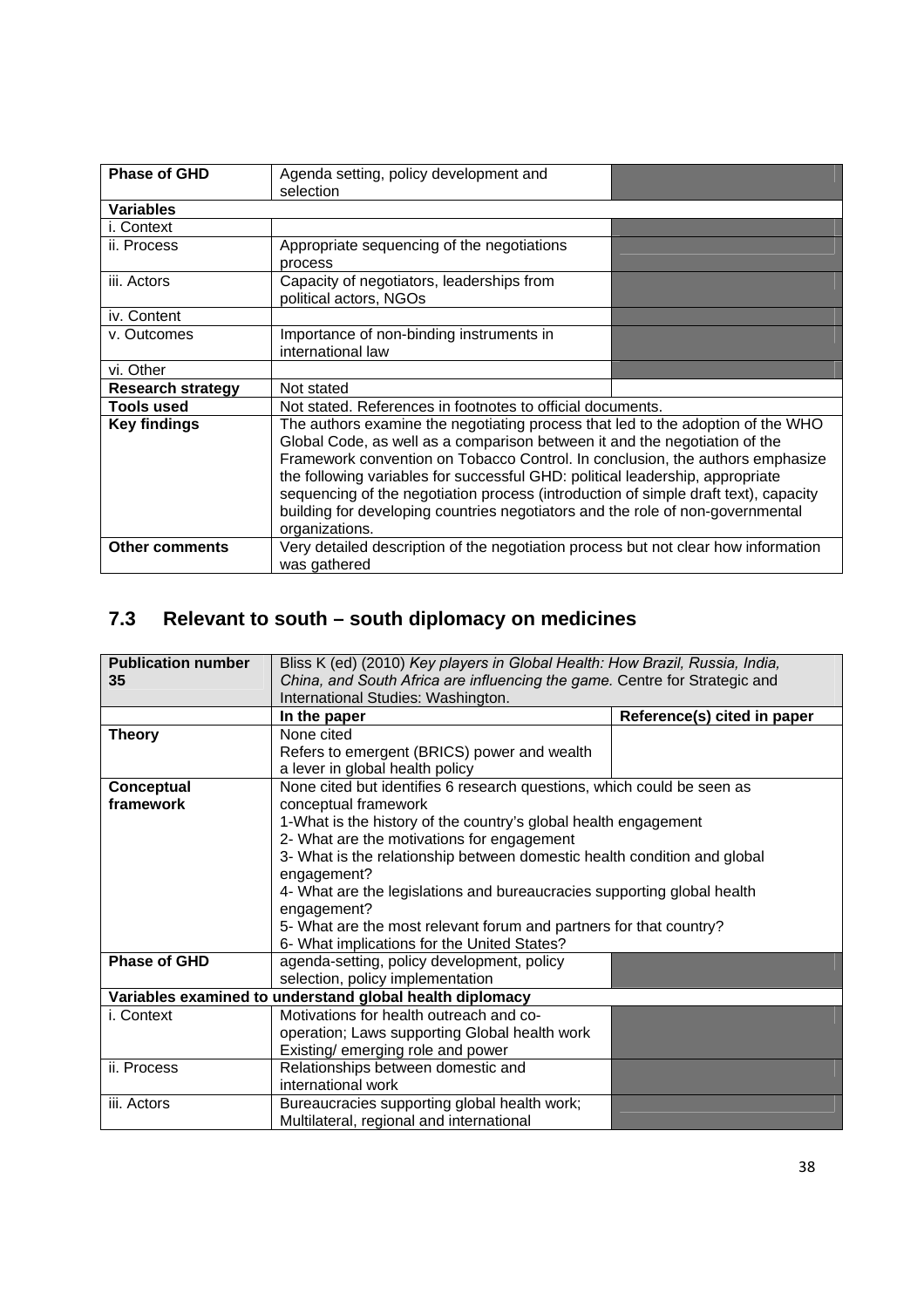|                          | partnerships                                                                      |  |
|--------------------------|-----------------------------------------------------------------------------------|--|
| iv. Content              | Development co-operation, health policy                                           |  |
|                          | Aid for health; Technical innovation                                              |  |
|                          | Access to medicines                                                               |  |
| v. Outcomes              | Effectiveness- regional and multilateral                                          |  |
|                          | engagement, exchange of lessons, clarity of                                       |  |
|                          | policy guidance;                                                                  |  |
|                          | Coherence/ fragmentation of efforts                                               |  |
|                          | Co-ordination across actors                                                       |  |
|                          | Strategic niche/ issue focus                                                      |  |
| vi. Other                |                                                                                   |  |
| <b>Research strategy</b> | Case studies                                                                      |  |
| <b>Tools used</b>        | While not made explicit, the authors employ a combination of examining existing   |  |
|                          | literature and a limited number of interviews.                                    |  |
| <b>Key findings</b>      | Effectiveness in GHD linked to i. recognition of WHO as a venue for engagement;   |  |
|                          | ii.active engagement with Global Fund iii. scientific cooperation and innovation, |  |
|                          | especially in medicines.                                                          |  |
| <b>Other comments</b>    | Not systematic in presenting methodology                                          |  |

| <b>Publication</b><br>Number 36 | Bliss K (2010) 'Health in all policies: Brazil's approach to global health within foreign<br>policy and development cooperation initiatives', in K Bliss (ed) Key players in Global<br>Health: How Brazil, Russia, India, China, and South Africa are influencing the game. |                             |
|---------------------------------|-----------------------------------------------------------------------------------------------------------------------------------------------------------------------------------------------------------------------------------------------------------------------------|-----------------------------|
|                                 | Centre for Strategic and International Studies: Washington.                                                                                                                                                                                                                 |                             |
|                                 | In the paper                                                                                                                                                                                                                                                                | Reference(s) cited in paper |
| <b>Theory</b>                   | None cited                                                                                                                                                                                                                                                                  |                             |
| Conceptual                      | None cited, but research questions as indicated above                                                                                                                                                                                                                       |                             |
| framework                       | in the introduction of the book                                                                                                                                                                                                                                             |                             |
| <b>Phase of GHD</b>             | agenda-setting / policy development / policy selection<br>policy implementation                                                                                                                                                                                             |                             |
| <b>Variables</b>                |                                                                                                                                                                                                                                                                             |                             |
| i. Context                      | Motivations of Brazilian global health engagement:<br>right to health, industrial development, expression of<br>solidarity                                                                                                                                                  |                             |
| ii. Process                     | Relationship between domestic programs, especially on<br>HIV\AIDS and immunization, and global engagement                                                                                                                                                                   |                             |
| iii. Actors                     | Inter-agency International cooperation thematic group,<br>Ministry of Foreign Affairs, Ministry of Health;<br>WHO, Global Fund, G20, UNASUR                                                                                                                                 |                             |
| iv. Content                     | International cooperation, development assistance                                                                                                                                                                                                                           |                             |
| v. Outcomes                     |                                                                                                                                                                                                                                                                             |                             |
| vi. Other                       |                                                                                                                                                                                                                                                                             |                             |
| <b>Research strategy</b>        | Case study                                                                                                                                                                                                                                                                  |                             |
| <b>Tools used</b>               | Official document, secondary literature and interviews                                                                                                                                                                                                                      |                             |
| <b>Key findings</b>             | As long as economic growth continues and no domestic opposition, Brazil will continue to                                                                                                                                                                                    |                             |
|                                 | increase its global health engagement. Not focusing on health security but on solidarity,                                                                                                                                                                                   |                             |
|                                 | rights and access. Brazil's effective voice in GHD can be linked to its active engagement                                                                                                                                                                                   |                             |
|                                 | regionally and multilaterally in the UN system, in the Global Fund. It is an observer to the                                                                                                                                                                                |                             |
|                                 | OECD and works with a range of political groupings, including BRICs and IBSA. It has                                                                                                                                                                                        |                             |
|                                 | achieved domestic successes, and it has a policy to share lessons learnt and experiences                                                                                                                                                                                    |                             |
|                                 | through South-South collaboration                                                                                                                                                                                                                                           |                             |
| <b>Other comments</b>           | No systematic presentation of methodology (refers to some interviews in foot note but no<br>information on selection of interviewees, how many etc)                                                                                                                         |                             |
| <b>Publication number</b>       | Cooke JG (2010) 'South Africa and Global Health: minding the home front first'                                                                                                                                                                                              |                             |
| 37                              | in K Bliss (ed) Key players in Global Health: How Brazil, Russia, India, China,                                                                                                                                                                                             |                             |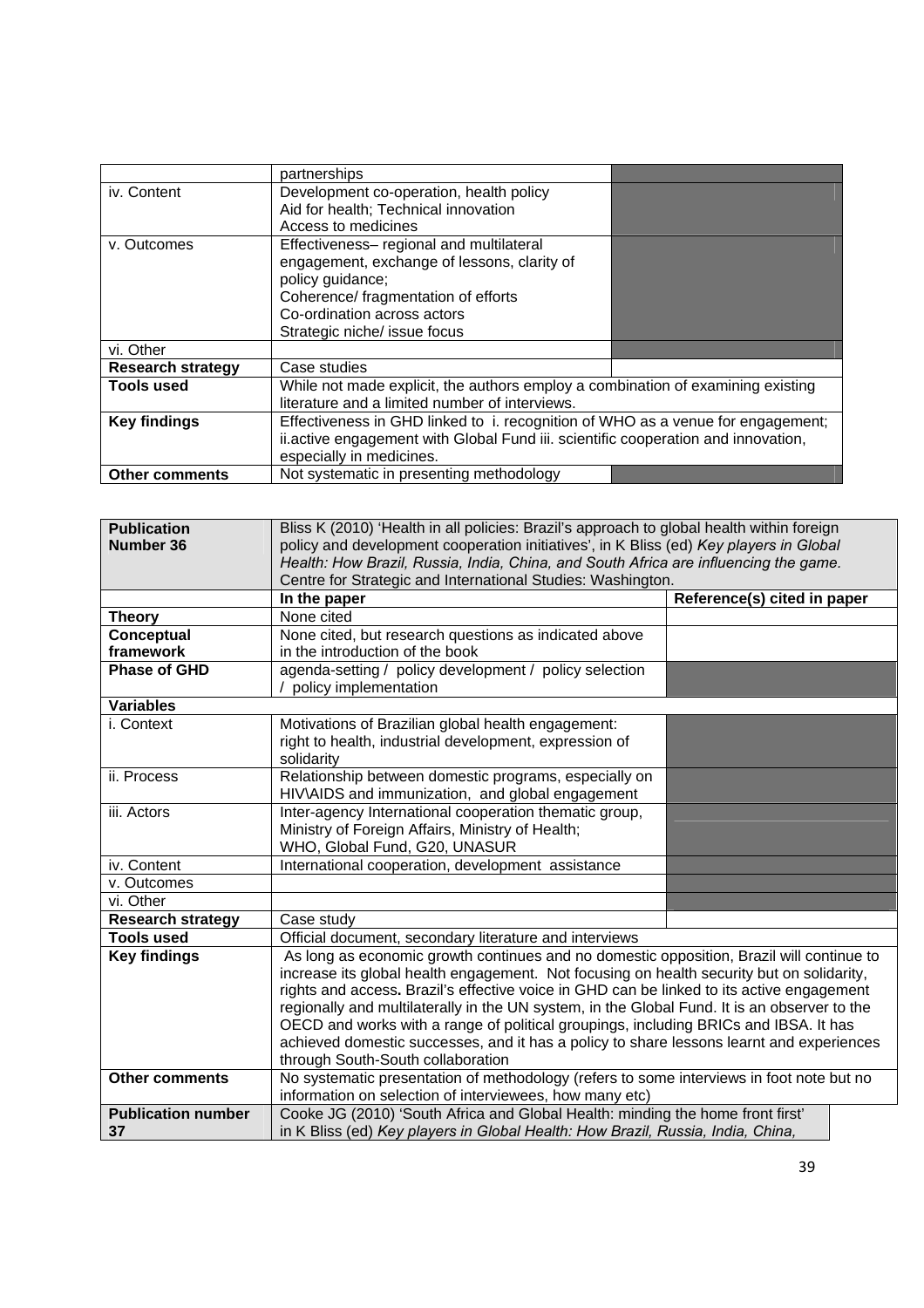|                          | and South Africa are influencing the game. Centre for Strategic and<br>International Studies: Washington.                                                                                                                                                                                                                                                                                                                                                                                                                                                                                                                                                                                                                                                                                                                                                                                                                                                     |                             |
|--------------------------|---------------------------------------------------------------------------------------------------------------------------------------------------------------------------------------------------------------------------------------------------------------------------------------------------------------------------------------------------------------------------------------------------------------------------------------------------------------------------------------------------------------------------------------------------------------------------------------------------------------------------------------------------------------------------------------------------------------------------------------------------------------------------------------------------------------------------------------------------------------------------------------------------------------------------------------------------------------|-----------------------------|
|                          | In the paper                                                                                                                                                                                                                                                                                                                                                                                                                                                                                                                                                                                                                                                                                                                                                                                                                                                                                                                                                  | Reference(s) cited in paper |
| <b>Theory</b>            | None cited.                                                                                                                                                                                                                                                                                                                                                                                                                                                                                                                                                                                                                                                                                                                                                                                                                                                                                                                                                   |                             |
| Conceptual               | None cited.                                                                                                                                                                                                                                                                                                                                                                                                                                                                                                                                                                                                                                                                                                                                                                                                                                                                                                                                                   |                             |
| framework                |                                                                                                                                                                                                                                                                                                                                                                                                                                                                                                                                                                                                                                                                                                                                                                                                                                                                                                                                                               |                             |
| <b>Phase of GHD</b>      |                                                                                                                                                                                                                                                                                                                                                                                                                                                                                                                                                                                                                                                                                                                                                                                                                                                                                                                                                               |                             |
| <b>Variables</b>         |                                                                                                                                                                                                                                                                                                                                                                                                                                                                                                                                                                                                                                                                                                                                                                                                                                                                                                                                                               |                             |
| i. Context               |                                                                                                                                                                                                                                                                                                                                                                                                                                                                                                                                                                                                                                                                                                                                                                                                                                                                                                                                                               |                             |
| ii. Process              |                                                                                                                                                                                                                                                                                                                                                                                                                                                                                                                                                                                                                                                                                                                                                                                                                                                                                                                                                               |                             |
| iii. Actors              |                                                                                                                                                                                                                                                                                                                                                                                                                                                                                                                                                                                                                                                                                                                                                                                                                                                                                                                                                               |                             |
| iv. Content              |                                                                                                                                                                                                                                                                                                                                                                                                                                                                                                                                                                                                                                                                                                                                                                                                                                                                                                                                                               |                             |
| v. Outcomes              |                                                                                                                                                                                                                                                                                                                                                                                                                                                                                                                                                                                                                                                                                                                                                                                                                                                                                                                                                               |                             |
| vi. Other                |                                                                                                                                                                                                                                                                                                                                                                                                                                                                                                                                                                                                                                                                                                                                                                                                                                                                                                                                                               |                             |
| <b>Research strategy</b> | Case study                                                                                                                                                                                                                                                                                                                                                                                                                                                                                                                                                                                                                                                                                                                                                                                                                                                                                                                                                    |                             |
| <b>Tools used</b>        | Not explicit, but in footnotes refers to interviews and primary sources                                                                                                                                                                                                                                                                                                                                                                                                                                                                                                                                                                                                                                                                                                                                                                                                                                                                                       |                             |
| <b>Key findings</b>      | South Africa has a limited engagement in GHD. In the case of South Africa, the<br>government is inward focused, and domestic developments (coming to grips<br>with HIV/AIDS especially) will drive engagement internationally. Thus far, SA<br>has not taken a regional leadership role that might be expected. There is<br>potential for more effective GHD through the following factors: SA's most<br>visible foreign policy strategy has been commercial diplomacy with BRICs and<br>also within Africa, which might ultimately be an entry point for engagement on<br>other issues, including health. Actors outside the government might also push<br>for government to more actively engage in GHD. It is SA's approach to<br>HIV/AIDS which might position it for engagement internationally, with, for<br>example a more important relationship with the Global Fund; and engagement<br>in the push for universal and equitable access to medicines. |                             |
| <b>Other comments</b>    |                                                                                                                                                                                                                                                                                                                                                                                                                                                                                                                                                                                                                                                                                                                                                                                                                                                                                                                                                               |                             |

| <b>Publication number</b> | Freeman CW III and Boynton XL (2010) 'A Bare (but powerfully soft) footprint:  |                             |
|---------------------------|--------------------------------------------------------------------------------|-----------------------------|
| 38                        | China's global health diplomacy' in K Bliss (ed) Key players in Global Health: |                             |
|                           | How Brazil, Russia, India, China, and South Africa are influencing the game.   |                             |
|                           | Centre for Strategic and International Studies: Washington.                    |                             |
|                           | In the paper                                                                   | Reference(s) cited in paper |
| <b>Theory</b>             | None cited                                                                     |                             |
| Conceptual                | None cited, but research questions as                                          |                             |
| framework                 | indicated above in the introduction of the                                     |                             |
|                           | book are structuring the chapter                                               |                             |
| <b>Phase of GHD</b>       | agenda-setting / policy development / policy                                   |                             |
|                           | selection / policy implementation                                              |                             |
| <b>Variables</b>          |                                                                                |                             |
| i. Context                | Motivations: China's current efforts related to                                |                             |
|                           | GHD are linked to bolstering its 'soft power' by                               |                             |
|                           | combatting non-traditional security threats                                    |                             |
|                           | such as health crisis abroad, and re-enforcing                                 |                             |
|                           | international stability and thereby protecting                                 |                             |
|                           | domestic interests and economic growth.                                        |                             |
|                           | Health diplomacy is viewed as a convenient                                     |                             |
|                           | way of building up goodwill, acting as an                                      |                             |
|                           | instrument for achieving strategic objectives                                  |                             |
|                           | such as continued<br>access to natural                                         |                             |
|                           | resources in Africa.                                                           |                             |
| ii. Process               | Links to domestic issues: SARS highlighted                                     |                             |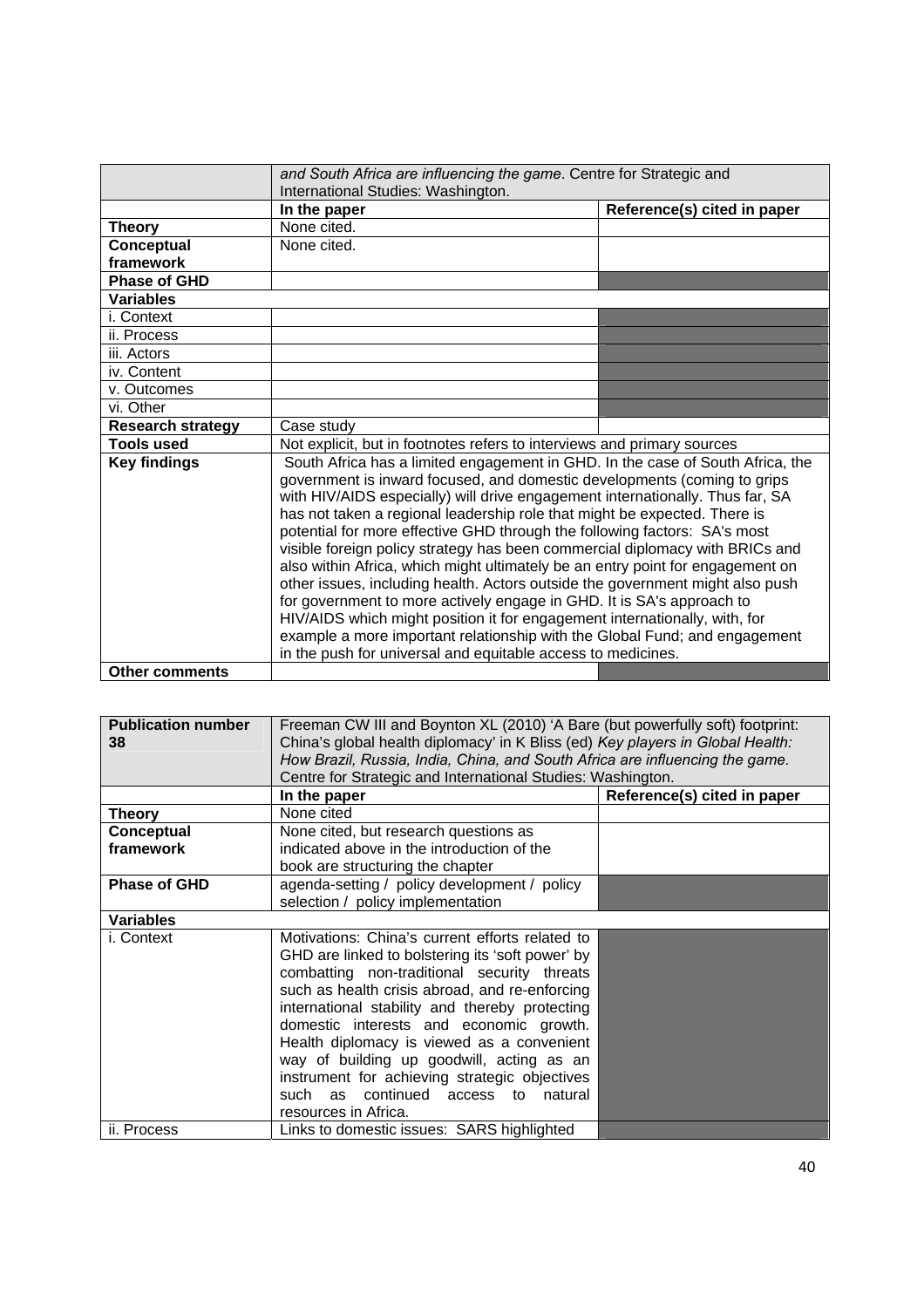|                          | importance of global health engagement but<br>domestic health needs limits health<br>cooperation.                                                                                                                                                                                                                                                                                                                                                                                                                                |  |
|--------------------------|----------------------------------------------------------------------------------------------------------------------------------------------------------------------------------------------------------------------------------------------------------------------------------------------------------------------------------------------------------------------------------------------------------------------------------------------------------------------------------------------------------------------------------|--|
| iii. Actors              | China has increased its regional presence<br>(ASEAN, APEC), and its engagement<br>multilaterally, taking on a more active role at<br>the WHO. It engages with the BRICs and has<br>become a donor to the Global Fund.<br>No Chinese aid agency, State Council                                                                                                                                                                                                                                                                    |  |
|                          | (cabinet) is key.                                                                                                                                                                                                                                                                                                                                                                                                                                                                                                                |  |
| iv. Content              | Health cooperation, assistance                                                                                                                                                                                                                                                                                                                                                                                                                                                                                                   |  |
| v. Outcomes              |                                                                                                                                                                                                                                                                                                                                                                                                                                                                                                                                  |  |
| <b>Research strategy</b> | Case study                                                                                                                                                                                                                                                                                                                                                                                                                                                                                                                       |  |
| <b>Tools used</b>        | Not explicit, but based official documents and news reporting and secondary<br>literature                                                                                                                                                                                                                                                                                                                                                                                                                                        |  |
| <b>Key findings</b>      | Successful GHD engagement affected by engagement being framed in terms of<br>South-South collaboration, and China's principle of non-interference in<br>domestic affairs. (By others this is seen as a threat as it might stand in the way<br>of real change). The author concludes that while China will continue to pursue<br>its global health engagement, there are a number of limitations. Efforts remain<br>fragmented and crisis driven and there is a lack of coordination between China<br>and other external funders. |  |
| <b>Other comments</b>    | Other sources: Yanzhong Huang (2009) 'China's new health diplomacy in<br>China's capacity to manage infectious diseases: Global Implications,' CSIS:<br>Washington DC.                                                                                                                                                                                                                                                                                                                                                           |  |

| <b>Publication number</b><br>39 | Jing X, Peilong L and Yan G (2011) 'Health diplomacy in China,' Global Health<br>governance 4(2).                                                                                                                                                                                                                                                                                                                                                                                    |                             |
|---------------------------------|--------------------------------------------------------------------------------------------------------------------------------------------------------------------------------------------------------------------------------------------------------------------------------------------------------------------------------------------------------------------------------------------------------------------------------------------------------------------------------------|-----------------------------|
|                                 | In the paper                                                                                                                                                                                                                                                                                                                                                                                                                                                                         | Reference(s) cited in paper |
| <b>Theory</b>                   | None cited                                                                                                                                                                                                                                                                                                                                                                                                                                                                           |                             |
| Conceptual                      | None cited                                                                                                                                                                                                                                                                                                                                                                                                                                                                           |                             |
| framework                       |                                                                                                                                                                                                                                                                                                                                                                                                                                                                                      |                             |
| <b>Phase of GHD</b>             |                                                                                                                                                                                                                                                                                                                                                                                                                                                                                      |                             |
| <b>Variables</b>                |                                                                                                                                                                                                                                                                                                                                                                                                                                                                                      |                             |
| i. Context                      |                                                                                                                                                                                                                                                                                                                                                                                                                                                                                      |                             |
| ii. Process                     |                                                                                                                                                                                                                                                                                                                                                                                                                                                                                      |                             |
| iii. Actors                     |                                                                                                                                                                                                                                                                                                                                                                                                                                                                                      |                             |
| iv. Content                     |                                                                                                                                                                                                                                                                                                                                                                                                                                                                                      |                             |
| v. Outcomes                     |                                                                                                                                                                                                                                                                                                                                                                                                                                                                                      |                             |
| <b>Research strategy</b>        | Not stated                                                                                                                                                                                                                                                                                                                                                                                                                                                                           |                             |
| <b>Tools used</b>               | Not stated, but from references it appears that the research relies most heavily on<br>secondary literature, with some analysis of data from the Department for International                                                                                                                                                                                                                                                                                                        |                             |
|                                 | Cooperation in the Ministry of Health, China.                                                                                                                                                                                                                                                                                                                                                                                                                                        |                             |
| <b>Key findings</b>             | The work is a narrative of the history of health diplomacy in China. There are two main<br>components, a chronologically presented overview up to 2004 then an examination of<br>the history after 2004. The authors outlines China's relationship with the WHO, Other<br>International Organizations, regional organizations, the EU, bilateral cooperation with<br>both developing and developed countries and non-governmental actors in a<br>chronological and narrative manner. |                             |
| <b>Other comments</b>           | From the Reference list:<br>Thompson D (2005) 'China's soft power in Africa: From the 'Beijing Consensus' to health<br>diplomacy', China Brief Volume 21 (available through the Jamestown Foundation: CSIS)                                                                                                                                                                                                                                                                          |                             |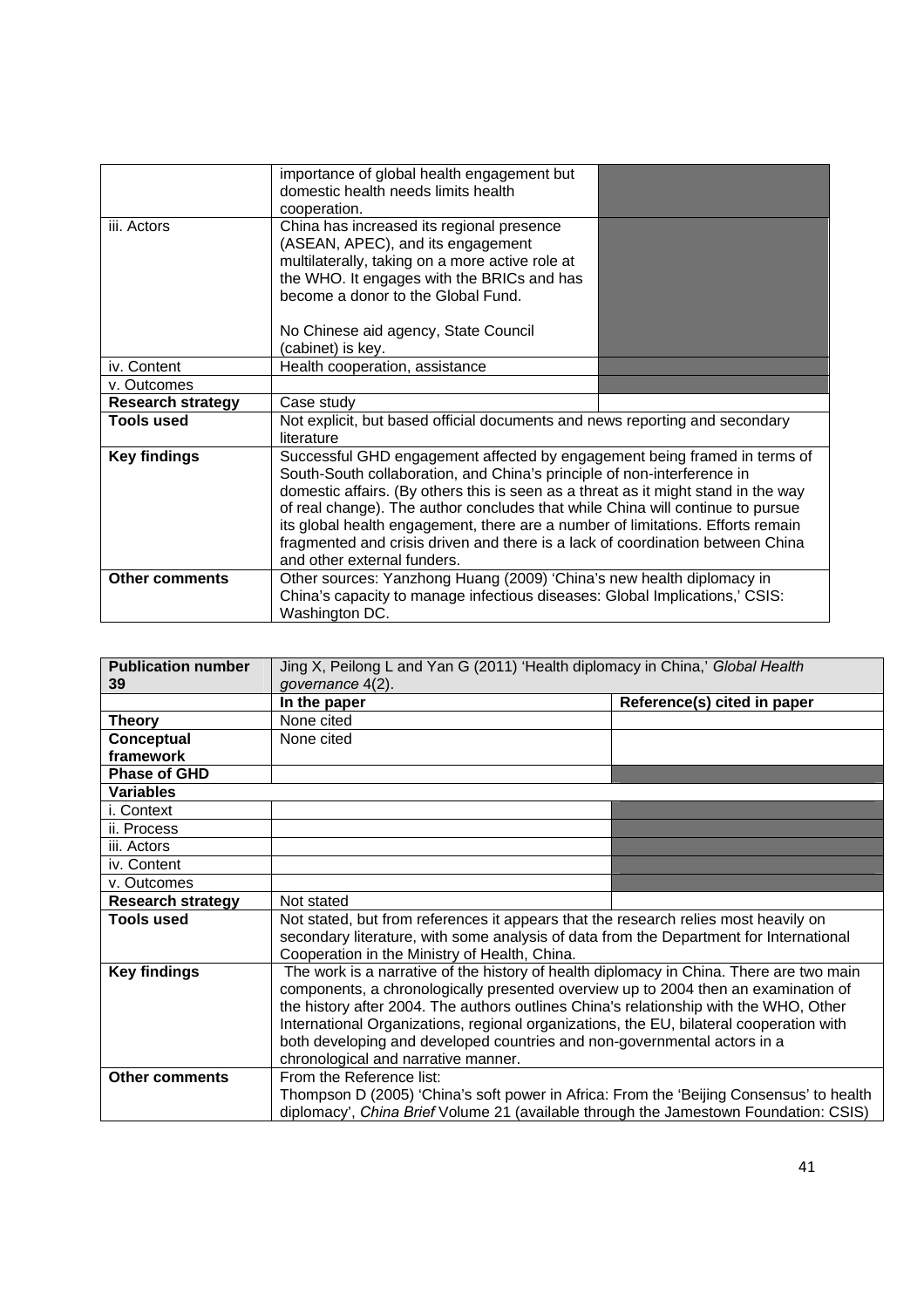| <b>Publication number</b>                    | Aginam O (2010) 'Global health governance, intellectual property and access to                                                                                                                                                                                                                                                                                                                                                                                                                                                                                                                                                                                                                                                                                                                                                                                                                                                               |                                                                                                                                                                                                                                                                                                                                                                                |
|----------------------------------------------|----------------------------------------------------------------------------------------------------------------------------------------------------------------------------------------------------------------------------------------------------------------------------------------------------------------------------------------------------------------------------------------------------------------------------------------------------------------------------------------------------------------------------------------------------------------------------------------------------------------------------------------------------------------------------------------------------------------------------------------------------------------------------------------------------------------------------------------------------------------------------------------------------------------------------------------------|--------------------------------------------------------------------------------------------------------------------------------------------------------------------------------------------------------------------------------------------------------------------------------------------------------------------------------------------------------------------------------|
| 40                                           | essential medicines: Opportunities and impediments for south-south cooperation,'<br>Global Health Governance 4(1).                                                                                                                                                                                                                                                                                                                                                                                                                                                                                                                                                                                                                                                                                                                                                                                                                           |                                                                                                                                                                                                                                                                                                                                                                                |
|                                              | In the paper                                                                                                                                                                                                                                                                                                                                                                                                                                                                                                                                                                                                                                                                                                                                                                                                                                                                                                                                 | Reference(s) cited in paper                                                                                                                                                                                                                                                                                                                                                    |
| <b>Theory</b>                                | None cited                                                                                                                                                                                                                                                                                                                                                                                                                                                                                                                                                                                                                                                                                                                                                                                                                                                                                                                                   |                                                                                                                                                                                                                                                                                                                                                                                |
| <b>Conceptual</b><br>framework               | "The "intellectual property versus access"<br>discourse seems to have shifted from a trade-<br>off between intellectual property and access<br>towards "innovation-plus-access" - a more<br>holistic framework championed and advocated<br>by civil society and developing countries<br>aimed at generating health-driven research<br>and development."                                                                                                                                                                                                                                                                                                                                                                                                                                                                                                                                                                                      | Ellen 't Hoen (2009) The<br>Global Politics of<br><b>Pharmaceutical Monopoly</b><br>Power: Drug Patents, Access,<br>Innovation and the Application<br>of the WTO Doha Declaration<br>on TRIPS and Public Health.<br>AMB Publishers: Diemen.                                                                                                                                    |
| <b>Phase of GHD</b>                          | Agenda-setting, policy development, selection,<br>implementation                                                                                                                                                                                                                                                                                                                                                                                                                                                                                                                                                                                                                                                                                                                                                                                                                                                                             |                                                                                                                                                                                                                                                                                                                                                                                |
| <b>Variables</b>                             |                                                                                                                                                                                                                                                                                                                                                                                                                                                                                                                                                                                                                                                                                                                                                                                                                                                                                                                                              |                                                                                                                                                                                                                                                                                                                                                                                |
| i. Context                                   |                                                                                                                                                                                                                                                                                                                                                                                                                                                                                                                                                                                                                                                                                                                                                                                                                                                                                                                                              |                                                                                                                                                                                                                                                                                                                                                                                |
| ii. Process                                  | Role of discourse, framework to structure the<br>global debate                                                                                                                                                                                                                                                                                                                                                                                                                                                                                                                                                                                                                                                                                                                                                                                                                                                                               |                                                                                                                                                                                                                                                                                                                                                                                |
| iii. Actors                                  | <b>BRICS, CSOs</b>                                                                                                                                                                                                                                                                                                                                                                                                                                                                                                                                                                                                                                                                                                                                                                                                                                                                                                                           |                                                                                                                                                                                                                                                                                                                                                                                |
| iv. Content                                  |                                                                                                                                                                                                                                                                                                                                                                                                                                                                                                                                                                                                                                                                                                                                                                                                                                                                                                                                              |                                                                                                                                                                                                                                                                                                                                                                                |
| v. Outcomes                                  |                                                                                                                                                                                                                                                                                                                                                                                                                                                                                                                                                                                                                                                                                                                                                                                                                                                                                                                                              |                                                                                                                                                                                                                                                                                                                                                                                |
| vi. Other                                    |                                                                                                                                                                                                                                                                                                                                                                                                                                                                                                                                                                                                                                                                                                                                                                                                                                                                                                                                              |                                                                                                                                                                                                                                                                                                                                                                                |
| Research strategy                            | Review of the literature                                                                                                                                                                                                                                                                                                                                                                                                                                                                                                                                                                                                                                                                                                                                                                                                                                                                                                                     |                                                                                                                                                                                                                                                                                                                                                                                |
| <b>Tools used</b>                            | Analysis of relevant academic literature, policy frameworks of international                                                                                                                                                                                                                                                                                                                                                                                                                                                                                                                                                                                                                                                                                                                                                                                                                                                                 |                                                                                                                                                                                                                                                                                                                                                                                |
| <b>Key findings</b><br><b>Other comments</b> | organizations, and research and information generated by civil society groups.<br>Beyond local production of pharmaceuticals, as<br>exemplified by the Cipla- Uganda joint venture,<br>considerable<br>there<br>exists<br>South-South<br>collaboration on the larger intellectual property<br>and access to medicines policy issues. Such<br>collaboration includes the formation of political<br>alliances between governments and civil society<br>push for shared interests<br>to<br>in<br>global<br>policymaking arenas such as WHO, WTO and<br>WIPO, and direct civil society-to-civil society<br>networks that share information, strategies, and<br>other resources across national boundaries to<br>push for greater policy space in implementing<br>I RIPS.<br>Author states that interviews would strengthen the research. Useful references                                                                                       | Pimenta M, Reis R and Terto<br>V (2009) 'Intellectual Property<br>Rights and Access to ARV<br>medicines: Civil Society<br>Resistance in the Global<br>South,' Brazilian<br><b>Interdisciplinary AIDS</b><br>Association, Brazil.<br>Yu P (2008) 'Access to<br>Medicines, BRICS Alliances,<br>and Collective Action,'<br>American Journal<br>of Law and Medicine 34:345-<br>394 |
|                                              | Aginam O (2010) 'Health or Trade? A Critique of Contemporary Approaches to<br>Global Health Diplomacy,' Asian Journal of WTO & International Health Law and<br>Policy 5(2):355-380<br>Labonte R and Gagnon L (2010) 'Framing Health and Foreign Policy: Lessons for<br>Global Health Diplomacy,' Globalization and Health 6:1-19<br>Fidler D (2010) 'The Challenges of Global Health Governance,' Working Paper for<br>the Council on Foreign Relations (May).<br>Joseph S (2003) 'Pharmaceutical Corporations and Access to Drugs: The "Fourth<br>Wave" of Corporate Human Rights Scrutiny,' Human Rights Quarterly 25:425-452<br>Thomas C (2002) 'Trade Policy and the Politics of Access to Drugs,' Third World<br>Quarterly 23:251-264<br>Sell S, 'The Quest for Global Governance in Intellectual Property and Public<br>Health.' Prepared for International Studies Association Conference in Montreal,<br>Canada (March 17-20, 2004). |                                                                                                                                                                                                                                                                                                                                                                                |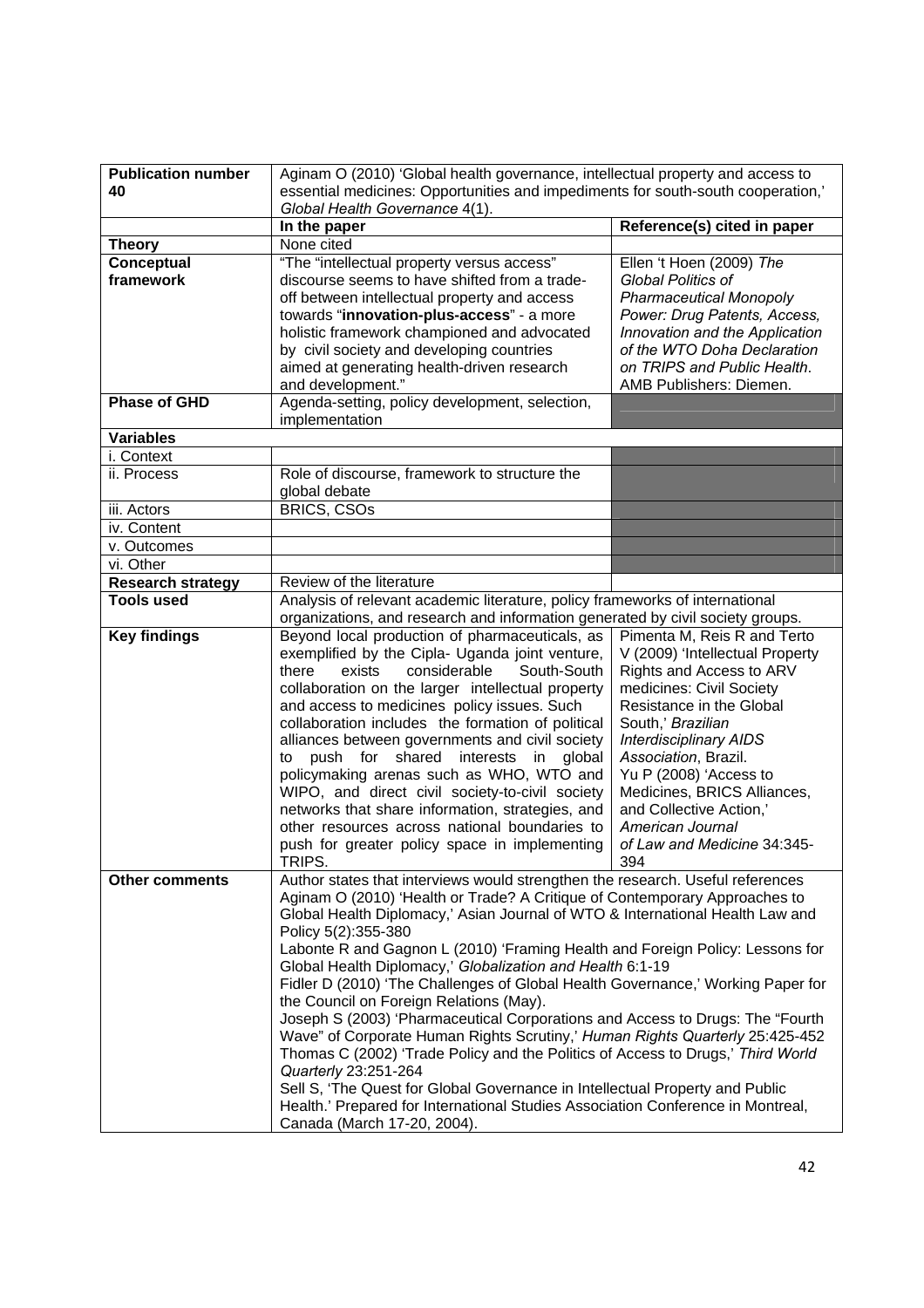| <b>Publication number</b><br>41 | Almeida C et al (2010) 'Brazil's conception of South-South "structural<br>cooperation" in health,' RECIIS 4(1):23-32.                                                                                                                                                                                                                                                                                                                                                                                                                                                                                                              |                             |
|---------------------------------|------------------------------------------------------------------------------------------------------------------------------------------------------------------------------------------------------------------------------------------------------------------------------------------------------------------------------------------------------------------------------------------------------------------------------------------------------------------------------------------------------------------------------------------------------------------------------------------------------------------------------------|-----------------------------|
|                                 | In the paper                                                                                                                                                                                                                                                                                                                                                                                                                                                                                                                                                                                                                       | Reference(s) cited in paper |
| Theory                          | None cited.                                                                                                                                                                                                                                                                                                                                                                                                                                                                                                                                                                                                                        |                             |
| Conceptual                      | The article uses the concept of structural                                                                                                                                                                                                                                                                                                                                                                                                                                                                                                                                                                                         |                             |
| framework                       | cooperation in health.                                                                                                                                                                                                                                                                                                                                                                                                                                                                                                                                                                                                             |                             |
| <b>Phase of GHD</b>             | Not stated                                                                                                                                                                                                                                                                                                                                                                                                                                                                                                                                                                                                                         |                             |
| <b>Variables</b>                |                                                                                                                                                                                                                                                                                                                                                                                                                                                                                                                                                                                                                                    |                             |
| i. Context                      |                                                                                                                                                                                                                                                                                                                                                                                                                                                                                                                                                                                                                                    |                             |
| ii. Process                     |                                                                                                                                                                                                                                                                                                                                                                                                                                                                                                                                                                                                                                    |                             |
| iii. Actors                     |                                                                                                                                                                                                                                                                                                                                                                                                                                                                                                                                                                                                                                    |                             |
| iv. Content                     |                                                                                                                                                                                                                                                                                                                                                                                                                                                                                                                                                                                                                                    |                             |
| v. Outcomes                     |                                                                                                                                                                                                                                                                                                                                                                                                                                                                                                                                                                                                                                    |                             |
| vi. Other                       |                                                                                                                                                                                                                                                                                                                                                                                                                                                                                                                                                                                                                                    |                             |
| <b>Research strategy</b>        | The authors present a historical review of Brazil's conception of South-South<br>"structural cooperation" in health followed by an analysis of how this Brazilian<br>proposal has played out over the past decade.                                                                                                                                                                                                                                                                                                                                                                                                                 |                             |
| Tools used                      | A combination of primary documents and secondary sources                                                                                                                                                                                                                                                                                                                                                                                                                                                                                                                                                                           |                             |
| <b>Key findings</b>             | While the authors find it is too early to evaluate the impact of the effectiveness of<br>structural cooperation, they suggest that it has to be implemented with the<br>following political and technical considerations (a) priority for horizontal<br>cooperation, also known as technical cooperation between developing countries;<br>(b) focus on developing health capabilities; (c) coordinated initiatives in the<br>regional context; (d) strong involvement of health ministers in building strategic and<br>political consensus; and (e) encouraging partnership between ministries of health<br>and foreign relations. |                             |
| <b>Other comments</b>           |                                                                                                                                                                                                                                                                                                                                                                                                                                                                                                                                                                                                                                    |                             |

| <b>Publication number</b> | Balachandra A and Kravkova M (2012) 'Case II-Negotiating Access to HIV/AIDS |                    |
|---------------------------|-----------------------------------------------------------------------------|--------------------|
| 42                        | Medicines: A Study of the Strategies Adopted by Brazil' in Fairman et al    |                    |
|                           | Negotiating Public Health in a Globalized World: Global Health Diplomacy in |                    |
|                           | Action. SpringerBriefs in Public Health.                                    |                    |
|                           | In the paper                                                                | Reference(s) cited |
| Theory                    | None cited                                                                  |                    |
| Conceptual                | None cited                                                                  |                    |
| framework                 |                                                                             |                    |
| <b>Phase of GHD</b>       | Negotiation, policy development                                             |                    |
| <b>Variables</b>          |                                                                             |                    |
| i. Context                | Access to medicines and trade, bilateral                                    |                    |
|                           | relationship with the United States.                                        |                    |
| ii. Process               |                                                                             |                    |
| iii. Actors               | The Brazilian government, the U.S. government                               |                    |
|                           | (represented by the USTR) and PhRMA.                                        |                    |
| iv. Content               | The paper considers the negotiation strategies                              |                    |
|                           | of the weaker power (Brazil) and the strategies                             |                    |
|                           | used by Brazil. These include the effective use                             |                    |
|                           | of high profile fora (UNGA) and coalition                                   |                    |
|                           | building.                                                                   |                    |
| v. Outcomes               |                                                                             |                    |
| vi. Other                 |                                                                             |                    |
| <b>Research strategy</b>  | Case study                                                                  |                    |
| <b>Tools used</b>         | Not made explicit, but the authors appear to rely on a review of secondary  |                    |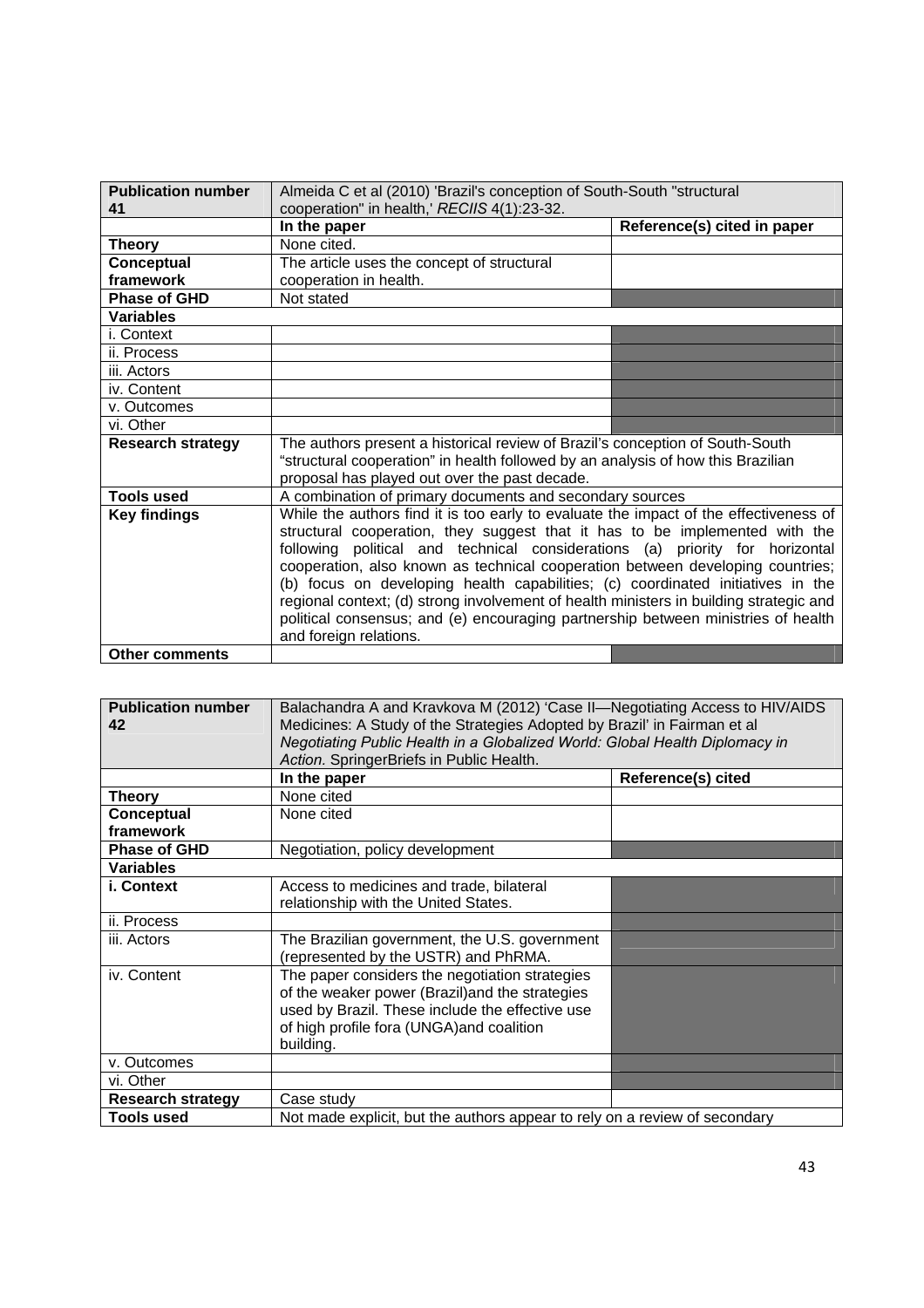|                       | literature and some interviews.                                                                                                                                                                                                                                                                                                                                                                                                                                     |
|-----------------------|---------------------------------------------------------------------------------------------------------------------------------------------------------------------------------------------------------------------------------------------------------------------------------------------------------------------------------------------------------------------------------------------------------------------------------------------------------------------|
| <b>Key findings</b>   | The authors find that Brazil's strategies where mostly successful, despite the fact<br>that they are the weaker party in comparison with the US. Brazil has made AIDS<br>medications more affordable for their citizens, and established itself as an<br>important player in global health diplomacy. The authors conclude that Brazil has<br>to continue to adapt to new circumstances and challenges, which, they argue,<br>Brazil seems likely to be able to do. |
| <b>Other comments</b> |                                                                                                                                                                                                                                                                                                                                                                                                                                                                     |

| <b>Publication number</b>      | Drahos P (2007) 'Four lessons for developing countries from the trade                                                                                                                                                                                                                                                                                                                                                                                                                                                                                                                                                             |                                                                                                                                                                                                                                     |
|--------------------------------|-----------------------------------------------------------------------------------------------------------------------------------------------------------------------------------------------------------------------------------------------------------------------------------------------------------------------------------------------------------------------------------------------------------------------------------------------------------------------------------------------------------------------------------------------------------------------------------------------------------------------------------|-------------------------------------------------------------------------------------------------------------------------------------------------------------------------------------------------------------------------------------|
| 43                             | negotiations over access to medicines,' Liverpool Law Review 28:11-39                                                                                                                                                                                                                                                                                                                                                                                                                                                                                                                                                             |                                                                                                                                                                                                                                     |
|                                | In the paper                                                                                                                                                                                                                                                                                                                                                                                                                                                                                                                                                                                                                      | Reference(s) cited in paper                                                                                                                                                                                                         |
| <b>Theory</b>                  | Networked governance approach                                                                                                                                                                                                                                                                                                                                                                                                                                                                                                                                                                                                     | <b>Braithwaite Jand Drahos P</b><br>(2000) Global Business<br>Regulation. Cambridge<br>University Press, Cambridge.<br>Braithwaite J (2006)<br>'Responsive Regulation and<br>Developing Economies' World<br>Development 34:884-892. |
| <b>Conceptual</b><br>framework | None cited                                                                                                                                                                                                                                                                                                                                                                                                                                                                                                                                                                                                                        |                                                                                                                                                                                                                                     |
| <b>Phase of GHD</b>            | Agenda-setting, policy development,<br>negotiation                                                                                                                                                                                                                                                                                                                                                                                                                                                                                                                                                                                |                                                                                                                                                                                                                                     |
| <b>Variables</b>               |                                                                                                                                                                                                                                                                                                                                                                                                                                                                                                                                                                                                                                   |                                                                                                                                                                                                                                     |
| i. Context                     | Access to medicines, negotiations around<br>access to medicines at the WTO.                                                                                                                                                                                                                                                                                                                                                                                                                                                                                                                                                       |                                                                                                                                                                                                                                     |
| ii. Process                    | Negotiation                                                                                                                                                                                                                                                                                                                                                                                                                                                                                                                                                                                                                       |                                                                                                                                                                                                                                     |
| iii. Actors                    | State actors                                                                                                                                                                                                                                                                                                                                                                                                                                                                                                                                                                                                                      |                                                                                                                                                                                                                                     |
| iv. Content                    | Access to medicine, trade and health                                                                                                                                                                                                                                                                                                                                                                                                                                                                                                                                                                                              |                                                                                                                                                                                                                                     |
| v. Outcomes                    |                                                                                                                                                                                                                                                                                                                                                                                                                                                                                                                                                                                                                                   |                                                                                                                                                                                                                                     |
| vi. Other                      |                                                                                                                                                                                                                                                                                                                                                                                                                                                                                                                                                                                                                                   |                                                                                                                                                                                                                                     |
| <b>Research strategy</b>       | Case study of trade negotiations at the WTO over access to medicine issues                                                                                                                                                                                                                                                                                                                                                                                                                                                                                                                                                        |                                                                                                                                                                                                                                     |
| <b>Tools used</b>              | Review of documents, analysis of negotiations                                                                                                                                                                                                                                                                                                                                                                                                                                                                                                                                                                                     |                                                                                                                                                                                                                                     |
| <b>Key findings</b>            | In a situation where a coalition of weak bargainers obtains a negotiating gain<br>there has to be a strategy that is aimed at the realization of that gain. Weak<br>actors have to be alert to the dangers of negotiating fatigue. Where a coalition of<br>weak bargainers obtains a negotiating gain that requires high levels of rule<br>complexity to implement, it reduces its chances of successfully realizing that gain.<br>Where a coalition of weak bargainers obtains a negotiating gain it must have a<br>strategy for countering forum shifting by a powerful losing state that is aimed at<br>recapturing that gain. |                                                                                                                                                                                                                                     |
| <b>Other comments</b>          |                                                                                                                                                                                                                                                                                                                                                                                                                                                                                                                                                                                                                                   |                                                                                                                                                                                                                                     |

| <b>Publication number</b><br>44 | Ngoasong MZ (2009) 'The emergence of global health partnerships as facilitators<br>of access to medication in Africa: a narrative policy analysis,' Social Science and<br>Medicine 68(5)  |                                                                                                                                 |
|---------------------------------|-------------------------------------------------------------------------------------------------------------------------------------------------------------------------------------------|---------------------------------------------------------------------------------------------------------------------------------|
|                                 | In the paper                                                                                                                                                                              | Reference(s) cited in paper                                                                                                     |
| <b>Theory</b>                   | Narrative Policy Analysis                                                                                                                                                                 | See entries below table                                                                                                         |
| <b>Conceptual</b>               | "Over the last decade global health partnerships"                                                                                                                                         | Buse K and Harmer A (2007)                                                                                                      |
| framework                       | (GHPs) have been formed to provide a better<br>policy response to Africa's health problems.<br>GHPs are collaborative relationships among<br>pharmaceutical companies in partnership with | 'Seven habits of highly effective<br>global public-private health<br>partnerships: practice and<br>potential', Social Science & |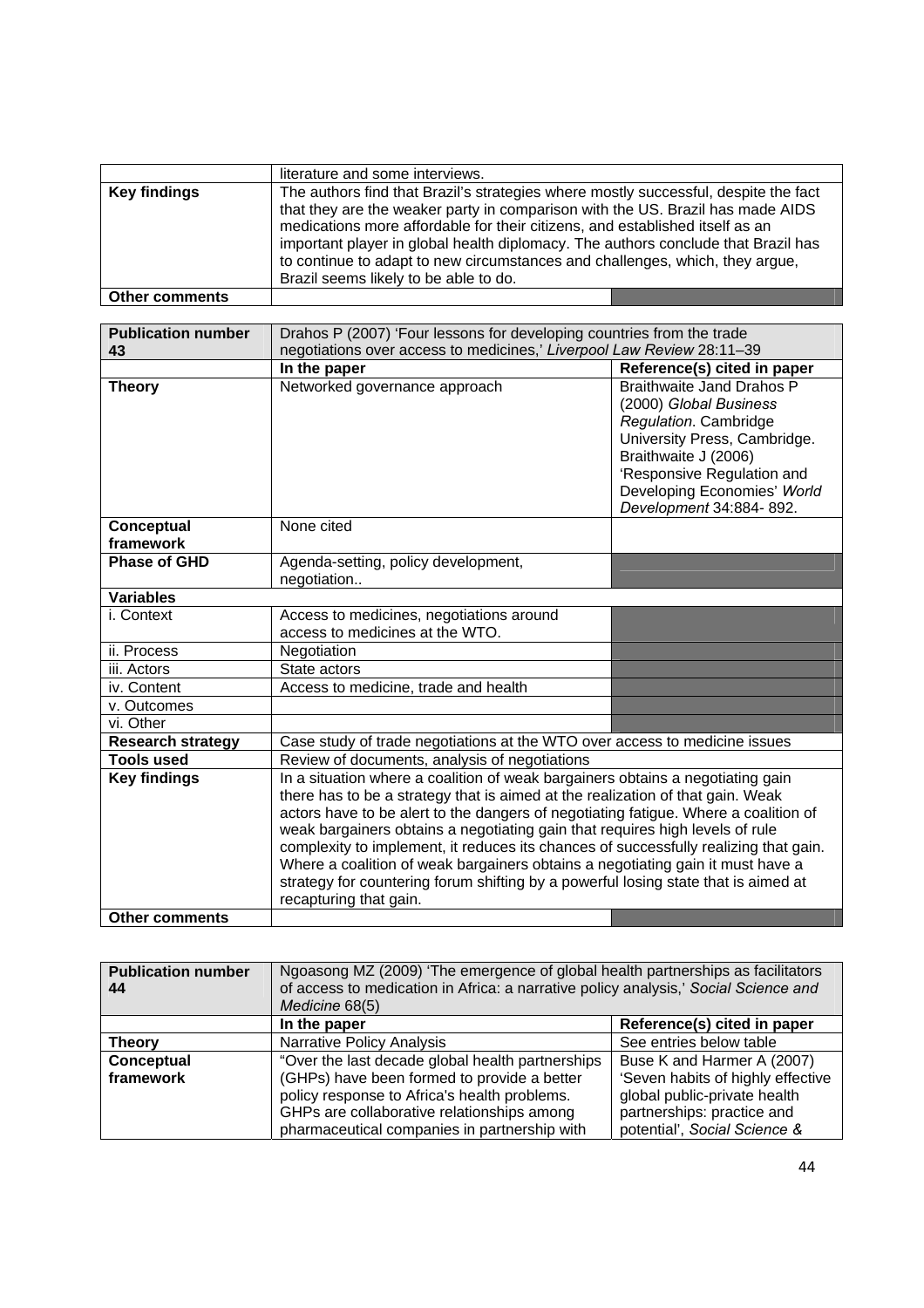|                          | UN-based organizations, developing country<br>governments and public and private foundations<br>to ensure efficient product development,<br>healthcare delivery and technical support for the<br>implementation of national disease programs."                                                                                                                                                                                                                                                                                                                                                                                                                                                                                                                                                                                                                                                                                                                                                                                                                         | Medicine 64(2):259-271<br>Buse K and Walt G (2000)<br>'Global public-private<br>partnerships: part I - a new<br>development in health?' Bulletin<br>of the World Health<br>Organization 78 |
|--------------------------|------------------------------------------------------------------------------------------------------------------------------------------------------------------------------------------------------------------------------------------------------------------------------------------------------------------------------------------------------------------------------------------------------------------------------------------------------------------------------------------------------------------------------------------------------------------------------------------------------------------------------------------------------------------------------------------------------------------------------------------------------------------------------------------------------------------------------------------------------------------------------------------------------------------------------------------------------------------------------------------------------------------------------------------------------------------------|--------------------------------------------------------------------------------------------------------------------------------------------------------------------------------------------|
| <b>Phase of GHD</b>      | Policy analysis                                                                                                                                                                                                                                                                                                                                                                                                                                                                                                                                                                                                                                                                                                                                                                                                                                                                                                                                                                                                                                                        |                                                                                                                                                                                            |
| <b>Variables</b>         |                                                                                                                                                                                                                                                                                                                                                                                                                                                                                                                                                                                                                                                                                                                                                                                                                                                                                                                                                                                                                                                                        |                                                                                                                                                                                            |
| i. Context               | Access to medication                                                                                                                                                                                                                                                                                                                                                                                                                                                                                                                                                                                                                                                                                                                                                                                                                                                                                                                                                                                                                                                   |                                                                                                                                                                                            |
| ii. Process              |                                                                                                                                                                                                                                                                                                                                                                                                                                                                                                                                                                                                                                                                                                                                                                                                                                                                                                                                                                                                                                                                        |                                                                                                                                                                                            |
| iii. Actors              | State actors, multilateral organization, civil<br>society, industry and patient groups                                                                                                                                                                                                                                                                                                                                                                                                                                                                                                                                                                                                                                                                                                                                                                                                                                                                                                                                                                                 |                                                                                                                                                                                            |
| iv. Content              |                                                                                                                                                                                                                                                                                                                                                                                                                                                                                                                                                                                                                                                                                                                                                                                                                                                                                                                                                                                                                                                                        |                                                                                                                                                                                            |
| v. Outcomes              |                                                                                                                                                                                                                                                                                                                                                                                                                                                                                                                                                                                                                                                                                                                                                                                                                                                                                                                                                                                                                                                                        |                                                                                                                                                                                            |
| vi. Other                |                                                                                                                                                                                                                                                                                                                                                                                                                                                                                                                                                                                                                                                                                                                                                                                                                                                                                                                                                                                                                                                                        |                                                                                                                                                                                            |
| <b>Research strategy</b> | Case study: GHG and access to medication,<br>Roll Back Malaria (RBM)partnership and the<br>Accelerating Access Initiative (AAI)                                                                                                                                                                                                                                                                                                                                                                                                                                                                                                                                                                                                                                                                                                                                                                                                                                                                                                                                        |                                                                                                                                                                                            |
| <b>Tools used</b>        | Historical narrative, narrative policy analysis                                                                                                                                                                                                                                                                                                                                                                                                                                                                                                                                                                                                                                                                                                                                                                                                                                                                                                                                                                                                                        |                                                                                                                                                                                            |
| <b>Key findings</b>      | The authors "demonstrate that to better evaluate the impact of GHPs in African<br>countries, it is important to understand the historical context in which different<br>narratives emerge leading to the formulation of global health policies for specific<br>GHPs." In RBM, the relative values of malaria control tools are not adequately<br>defined in relation to the country-specific context. In addition, inter-sectoral and<br>multi-sectoral collaboration highlighted by RBM is hardly implemented. In the AAI,<br>scaling up access to HIV/AIDS medication appears to overshadow the<br>requirements to strengthen the national health systems as both are treated as<br>competing priorities. These challenges are reflected in the narrative of events<br>from different actors at global and national levels. The poorest and most<br>vulnerable population was hardest hit. The under-representation of African<br>partners in decision making makes it hard to understand their own narrative<br>strategies through a study of GHP policy documents, |                                                                                                                                                                                            |
| <b>Other comments</b>    | Useful references<br>Kaplan T (1986) 'The narrative structure of policy analysis', Journal of Policy<br>Analysis and Management, 5(4):761-778<br>MacRae D (1980) 'Concepts and methods of policy analysis', Policy Studies<br>Annual Review, 4:74-80.<br>McBeth M, Shanahan E, Arnell R and Hathaway P (2007) 'The intersection of<br>narrative policy analysis and policy change theory', The Policy Studies Journal<br>$35(1):87 - 108$<br>Quade E (1975) Analysis for public decisions. Elsevier: New York.<br>Zilber B (2007) 'Stories and the discursive dynamics of institutional<br>entrepreneurship: the case of Israeli high-tech after the bubble', Organization<br>Studies 28(7):1035-1054                                                                                                                                                                                                                                                                                                                                                                  |                                                                                                                                                                                            |

| <b>Publication number</b><br>45 | Nunn A, Da Fonesca E and Gruskin S (2009) 'Changing global essential<br>medicines norms to improve access to AIDS treatment: Lessons from Brazil,'<br>Global Public Health 4(2):131-149. |                             |
|---------------------------------|------------------------------------------------------------------------------------------------------------------------------------------------------------------------------------------|-----------------------------|
|                                 | In the paper                                                                                                                                                                             | Reference(s) cited in paper |
| <b>Theory</b>                   | None cited                                                                                                                                                                               |                             |
| Conceptual                      | None cited                                                                                                                                                                               |                             |
| framework                       |                                                                                                                                                                                          |                             |
| <b>Phase of GHD</b>             | Agenda setting, policy selection, development                                                                                                                                            |                             |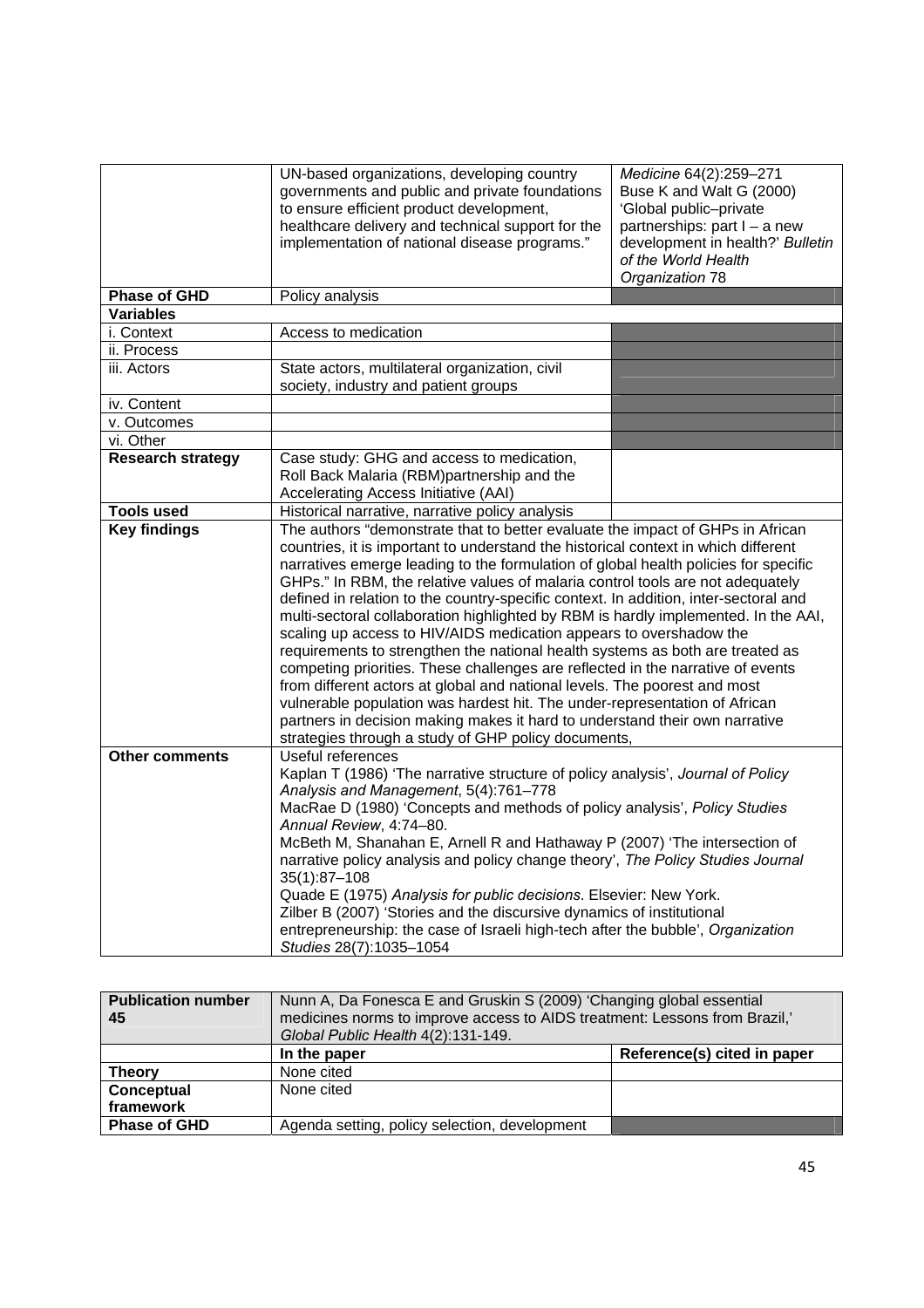|                                 | and implementation                                                                                                                                                                                                                                                                                                                                                                  |                                              |
|---------------------------------|-------------------------------------------------------------------------------------------------------------------------------------------------------------------------------------------------------------------------------------------------------------------------------------------------------------------------------------------------------------------------------------|----------------------------------------------|
| <b>Variables</b>                |                                                                                                                                                                                                                                                                                                                                                                                     |                                              |
| i. Context                      |                                                                                                                                                                                                                                                                                                                                                                                     |                                              |
| ii. Process                     | The importance of norms                                                                                                                                                                                                                                                                                                                                                             |                                              |
| iii. Actors                     | <b>Brazil</b>                                                                                                                                                                                                                                                                                                                                                                       |                                              |
| iv. Content                     | Access to medicines                                                                                                                                                                                                                                                                                                                                                                 |                                              |
| v. Outcomes                     |                                                                                                                                                                                                                                                                                                                                                                                     |                                              |
| vi. Other                       |                                                                                                                                                                                                                                                                                                                                                                                     |                                              |
| <b>Research strategy</b>        | Chronological narrative approach to explain how and why Brazil has shaped<br>global health, human rights and trade norms related to essential medicines and<br>highlight their evolving implications for global health policy.                                                                                                                                                      |                                              |
| <b>Tools used</b>               | This article is grounded in empirical data collected over the last three years,<br>including more than 40 in-depth interviews with key informants; reviews of<br>historical documents related to UNCHR, UNGA and WHA resolutions, as well as<br>WTO agreements from 2000 to 2008; quantitative data about Brazilian and global<br>drug prices; and thousands of newspaper articles. |                                              |
| <b>Key findings</b>             | Brazil's domestic efforts in terms of improving AIDS treatment spurred on<br>engagement globally.                                                                                                                                                                                                                                                                                   |                                              |
| <b>Other comments</b>           |                                                                                                                                                                                                                                                                                                                                                                                     |                                              |
|                                 |                                                                                                                                                                                                                                                                                                                                                                                     |                                              |
| <b>Publication number</b><br>46 | Owoeye O (2011) 'The WTO TRIPS Agreement, the Right to Health and Access<br>to Medicines in Africa,' presented at the 34 <sup>th</sup> AFSAAP Conference, Flinders<br>University 2011                                                                                                                                                                                               |                                              |
|                                 | In the paper                                                                                                                                                                                                                                                                                                                                                                        | Reference(s) cited in paper<br>(as relevant) |
| <b>Theory</b>                   | None cited                                                                                                                                                                                                                                                                                                                                                                          |                                              |
|                                 |                                                                                                                                                                                                                                                                                                                                                                                     |                                              |
| Conceptual<br>framework         | The right to health, human rights instruments                                                                                                                                                                                                                                                                                                                                       |                                              |
| <b>Phase of GHD</b>             | Policy development                                                                                                                                                                                                                                                                                                                                                                  |                                              |
| <b>Variables</b>                |                                                                                                                                                                                                                                                                                                                                                                                     |                                              |
| i. Context                      | Access to medicines, encourage African states<br>to incorporate TRIPS flexibilities and human<br>rights law into domestic law.                                                                                                                                                                                                                                                      |                                              |
| ii. Process                     | <b>WTO</b> flexibilities                                                                                                                                                                                                                                                                                                                                                            |                                              |
| iii. Actors                     | States, multilateral organizations                                                                                                                                                                                                                                                                                                                                                  |                                              |
| iv. Content                     | Access to medicine, health policy                                                                                                                                                                                                                                                                                                                                                   |                                              |
| v. Outcomes                     |                                                                                                                                                                                                                                                                                                                                                                                     |                                              |
| vi. Other                       |                                                                                                                                                                                                                                                                                                                                                                                     |                                              |
| Research strategy               | Review of secondary materials                                                                                                                                                                                                                                                                                                                                                       |                                              |
| Tools used                      | Review of documents                                                                                                                                                                                                                                                                                                                                                                 |                                              |
| <b>Key findings</b>             | The TRIPS flexibilities and other international human rights law safeguarding the<br>right to health must therefore not only be implemented into domestic law in all<br>African Union countries but must also be put into practical effect.                                                                                                                                         |                                              |
| <b>Other comments</b>           |                                                                                                                                                                                                                                                                                                                                                                                     |                                              |
| <b>Publication number</b><br>47 | Wogart JP, Calcagnotto G, Hein W, von Souest C (2008) 'AIDS, Access to<br>Medicines, and the Different Roles of the Brazilian and South African<br>Governments in Global Health Governance' GIGA Working Paper No. 86                                                                                                                                                               |                                              |
| <b>Theory</b>                   | In the paper<br>The authors refer to the concept of "power types" (Keohane/Martin) and                                                                                                                                                                                                                                                                                              | Reference(s) cited                           |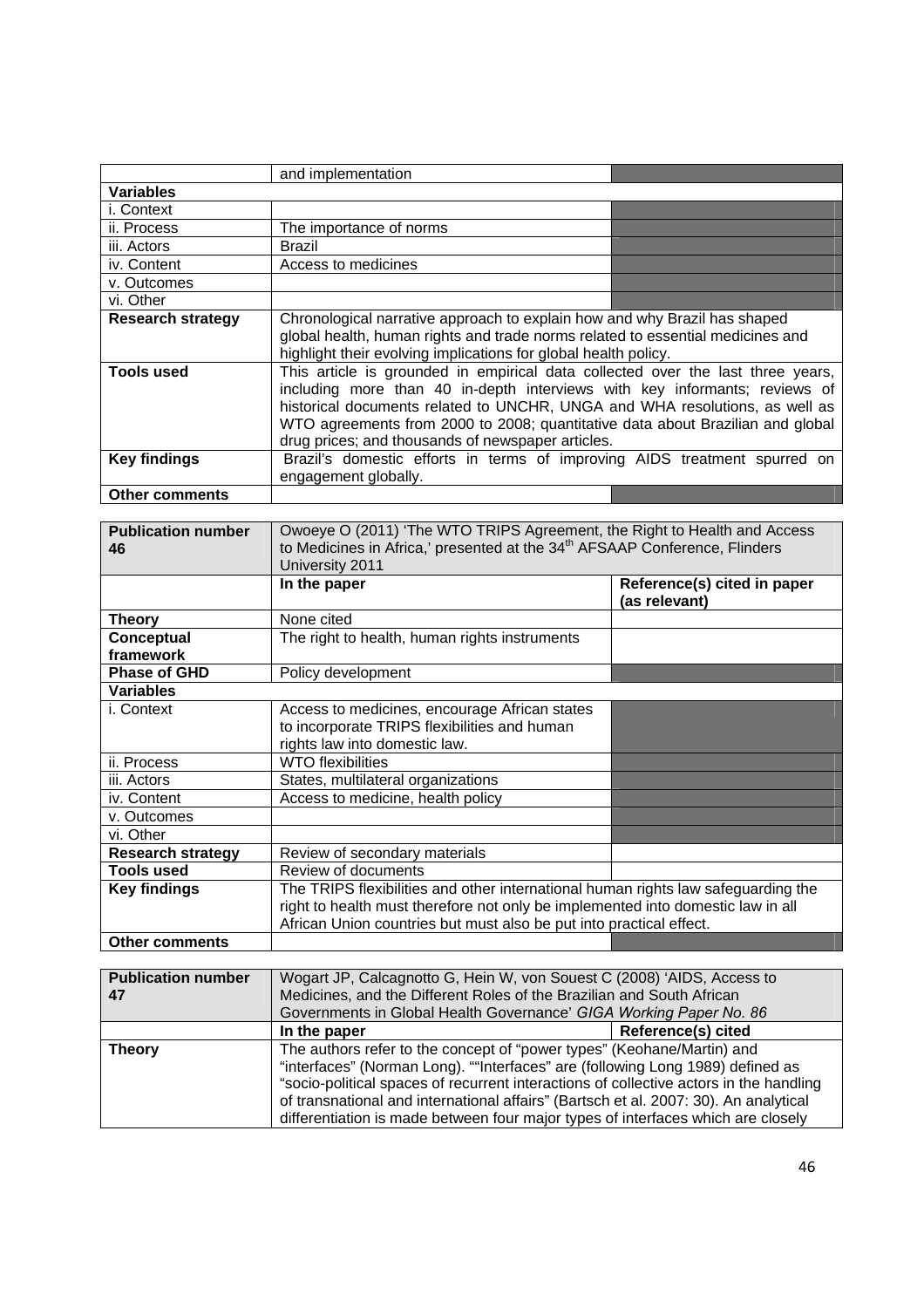| Conceptual<br>framework<br><b>Phase of GHD</b> | related to the different types of power employed, that is, legal, resource-based,<br>organizational, and discoursive" "we differentiate between four types of power:<br>• Decision-making power (refers to the actors' ability to be involved in decision<br>making and in formal norm setting)<br>• Legal power (the ability to exert power based on legal structures and laws)<br>• Resource-based power (refers to the actors' material resources (for example,<br>money, funding) and immaterial resources (knowledge, information) and their<br>ability to provide these resources)<br>. Discursive power (the ability to frame and influence discourses)<br>Using the concepts above, the "authors examine the conflicts among major GHG<br>actors that have arisen surrounding the limited access to medicines for fighting<br>HIV/AIDS basically as a result of the Agreement on Trade Related Intellectual<br>Property Rights (TRIPS), in force since 1995."                                                                                                                                                                                           |  |
|------------------------------------------------|-----------------------------------------------------------------------------------------------------------------------------------------------------------------------------------------------------------------------------------------------------------------------------------------------------------------------------------------------------------------------------------------------------------------------------------------------------------------------------------------------------------------------------------------------------------------------------------------------------------------------------------------------------------------------------------------------------------------------------------------------------------------------------------------------------------------------------------------------------------------------------------------------------------------------------------------------------------------------------------------------------------------------------------------------------------------------------------------------------------------------------------------------------------------|--|
| <b>Variables</b>                               |                                                                                                                                                                                                                                                                                                                                                                                                                                                                                                                                                                                                                                                                                                                                                                                                                                                                                                                                                                                                                                                                                                                                                                 |  |
| i. Context                                     | Access to medicines, trade and health                                                                                                                                                                                                                                                                                                                                                                                                                                                                                                                                                                                                                                                                                                                                                                                                                                                                                                                                                                                                                                                                                                                           |  |
| ii. Process                                    |                                                                                                                                                                                                                                                                                                                                                                                                                                                                                                                                                                                                                                                                                                                                                                                                                                                                                                                                                                                                                                                                                                                                                                 |  |
| iii. Actors                                    | Brazil and South African policy makers                                                                                                                                                                                                                                                                                                                                                                                                                                                                                                                                                                                                                                                                                                                                                                                                                                                                                                                                                                                                                                                                                                                          |  |
| iv. Content                                    |                                                                                                                                                                                                                                                                                                                                                                                                                                                                                                                                                                                                                                                                                                                                                                                                                                                                                                                                                                                                                                                                                                                                                                 |  |
| v. Outcomes                                    |                                                                                                                                                                                                                                                                                                                                                                                                                                                                                                                                                                                                                                                                                                                                                                                                                                                                                                                                                                                                                                                                                                                                                                 |  |
| vi. Other                                      |                                                                                                                                                                                                                                                                                                                                                                                                                                                                                                                                                                                                                                                                                                                                                                                                                                                                                                                                                                                                                                                                                                                                                                 |  |
| <b>Research strategy</b>                       | Review of theory and context, case study                                                                                                                                                                                                                                                                                                                                                                                                                                                                                                                                                                                                                                                                                                                                                                                                                                                                                                                                                                                                                                                                                                                        |  |
| <b>Tools used</b><br><b>Key findings</b>       | Review of secondary sources<br>The authors present four finding which they feel could have future policy                                                                                                                                                                                                                                                                                                                                                                                                                                                                                                                                                                                                                                                                                                                                                                                                                                                                                                                                                                                                                                                        |  |
|                                                | implications: First, the seemingly all-powerful transnational corporations were<br>forced to negotiate and retreat vis-à-vis two developing countries in view of a<br>global health crisis. Second, these accomplishments were achieved through the<br>artful use of different interfaces, the combination of which made the change<br>possible. Third, it is impossible to clearly separate the various interfaces utilized<br>during the protracted conflict, but each played a prominent part at some stage of<br>the multiple negotiations between 1995 and 2008. Fourth, the rapid response of<br>the TNPCs represents a move into a new round of confrontation which will<br>challenge the participants to further engage in multiple interfaces. Renewed<br>"forum shifting" by major Northern countries away from the multilateral stage<br>and increased attention to bilateral trade treaties containing TRIPs+ clauses has<br>been answered by the South's introduction of a "development agenda" within<br>WIPO and its proposal for a "Global Framework on Essential Health Research<br>and Development" at the World Health Assembly of May 2006. |  |
| <b>Other comments</b>                          | Useful references<br>Bas A (2003) 'Non-State Actors in Global Governance-Three Faces of Power',<br>Working Paper, Max-Planck-Projektgruppe Recht der Gemeinschaftsgüter,<br>www.mpp-rdg.mpg.de/pdf_dat/2003_4.pdf (accessed on May 5, 2006).<br>Barnett M and Duvall R (2005) 'Power in Global Governance', in M Barnett, R<br>Duvall (eds) Power in Global Governance.<br>Bartsch S and Kohlmorgen L (2005) 'Nichtregierungsorganisationen als Akteure<br>der Global Health Governance - Interaktion zwischen Kooperation und Konflikt', in<br>J Betz, S Bartsch, W Hein, L Kohlmorgen (eds) Interfaces: a Concept for the<br>Analysis of Global Health Governance.<br>Hein W (ed) Neues Jahrbuch Dritte Welt. Zivilgesellschaft: Wiesbaden.<br>Keohane R and Martin L (1999) 'Institutional Theory, Endogeneity, and<br>Delegation,' www.people.fas.harvard.edu/~llmartin/LAKPAP.html (accessed on<br>August 15, 2006).<br>Long, N (1989) Encounters at the Interface. Wageningen.<br>Long, N (2001) Development Sociology. Actor Perspectives. Routledge Chapman<br>and Hall: London.                                                                        |  |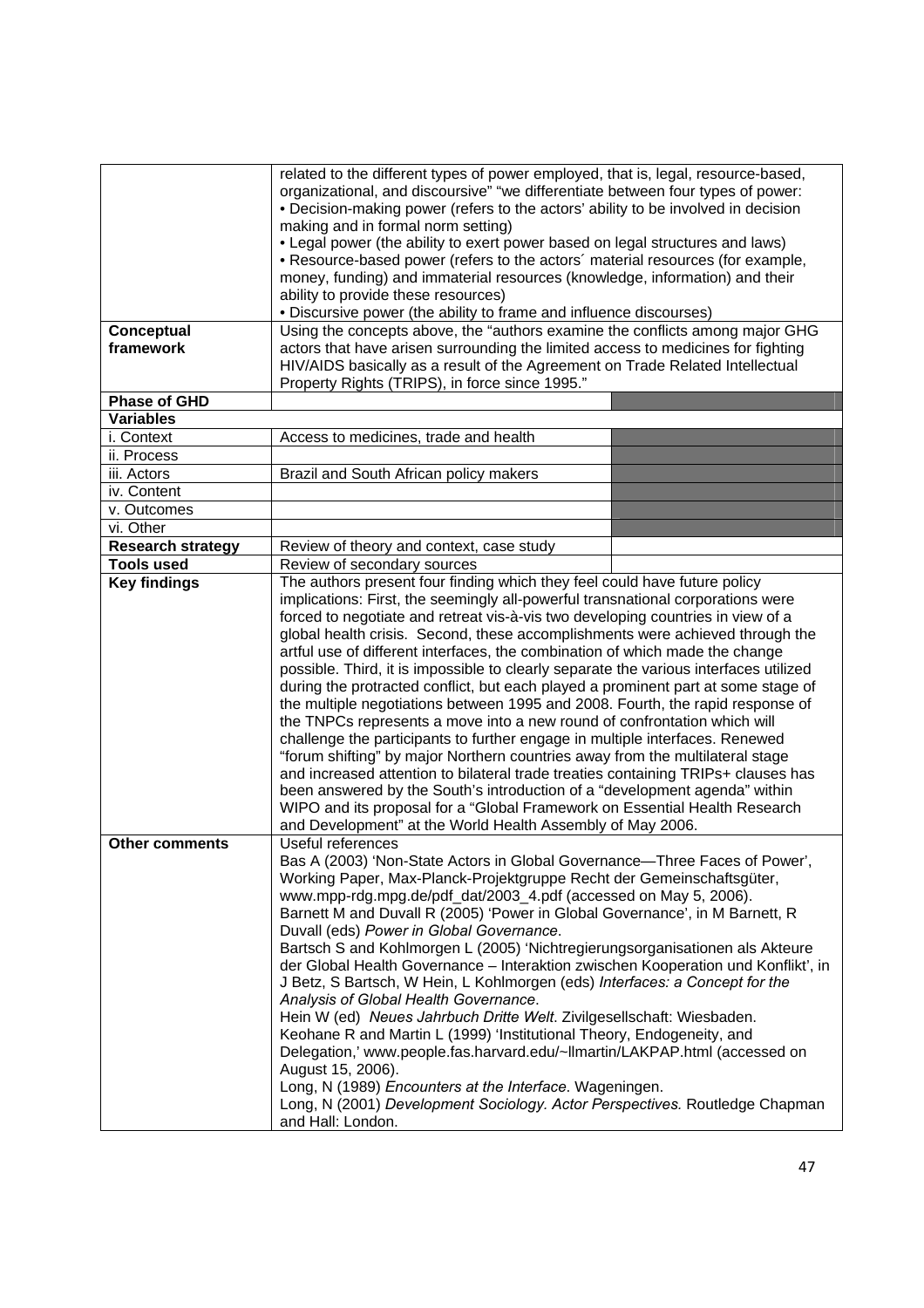| <b>Publication number</b> | Yu P (2008) 'Access to medicines, BRICS alliances and collective action,'         |                    |
|---------------------------|-----------------------------------------------------------------------------------|--------------------|
| 48                        | American Journal of Law & Medicine 34:345-394.                                    |                    |
|                           | In the paper                                                                      | Reference(s) cited |
| Theory (                  | Not stated.                                                                       |                    |
| Conceptual                | Not stated, but bring forward "the hypothesis                                     |                    |
| framework                 | that "if BRICS countries are willing to join                                      |                    |
|                           | together to form a coalition, it is very likely that                              |                    |
|                           | the resulting coalition will precipitate a                                        |                    |
|                           | negotiation deadlock.                                                             |                    |
| <b>Phase of GHD</b>       | Not explicit. Policy development, selection,                                      |                    |
|                           | implemantation                                                                    |                    |
| <b>Variables</b>          |                                                                                   |                    |
| i. Context                |                                                                                   |                    |
| ii. Process               |                                                                                   |                    |
| iii. Actors               |                                                                                   |                    |
| iv. Content               |                                                                                   |                    |
| v. Outcomes               |                                                                                   |                    |
| vi. Other                 |                                                                                   |                    |
| <b>Research strategy</b>  | Not stated                                                                        |                    |
| <b>Tools used</b>         | While not made explicit, the author relies mostly on secondary sources, with      |                    |
|                           | additional consideration of primary documentation.                                |                    |
| <b>Key findings</b>       | Discusses four coordination strategies through which less developed countries can |                    |
|                           | work together to strengthen their collective bargaining position, influence       |                    |
|                           | negotiation outcomes, and promote effective and democratic decision-making        |                    |
|                           | in the international intellectual property regime. These strategies include (1)   |                    |
|                           | the initiation of South-South alliances; (2) the facilitation of North-South      |                    |
|                           | cooperation; (3) joint participation in the WTO dispute settlement process;       |                    |
|                           | and (4) the development of regional or pro-development fora.                      |                    |
| <b>Other comments</b>     |                                                                                   |                    |

| <b>Publication</b><br>number 49 | Cohen-Kohler, JC (2009) The Renovation of Institutions to Support Drug Access: is it<br>enough? in Innovation in Global Health Governance: critical cases. Cooper A F and Kirton<br>JJ (eds). Ashgate/CIGI http://www.palgrave-<br>journals.com/jphp/journal/v31/n2/full/jphp20104a.html |                                                                                                              |
|---------------------------------|------------------------------------------------------------------------------------------------------------------------------------------------------------------------------------------------------------------------------------------------------------------------------------------|--------------------------------------------------------------------------------------------------------------|
|                                 | In the paper                                                                                                                                                                                                                                                                             | Reference(s) cited                                                                                           |
| <b>Theory</b>                   | Globalization                                                                                                                                                                                                                                                                            | Saul, J R (2005) The Collapse<br>of Globalism and the<br>Reinvention of the World.<br>Toronto: Viking Canada |
| Conceptual<br>framework         | None stated in chapter, but linked to entry 42                                                                                                                                                                                                                                           |                                                                                                              |
| <b>Phase of GHD</b>             | Agenda-setting/ policy development/policy<br>selection/policy implementation                                                                                                                                                                                                             |                                                                                                              |
|                                 |                                                                                                                                                                                                                                                                                          |                                                                                                              |
| i. Context                      | The domination of commercial interests is being<br>challenged by social interests. The TRIPS Agreement<br>contains provisions that protect health, but this has<br>been given little weight.                                                                                             |                                                                                                              |
| ii. Process                     |                                                                                                                                                                                                                                                                                          |                                                                                                              |
| iii. Actors                     | State actors                                                                                                                                                                                                                                                                             |                                                                                                              |
| iv. Content                     | Analysis of TRIPS Agreement/Access to medicine                                                                                                                                                                                                                                           |                                                                                                              |
| v. Outcomes                     | Health is emerging as a value in international trade law                                                                                                                                                                                                                                 |                                                                                                              |
| vi. Other                       |                                                                                                                                                                                                                                                                                          |                                                                                                              |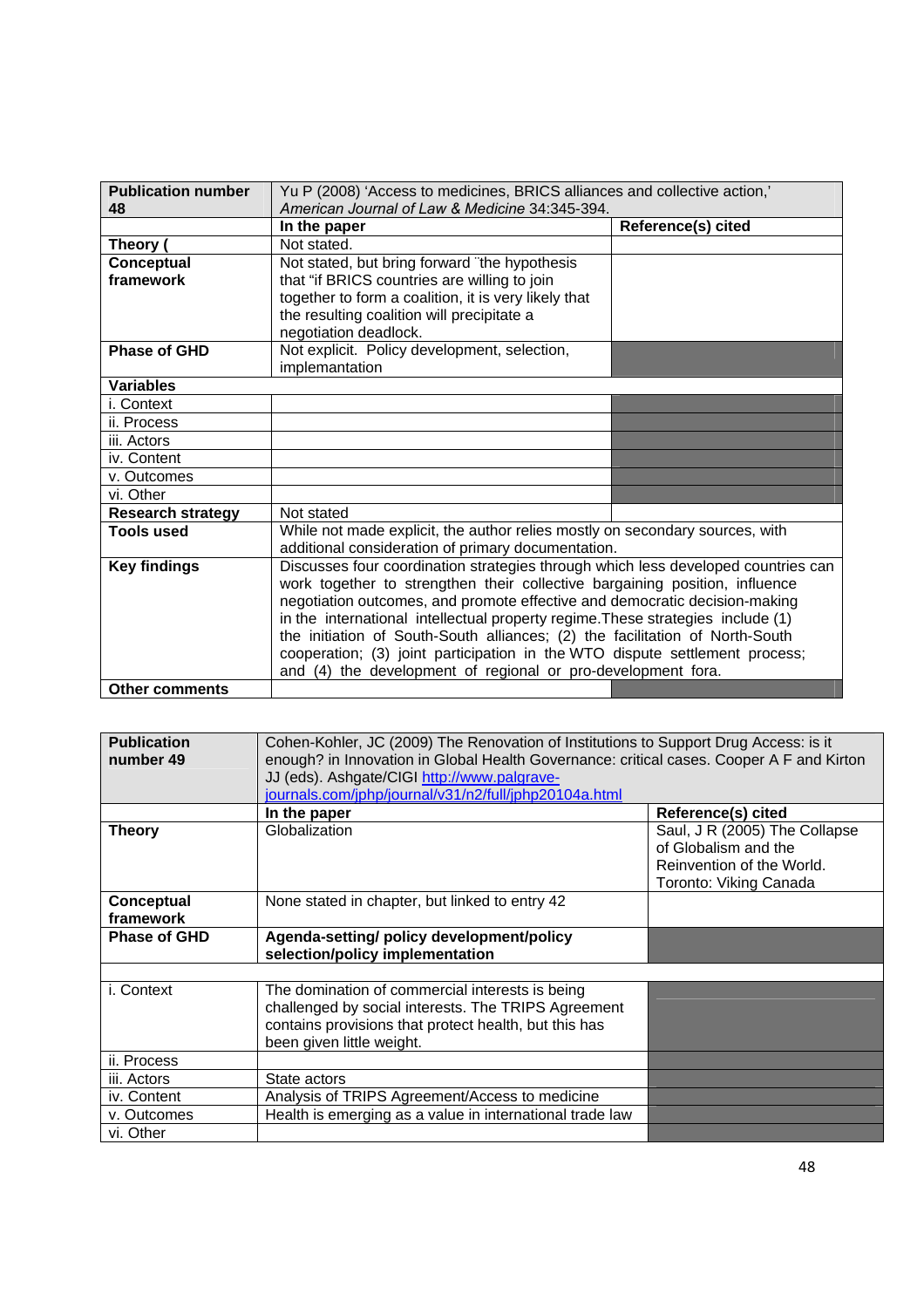| <b>Research strategy</b> | Case study                                                                                                                                                                                                                                                                                  |  |
|--------------------------|---------------------------------------------------------------------------------------------------------------------------------------------------------------------------------------------------------------------------------------------------------------------------------------------|--|
| <b>Tools used</b>        | Document analysis, including an analysis on the TRIPS Agreement, international                                                                                                                                                                                                              |  |
|                          | statements and other relevant documents.                                                                                                                                                                                                                                                    |  |
| <b>Key findings</b>      | Since the creation of the WTO as well as international statements (The Declaration on the<br>TRIPS Agreement and Public Health) it has been emphasised that health is a value that<br>must be protected. However, commercial interests are strong and can challenge the focus<br>on health. |  |
| <b>Other comments</b>    |                                                                                                                                                                                                                                                                                             |  |

| <b>Publication</b>       | Foreman L (2009) Global Health Governance from Below: Access to Medicines,                                                                            |                             |  |
|--------------------------|-------------------------------------------------------------------------------------------------------------------------------------------------------|-----------------------------|--|
| number 50                | International Human Rights Law and Social Movements Innovation in Global Health                                                                       |                             |  |
|                          | Governance: critical cases. Cooper A F and Kirton JJ (eds). Ashgate/CIGI<br>http://www.palgrave-journals.com/jphp/journal/v31/n2/full/jphp20104a.html |                             |  |
|                          |                                                                                                                                                       | <b>Reference(s) cited</b>   |  |
| <b>Theory</b>            | In the paper<br>International human rights law/right to health                                                                                        |                             |  |
| Conceptual               | None stated                                                                                                                                           | See references listed below |  |
| framework                |                                                                                                                                                       |                             |  |
| <b>Phase of GHD</b>      | Agenda-setting/ policy development/policy                                                                                                             |                             |  |
|                          | selection/policy implementation                                                                                                                       |                             |  |
|                          |                                                                                                                                                       |                             |  |
| i. Context               | Access to HIV/AIDS medicines/TRIPS Agreement                                                                                                          |                             |  |
| ii. Process              |                                                                                                                                                       |                             |  |
| iii. Actors              | <b>Social Movements</b>                                                                                                                               |                             |  |
| iv. Content              |                                                                                                                                                       |                             |  |
| v. Outcomes              |                                                                                                                                                       |                             |  |
| vi. Other                |                                                                                                                                                       |                             |  |
| <b>Research strategy</b> | Case study                                                                                                                                            |                             |  |
| <b>Tools used</b>        | Not stated, appears to rely on secondary sources, and some primary sources.                                                                           |                             |  |
| <b>Key findings</b>      | International human rights law offers global health governance a normative framework.                                                                 |                             |  |
|                          | Actors responds not only to shock, as argued by the stimulus-response-innovation model.                                                               |                             |  |
|                          | The AIDS medicines experience suggests the potential of the rights based social                                                                       |                             |  |
|                          | movement to achieve global health goals in the face of it conflicting with commercial                                                                 |                             |  |
|                          | interests.                                                                                                                                            |                             |  |
| <b>Other comments</b>    | O'Manique C (2007)'Global Health and the Universality of Human Rights: the case for G8                                                                |                             |  |
|                          | accountability In Cooper AF, Kirton JJ and Schrecker T, eds (2007) Governing Global                                                                   |                             |  |
|                          | Health: Challenges, Responses and Innovation. Aldershot: Ashgate<br>Santos B d S (2002) "Toward a new legal common sense: law, globalization and      |                             |  |
|                          | emancipation" London: Butterworths Lexis Nexis                                                                                                        |                             |  |
|                          | Otto D (1997)"Rethinking Universals: opening transformative possibilities in international                                                            |                             |  |
|                          | human rights law" Australian Yearbook of International Law, vol 41, pp. 397-433                                                                       |                             |  |
|                          | Shelton D (2007) "An introduction to the history of international human rights law" Public                                                            |                             |  |
|                          | Law and Legal Theory Working Paper No 346. George Washington University Law                                                                           |                             |  |
|                          | School.                                                                                                                                               |                             |  |
|                          | Foreman L (2008) "Justice and Justiciability: advancing solidarity and justice through                                                                |                             |  |
|                          | South Africa's right to health Jurisprudence." Journal of Medicine and Law, vol 27, no 3,                                                             |                             |  |
|                          | pp. 661-683.                                                                                                                                          |                             |  |
|                          | Carrozza PG (2003) "From Conquest to Constitution: Retrieving a Latin American                                                                        |                             |  |
|                          | Tradition of the Idea of Human Rights" Human Rights Quarterly, vol 25, no 2, pp 281-                                                                  |                             |  |
|                          | 313.                                                                                                                                                  |                             |  |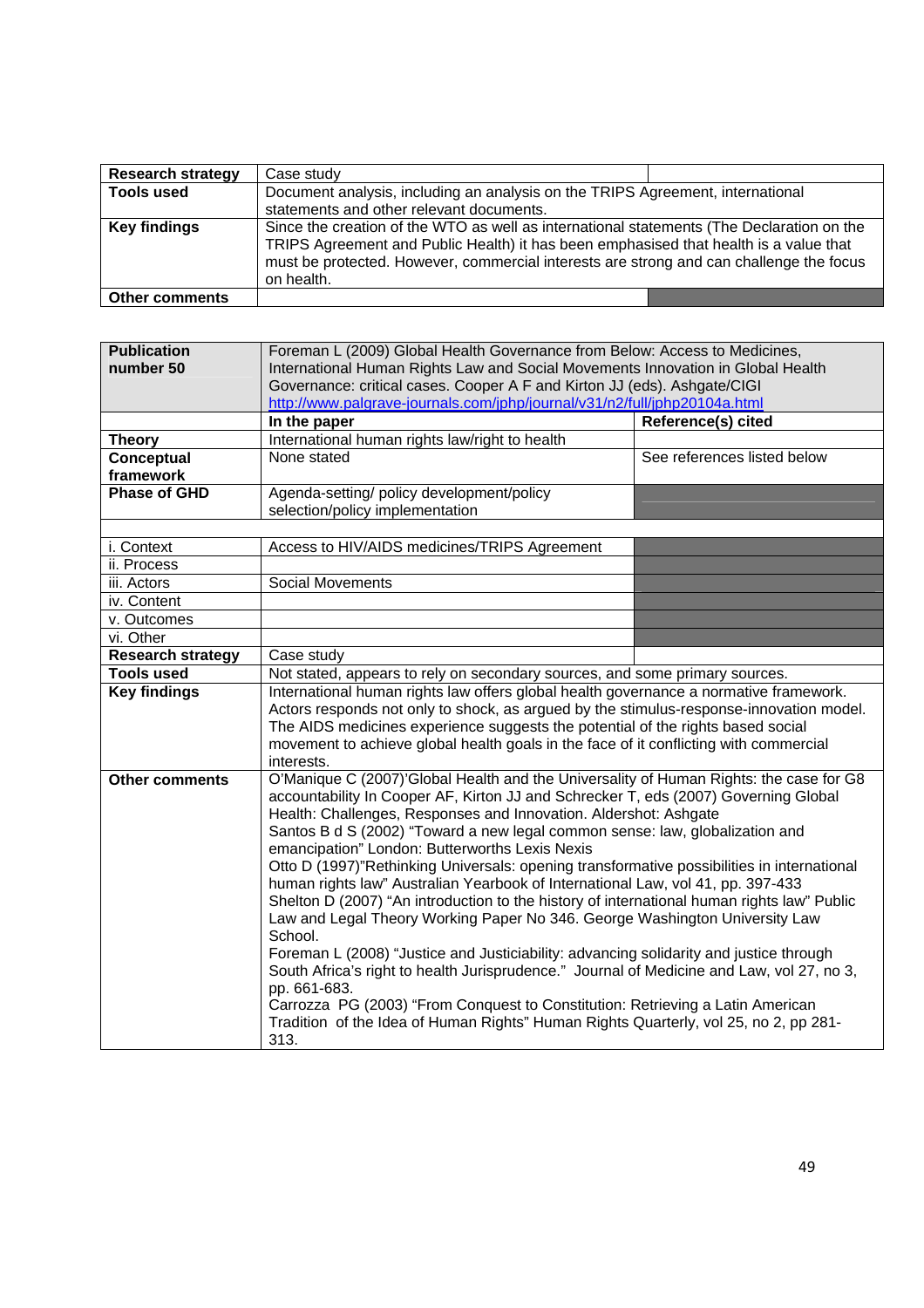| <b>Publication</b><br>number 51 | Wogart, JP, Calcagnotto G, Hein W and von Soest C (2009) Aids and Access to medicines:<br>Brazil and South Africa and Global Health Governance in Buse K, Hein W and Drager N, eds.<br>(2009) Making Sense of Global Health Governance: A policy perspective. Palgrave macmillan<br>http://www.palgrave-journals.com/jphp/journal/v31/n2/full/jphp20104a.html                                                                                                                                                                    |                                                                                                                                                                                                                                                                                                                                                                                          |  |
|---------------------------------|----------------------------------------------------------------------------------------------------------------------------------------------------------------------------------------------------------------------------------------------------------------------------------------------------------------------------------------------------------------------------------------------------------------------------------------------------------------------------------------------------------------------------------|------------------------------------------------------------------------------------------------------------------------------------------------------------------------------------------------------------------------------------------------------------------------------------------------------------------------------------------------------------------------------------------|--|
|                                 | In the paper                                                                                                                                                                                                                                                                                                                                                                                                                                                                                                                     | Reference(s) cited in paper (as<br>relevant)                                                                                                                                                                                                                                                                                                                                             |  |
| <b>Theory</b>                   | Game theory mentioned but not cited.                                                                                                                                                                                                                                                                                                                                                                                                                                                                                             |                                                                                                                                                                                                                                                                                                                                                                                          |  |
| <b>Conceptual</b><br>framework  | The chapter is structured around four different types of<br>interfaces between actors. The interfaces are linked to<br>different types of power: legal, resource-based,<br>organizational and discursive. An analysis of the<br>interfaces/power structures helps shed light on<br>national and global health governance.                                                                                                                                                                                                        | Bartsch S and Kohlmorgen L. (2005)<br>"Nichtregierungsorganisanisationen<br>also Akteuren der Global Health<br>Governance - Interaktionen zwichen<br>Kooperation und Konflikt" in Betz J<br>and Heins W, eds. Neues Jahrbuch<br>Dritte Welt 2005. Zivilgesellschaft,<br>pp. 57-87<br>Long N (1989) Encounters at the<br>Interface. Wageningen: Wageningen<br><b>Studies in Sociology</b> |  |
| <b>Phase of</b><br><b>GHD</b>   | Agenda-setting/ policy development/policy<br>selection/policy implementation                                                                                                                                                                                                                                                                                                                                                                                                                                                     |                                                                                                                                                                                                                                                                                                                                                                                          |  |
|                                 |                                                                                                                                                                                                                                                                                                                                                                                                                                                                                                                                  |                                                                                                                                                                                                                                                                                                                                                                                          |  |
| i. Context                      | The conflict around the TRIPS Agreement and access<br>to medicine related to IPR, involving the interests of<br>pharmaceutical companies and their impact on<br>government policies in developing countries; the type<br>of power relationships/interactions in the case of<br>access to antiretroviral drugs in Brazil and South<br>Africa.                                                                                                                                                                                     |                                                                                                                                                                                                                                                                                                                                                                                          |  |
| ii. Process                     | Interfaces between actors shape the access to<br>medicine debate                                                                                                                                                                                                                                                                                                                                                                                                                                                                 |                                                                                                                                                                                                                                                                                                                                                                                          |  |
| iii. Actors                     | States, multilateral organization and non-state actors                                                                                                                                                                                                                                                                                                                                                                                                                                                                           |                                                                                                                                                                                                                                                                                                                                                                                          |  |
| iv. Content                     | Access to medicines/trade/IPR                                                                                                                                                                                                                                                                                                                                                                                                                                                                                                    |                                                                                                                                                                                                                                                                                                                                                                                          |  |
| v. Outcomes                     | Development of policy; flexibilities in trade regimes;<br>influence of non-state actors                                                                                                                                                                                                                                                                                                                                                                                                                                          |                                                                                                                                                                                                                                                                                                                                                                                          |  |
| vi. Other                       |                                                                                                                                                                                                                                                                                                                                                                                                                                                                                                                                  |                                                                                                                                                                                                                                                                                                                                                                                          |  |
| <b>Research</b><br>strategy     | Historic overview and case study                                                                                                                                                                                                                                                                                                                                                                                                                                                                                                 |                                                                                                                                                                                                                                                                                                                                                                                          |  |
| <b>Tools used</b>               | Not made explicit, but review of secondary sources; primary source analysis, interviews                                                                                                                                                                                                                                                                                                                                                                                                                                          |                                                                                                                                                                                                                                                                                                                                                                                          |  |
| <b>Key findings</b>             | Improved access to medicines in South Africa and Brazil was linked to an active civil society<br>and the emergence of strong national health governance. Different interfaces were used by the<br>two countries, which explains major divergences in approach (ie Brazil responded much earlier<br>and worked closely with donors/diplomatic channels for change); Importance of global<br>engagement and negotiations of TRIPS/access to medicines; role of non-state actors is greater<br>now in terms of pushing legal norms. |                                                                                                                                                                                                                                                                                                                                                                                          |  |
| Other<br>comments               |                                                                                                                                                                                                                                                                                                                                                                                                                                                                                                                                  |                                                                                                                                                                                                                                                                                                                                                                                          |  |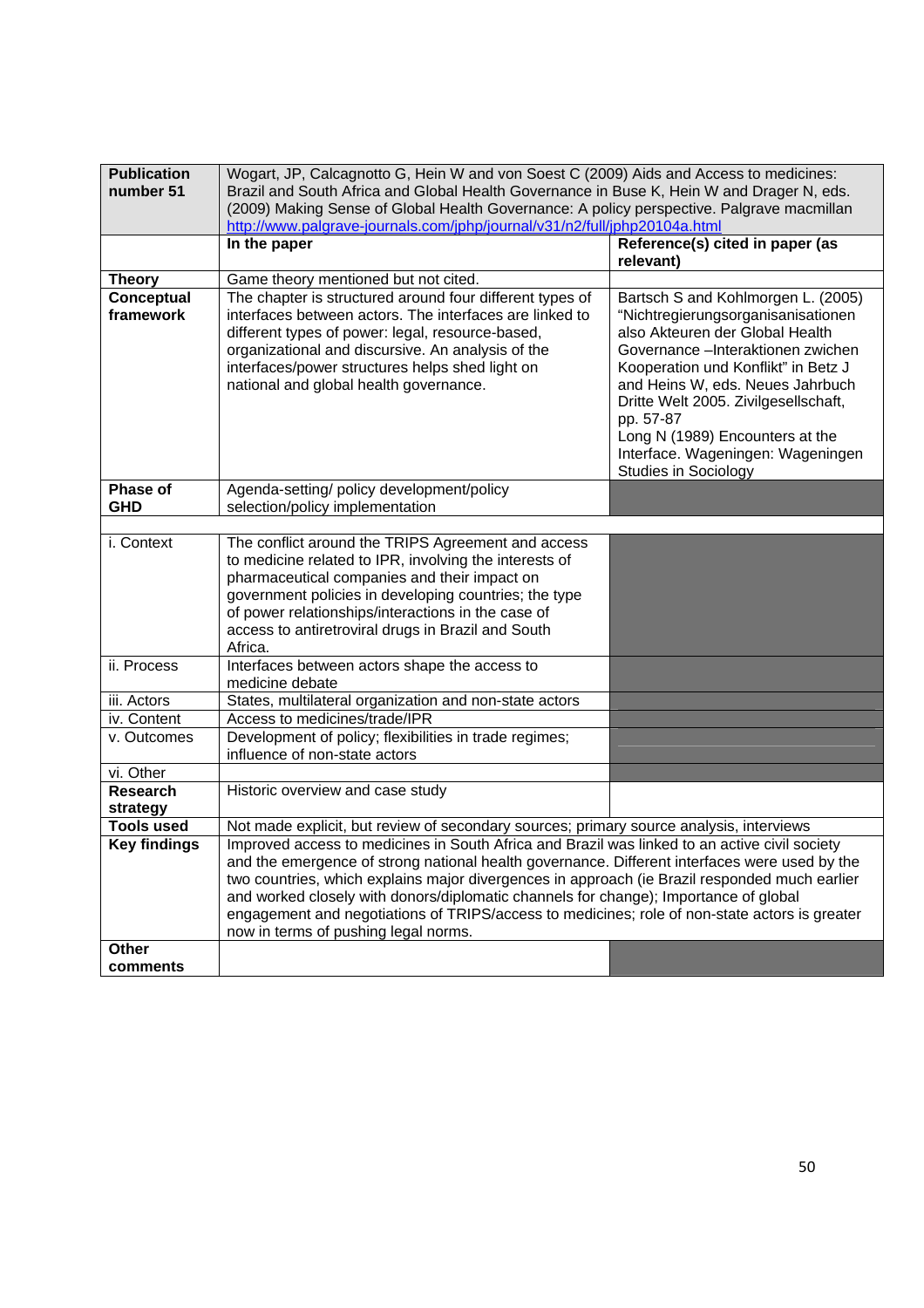# **Appendix 1: Key words and results of the key word search**

The key word searches aimed to find research on health diplomacy involving the GHD and also specifically global codes, south-south collaboration in GHD and global funds. With this objective in mind, key word searches included: global health diplomacy (482 results); health diplomacy (17, 800 results); medical diplomacy (17, 300 results); health diplomacy + global code (19 results); health diplomacy + south-south (105 results); health diplomacy + global fund (202 results). Searches performed using these criteria retrieved a vast amount of published material; however, much of this material did not meet the guidelines of the project. For example, a significant proportion of the literature came in the form of editorials and commentaries, rather than peer-reviewed articles and academic reports. In addition, individual searches often duplicated results (ie. a single article would appear multiple times in a single search, thereby inflating the number of sources 'found,' artificially).

To ensure that relevant articles had not been missed, others sets of key word searches were performed

- i. The term 'global health governance' was used instead of 'health diplomacy' and covered the combined time period of the two previous searches (1998-2012). Key words for this search included: global health governance + global code (24 results); global health governance + south-south (78 results); global health governance + global fund (530 results).
- ii. A search was performed for articles directly relevant to the three case studies for 2005- 2012 using alternative key words, ie: africa + brain drain (15, 500 results); africa + global code (638 results); africa + china + health diplomacy (379 results); africa + brazil + health diplomacy (273 results); africa + india + health diplomacy (346 results); BRICs + essential medicines (198 results); africa + global fund (10, 500 results); africa + who (806, 000 results); africa + aids governance (19, 000 results). The term 'brain drain' was used because of a tendency in the literature to refer to health worker migration using this colloquialism.
- iii. We added the following searches for 2005-2012 for : Africa+negotiation in health+case study (10,700 results); Africa+south-south negotiation in health (703 results for the period 2011-2012, 3640 for 2005-2010); International health negotiation +access to medicines (3020 results, with the added phrase case study, the number of results dropped to 2590); Africa+health diplomacy+international negotiation+case study+brain drain produced some 8000 entries as did the search Africa+ negotiation in health+global fund. The time period for these additional searches was 2005-2012. As with the previous results, we emphasized peer-reviewed pieces and academic commentary. Where the volume of results was high (Africa+negotiation in health+case study; Africa+health diplomacy+international negotiation+case study+brain drain and Africa+ negotiation in health+global fund ), the review of the results was abandoned after 600 entries, when the results were no longer relevant and the rate of repetition was high.

The second stage of research was conducted using key word searches on Google Books and PAIS International - these databases were selected because of the limited number of databases to include books and monographs. To maintain continuity with research conducted through Google Scholar, similar key word searches were performed, and a timeframe of 1998-2012 was used to limit selections. Of the two databases, Google Books retrieved significantly more results. Like Google Scholar however, a significant amount of repetition occurred because of duplication in the results (see above).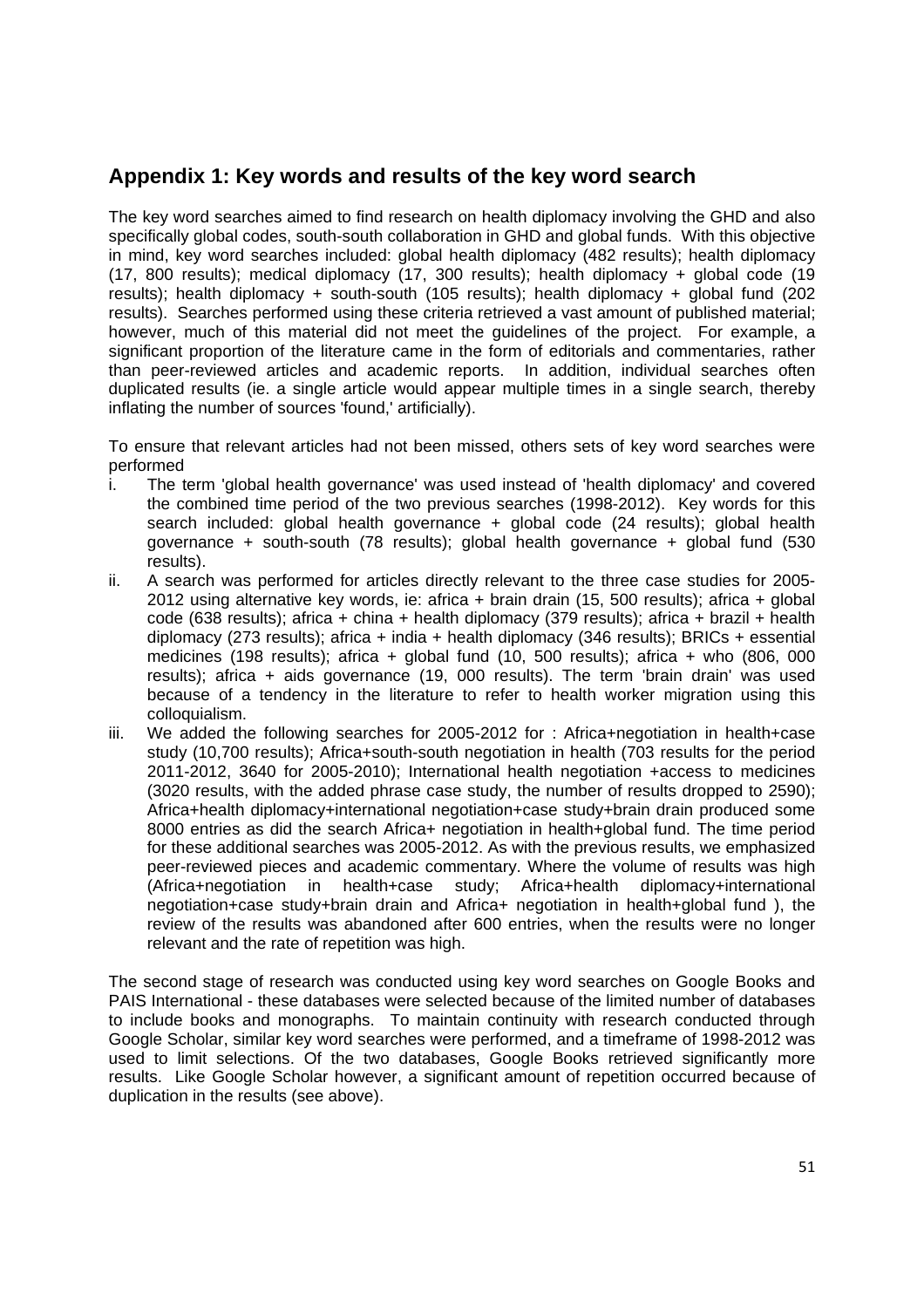Searches using Google Books retrieved the following: global health diplomacy (786 results); health diplomacy (1520 results); medical diplomacy (1,160 results); health diplomacy+africa (427 results); health diplomacy+global code (1 result); health diplomacy+south-south (4 results); health diplomacy+global fund (60 results); africa+global code (703 results); africa+brain drain (113,000 results); africa+china+health diplomacy (189 results); africa+brazil+health diplomacy (105 results); africa+india+health diplomacy (111 results); brics+essential medicines (49 results); africa+global fund (28, 300 results); africa+aids governance (252 results); africa+world health organization (797,000 results); global health governance+global code (2 results); global health governance+south-south (6 results); global health governance+global fund+case study (4 results); global health negotiations (3 results).

By contrast, searches conducted through PAIS International did not render any duplication; and results were far fewer. Through an advanced search limited to books and book chapters, searches rendered the following results: global health diplomacy (1 result); health diplomacy (2 results); medical diplomacy (5 results); health diplomacy+africa (0 results); health diplomacy+global code (0 result); health diplomacy+south-south (0 results); health diplomacy+global fund (0 results); africa+global code (0 results); africa+brain drain (9 results); africa+china+health diplomacy (0 results); africa+brazil+health diplomacy (0 results); africa+india+health diplomacy (0 results); brics+essential medicines (0 results); africa+global fund (3 results); africa+aids governance (0 results); africa+world health organization (20 results); global health governance+global code (0 results); global health governance+southsouth (0 results); global health governance+global fund+case study (0 results); global health negotiations (0 results).